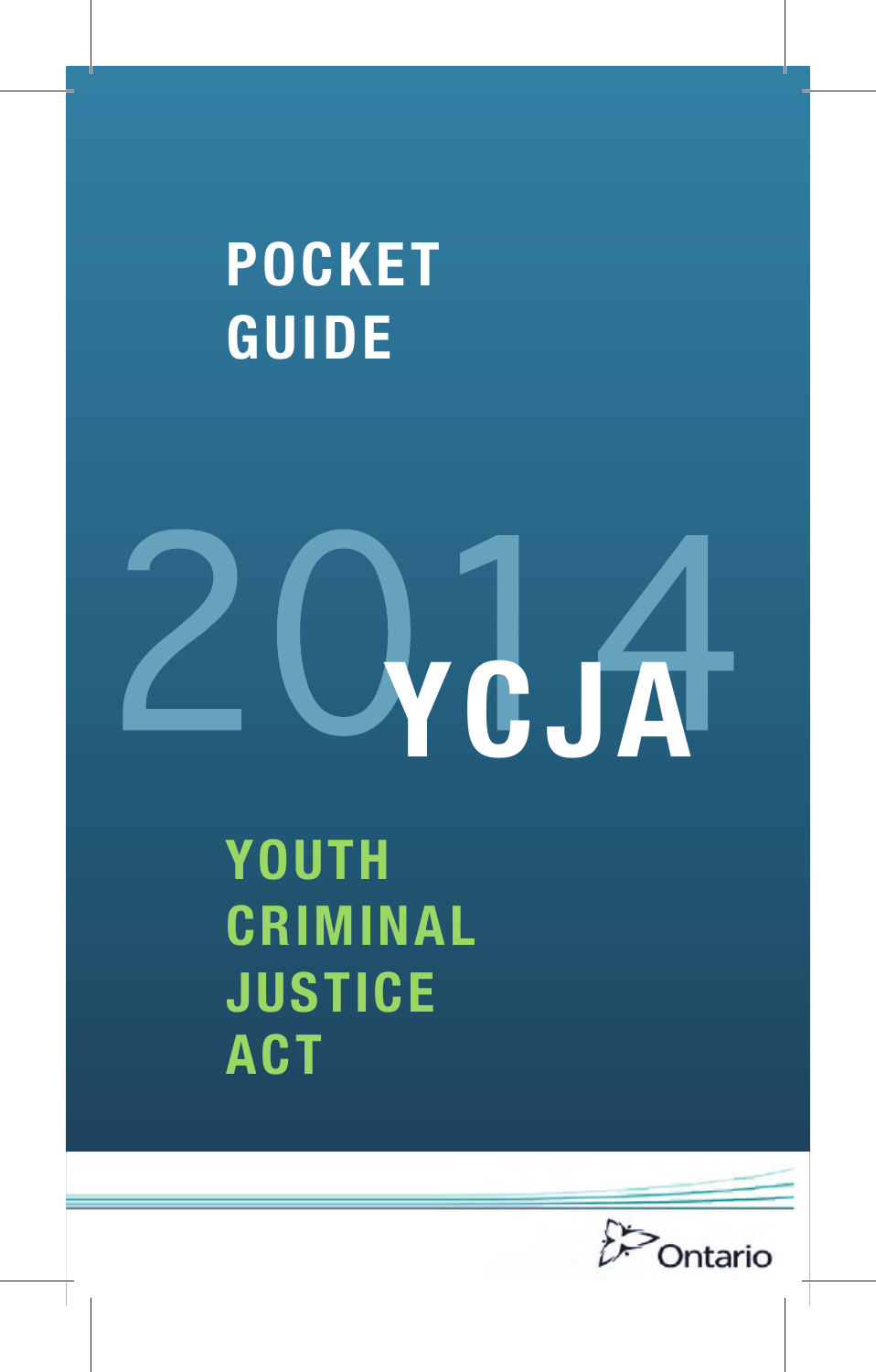## **2014 POCKET GUIDE**

# **YCJA**

## **YOUTH CRIMINAL JUSTICE ACT**

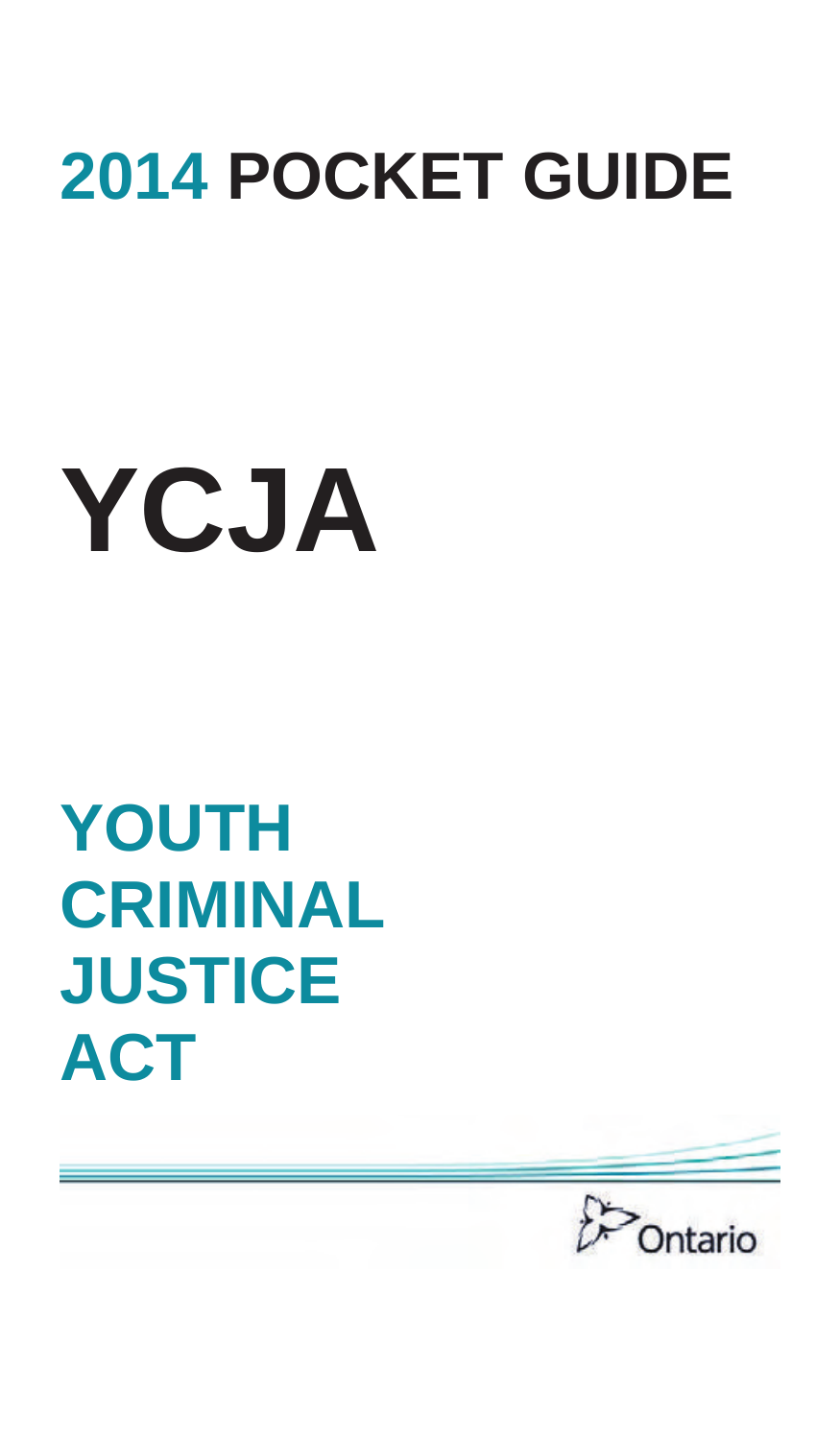### 2014 Ontario Pocket Guide Youth Criminal Justice Act Canada

This pocket guide is provided for your convenience and personal use. Paraphrases, descriptions, and formatting of sections of relevant legislation may differ from the official, printed versions. Because the guide is intended for quick reference, it follows plain language principles for wording and design.

This Guide is intended for information and use by youth justice system participants and in no way can be considered legal advice.

When accuracy is critical, please consult official sources.

This guide is based on the Nova Scotia Pocket Guide 2013 developed by the Province of Nova Scotia, copyright holder with funding from the Department of Justice Canada. The Province of Nova Scotia has granted permission to use the pocket quide.

© 2013 Her Majesty the Queen in right of the Province of Nova Scotia

The Nova Scotia Pocket Guide has been customized to reflect content specific to Ontario, with funding from the Department of Justice

Any person may reproduce this pocket guide without payment of royalty provided it is done accurately.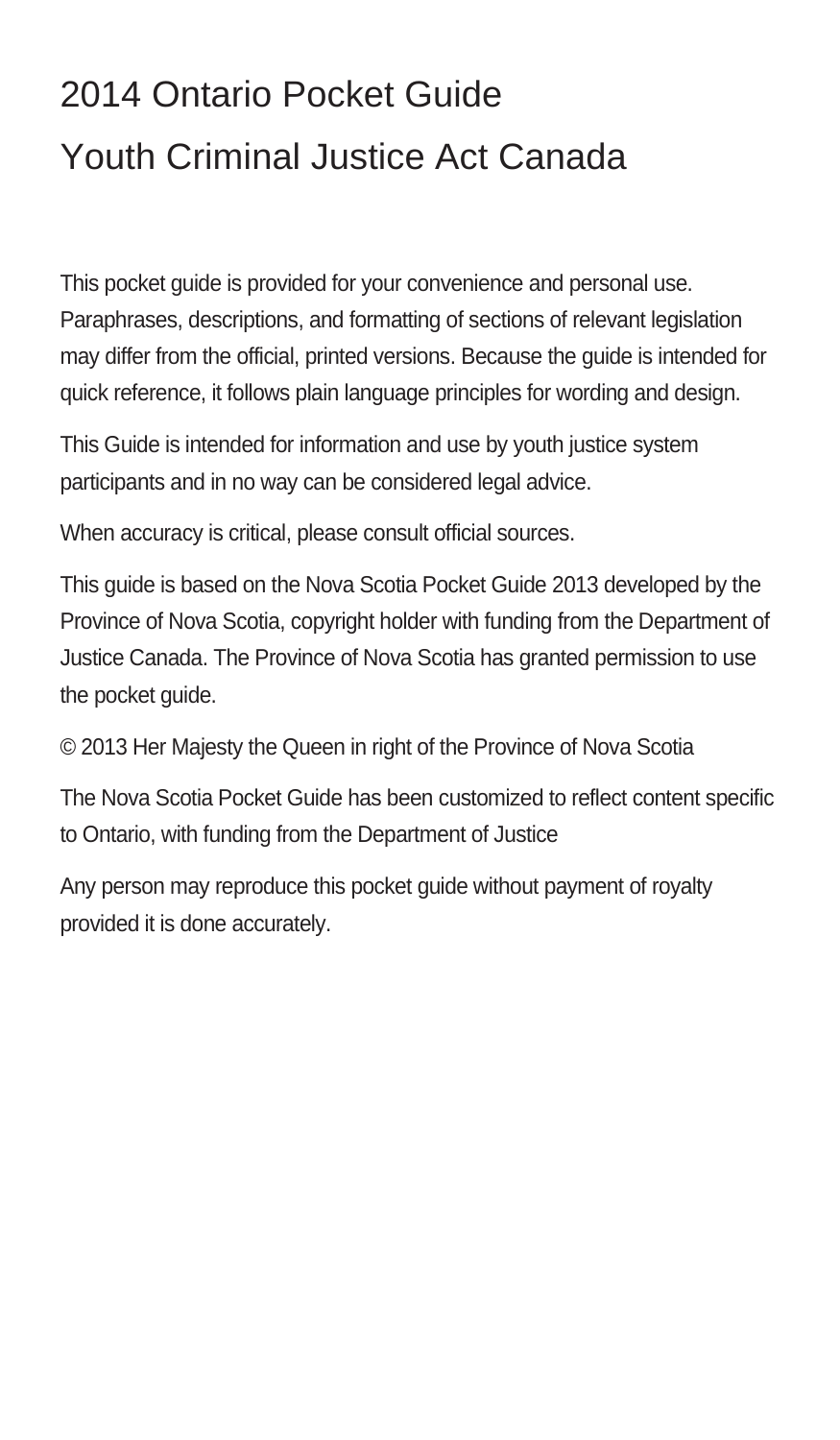#### **LEGEND**

- AS Adult sentence
- CC Criminal Code
- CFSA Child and Family Services Act
- EJM Extrajudicial measures
- EJS Extrajudicial sanctions
- IRCS Intensive rehabilitative custody and supervision order
- JDA Juvenile Delinquents Act
- JP Justice of the Peace
- POA Provincial Offences Act
- RJ Restorative justice
- SVO Serious violent offence
- SS & CA Safe Streets and Communities Act S.C. 2012, c.1
- YCJA Youth Criminal Justice Act
- YOA Young Offenders Act
- $\overline{P}$  Young person<br> $\overline{P}$  Time limit
- Time limit

Green type indicates sections of the YCJA.

Violet background indicates a legislative change under the SS & CA 2012.

Violet type indicates references to section in the SS & CA 2012.

Note: The word "court" in this document means youth justice court.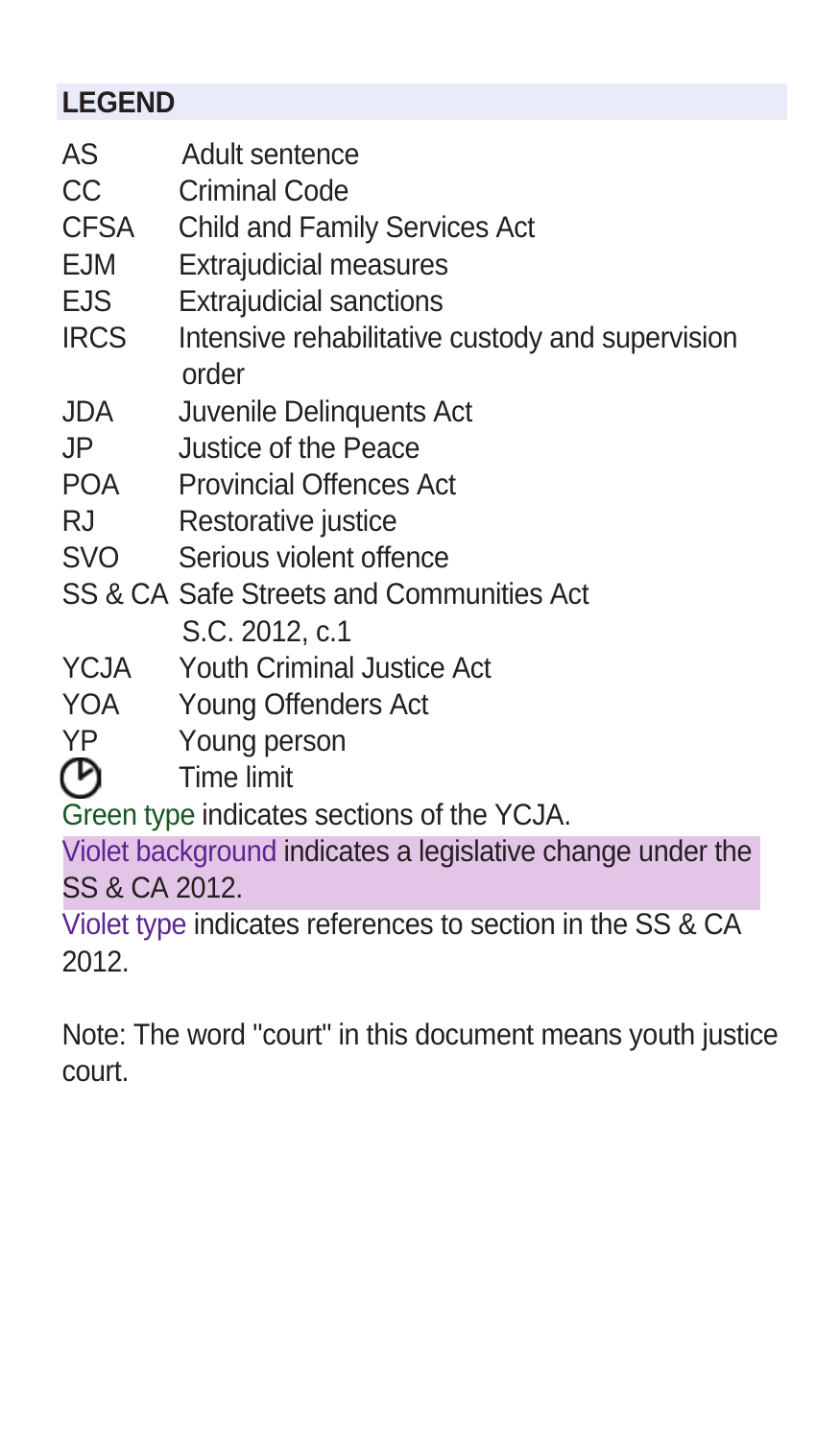### **CONTENTS**

| Introduction                                     | 1              |
|--------------------------------------------------|----------------|
| Background                                       | 1              |
| General Rule – Application of the CC             | 2              |
| Declaration of Principle                         | 3              |
| Jurisdiction of the youth justice court          | 6              |
| Admissibility of Statements                      | $\overline{7}$ |
| After a YP reaches age 18                        | $\overline{7}$ |
| Offences during a period that                    |                |
| includes a YP's 18th birthday                    | 7              |
| Jurisdiction of a justice of the peace           | 8              |
| <b>Extrajudicial Measures (EJM)</b>              | 9              |
| What extrajudicial measures (EJM) are            | 9              |
| Principles governing extrajudicial measures      | 10             |
| Objectives of extrajudicial measures             | 11             |
| Less-formal measures                             | 12             |
| More-formal measures                             | 13             |
| Pre-conditions for using extrajudicial sanctions | 14             |
| Limitations on using extrajudicial sanctions     | 14             |
| When an extrajudicial sanction may Not be used   | 15             |
| Informing parents of a YP who chooses            |                |
| an extrajudicial sanction                        | 15             |
| Informing a victim about a YP and an             |                |
| extrajudicial sanction                           | 15             |
| Notes to police, Crown                           | 16             |
| <b>Pre-trial Procedures</b>                      | 17             |
| Judicial interim release                         | 17             |
| Requirements for detention                       | 17             |
| Release to a responsible person                  | 20             |
| Election-choosing a mode of trial                | 22             |
| Trial before a judge without a jury              |                |
| or a judge and jury                              | 23             |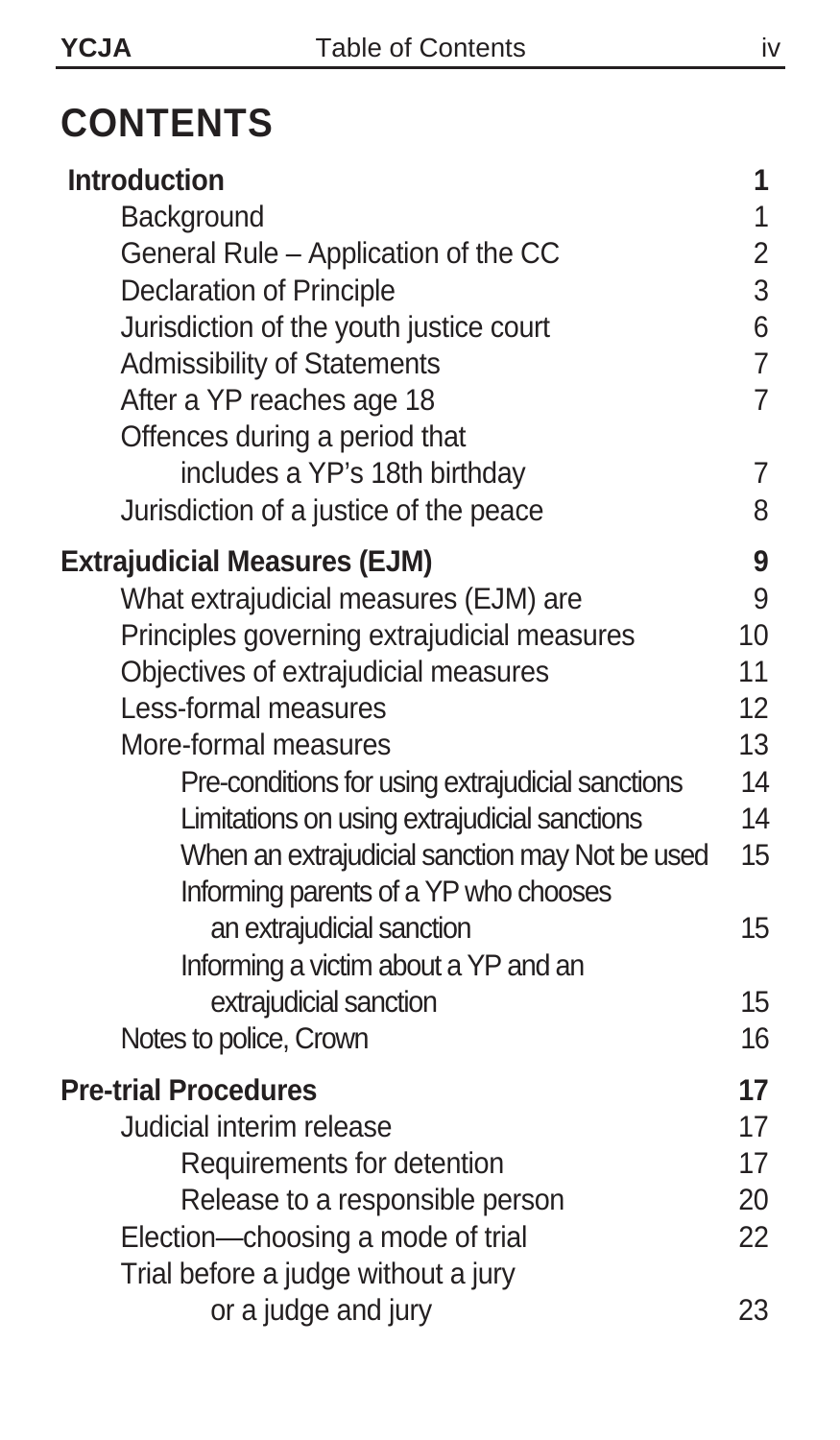| <b>Youth Sentences</b>                           | 24 |
|--------------------------------------------------|----|
| Summary                                          | 24 |
| Purpose of youth sentence                        | 24 |
| Youth sentencing principles                      | 24 |
| Factors the court must consider                  |    |
| in determining a youth sentence                  | 26 |
| Restrictions on custody                          | 27 |
| Other sentencing considerations                  | 28 |
| Imposing a youth sentence                        | 29 |
| Possible youth sentences                         | 29 |
| Other sentencing provisions                      | 38 |
| Prohibition orders for offences                  | 41 |
| Definitions for serious offence, violent offence |    |
| and serious violent offence                      | 43 |
| Orders with probation and intensive              |    |
| support and supervision program                  | 44 |
| Starting probation or intensive support          |    |
| and supervision program                          | 45 |
| Review of sentences                              | 46 |
| <b>Adult Sentences (AS)</b>                      | 47 |
| Key provisions under the YCJA                    | 48 |
| Eligibility for an adult sentence                | 49 |
| Notice of intention to seek an adult sentence    | 49 |
| Application by the Crown for an AS               | 50 |
| Hearing: adult or youth sentence                 | 51 |
| Appeals                                          | 56 |
| <b>Key Changes</b>                               | 56 |
| <b>References to Victims</b>                     | 57 |
| <b>Ontario Victim Services</b>                   | 57 |
| General principles                               | 58 |
| Objectives of extrajudicial measures             | 58 |
| <b>Extrajudicial sanctions</b>                   | 59 |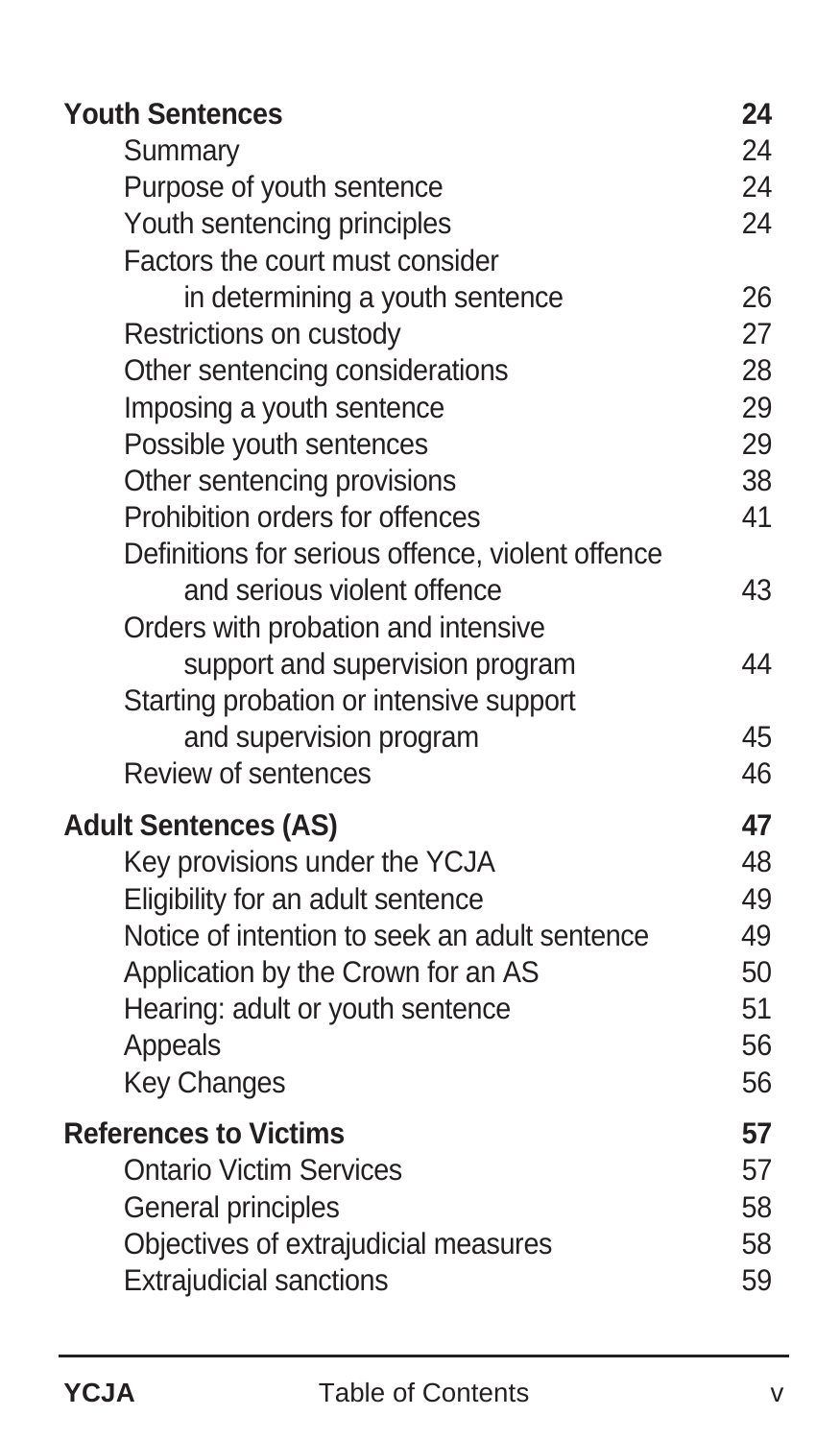| ٠<br>I<br>×<br>×<br>۰.<br>۰. |  |
|------------------------------|--|
|------------------------------|--|

| Principles of youth sentencing                               | 59 |
|--------------------------------------------------------------|----|
| Factors to consider in youth sentencing                      | 59 |
| Victim fine surcharge                                        | 60 |
| Publication                                                  | 60 |
| Additional provisions relating to victims                    | 60 |
| <b>Records and Sharing of Information</b>                    | 62 |
| Summary                                                      | 62 |
| General rule                                                 | 62 |
| Records, access and time limits                              | 64 |
| Access for schools, professionals and those                  |    |
| involved in supervision of the young person                  | 64 |
| Handling information                                         | 66 |
| Adult sentences                                              | 66 |
| Time periods                                                 | 67 |
| Exceptional cases of disclosure                              | 69 |
| Effect of termination of a youth sentence                    | 72 |
| <b>Custody, Supervision, and Enforcement</b>                 | 75 |
| Summary                                                      | 75 |
| Purpose of custody and supervision                           | 76 |
| Principles of custody and supervision                        | 77 |
| Level of custody                                             | 78 |
| Reintegration leave                                          | 79 |
| Placement in or transfer to adult facilities                 | 79 |
| Release upon recommendation                                  |    |
| of provincial director                                       | 84 |
| Conditions for community supervision                         |    |
| in a custody and supervision order                           |    |
| under $s.42(2)(n)$                                           | 85 |
| Conditions for conditional supervision                       |    |
| for sentences under $s.42(2)(o), (q), (r),$                  |    |
| for deferred custody and supervision orders                  |    |
| under $s.42(2)(p)$ , and after a review<br>under s.94(19)(b) | 86 |
|                                                              |    |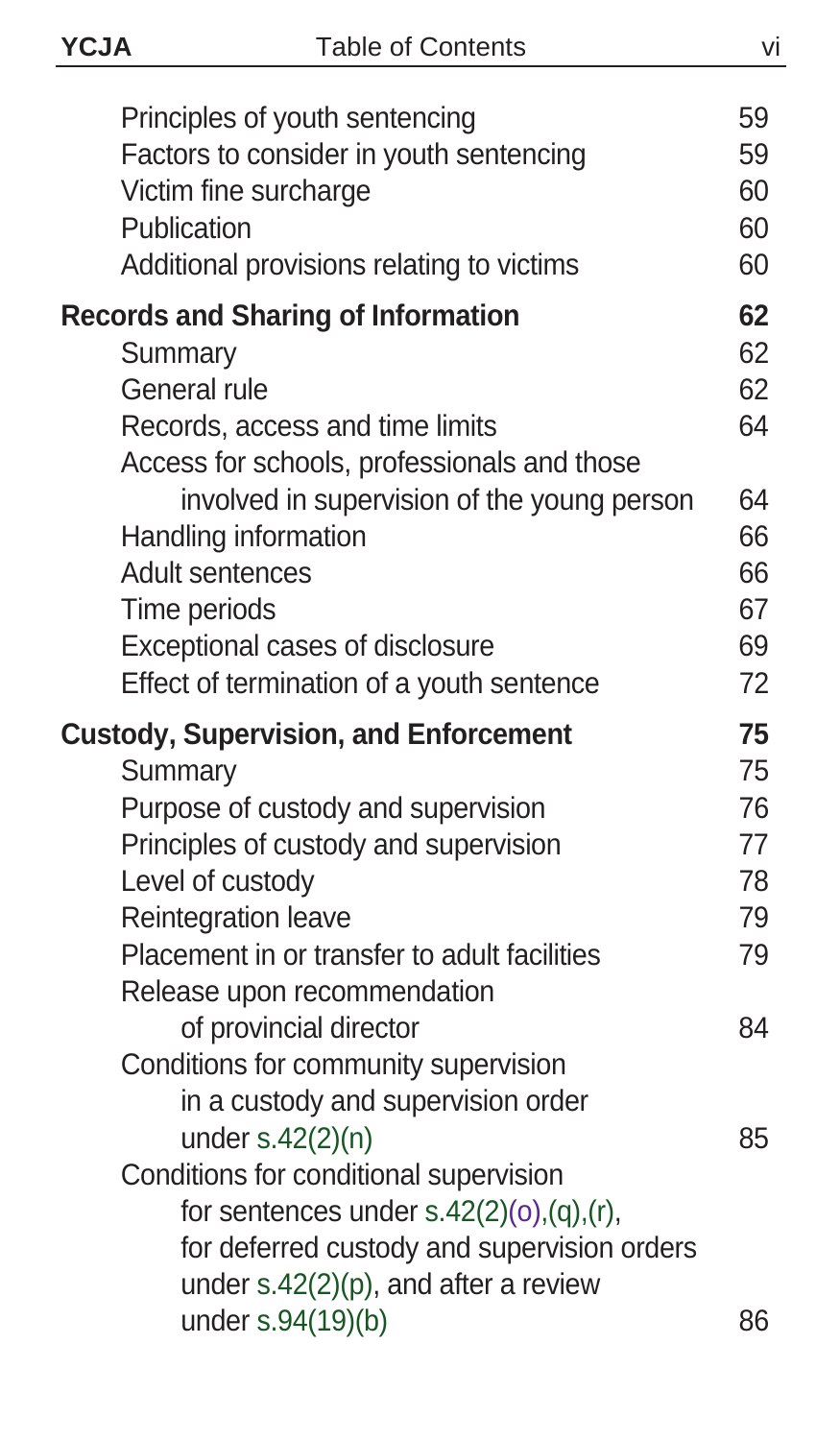| Extending the custodial portion of custody<br>and supervision orders under s.42(2)(n)<br>Extending the custodial portion of orders for<br>custody that have conditional supervision - | 90  |
|---------------------------------------------------------------------------------------------------------------------------------------------------------------------------------------|-----|
| for $s.42(2), (o), (q), 8$ (r) sentences                                                                                                                                              | 93  |
| Breach of sentences not involving custody                                                                                                                                             | 96  |
| Breach of supervision conditions                                                                                                                                                      | 96  |
| Breach of custody and community                                                                                                                                                       |     |
| supervision orders under s.42(2)(n)                                                                                                                                                   | 97  |
| Breach of conditional supervision orders (including                                                                                                                                   |     |
| deferred custody and supervision orders)                                                                                                                                              |     |
| under ss.42(2)(0),(q),(r) & (p),94(19)(b)                                                                                                                                             | 100 |
|                                                                                                                                                                                       |     |
| <b>Short Sections: Appeals to Statements</b>                                                                                                                                          |     |
| <b>Appeals</b>                                                                                                                                                                        | 104 |
| Appeal provisions                                                                                                                                                                     |     |
| <b>Conferences</b>                                                                                                                                                                    | 106 |
| Conference overview                                                                                                                                                                   |     |
| <b>Mental health provisions</b>                                                                                                                                                       | 107 |
| Medical and psychological reports,                                                                                                                                                    |     |
| assessments and assessment reports                                                                                                                                                    |     |
| Notice to parents                                                                                                                                                                     | 110 |
| Notification to parents regarding proceedings                                                                                                                                         |     |
| against young persons                                                                                                                                                                 |     |
| Peace bonds                                                                                                                                                                           | 111 |
| Requirements                                                                                                                                                                          |     |
| Pre-charge screening and private prosecutions                                                                                                                                         | 112 |
| Role of Crown and Attorney General                                                                                                                                                    |     |
| <b>Pre-sentence reports</b>                                                                                                                                                           | 113 |
| When to use                                                                                                                                                                           |     |
| <b>Publication</b>                                                                                                                                                                    | 115 |
| Protection of privacy for young person,                                                                                                                                               |     |
| young witnesses and victims                                                                                                                                                           |     |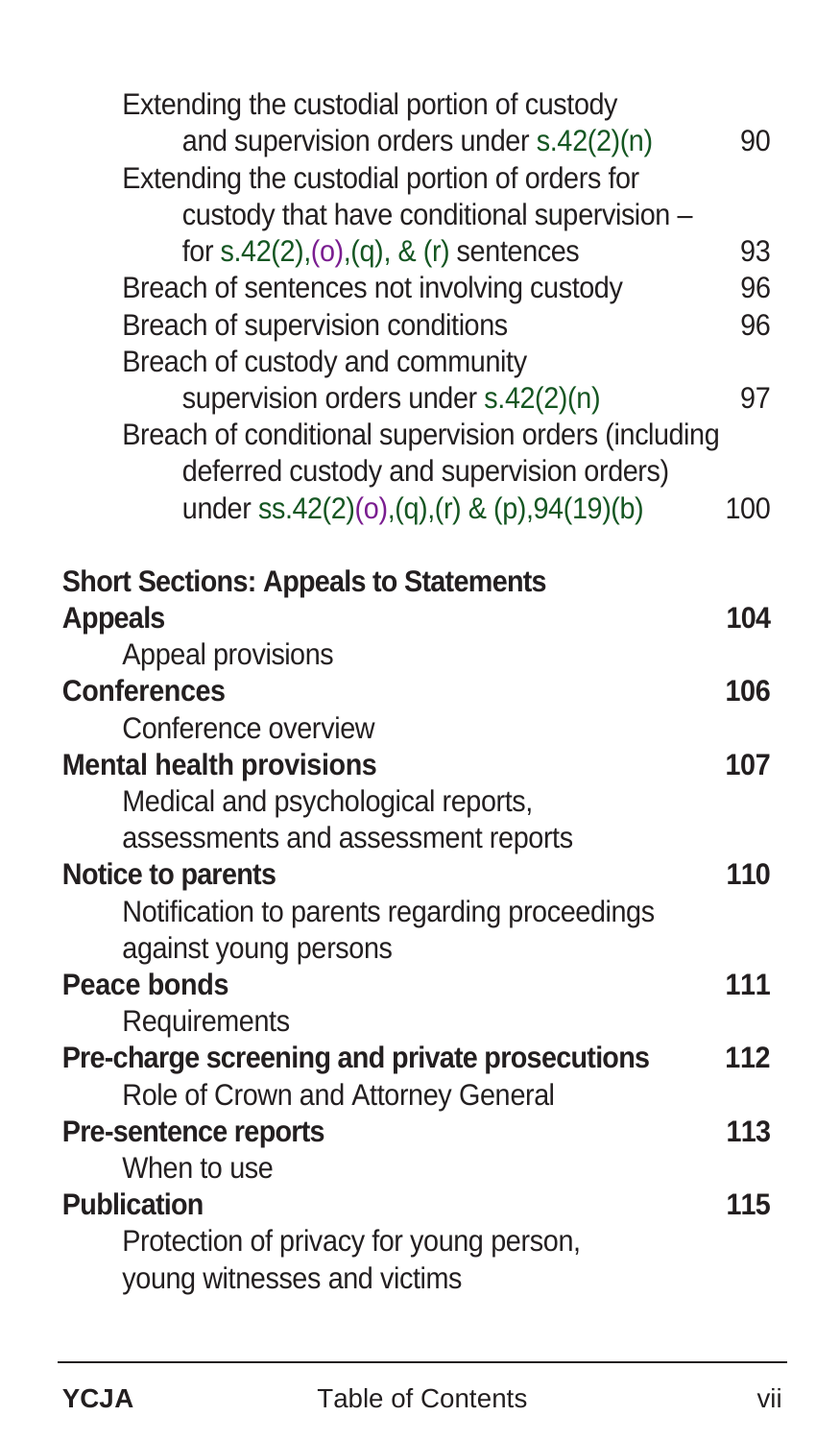| ٠<br>I<br>×<br>. . |
|--------------------|
|--------------------|

| <b>Referral to child welfare</b>                    | 118 |
|-----------------------------------------------------|-----|
| Overview                                            |     |
| <b>Right to counsel</b>                             | 119 |
| Rights of young person to counsel                   |     |
| <b>Statements</b>                                   | 121 |
| Criteria for admissibility of statements            |     |
| <b>Transitional Provisions</b>                      | 123 |
| The most recent transitional provisions:            |     |
| offence occurred but no proceedings                 |     |
| started BEFORE October 23, 2012                     | 124 |
| The original transitional provisions                |     |
| from the JDA and YOA to the YCJA:                   |     |
| offences committed before April 1, 2003             | 125 |
| <b>Relevant Provincial Legislation</b>              | 128 |
| Child and Family Services Act - Temporary Detention |     |
| Overview                                            | 128 |
| <b>Temporary Detention</b>                          | 128 |
| Custody Review Board                                | 133 |
| <b>Provincial Offences Act</b>                      |     |
| Overview                                            | 134 |
| <b>Arrest Without Warrant</b>                       | 135 |
| Release of Young Person                             | 136 |
| Trial                                               | 137 |
| Exclusion of Public, Publication Bans and           |     |
| Disclosure of Youth Matters                         | 137 |
| <b>Pre-Sentence Reports</b>                         | 139 |
| Sentencing                                          | 139 |
| Detention / Custody Facility Placement              | 140 |
| Appeals                                             | 140 |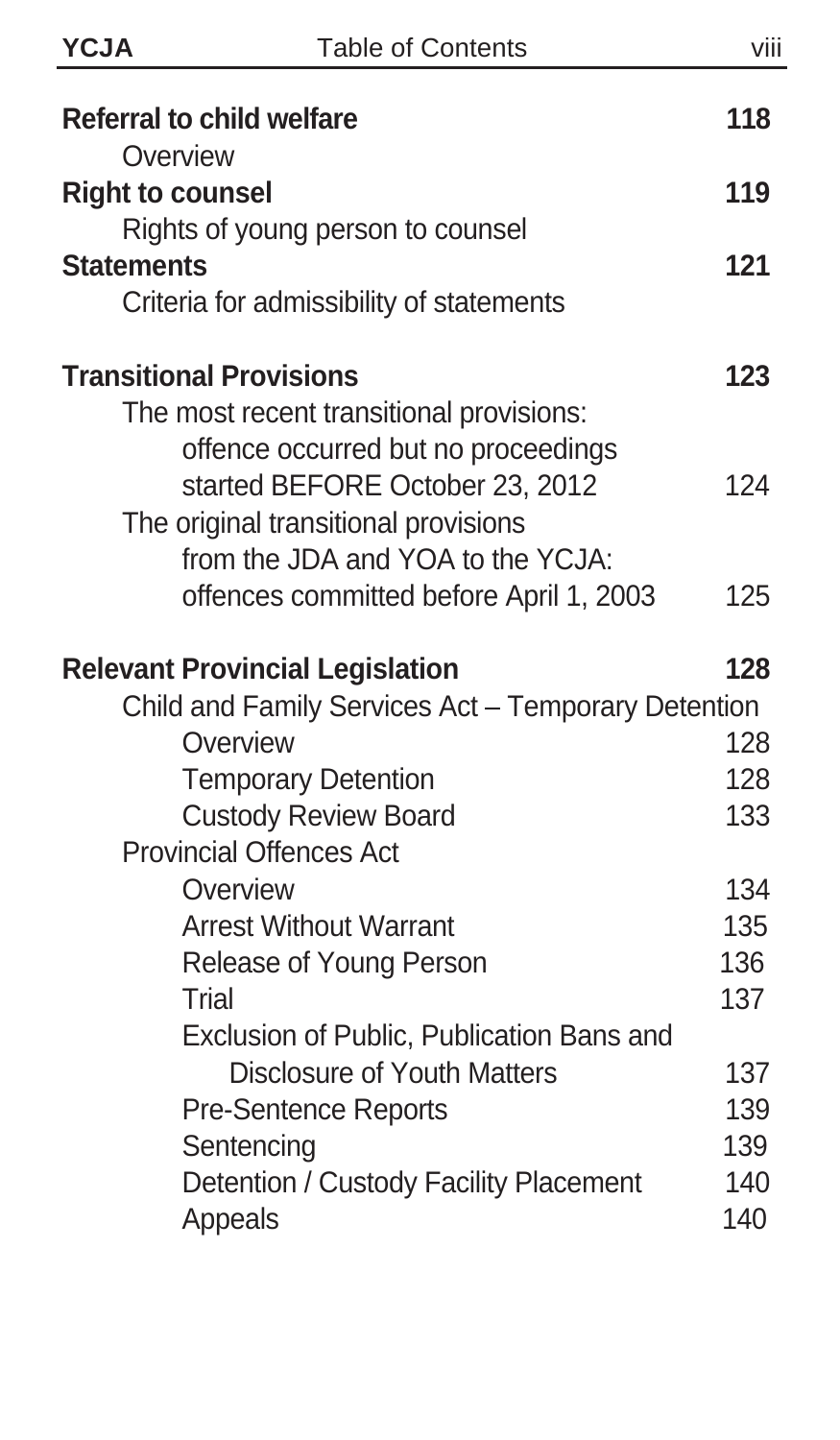| Young Offenders Act – Reference for level of |     |
|----------------------------------------------|-----|
| custody determination                        | 142 |
| Courts of Justice Act                        | 146 |
| Case Law                                     | 147 |
| <b>Considerations &amp; Definitions</b>      | 152 |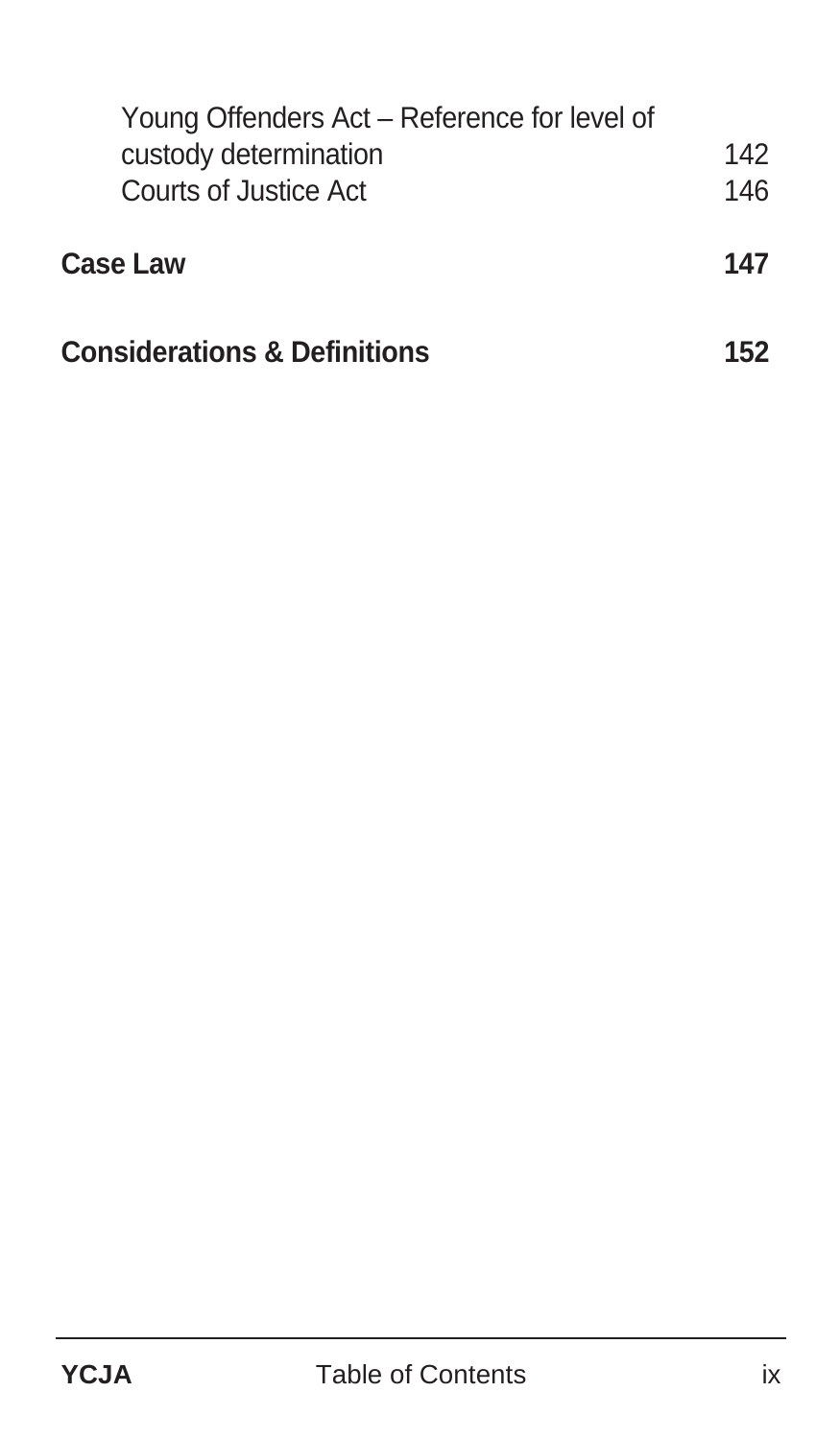### **INTRODUCTION**

#### **Background**

The Juvenile Delinquents Act was in force from 1908 until 1984.

The Young Offenders Act (YOA) was in force from 1984 until 2003.

The Youth Criminal Justice Act (YCJA) is the federal legislation that replaced the YOA in April 2003. A Youth Criminal Justice Act Pocket Guide dated 2003 summarized the changes that were brought about when the YCJA was implemented in 2003 and some of the YOA provisions that were kept in the YCJA. This new guide, Ontario Pocket Guide to the Youth Criminal Justice Act 2014 Edition, adds summaries of the key changes made to the YCJA by the Safe Streets and Communities Act S.C. 2012, c.1, (SS & CA) effective October 23, 2012.

The key components of the YCJA are presented in eleven sections which correspond to the divider tabs in the Pocket Guide. The guide also includes "Considerations and Definitions" to support best practices.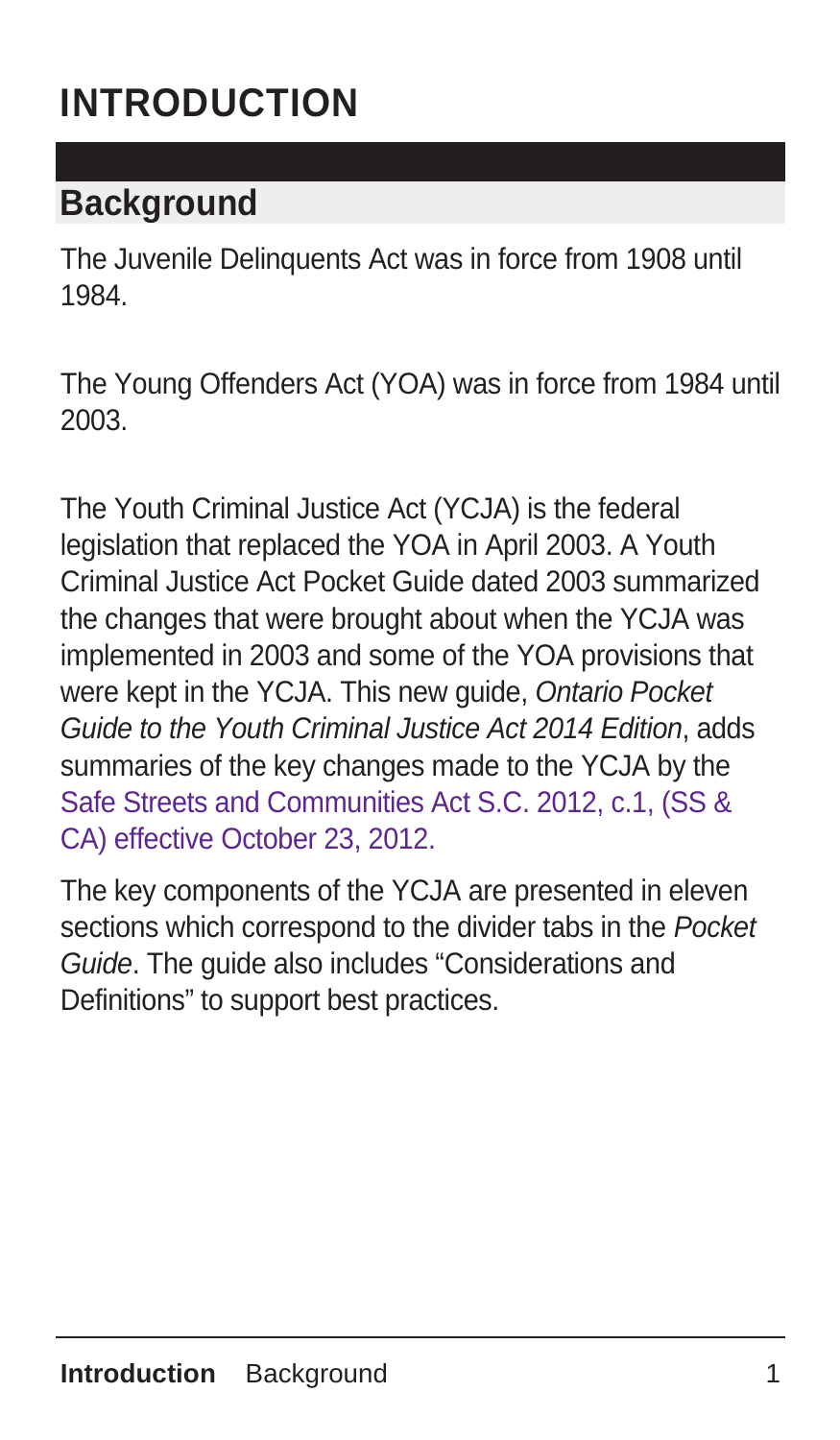#### **General Rule - Application of the CC**

The YCJA is a procedural statute which creates specific rules that apply when dealing with YPs. It does not stand alone and the general rule is that the provisions of the CC apply. Except to the extent that it is inconsistent with the YCJA, the provisions of the criminal code apply to offences alleged to have been committed by a YP, with any modifications the circumstances may require. s.140

In particular, Part XXVII of the CC, the rules for Summary Conviction offences, applies to the YCJA with a few additional provisions and except to the extent that Part XXVII is inconsistent with the YCJA. s.142

There are several specific provisions set out in the YCJA that make specific reference to sections or parts of the CC, including ss.14(2),15(4),20(2),28,50,67(8) & (9),141 & 142.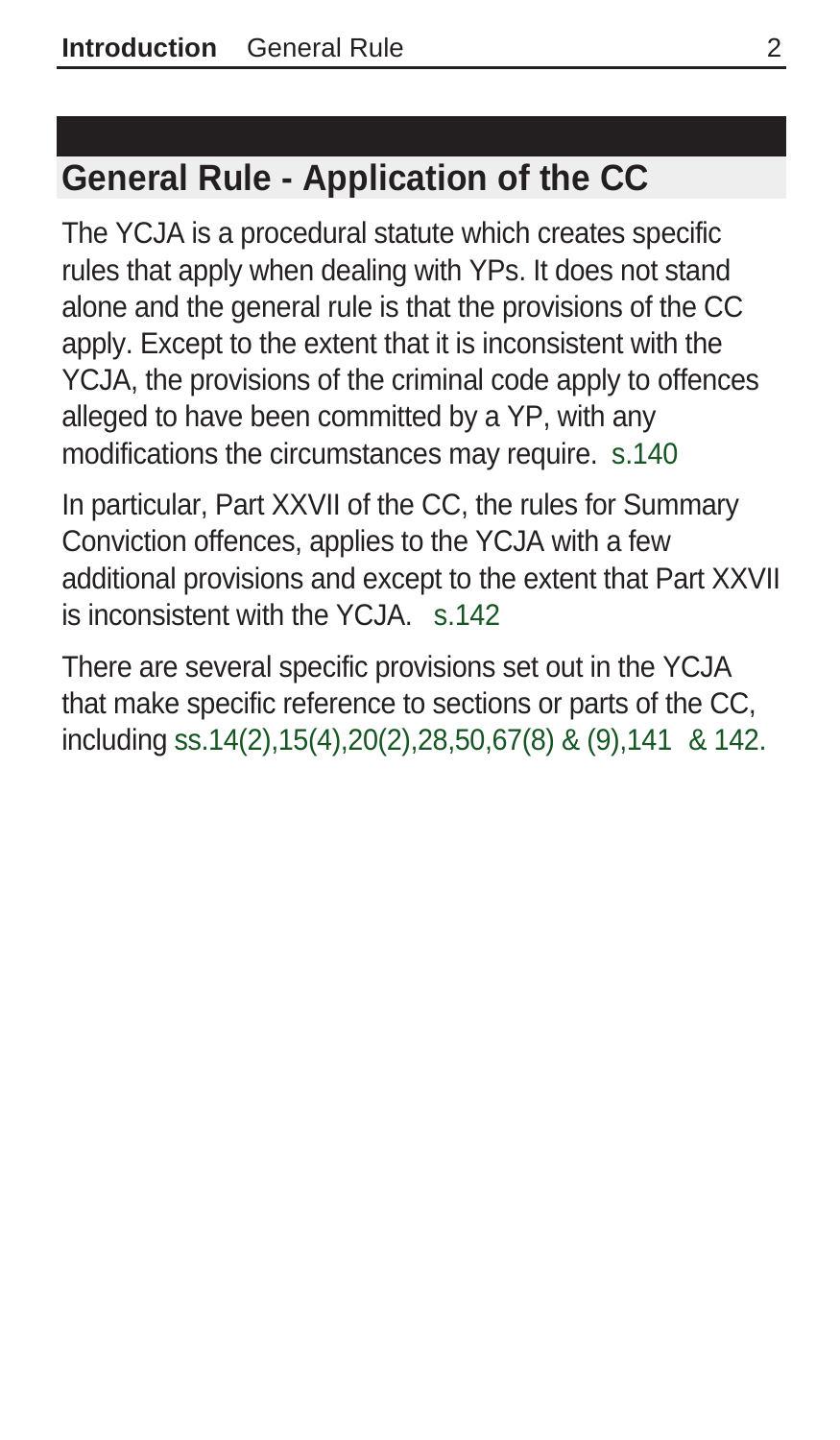#### **Declaration of Principle** s.3

The principles in s.3 must be used to interpret the entire act. The act must be liberally construed to make sure these principles govern all dealings with YPs. s.3(2)

Other principles that apply to specific sections of the YCJA, such as extrajudicial measures, youth sentencing, and custody and supervision are set out in those sections.

(see "Principles governing extrajudicial measures," s.4, p.9, "Youth sentencing principles," s.38(2), p.15

, and "Principles of custody and supervision," s.83(2), p.37)

The Declaration in s.3(1) contains the following principles

- **a** the youth criminal justice system is intended to protect the public by
	- i holding YPs accountable through measures that are in proportion to both how serious the offence is and the level of the YP's responsibility for the offence
	- ii helping to rehabilitate and reintegrate YPs who have committed offences
	- iii helping prevent crime by referring YPs to programs or agencies in the community that can address the circumstances underlying their offending behaviour
- **b** the criminal justice system for YPs must be separate from that of adults and MUST
	- be based on the principle of a YP's diminished moral responsibility or culpability in relation to their age and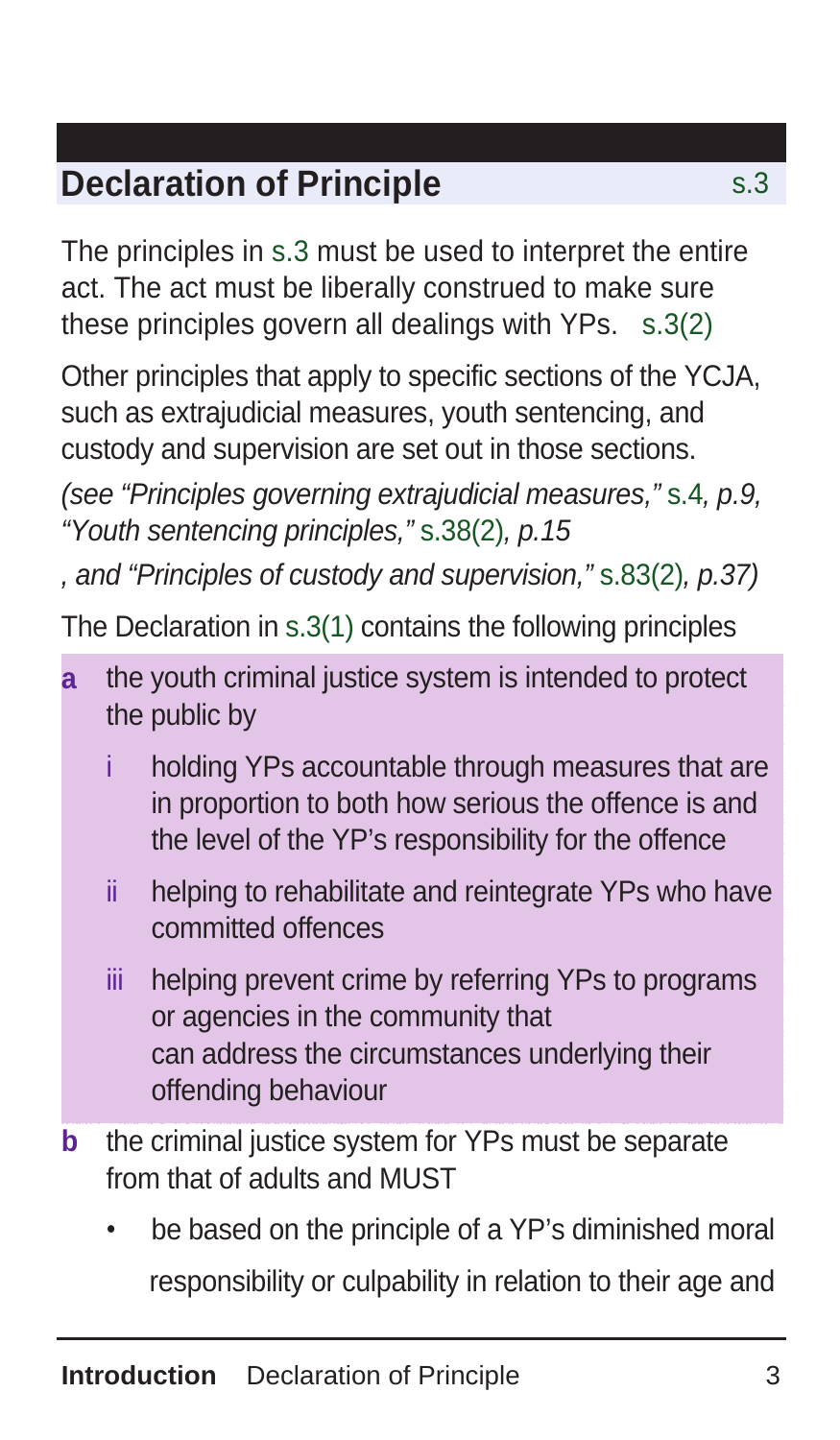experience

- emphasize the following
	- i rehabilitation and reintegration
	- ii accountability that is fair and in proportion with YPs' greater dependency and reduced level of maturity
	- iii enhanced procedural protections to protect YPs' rights, including their privacy, and to make sure they are treated fairly
	- iv timely intervention that reinforces the link between offending and consequences AND
	- v promptness and speed by persons responsible for enforcing the act given YPs' perception of time
- **c** within the limits of fair and proportionate accountability, the measures taken against

a YP should

- i reinforce a YP's respect for the values of society
- ii encourage the repair of harm done to victims and the community
- iii have meaning for the YP given their needs and level of development and, where appropriate, involve the parents, the extended family, the community, and social or other agencies in the YP's rehabilitation and reintegration

AND

iv respect gender, ethnic, cultural, and linguistic differences and respond to the needs of aboriginal YPs and of YPs with special needs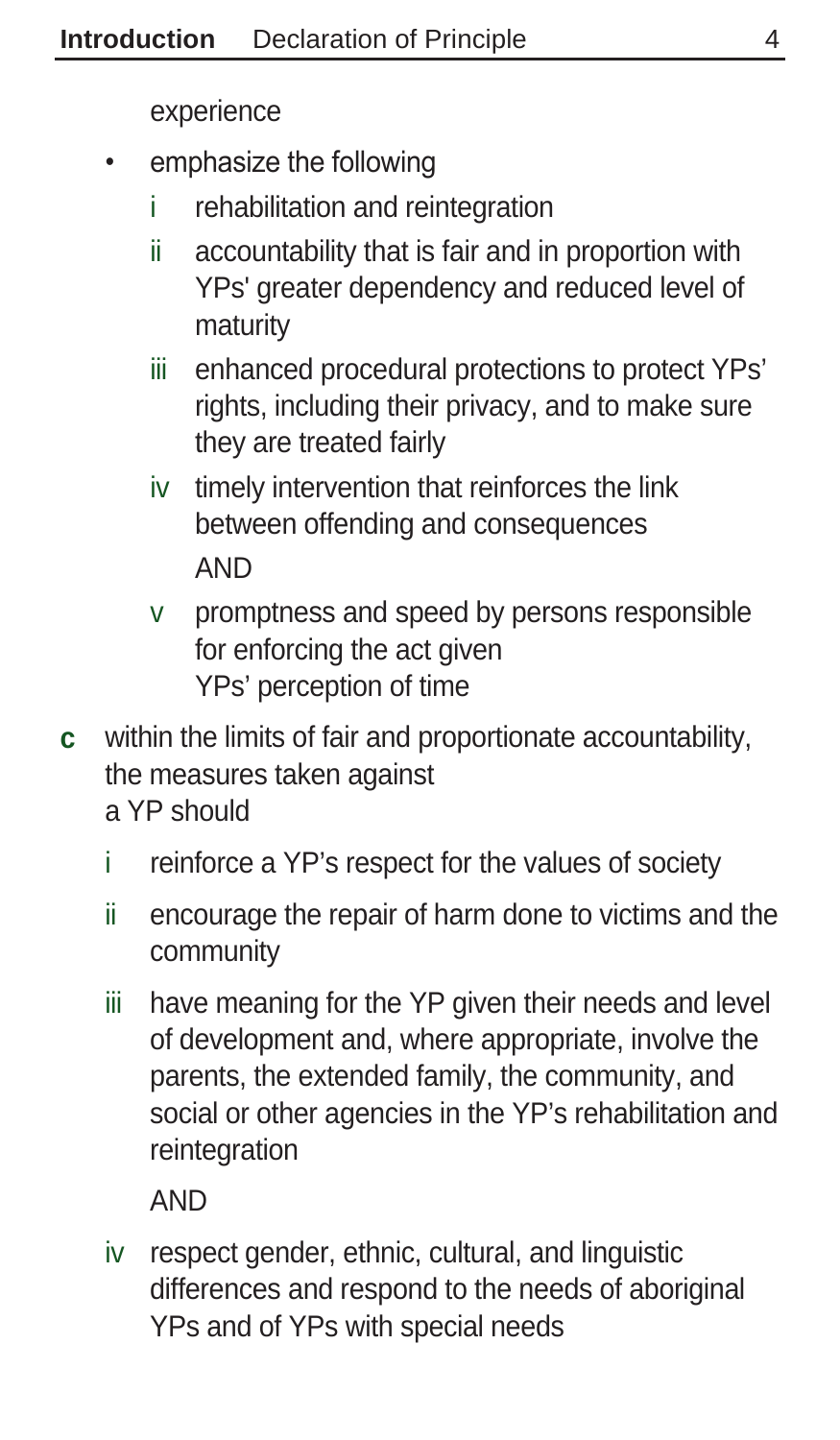AND

- **d** proceedings against YPs are required to apply these special considerations
	- i YPs have rights and freedoms which are specially guaranteed, including the right to be heard, and to participate in the process of making decisions that affect them
	- ii victims should be treated with courtesy, compassion, and respect, and should suffer the minimum degree of inconvenience
	- iii victims should be provided with information and given an opportunity to participate and be heard **AND**
	- iv parents should be informed of measures or proceedings and encouraged to support their children as the YPs address their offending behaviour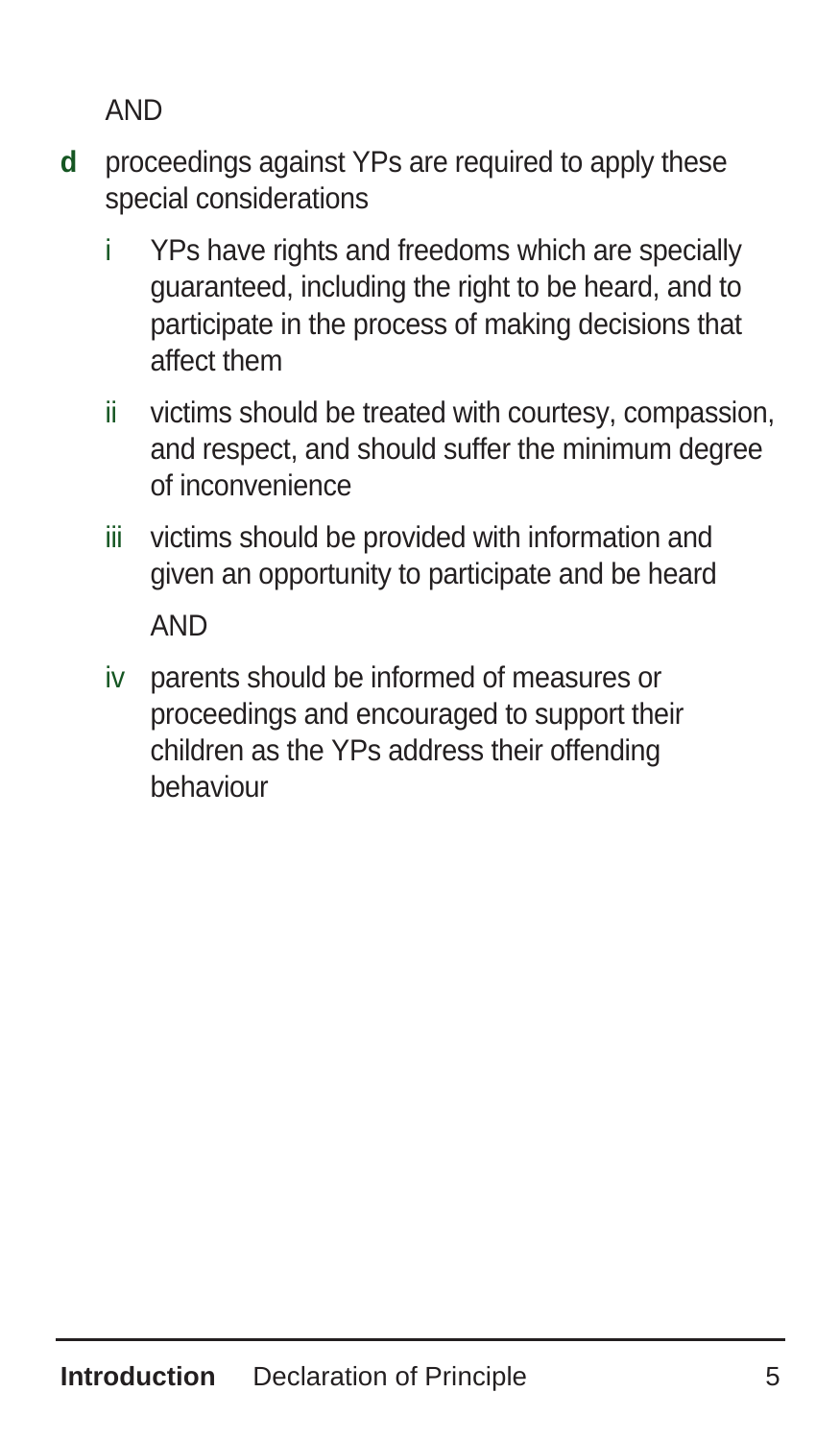#### **Jurisdiction of the youth justice court**

All of the proceedings under the YCJA take place in the youth justice court. This court has exclusive jurisdiction over any offence that a person is alleged to commit while they are a YP, subject only to the Contraventions Act and the National Defence Act. s.14(1)

#### **What constitutes a youth justice court and judge**

#### youth justice court s.13

 any court that a province designates as a youth justice court for the purposes of the YCJA

#### youth justice court judge s.13

 a person who is appointed or designated as a judge of the youth justice court or a judge sitting in a court created or designated as a youth justice court

If a YP elects to be tried by a judge without a jury, or a judge and jury, the judge and court elected are the superior court of criminal jurisdiction in the province. The court and judge which the YP elects are deemed to be a youth justice court and youth justice court judge. s.13(2),(3)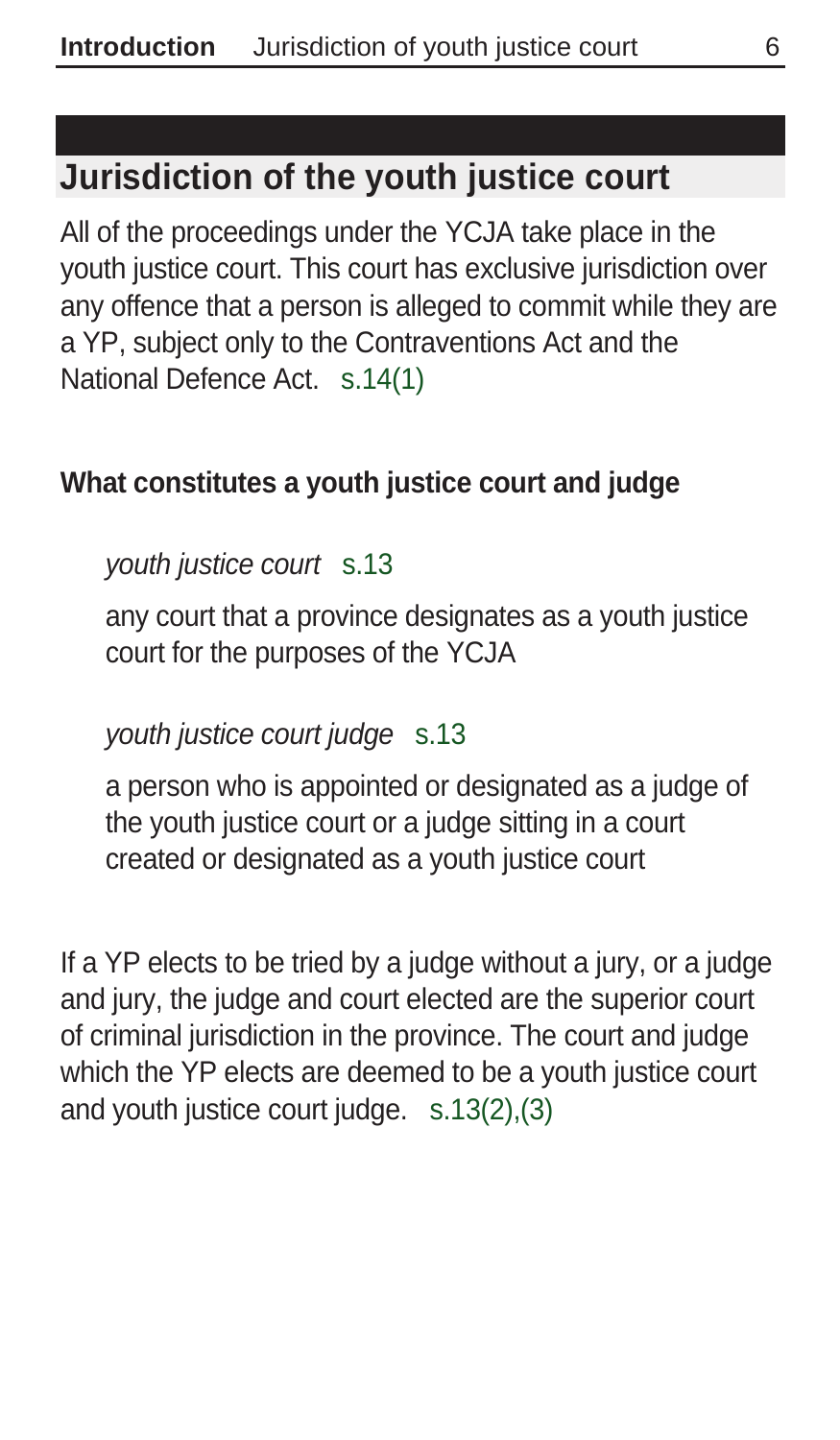#### **Admissibility of statements**

In order for a YP's statement to be admitted in evidence it MUST be taken in accordance with s.146 of the YCJA. The rules are comprehensive. When the rules are not followed, the statement may be EXCLUDED FROM EVIDENCE.

(see s.146 and "Short sections: 'Appeals' to 'Statements'," p.121)

#### **After a YP reaches age 18**

Extrajudicial measures taken, or judicial proceedings which are started under the YCJA against a YP,

may be continued under the YCJA after the person reaches age 18. s.14(4)

(see "Transitional Provisions," p.123)

The YCJA applies to persons 18 and over who are alleged to have committed an offence while a YP. s.14(5)

#### **Offences during a period that includes a YP's 18th birthday** s.16

The youth justice court has jurisdiction over an offence which a YP is alleged to have committed during a period that includes the date of their 18th birthday. (see s.16 of the YCJA for details)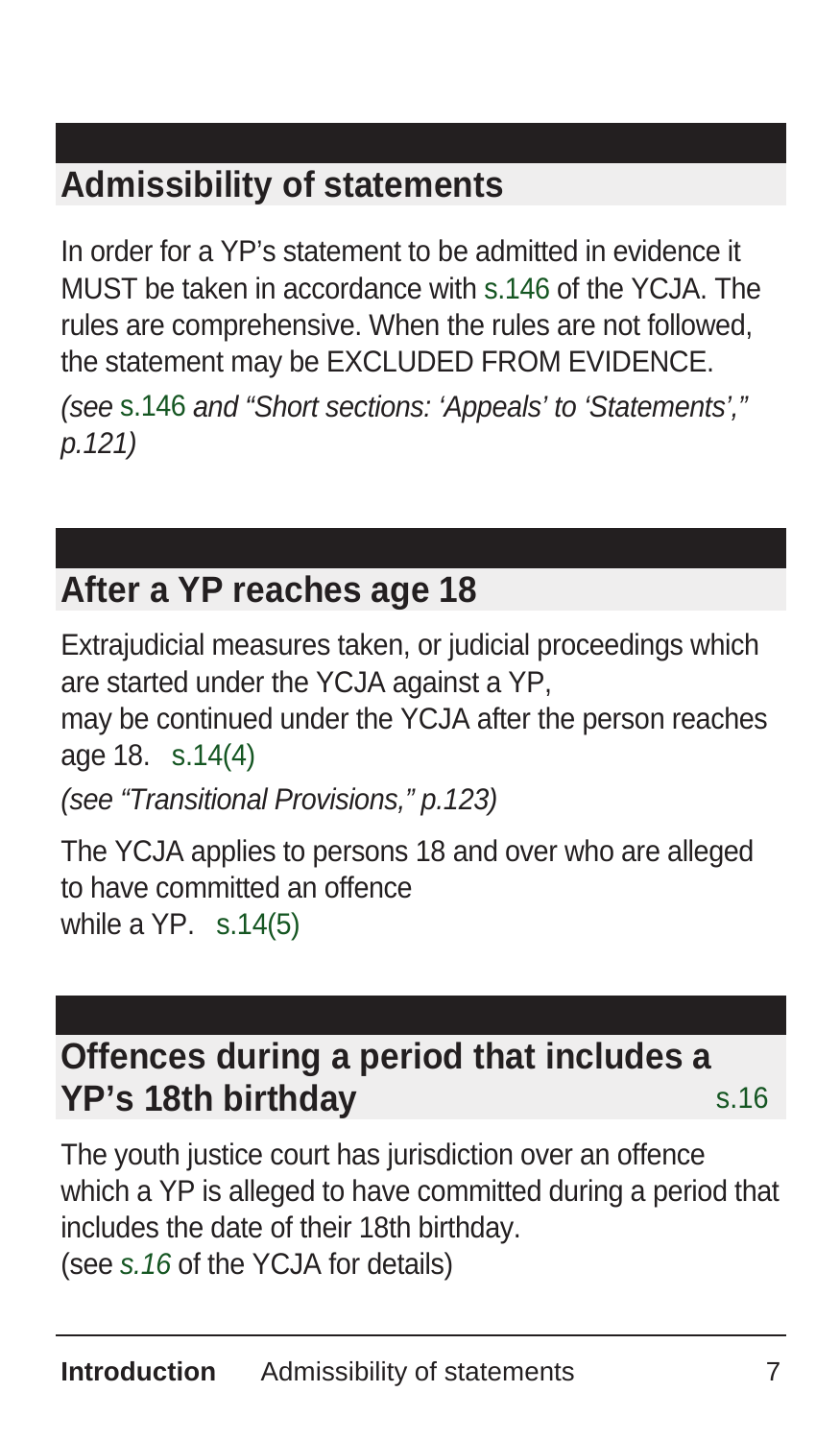#### **Jurisdiction of a justice of the peace**

Justices of the peace may carry out any proceedings that may be carried out before a justice under the CC except for plea, trial, and adjudication. s.20(1)

A justice of the peace may decide on judicial interim release. After their decision, an application – bail de novo – may be made to the youth justice court judge to release the YP or to detain them. It may be brought by either the defence or Crown with two clear days written notice to the other side and the court. This application must be heard as an original application. s.33(1)

A justice of the peace may place a YP on a peace bond (recognizance – fear of injury or damage) under s.810 of the CC. However, if the YP refuses to enter into a recognizance then the JP MUST refer this issue to a youth justice court. s.20(2)

(see "Short sections: 'Appeals' to 'Statements': Peace Bonds," p.111)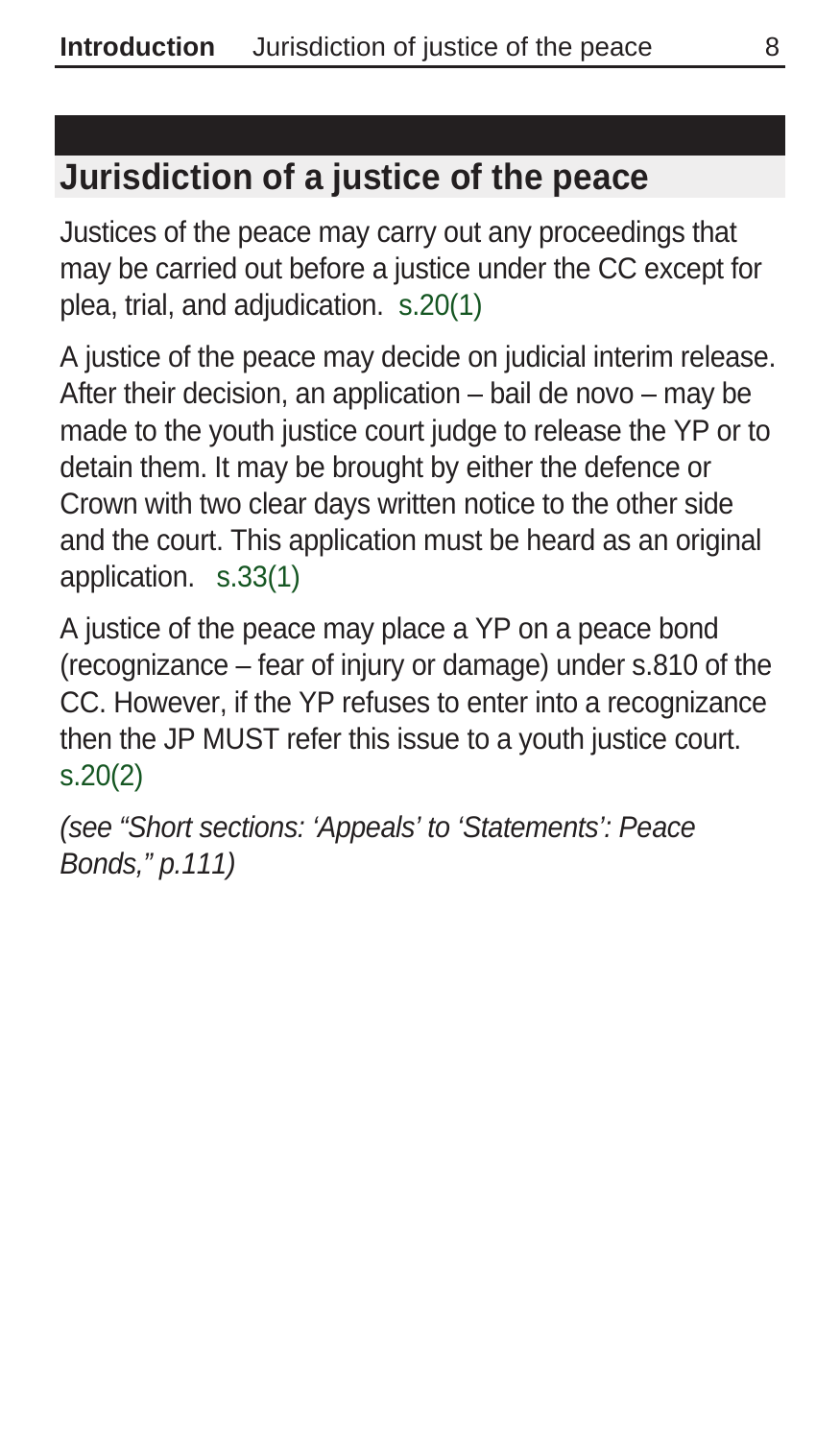## **Extrajudicial Measures (EJM)**

#### **What extrajudicial measures are**

EJM are measures other than court proceedings used to deal with a YP who has committed an offence.

Part 1 of the YCJA, Extrajudicial Measures, sets out the particulars for authorized non-court options. These non-court options fall into three basic categories

- listed options that police MUST consider s.6
- caution programs for police and Crown that MAY be established by the Attorney General ss.7 & 8

AND

• the more-formal program of extrajudicial sanctions which requires a referral. The referral may come from police, Crown, or both depending on the rules of the program s.10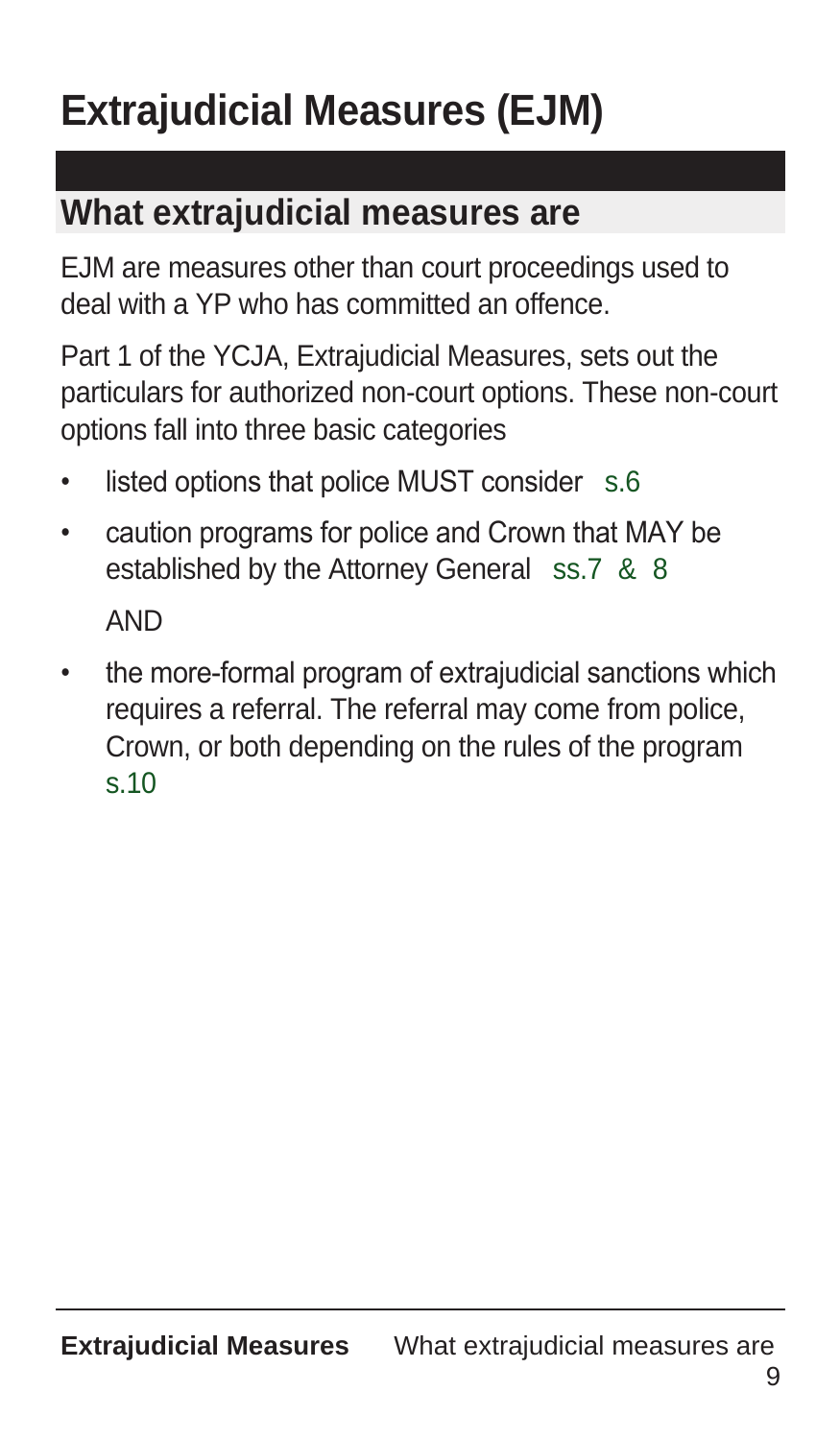#### **Principles governing extrajudicial measures s.4 s.4 s.4 s.4 s.4 s.4**

(in addition to the overall principles in s.3)

#### **EJM**

- **a** are often the most appropriate and effective way to address youth crime
- b allow for effective and timely interventions that focus on correcting a YP's offending behaviour
- c are presumed to be adequate to hold a YP accountable if the offence was non-violent and the YP had no previous finding of guilt

AND

**d** should be used when they are adequate to hold a YP accountable for their offending behaviour. The act allows the use of EJM when these measures satisfy the principles in this section even if the YP has previously been dealt with by EJM or has been found guilty of an offence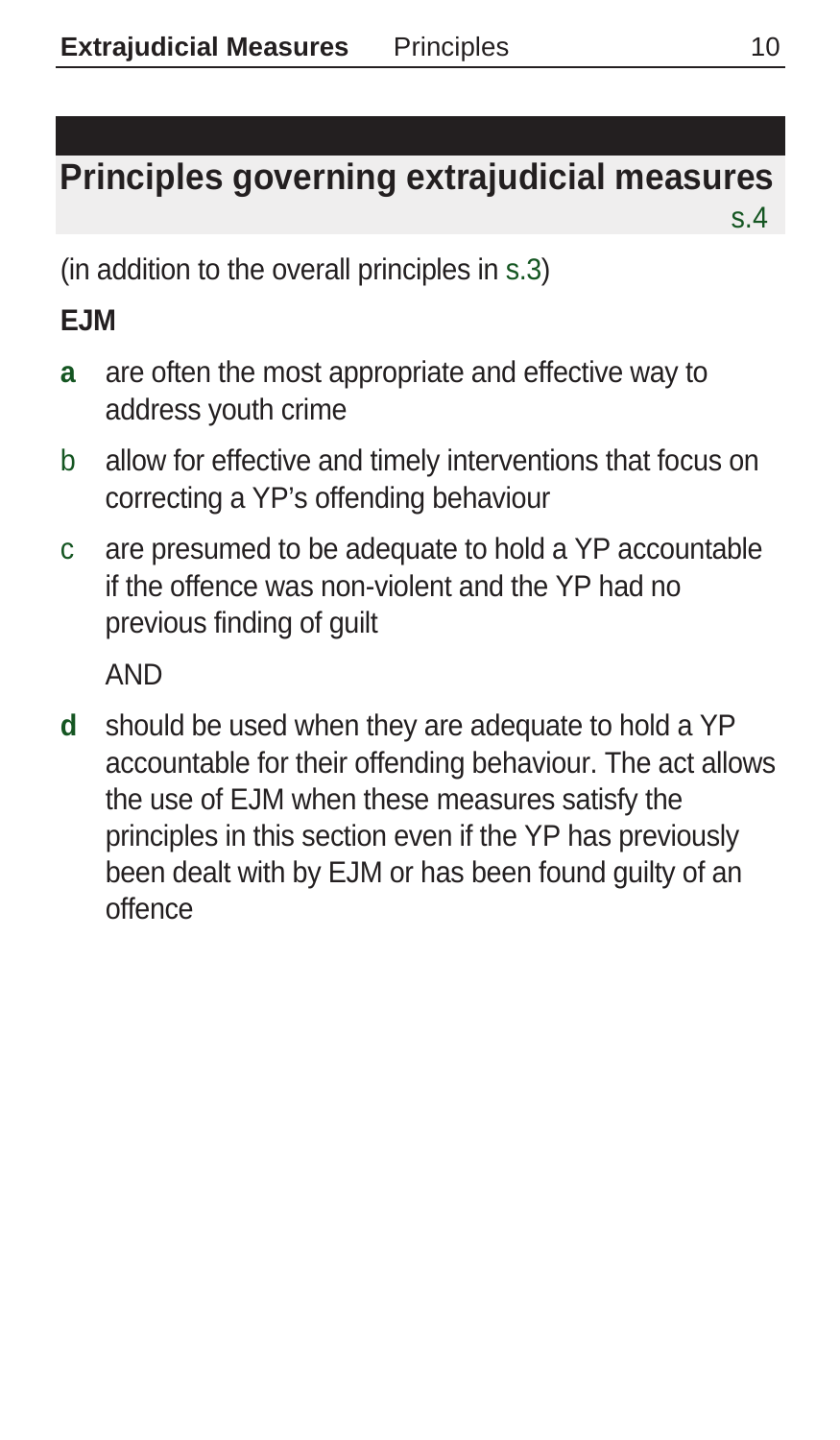### **Objectives of extrajudicial measures**

EJM should be designed to

- **a** provide an effective and timely response to offending behaviour outside of judicial proceedings
- **b** encourage YPs to acknowledge and repair the harm they caused to the victim and the community
- **c** encourage families of YPs to get involved in designing and implementing the measures. This includes extended families where appropriate and members of the community
- **d** give victims a chance to take part in making decisions that relate to the measures that are selected, and to receive reparation

AND

**e** respect the rights and freedoms of YPs, and be proportionate to the seriousness of the offence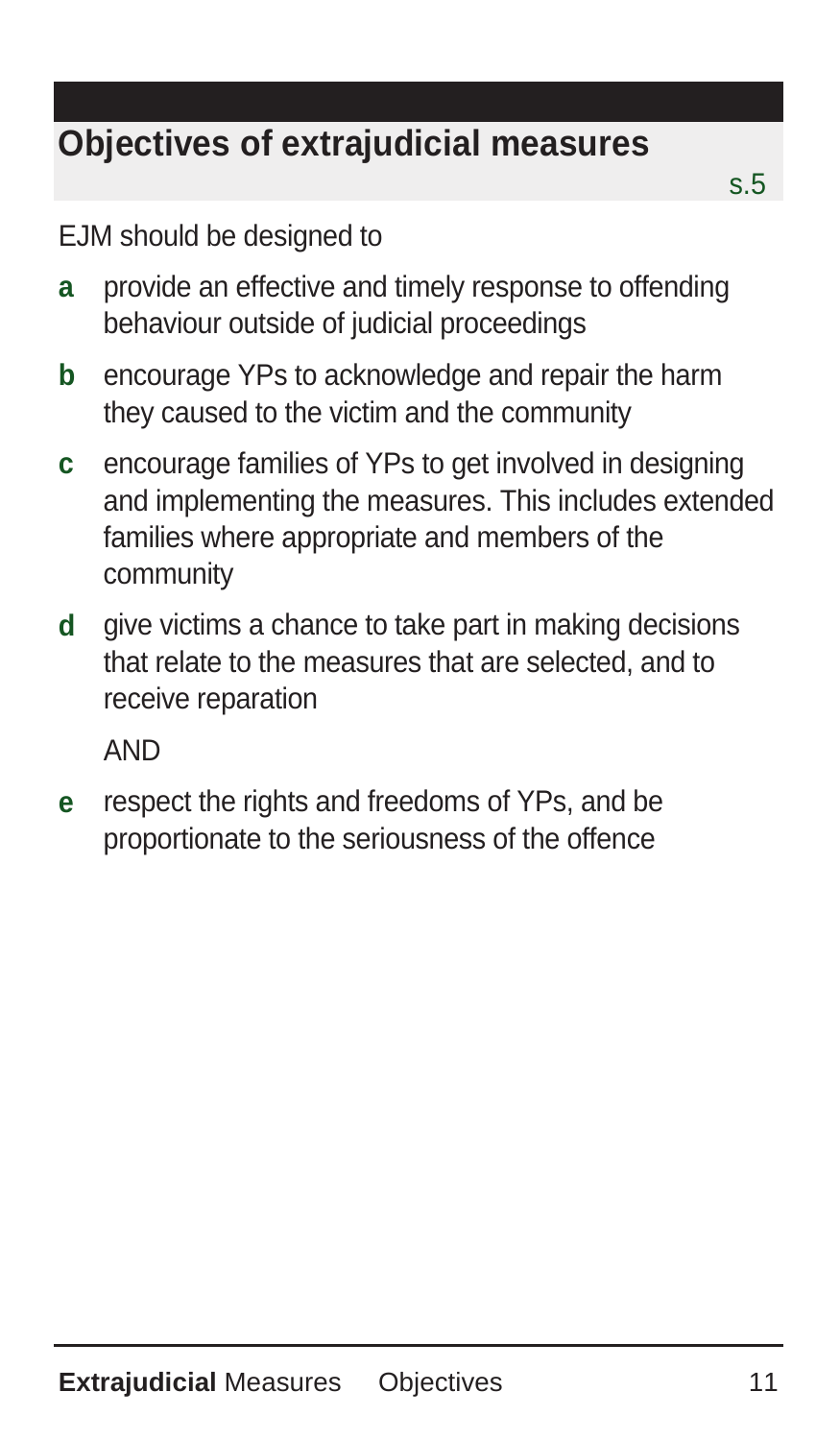#### **Less-formal measures**

#### **Take no further action, warnings, cautions, and referrals**

These are measures that can be used by police and crown attorneys to deal with YPs without using the formal youth justice court system. EJM include extrajudicial sanctions. EJS is the formal program known as Alternative Measures under the YOA.

Before laying a charge or referring the matter to EJS, a police officer MUST consider whether one of these actions would satisfy the principles set out in s.4

- take no further action s.6(1)
- warn the YP s.6(1)
- administer a caution s.6(1),7 (if a program is established under s.7)
- refer the YP to a program or agency in the community that may help the YP to not commit offences. The YP must consent to the referral s.6(1)

All future charges against the YP for the offence continue to be valid even if a police officer does not consider any of these extrajudicial measures. s.6(2)

The Crown may also administer a caution if a program is established. s.8

The youth justice court does not admit evidence of the offence, or any of the following evidence, as a way to prove prior offending behaviour: the YP received a warning, caution, or referral, or no further action was taken. s.9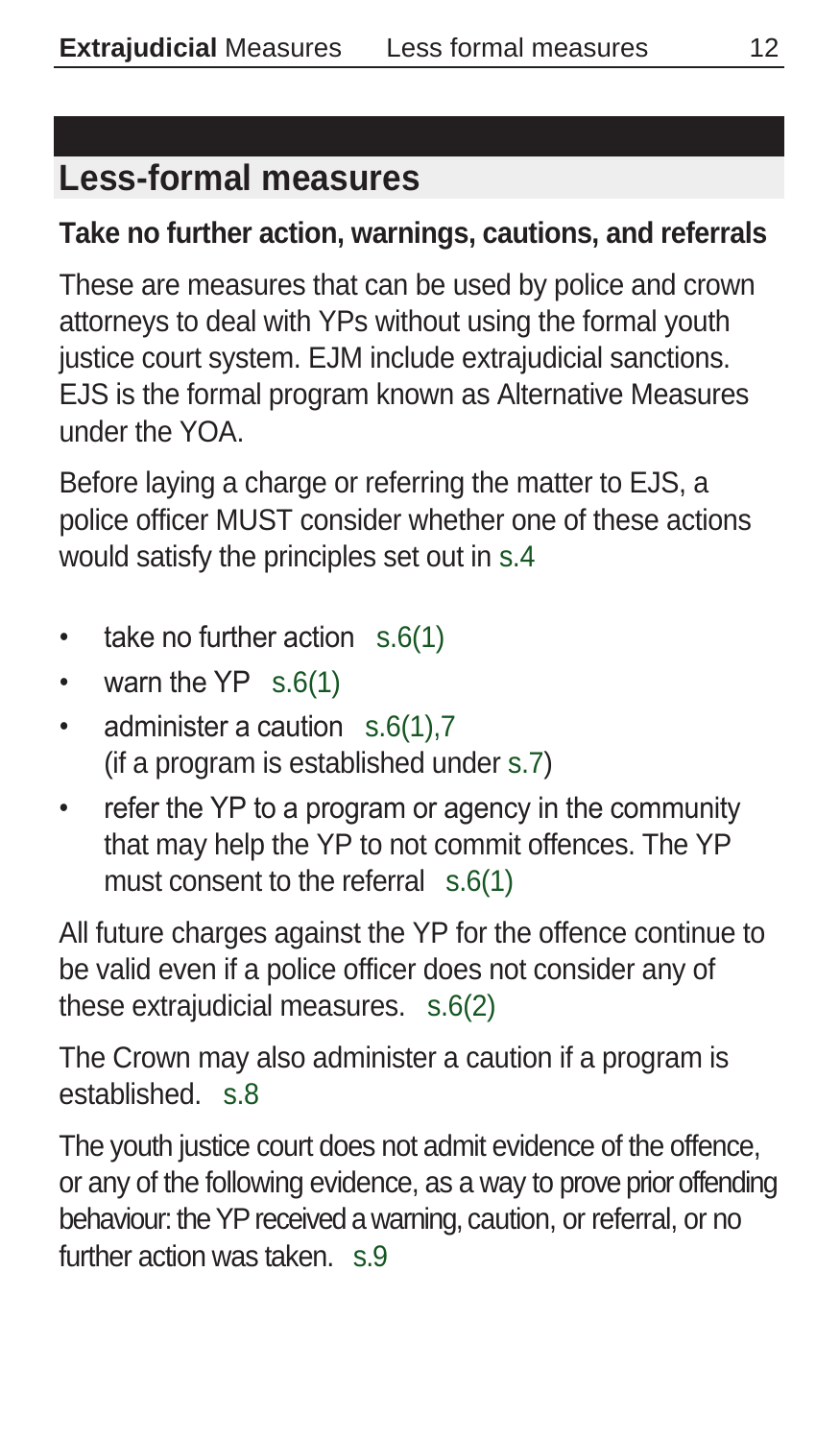#### **More-formal measures**

#### **Extrajudicial Sanctions (EJS)**

EJS are the most formal type of extrajudicial measures and are part of a program authorized by the Attorney General, s.10(2)(a).

In Ontario, formal EJS programs are funded by both the Ministry of Attorney General (MAG) and the Ministry of Children and Youth Services (MCYS):

- Youth Justice Committees (YJC) The YJC program funded by MAG is based on a restorative justice approach. Young persons can be referred either precharge by police (via EJM) or post-charge by the Crown (via EJS). Trained community volunteers set meetings with the youth, his/her parent(s) and the victim (if s/he chooses to participate) to negotiate appropriate ways by which the youth can make amends and be held accountable for his/her actions. Each YJC site has a Steering Committee chaired by the local Crown/Assistant Crown. The committee provides oversight to the YJC and includes representation from Police, Probation, Legal Aid Ontario, defence counsel and victim services.
- MCYS Extrajudicial sanctions (EJS) programs –Postcharge sanctions are referred by the Crown where a young person cannot adequately be dealt with by police caution or warning (extrajudicial measures).EJS are community-based and can include apology to victim, community service work, restitution,

cognitive/behaviour skills, anger management, life skills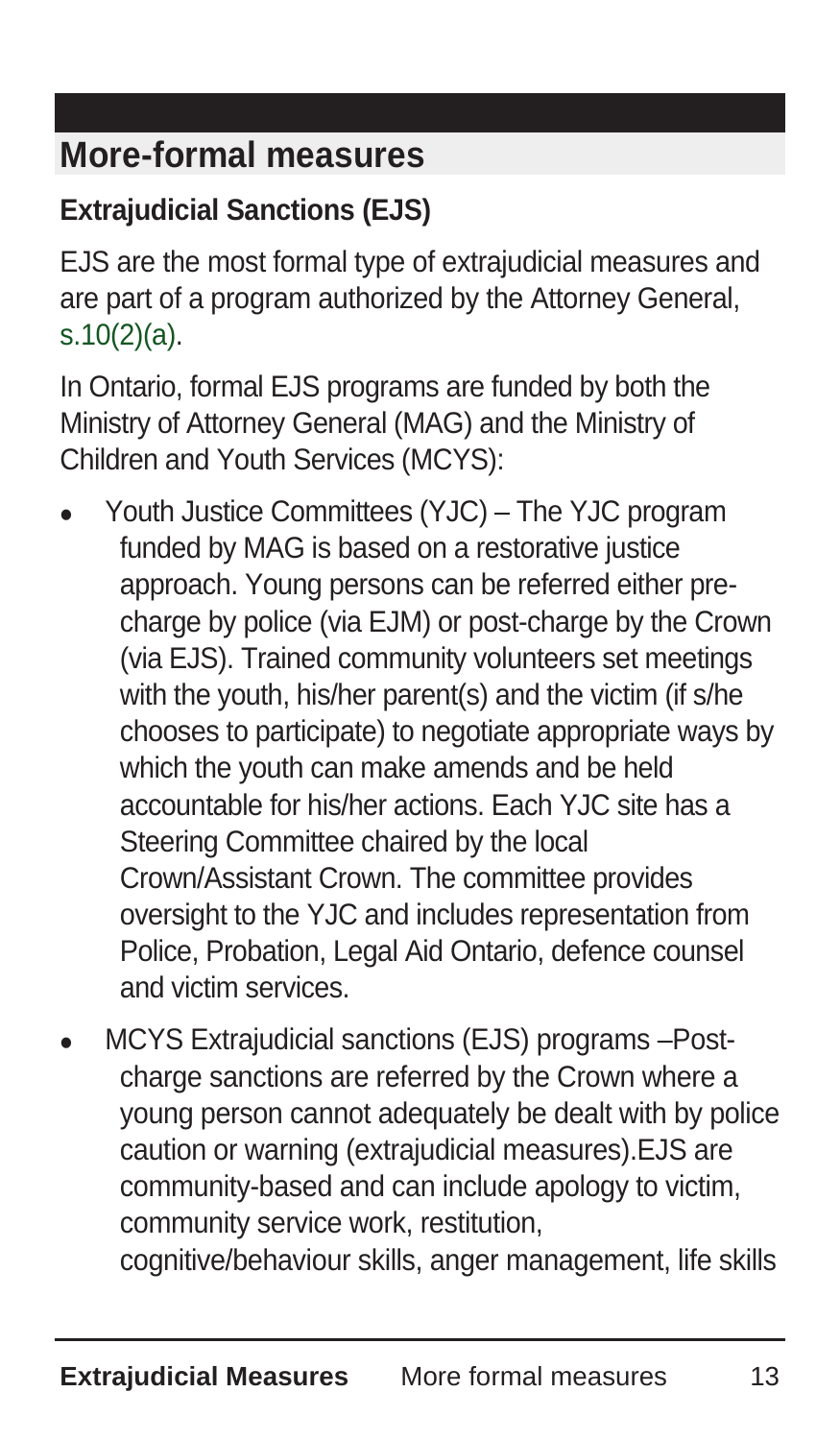and substance abuse counselling/treatment.

#### **Pre-conditions for using extrajudicial sanctions**  s.10(2)

An EJS may be used for these reasons only

- **a** it is part of an authorized program of sanctions
- **b** the program is considered appropriate to the needs of the YP and the interests of society
- **c** the YP gives their informed consent to participate
- **d** the YP knows they have the right to be represented by counsel and has the opportunity to consult counsel before they agree to attend the program
- **e** the YP accepts responsibility for the actions that form the basis of the alleged offence
- **f** the crown attorney believes there is enough evidence to prosecute the offence
- **g** the law does not bar prosecuting the offence s.10(2)

#### **Limitations on using extrajudicial sanctions**

EJS may be used only if a YP cannot be adequately dealt with by a warning, caution, or referral because of

- the seriousness of the offence
- the nature and number of previous offences they committed
- any other aggravating circumstances s.10(1)

Before a police officer can refer a matter to the formal EJS program or lay a charge, they must consider whether it would be sufficient based on the principles of EJM set out in s.4 to use the s.6 options.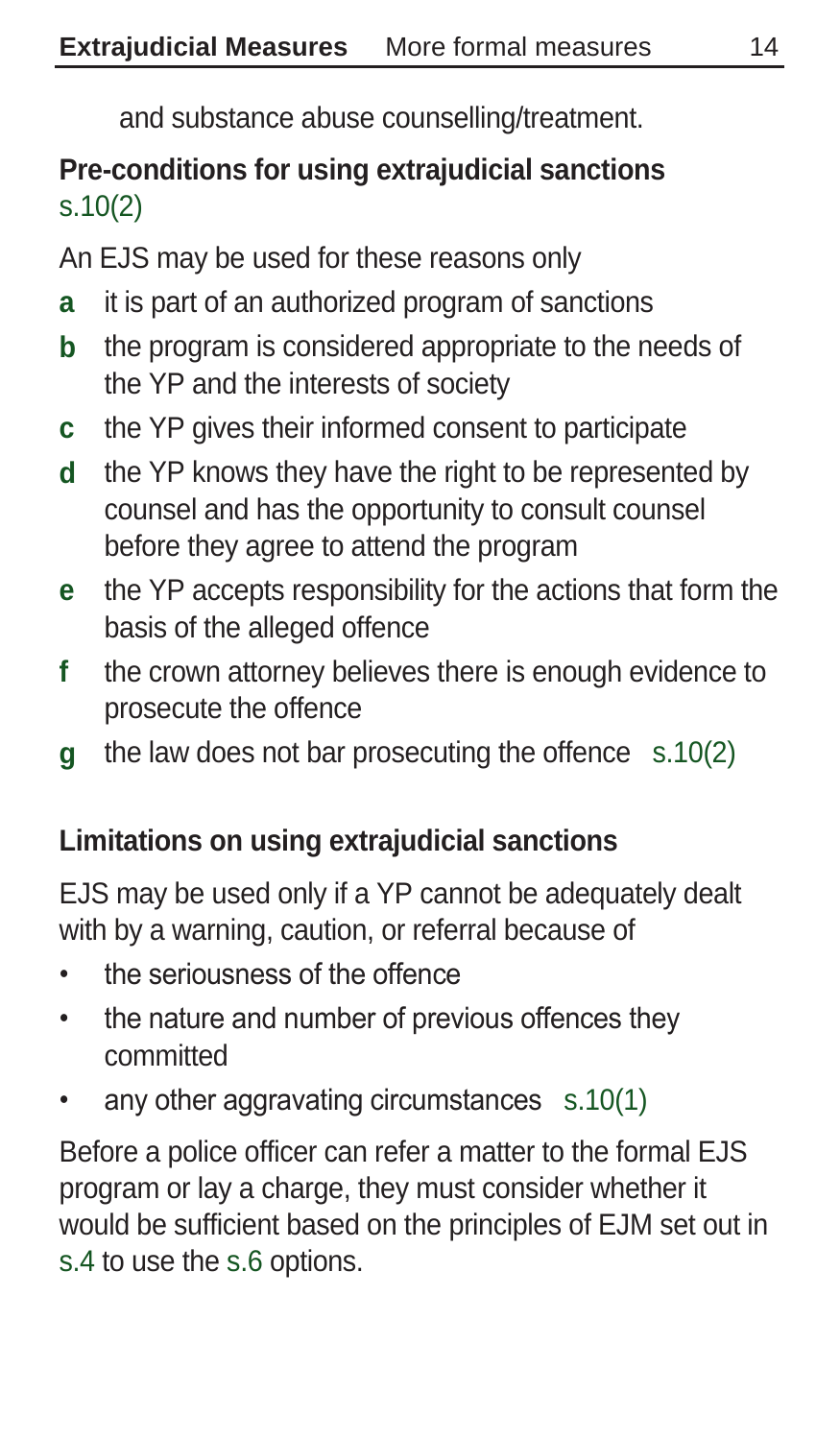#### **When an extrajudicial sanction may NOT be used**

An EJS may not be used for these reasons s.10(3)

- the YP denies that they were involved
- the YP asks for the youth justice court to hear the case

#### **Informing parents of a YP who chooses an extrajudicial sanction**

The person who administers the program must inform the parents of the YP about the sanction. s.11

#### **Informing a victim about a YP and an extrajudicial sanction** s.12

If a victim asks to know, a police officer, Crown Attorney, provincial director, or victim services representative must tell them the identity of the YP and how the offence has been dealt with.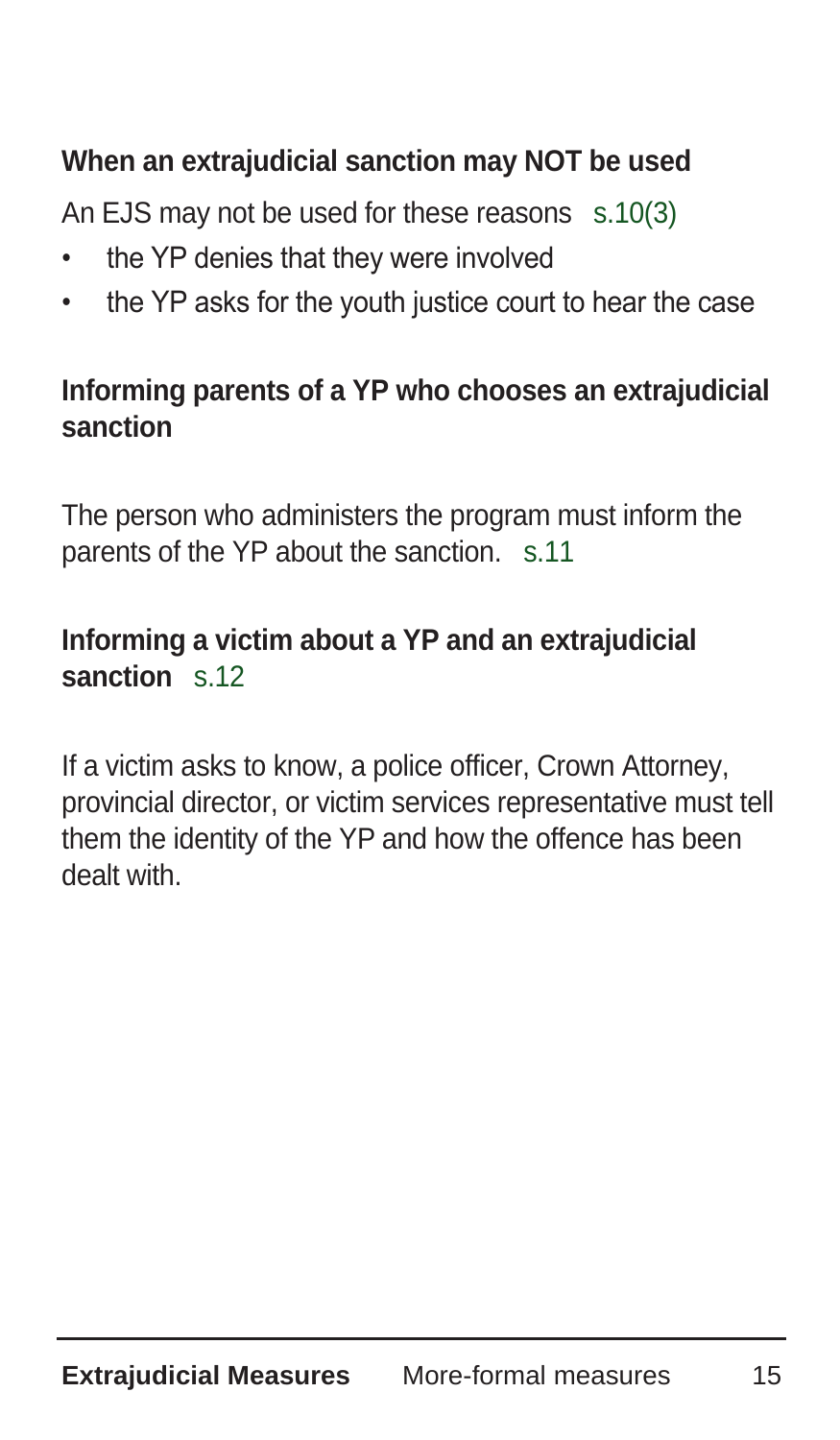#### **Notes to police, Crown**

#### **Notes to police on EJM & EJS generally**

Police MUST consider these measures: take no further action, warnings, cautions, and referrals. s.6

EJS should be used ONLY when an officer determines that warnings, cautions, and referrals are not adequate. s.10(1)

Nothing in the YCJA prevents using EJM more than once. s.4(d)

Police MUST keep records of EJM as per s.115(1.1), however the use of these records is strictly controlled s.119(4)

#### **Note a key change**

The amendment to s.39(1)(c) now includes, for indictable offences, EJS in the "history that indicates a pattern" as one of the preconditions for imposing a custodial sentence. s.39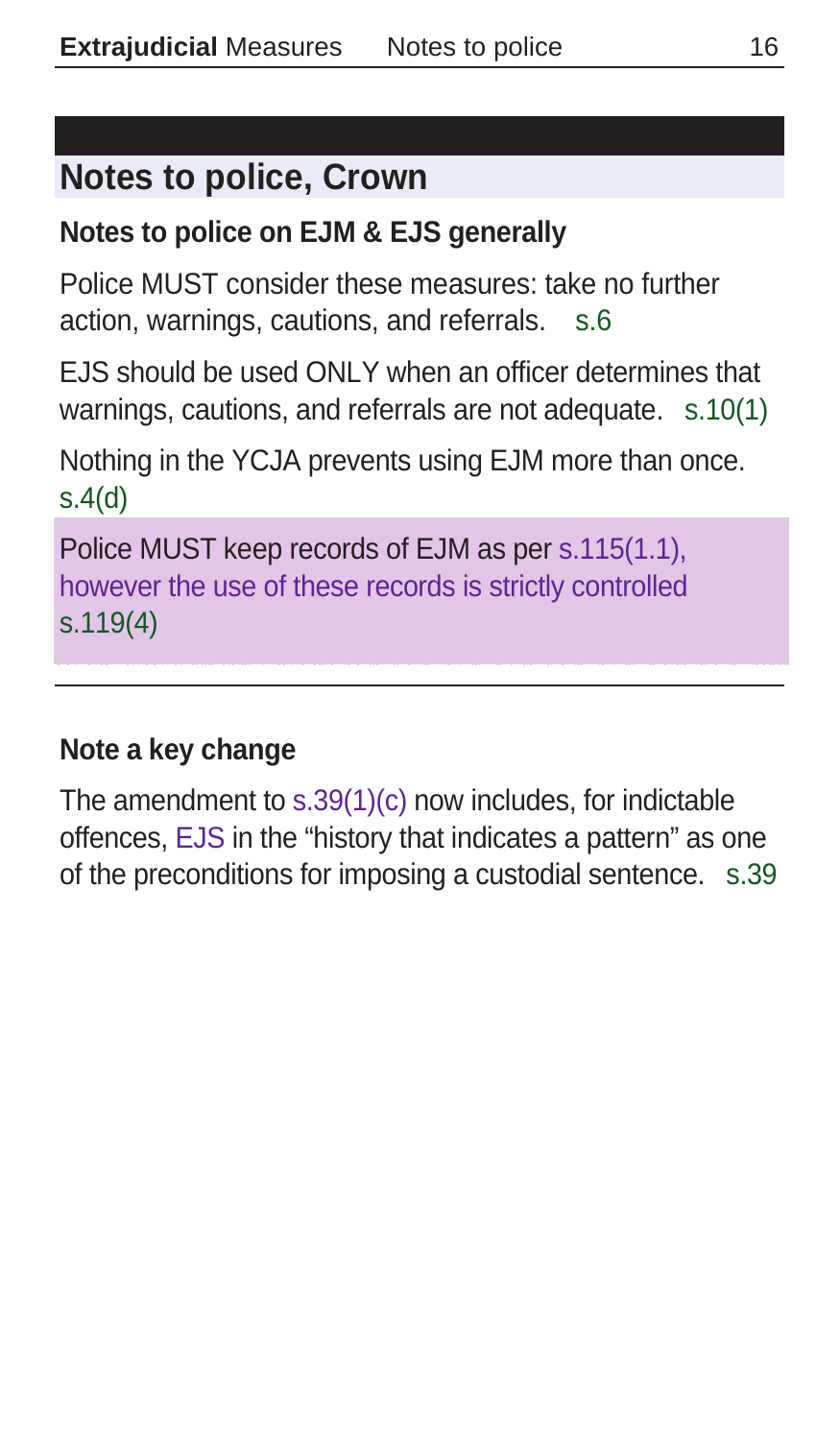## **Pre-trial procedures**

#### **Judicial interim release** ss.28 to 33

#### **General rule** and **General rule ssential contract of the state of the state of the state of the state of the state of the state of the state of the state of the state of the state of the state of the state of the state**

All provisions in Part XVI of the CC that apply to judicial interim release for adults apply to YPs, except where they are inconsistent with or excluded by the YCJA. ss.28 & 29

#### **Key provisions for judicial interim release**

 $YP$  must first appear before a judge or justice  $S.32(1)$ 

The youth justice court judge or justice MUST

- **a** have the information or indictment read to the YP
- **b** if the YP is NOT represented by counsel, inform the YP of that right AND
- **c** If notified by the Crown of its intention to seek an adult sentence OR where the status (age) of the young person is uncertain – notify the YP than an adult sentence might be imposed.

#### **Requirements for detention**

#### No detention allowed s.29(1)

A YP MUST NOT be detained in custody before sentencing as a substitute for appropriate child protection, mental health, or other social measures. s.29(1)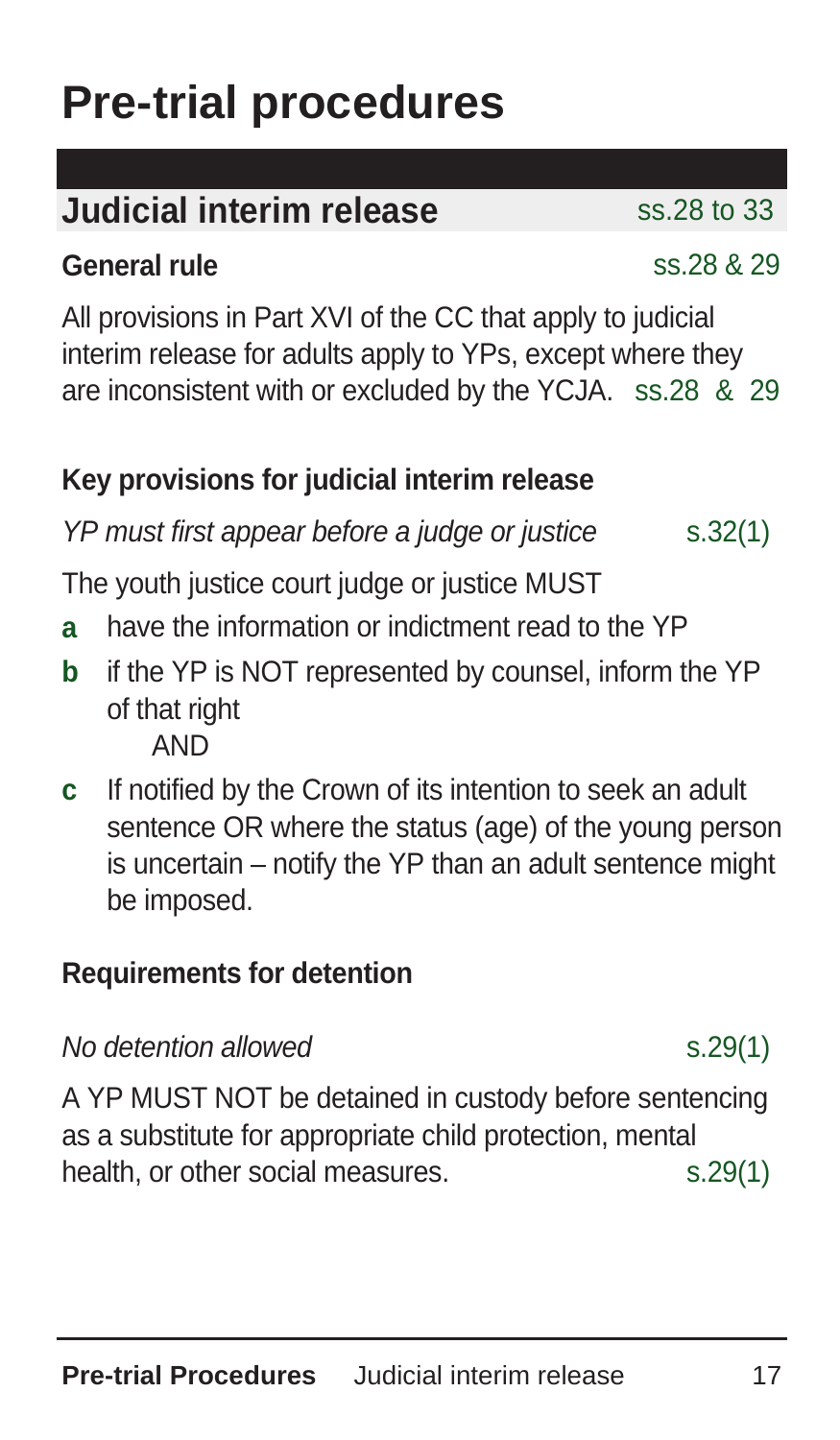Justification for holding a YP in custody s.29(2)

A youth justice court judge or justice may detain a YP in custody ONLY IF

- **a** the YP is charged with
	- i a serious offence OR
	- ii an offence other than a serious offence where the YP's history shows a pattern of
		- outstanding charges OR
		- findings of guilt
- **b** a youth justice court judge or justice is satisfied that on a balance of probabilities custody is necessary to
	- i make sure the YP will appear in court as required
	- ii protect the public, including a victim or witness, having regard to all of the circumstances OR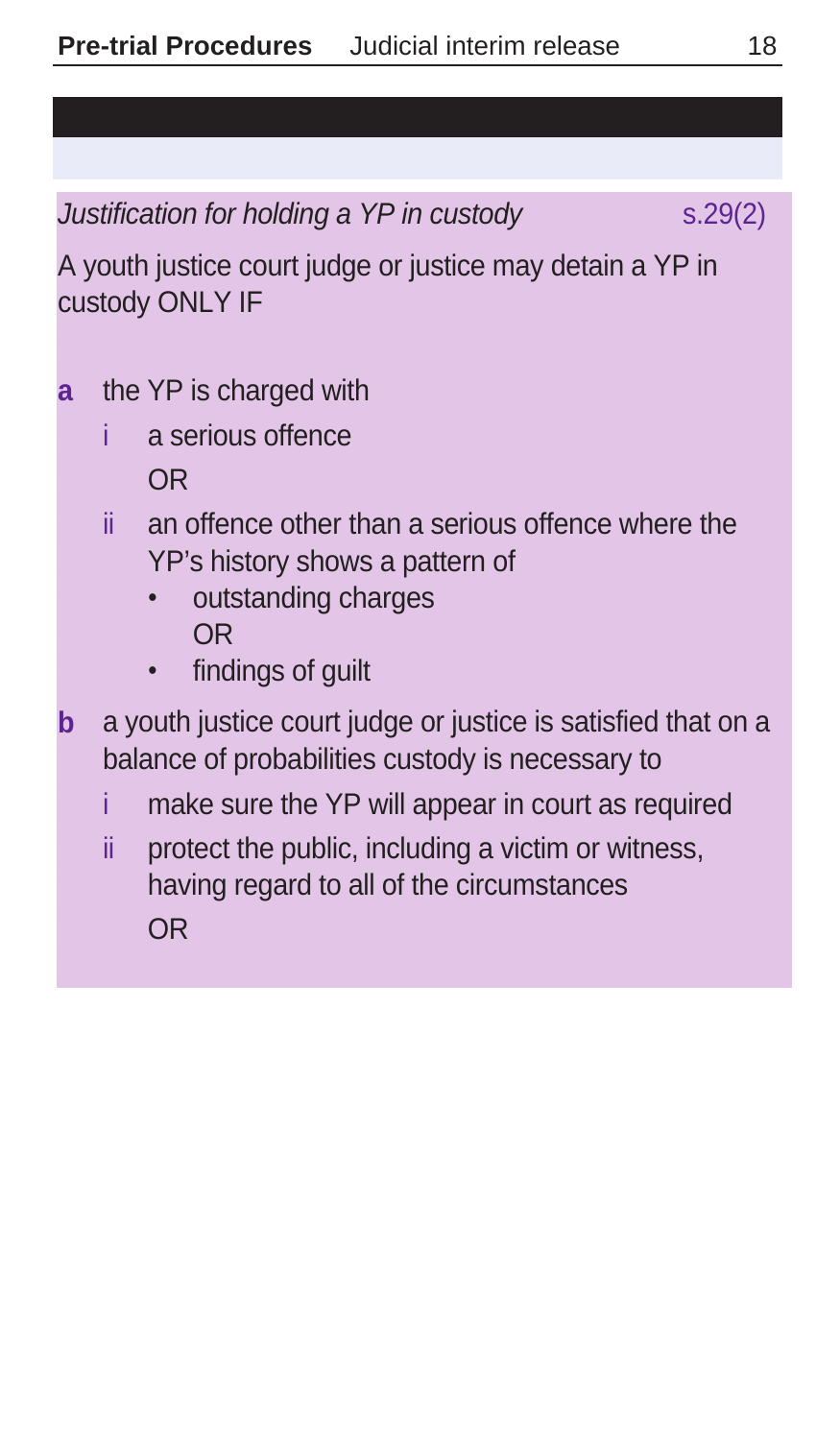- The onus is on the Crown  $s.29(3)$
- The onus is on the Crown to meet the requirements for detention. s.29(3)

iii maintain confidence in the administration of justice for this reason

- a YP has been charged with a serious offence **AND**
- detention is not justified under (i) or (ii) **BUT**
- there are exceptional circumstances. The youth court judge or justice must consider the principles in s.3 as well as the four circumstances listed in s.29(2)(iii) in making this assessment

AND

- **c** the youth justice court judge or justice is satisfied that on the balance of probabilities the conditions of release would NOT
	- be sufficient to make sure a YP will appear in court as required
	- ii protect the public OR
	- iii maintain confidence in the administration of justice s.29(2)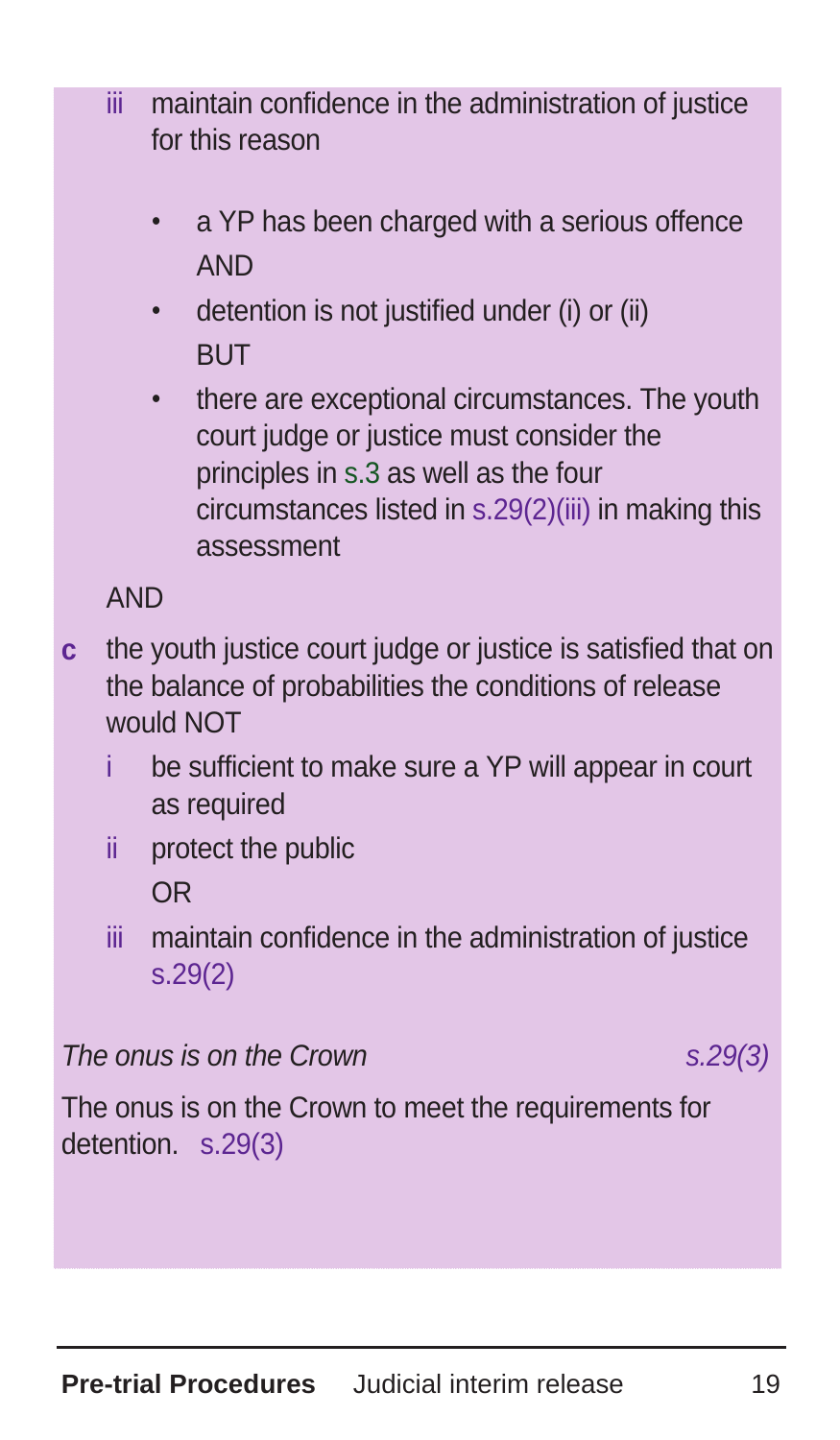#### **Release to a responsible person** s.31

A YP who has been arrested may be placed in the care of a responsible person, instead of being held in custody, if a justice or the youth justice court is satisfied that s.31(1)

- **a** the YP would be detained, but for this subsection
- **b** the person is willing and able to take care of and exercise control over the YP AND
- **c** the YP is willing to be placed in the care of the responsible person

If a YP would be detained because there is no responsible person, then the youth justice court judge or justice must ask whether a responsible person is available and whether the YP is willing to be placed in that person's care. s.31(2)

Before a YP is placed in the care of a responsible person the YP and the responsible person must both enter into undertakings to a youth justice court judge or justice. s.31(3)

 $\circled{P}$  Breach of an undertaking that places a YP in the care of a responsible person may be prosecuted as an indictable or a summary conviction offence. The maximum penalty if prosecuted by indictment is 2 years. s.139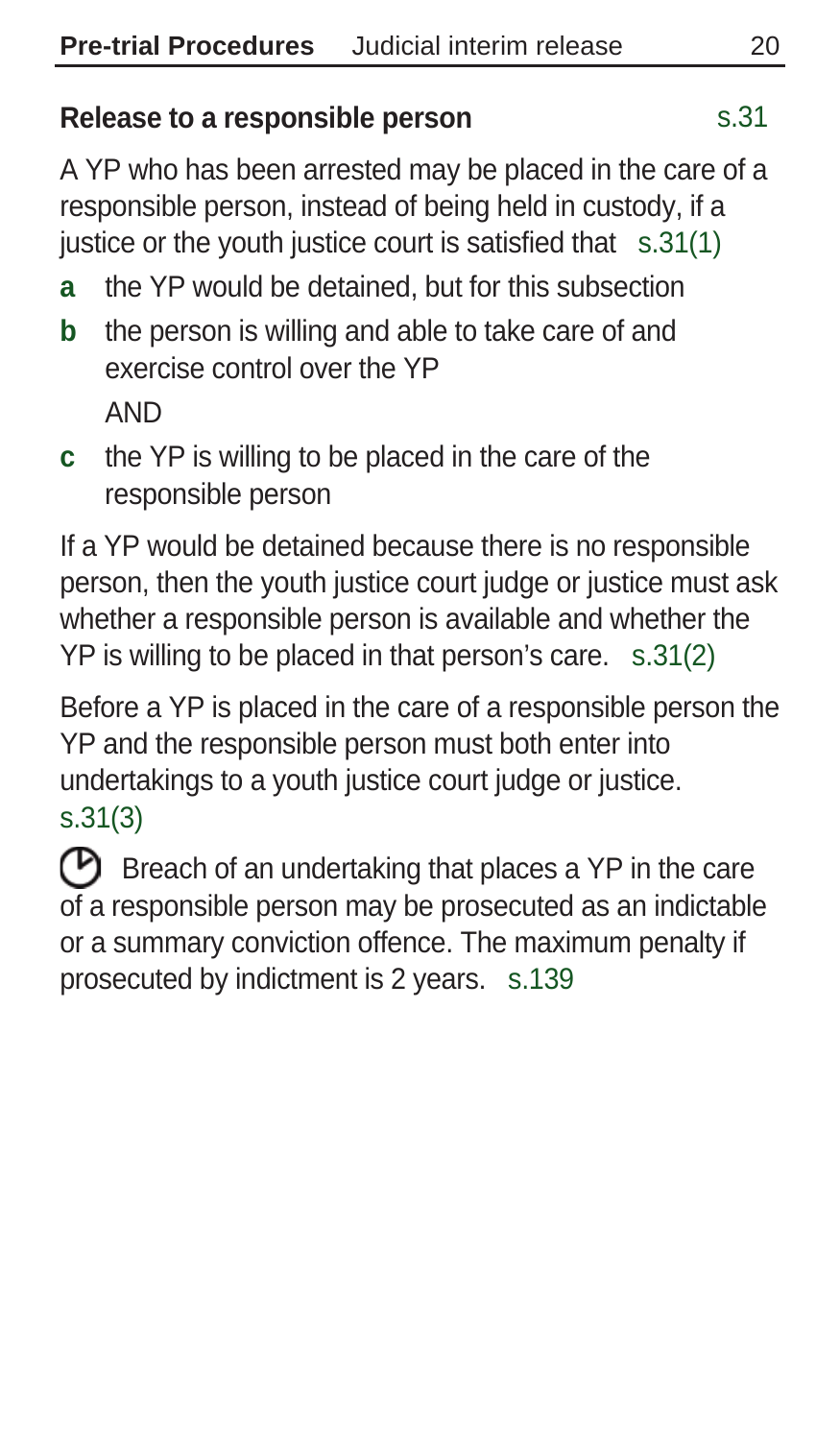Release from detention in custody

If a YP is charged with an offence listed in CC s.469 then release can be ordered by a youth justice court judge ONLY, NOT by a justice. s.33(8)YCJA & CC s.522

The YCJA contains provisions that allow for review of orders for judicial interim release that were made by youth justice court judges or justices. s.33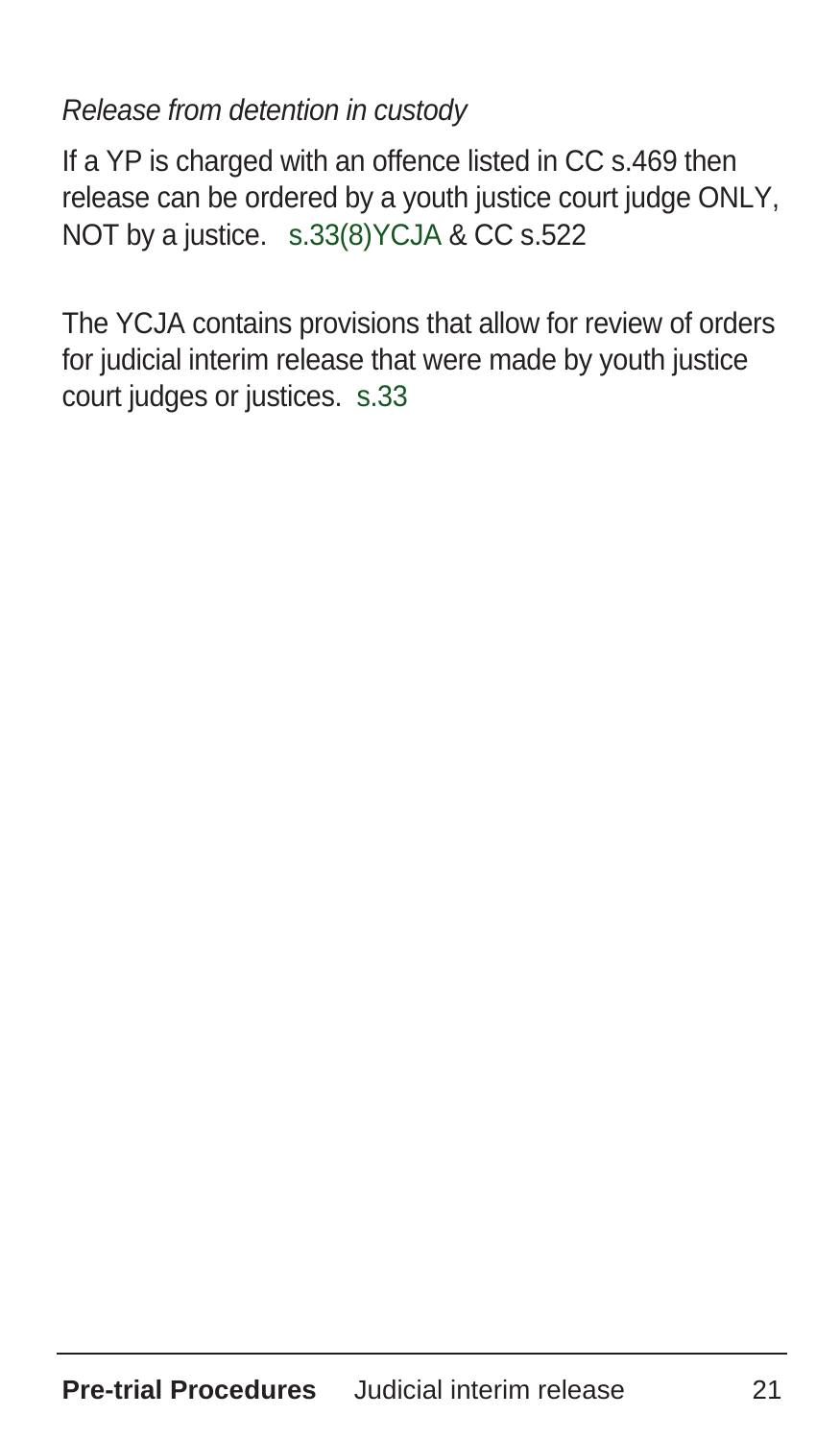### **Election—choosing a mode of trial** s.67

A YP must elect how they will be tried in ANY of these circumstances

- the Crown has given notice that they intend to seek an AS for an offence for which an adult could receive more than 2 years imprisonment when the offence is alleged to have occurred after the YP reached the age of 14 years s.64(1) & (2) & s.67(1)(b)
- the YP is charged with having committed 1st or 2nd degree murder when the offence is alleged to have occurred while they were age 12 or 13 s.67(1)(c)
- it is unclear whether the person was a YP or an adult at the time of the offence, but they were at least 14 AND they are charged with committing an offence for which an adult would receive an election s.67(1)(d)

The YP may elect 1 of 3 options s.67(2)

- trial by a youth justice court judge without a preliminary inquiry
- trial by a judge without a jury
- trial by a judge and jury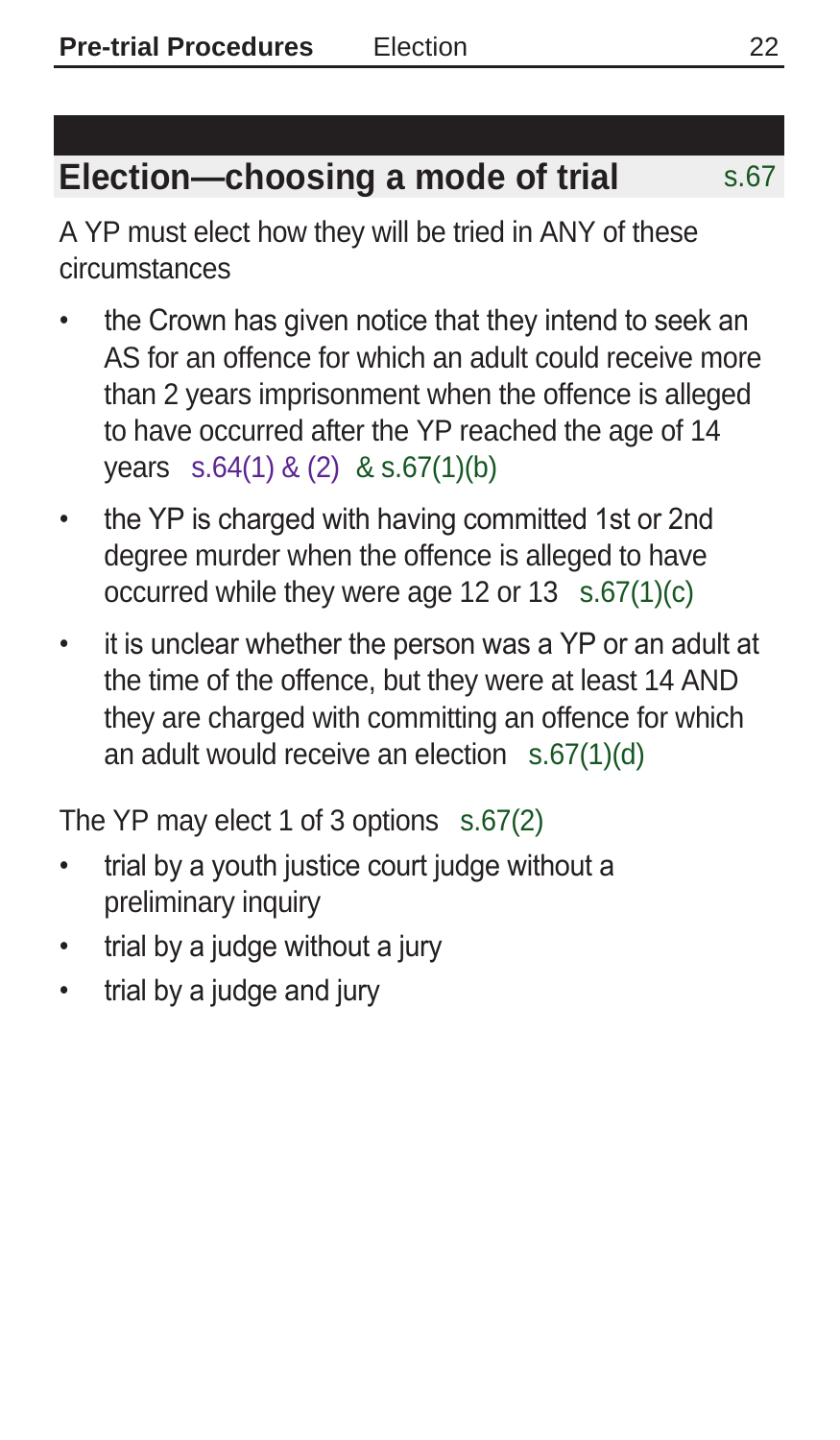#### **Trial before a judge without a jury or a judge and jury**

If the YP does not elect, then they are deemed to have elected to be tried by a judge and jury. s.67(2)

If the YP ELECTS to be tried by a judge without a jury, or elects or is deemed to have elected to be tried by a judge and jury, then there will be a preliminary inquiry ONLY IF the YP or the Crown asks for one. s.67(2)

Even if a YP elects otherwise, the Crown may require a trial by a judge and jury. s.67(6)

When a YP is tried by either a judge without a jury, or by a judge and jury, the trial judge must be a judge of a superior court of criminal jurisdiction. The superior court judge will be deemed to be a youth justice court judge and the court is deemed to be a youth justice court for the purpose of the proceedings. s.13(2),(3)

In addition, the trial will follow the CC provisions (parts XIX and XX) that govern the mode of trial that was elected, with any modifications that the circumstances require AND these exceptions s.67(9)

- the privacy provisions of the YCJA apply s.67(9)(a) AND
- a YP who is removed from court under CC s.650(2) is entitled to be represented in court by counsel s.67(9)(b)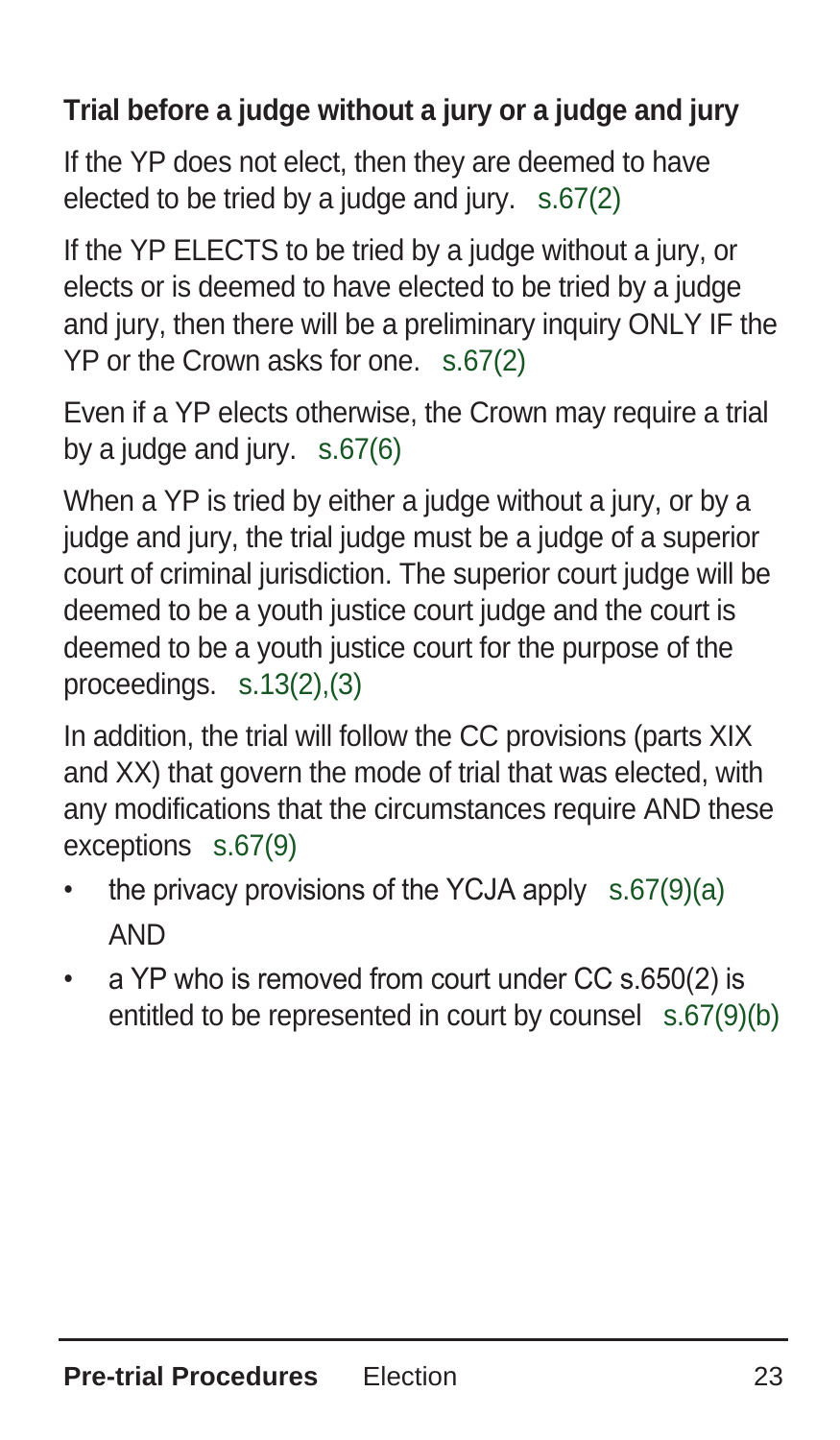## **Youth Sentences**

#### **Summary**

The YCJA

- defines the purpose of youth sentences
- provides the principles and factors that must be considered when a youth sentence is imposed
- has a number of youth sentence options
- sets out conditions that must exist before a custodial sentence is imposed
- includes a supervision portion as part of all custodial sentences

These sections apply ONLY when a YP is given a youth sentence.

WHEN the court orders an adult sentence, then Part XXIII (sentencing) and Part XXIV (dangerous and long-term offenders) of the CC apply. s.74(1)

(see "Adult Sentences," p.47)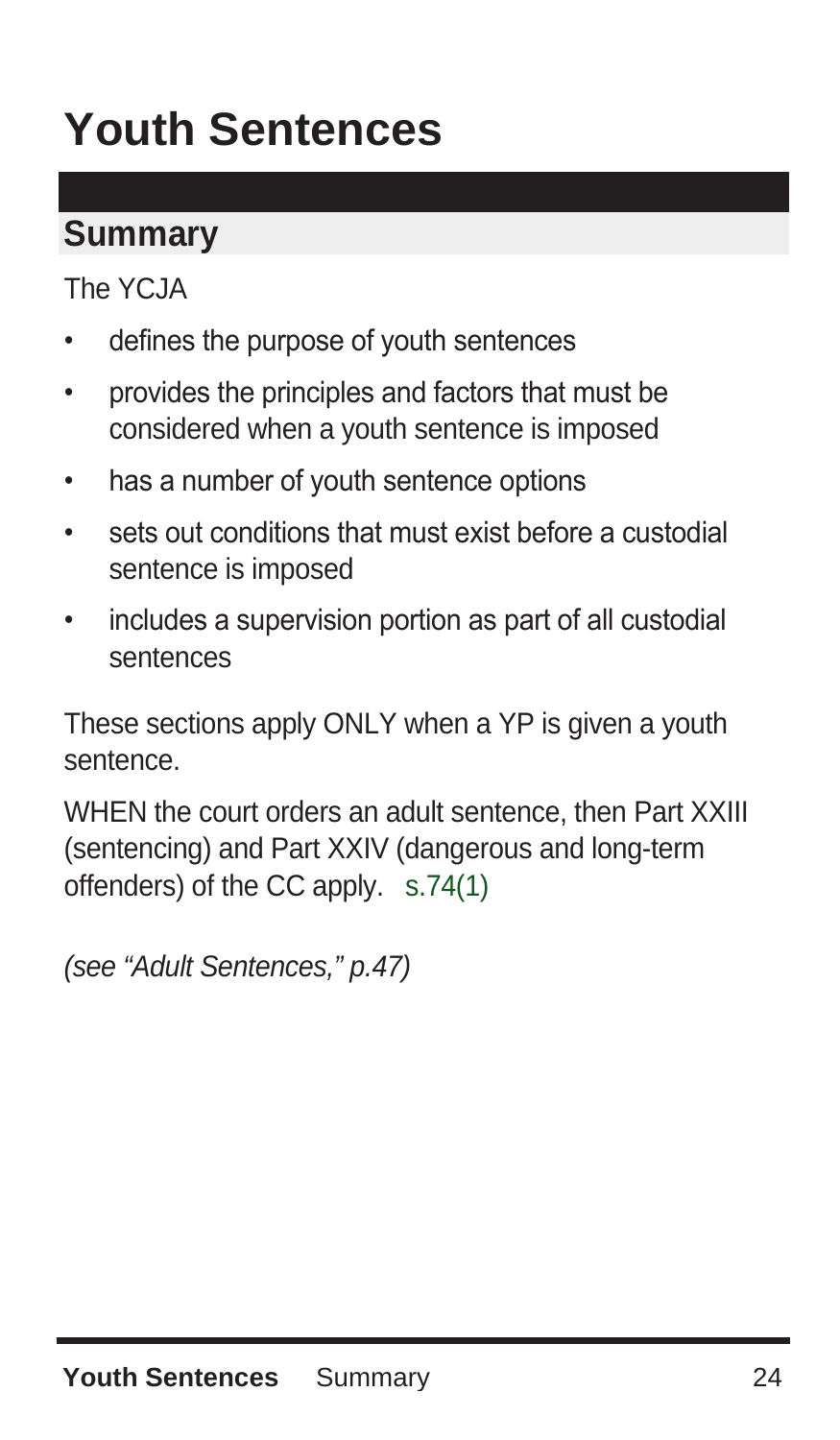#### **Purpose of youth sentence** s.38(1)

The purpose of youth sentencing is to hold the YP accountable for the offence by imposing just sanctions

- that have meaningful consequences for the YP AND
- that promote their rehabilitation and reintegration into society
- thereby contributing to the long term protection of society

#### **Youth sentencing principles** s.38(2)

(subject to the overall principles in s.3)

- **a** the sentence must not result in a greater punishment than would be appropriate for an adult convicted of the same offence committed in similar circumstances
- **b** the sentence must be similar to the sentences imposed in the region, on similar YPs found guilty of the same offence committed in similar circumstances
- **c** the sentence must be proportionate to the seriousness of the offence and the YP's degree of responsibility for it
- **d** all available alternatives to custody that are reasonable in the circumstances should be considered, with particular attention to the circumstances of aboriginal youth

AND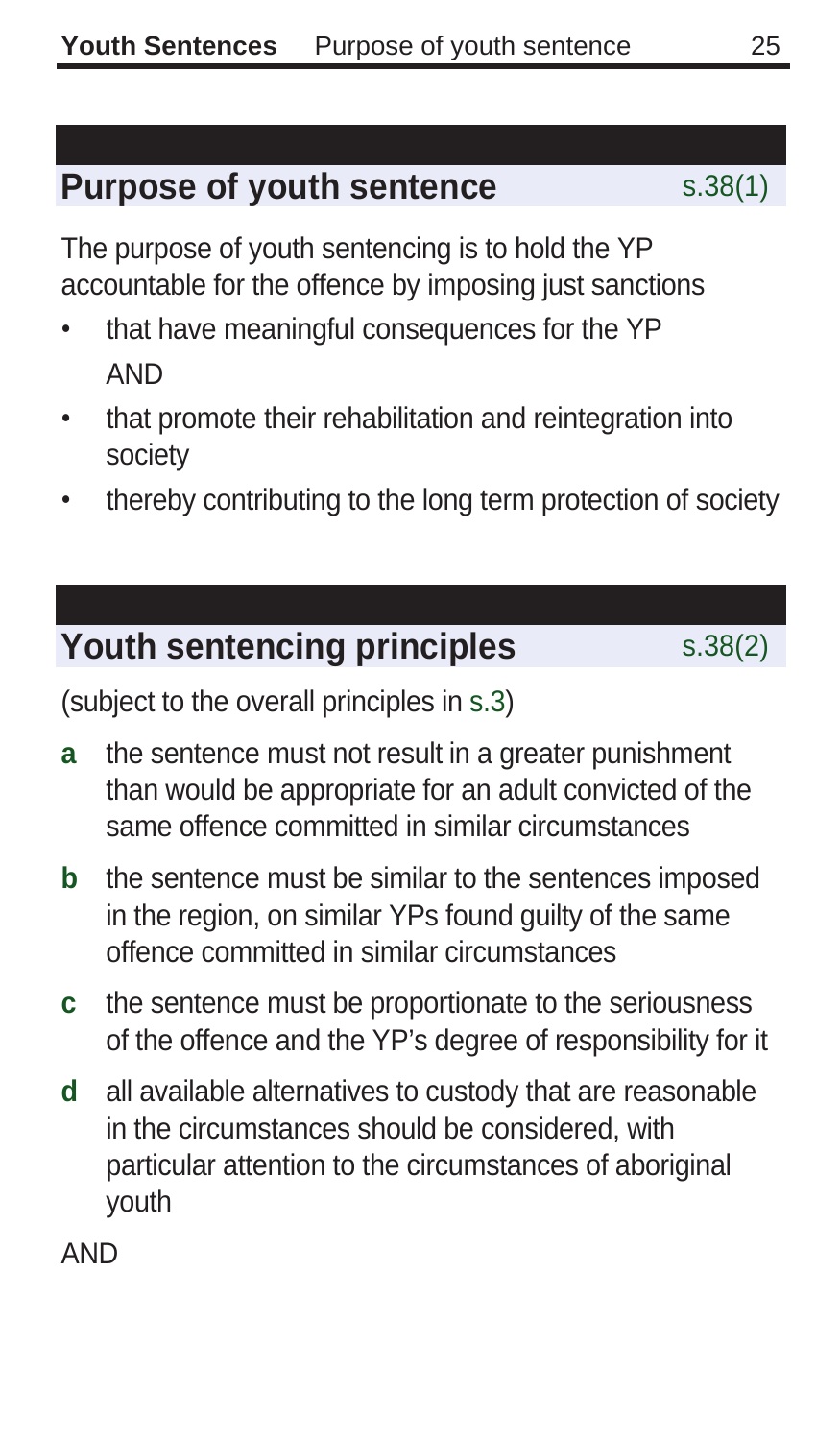- **e** subject to (c), the sentence must
	- i be the least restrictive sentence and consistent with the purpose of the youth sentence in s.38(1)
	- ii be the sentence most likely to rehabilitate the YP and reintegrate them into society AND
	- iii promote a sense of responsibility in the YP, and an acknowledgment of the harm done to the victims and the community
- **f** subject to (c) the sentence may have the following objectives
	- to denounce unlawful conduct AND
	- ii to deter the YP from committing offences

#### **Factors the court must consider in determining a youth sentence** s.38(3)

- **a** the degree the YP has participated in the offence
- **b** the harm done to the victims and whether it was intentional or reasonably foreseeable
- **c** any reparation the YP has made to the victim or the community
- **d** any time the YP has already spent in detention as a result of the offence
- **e** previous findings of guilt against the YP AND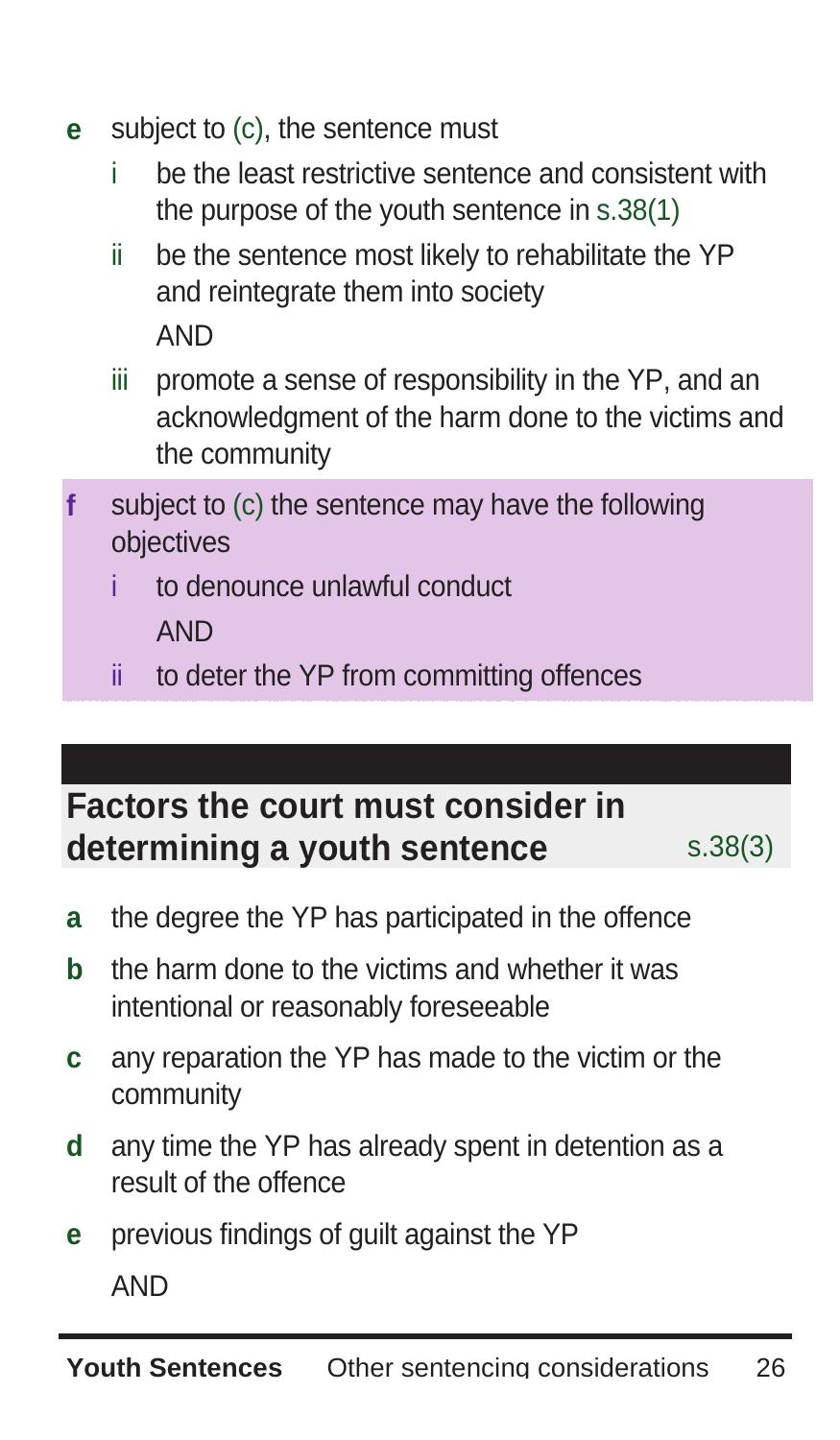**f** any other aggravating and mitigating circumstances relevant to the purpose and principles of youth sentencing

## **Restrictions on custody** s.39(1)

The court must NOT impose a custodial sentence UNLESS at least one of the following conditions is met

- **a** the YP has been found guilty of a violent offence
- **b** the YP has failed to comply with non-custodial sentences
- **c** the YP has committed an indictable offence for which an adult would be liable to imprisonment for a term of more than 2 years and has a history that indicates a pattern of either extrajudicial sanctions or of findings of guilt or both

OR

**d** in EXCEPTIONAL cases, if the offence is indictable and the aggravating circumstances would make a noncustodial sentence inconsistent with the purpose and principles of youth sentencing set out in s.38

### **Note: If one of paragraphs 39(1)(a),(b) or (c) applies**

• the court MUST consider all alternatives to custody that were raised at the sentencing hearing and that are reasonable in the circumstances

AND

• MUST NOT impose a custodial sentence unless it determines that no reasonable alternative or combination of alternatives would achieve the purpose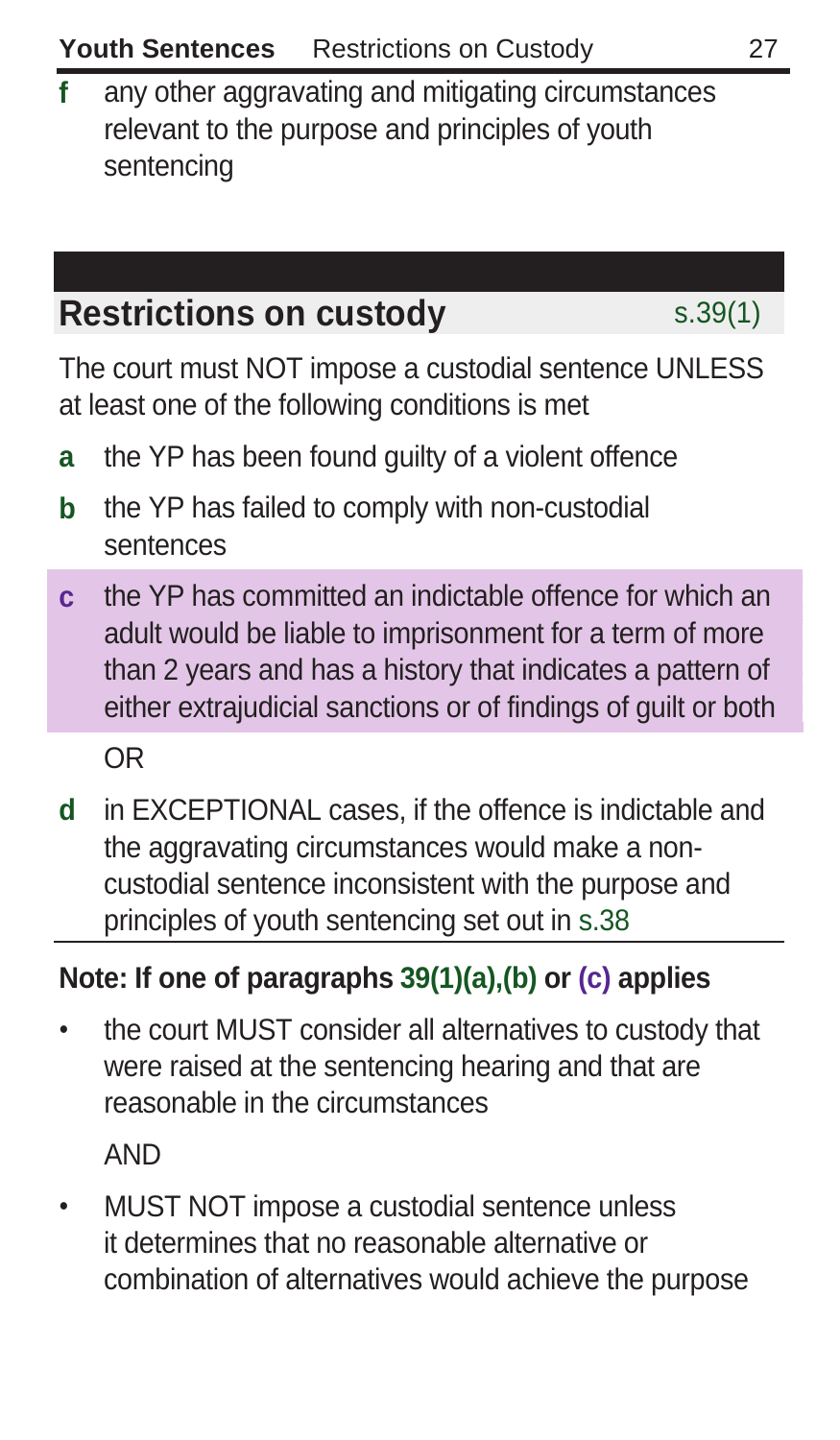## **Other sentencing considerations** s.39(3)

In determining whether there is a reasonable alternative to custody the court MUST consider submissions related to

- **a** alternatives to custody that are available
- **b** the likelihood that the YP will comply with a noncustodial sentence, taking into account their compliance with previous non-custodial sentences

AND

**c** alternatives to custody which have been used for YPs who have committed similar offences in similar circumstances s.39(3)

It is possible for the court to use the same non-custodial sentence, or any other non-custodial sentence, for a YP who has previously received a non-custodial sentence. s.39(4)

Custodial sentences may NOT be used as a substitute for appropriate child protection, mental health, or other social measures. s.39(5)

Before imposing a custodial sentence the court must consider a presentence report UNLESS the court is satisfied that it is not necessary and the Crown AND the YP or their lawyer gives their consent. s.39(6) & (7)

Under the YCJA, all custodial sentences have a supervision portion. When setting the length of a custodial sentence, the court MUST be guided by the purpose and principles in s.38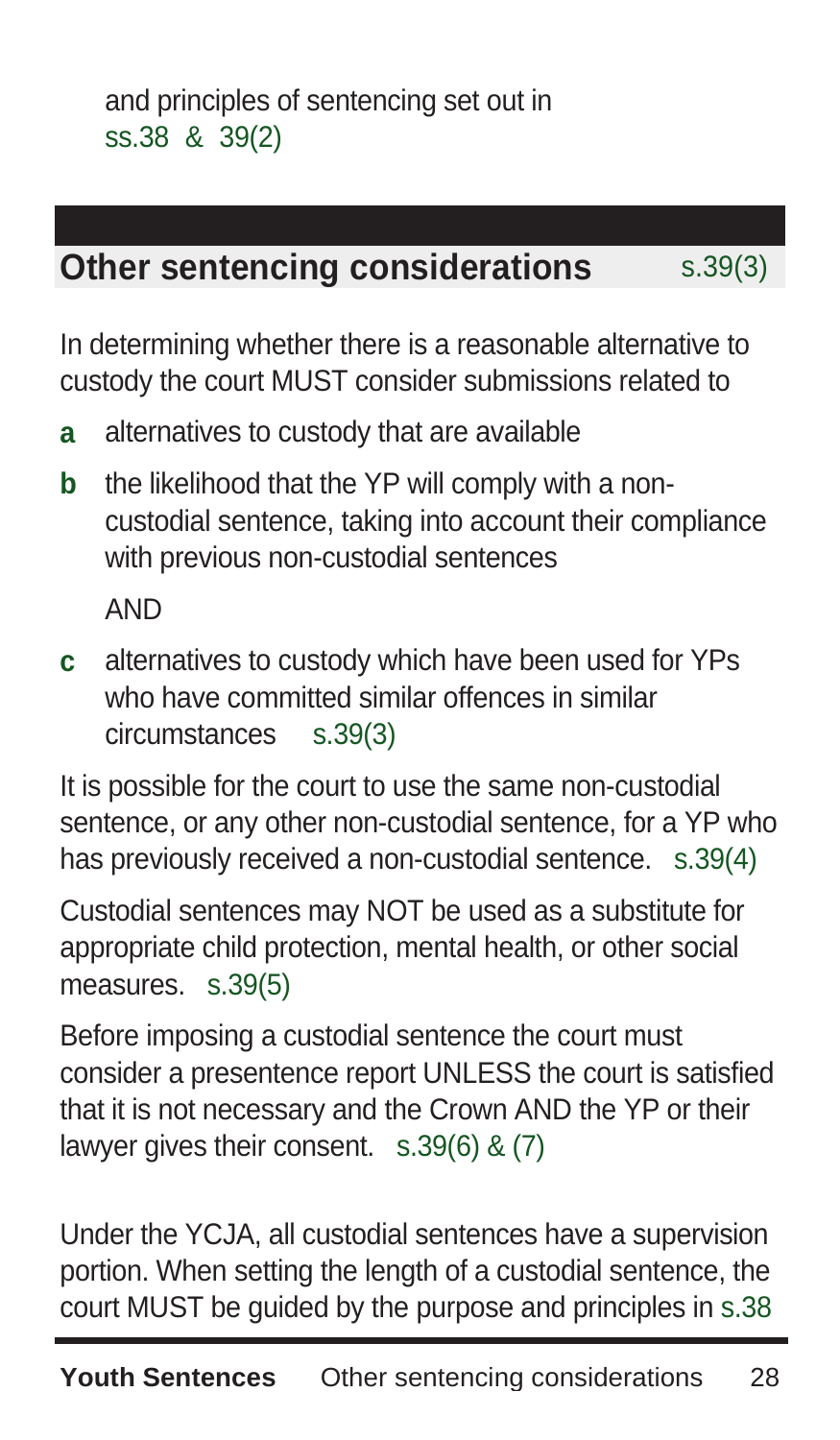and must NOT take into consideration either the fact that the supervision portion of the sentence may not be served in custody or that the sentence may be reviewed. s.39(8)

A court that decides to impose a custodial sentence must give reasons why a non-custodial sentence would NOT achieve the purpose of youth sentencing. If a custodial sentence is imposed for a case which is considered EXCEPTIONAL, the court must give reasons why the case is exceptional under s.38(1)(d). s.39(9) (see "Restrictions on custody," p.27)

**Imposing a youth sentence** 

Before imposing a youth sentence, the court must consider recommendations from a conference if one is held, any presentence report that is prepared, representations made by the parties or their lawyer, representations made by the parents of the YP if any, and any other relevant information that is before the court. s.42(1)

(see "Conferences," p.107 &"Pre-sentence reports," p.114)

#### **Possible youth sentences** s.42(2)

Section 42(2) requires a court that finds a YP guilty of an offence to impose one of the following sanctions, or any combination that are not inconsistent with each other [the exception is murder s.42(2)(q) or (r)]

- **a** a reprimand similar to a warning by a judge
- **b** an absolute discharge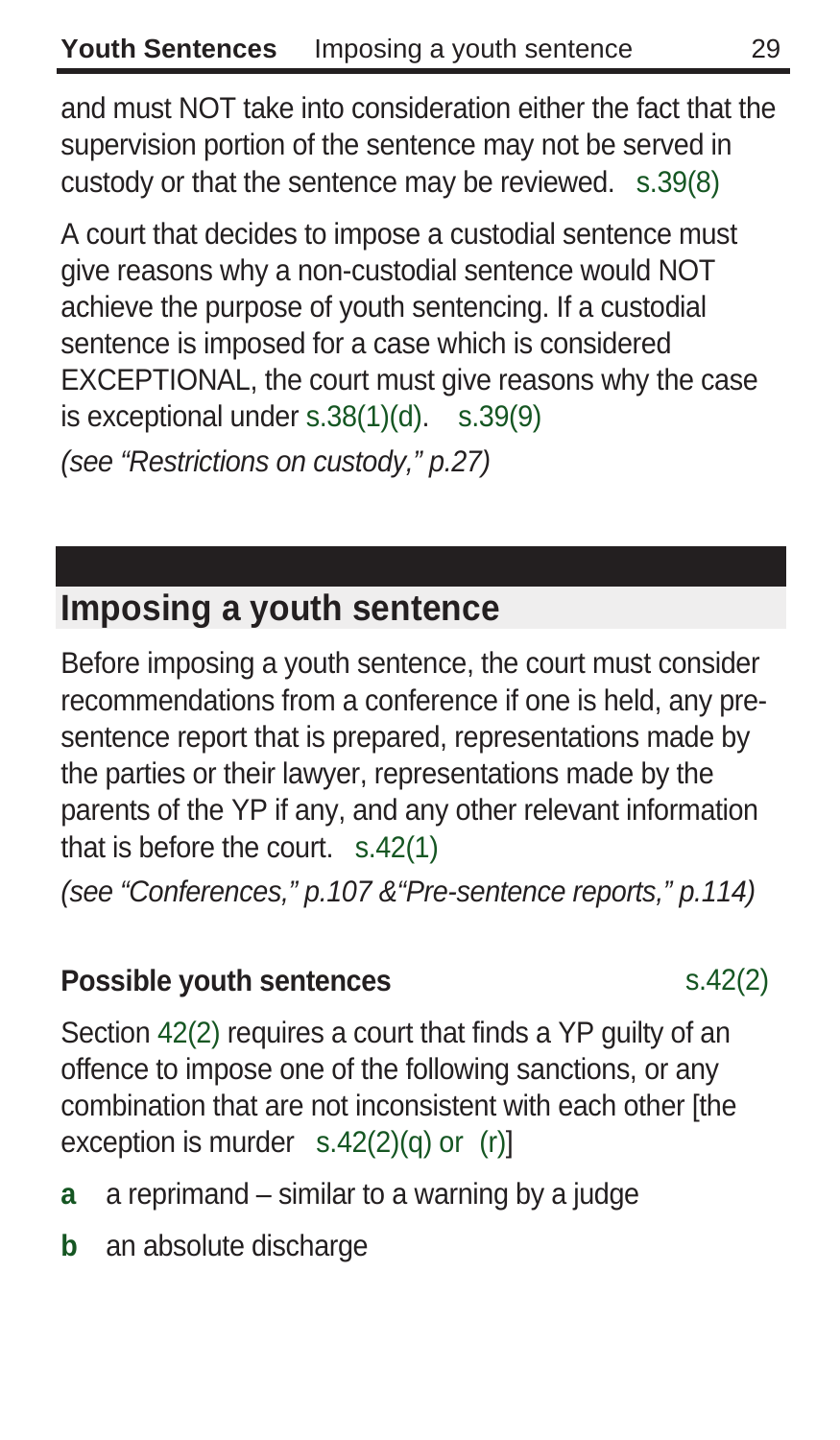- **c** a conditional discharge this may require supervision by the provincial director
	- the court may NOT combine the sentence of conditional discharge with (k) "probation," (l) Intensive Support and Supervision Program "ISSP", or (m) "attendance order" to attend an approved nonresidential program s.42(11)
- **d** a fine to a maximum of \$1,000
	- the court MUST consider present and future means of the YP to pay s.54(1)
	- the fine may be discharged through fine options if a program is established s.54(2)
	- the YP may apply to extend the time to pay s.54(10)
- **e** an order to pay compensation for specified losses or specified damages to another person
	- the court MUST consider present and future means of the YP to pay s.54(1)
	- the court may consider representations made by the recipient s.54(4)
	- notice of the terms of the order MUST be given to the recipient s.54(5)
	- the YP may apply to extend the time to pay s.54(10)
- **f** an order for the restitution of property to another person
	- the court may consider representations made by the recipient s.54(4)
	- notice of the terms of the order MUST be given to the recipient s.54(5)
	- the YP may apply to extend the time to pay s.54(10)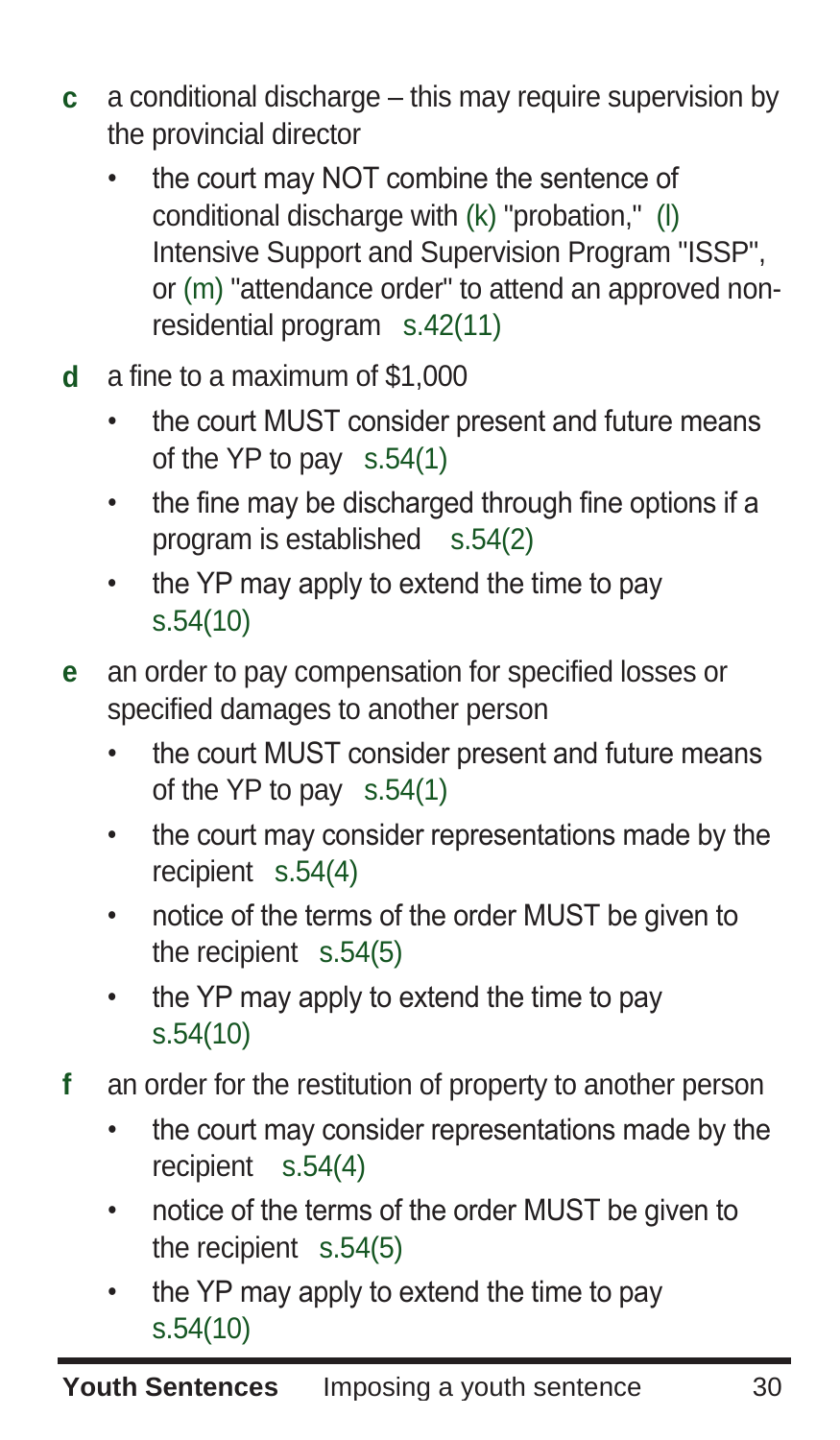- **g** an order to compensate any innocent purchaser of property when the court has made an order for the restitution of the property to its owner or any other person
	- the court must consider present and future means of the YP to pay s.54(1)
	- the court may consider representations made by the recipient s.54(4)
	- notice of the terms of the order MUST be given to the recipient s.54(5)
	- the YP may apply to extend the time to pay s.54(10)
- **h** subject to s.54, an order to compensate any person, in kind or by way of personal services

 $\Theta$  the time limit is 240 hours of service to be completed within 12 months s.54(8)

- the person who is offered compensation in this way must give their consent s.54(6)
- the court may consider representations made by the recipient s.54(4)
- notice of the terms of the order MUST be given to the recipient s.54(5)
- the court MUST be satisfied that the YP is a suitable candidate and that the order will NOT interfere with normal hours of work or education s.54(7)
- the YP may apply to extend the time  $s.54(10)$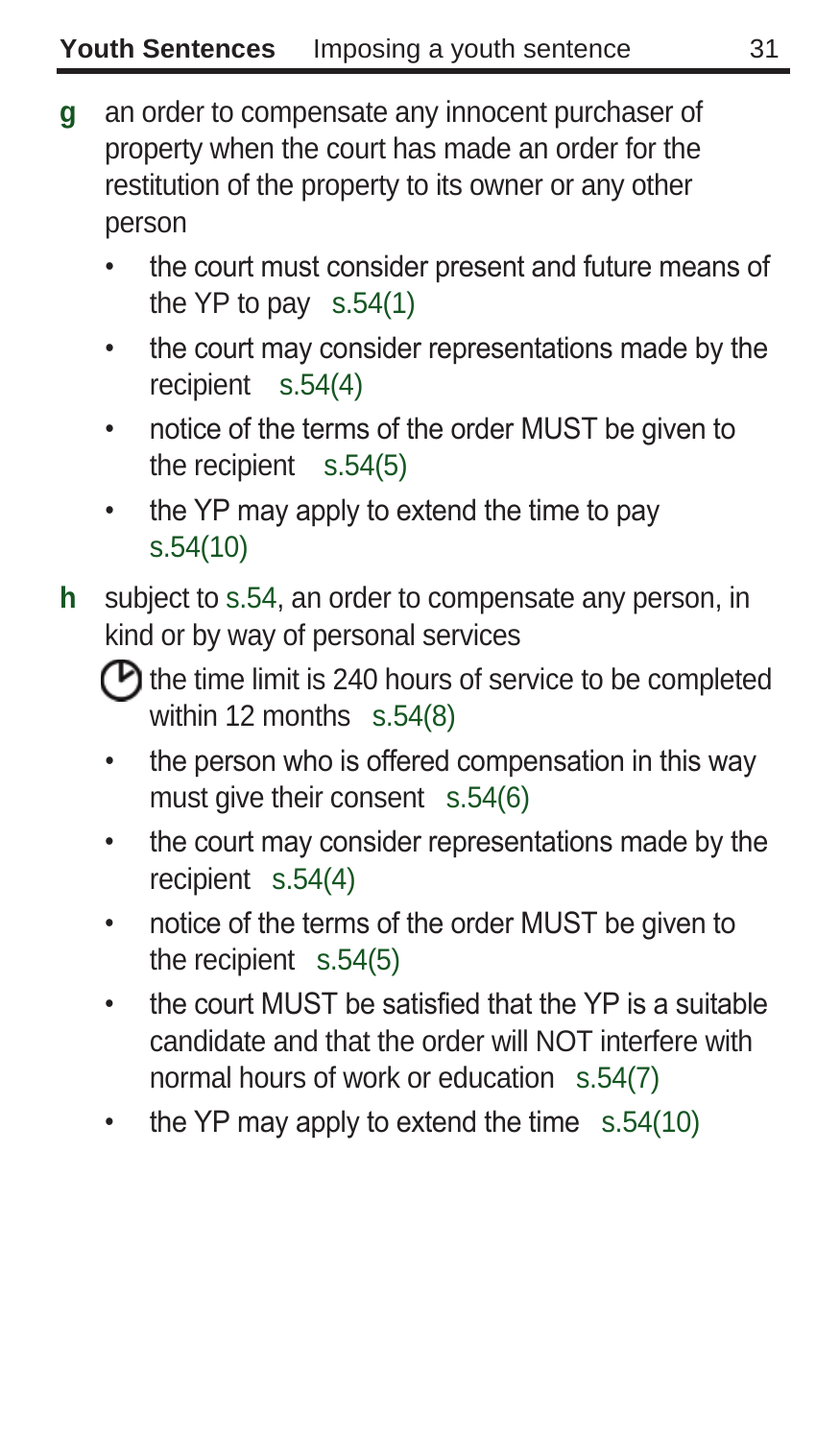- **i** subject to s.54, an order to perform a community service and to report to, and be supervised by, the provincial director or a person designated by the court
	- $\epsilon$  the time limit is 240 hours of service to be completed within 12 months s.54(8)
	- the court MUST be satisfied that the YP is a suitable candidate and ensure that the order will NOT interfere with normal hours of work or education s.54(7)
	- the community service MUST be part of a program approved by the provincial director OR the placement must consent s.54(9)
	- the YP may apply to extend the time to pay s.54(10)
- **j** subject to s.51 (mandatory prohibition order), any order for prohibition, seizure, or forfeiture that could be imposed under federal legislation – other than an order under CCs.161 (order of prohibition)

(see also "Prohibition Orders," p.41)

**k** probation

 $\bigcirc$  the time limit is 2 years

- mandatory and optional conditions for the order s.55
- communication of the order s.56
	- the order must be read to or by the YP s.56(1)(a)
	- the order must be explained to the YP and the YP must confirm that they understand it s.56(1)(b)
	- the court must make sure a copy of the order is given to the YP and to any parent who may attend the sentencing hearing s.56(1)(c)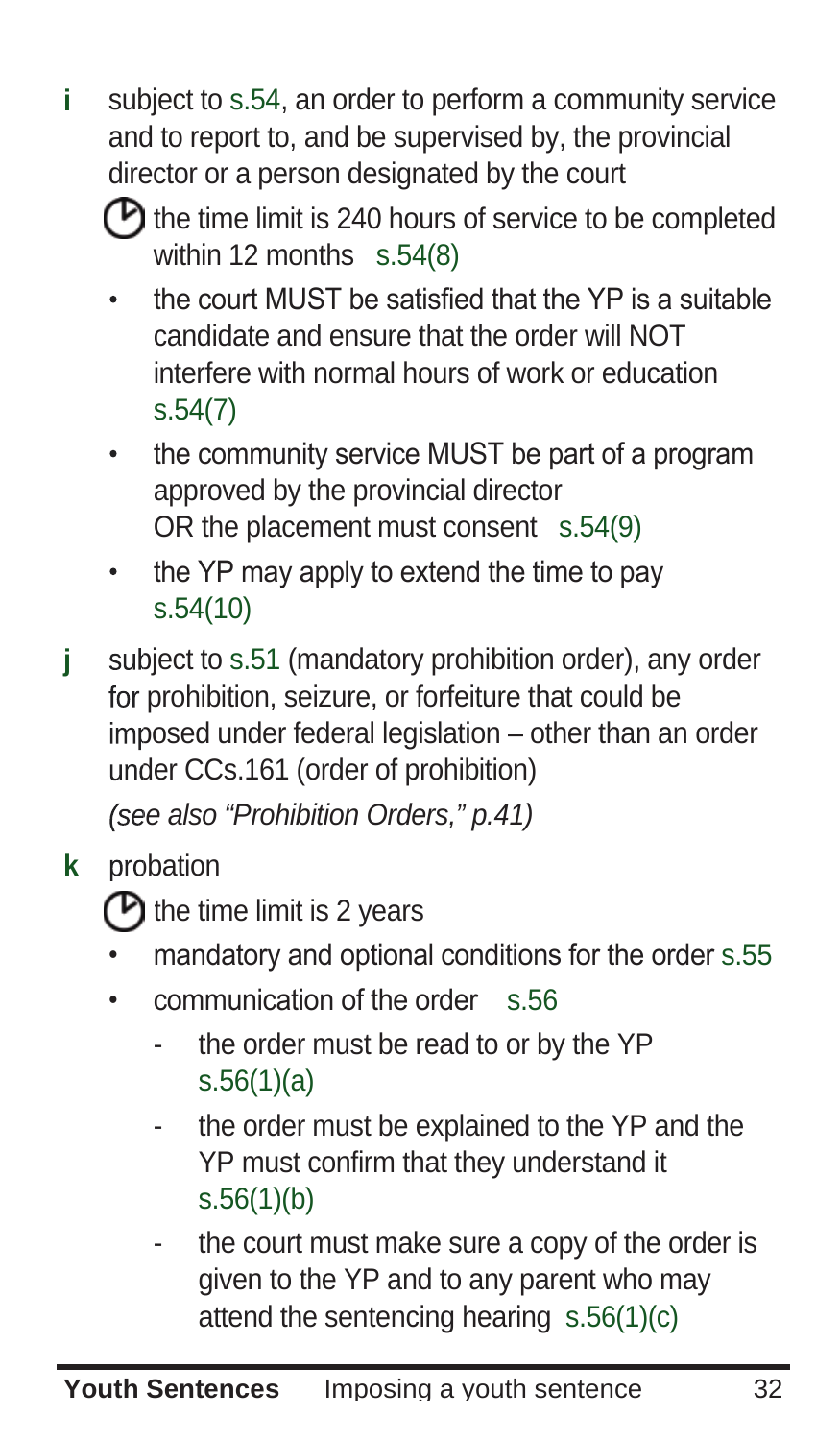- the court may also have a copy of the order given to a parent who does not attend the sentencing hearing if the parent is taking an active interest in the proceedings s.56(2)
- **l** an intensive support and supervision program approved by the provincial director

 Before the order is made, the provincial director must determine that a program to enforce the order is available. s.42(3)

This option is intended to provide more support and closer monitoring than a probation order.

Ss.55&56 apply as with probation.

**m** attendance order

 This option requires that a YP attend a non-residential program approved by the provincial director, at specified times and on specified terms.

 Before the order is made, the provincial director MUST determine that a program to enforce the order is available s.42(3)

 $\sigma$  the time limit is 240 hours over a maximum period of 6 months

• the court MUST be satisfied that the YP is a suitable candidate and that the order will not interfere with normal hours of work or education s.54(7)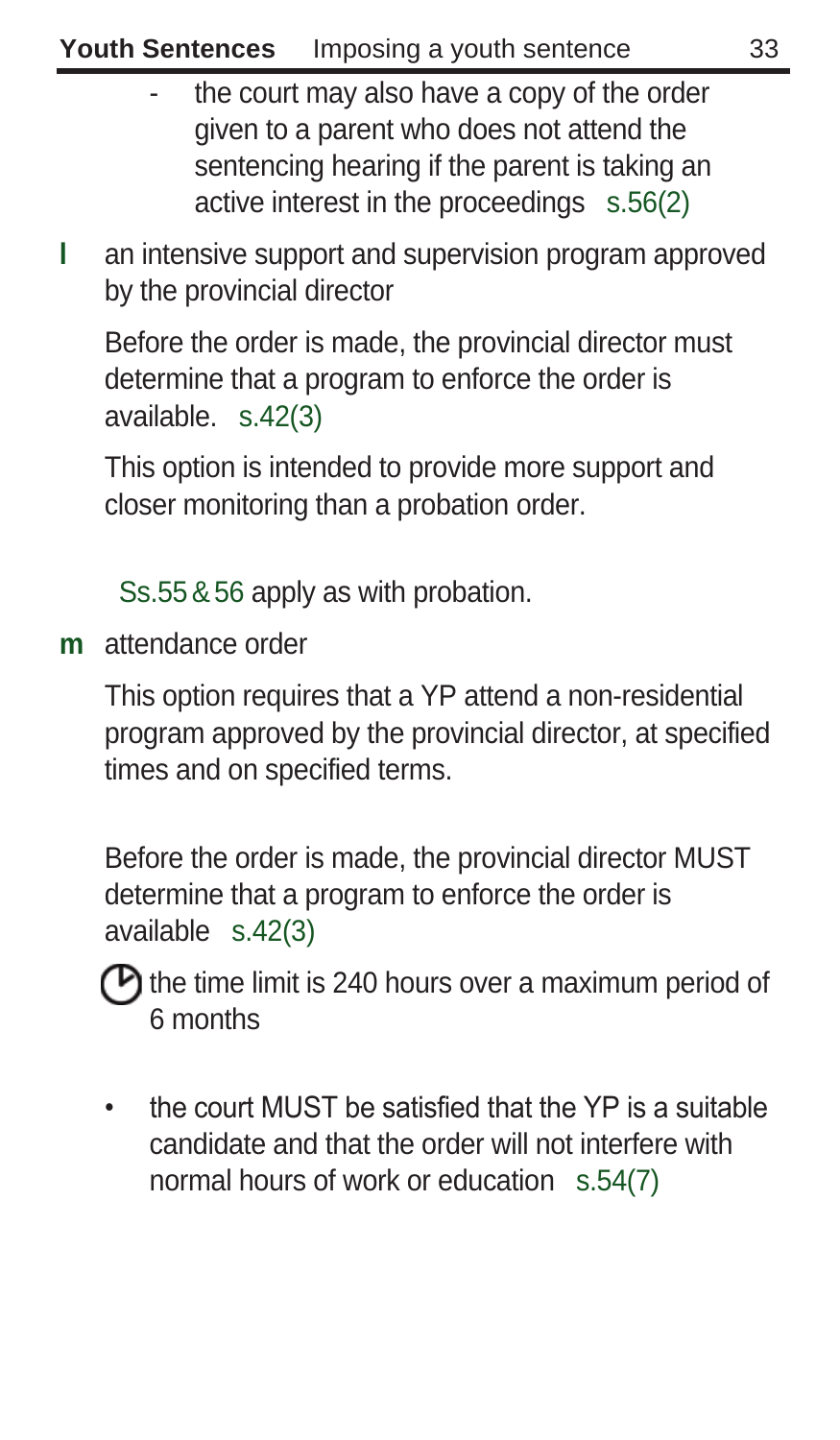**n** custody and community supervision order

 $\bigcirc$  2/3 of the sentence is served in custody and 1/3 is served under supervision in the community

## $\left(\mathsf{P}\right)$  the time limit is

- 2 years for most offences
- 3 years for those offences for which an adult could receive life imprisonment
- mandatory conditions for the custody and supervision order are in s.97(1)

AND

- other conditions can be added by the provincial director under s.97(2) (see "Conditions for community supervision in a custody and supervision order, s.42(2)(n)," p.85)
- the Crown or the provincial director may apply to the court under s.98 to keep the YP in custody and NOT release them on supervision for a period that does not exceed the remainder of the sentence, the last 1/3 s.98 (see "Extending the custodial portion of custody and supervision orders, s.42(2)(n)," p.90)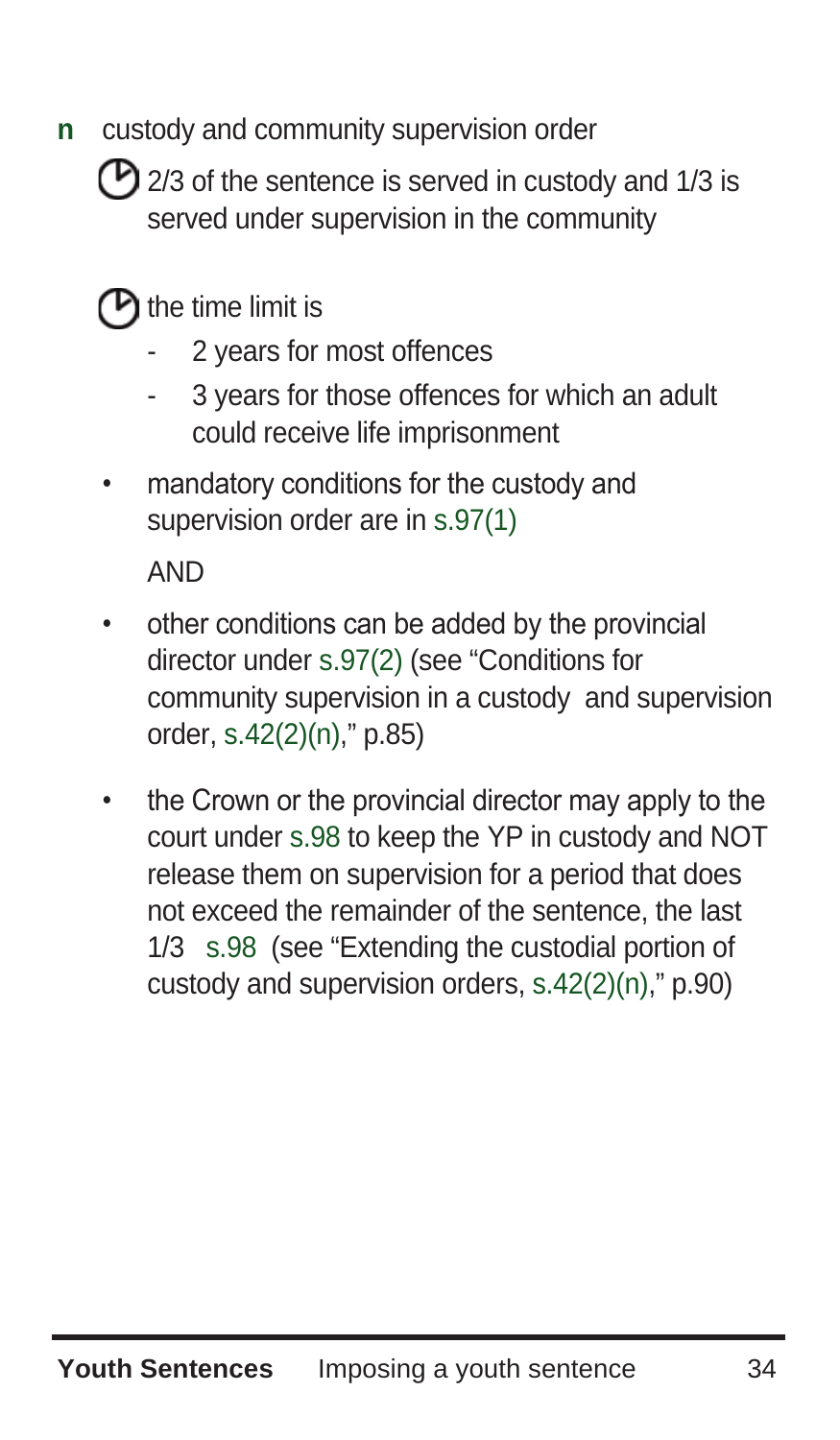**o** custody and supervision order where the community supervision portion of the sentence is served under "conditional supervision" for the following offences: attempted murder, manslaughter, and aggravated sexual assault

 $\Theta$  the time limit is 3 years—the court sets the relative times for custody and conditional supervision

- the court sets the conditions for conditional supervision under s.105 (see "Conditions for conditional supervision for sentences under s.42(2)(o),(q) & (r),"  $p.87$ )
- the Crown may apply to the court under s.104 to keep the YP in custody and not release them on conditional supervision (see "Extending the custodial portion of orders for custody that have conditional supervision for  $s.42(2)(o)$ , (q) & (r) sentences," p.93)
- **p** subject to s.42(5), deferred custody and supervision order–similar to the adult sentencing option of conditional sentence

The youth justice court can sentence a YP to a deferred custody and supervision order

ONLY IF s.42(5)

**a** the YP is found guilty of an offence other than one where the YP causes or attempts to cause serious bodily harm in committing the offence

AND

**b** it is consistent with the purpose and principles s.38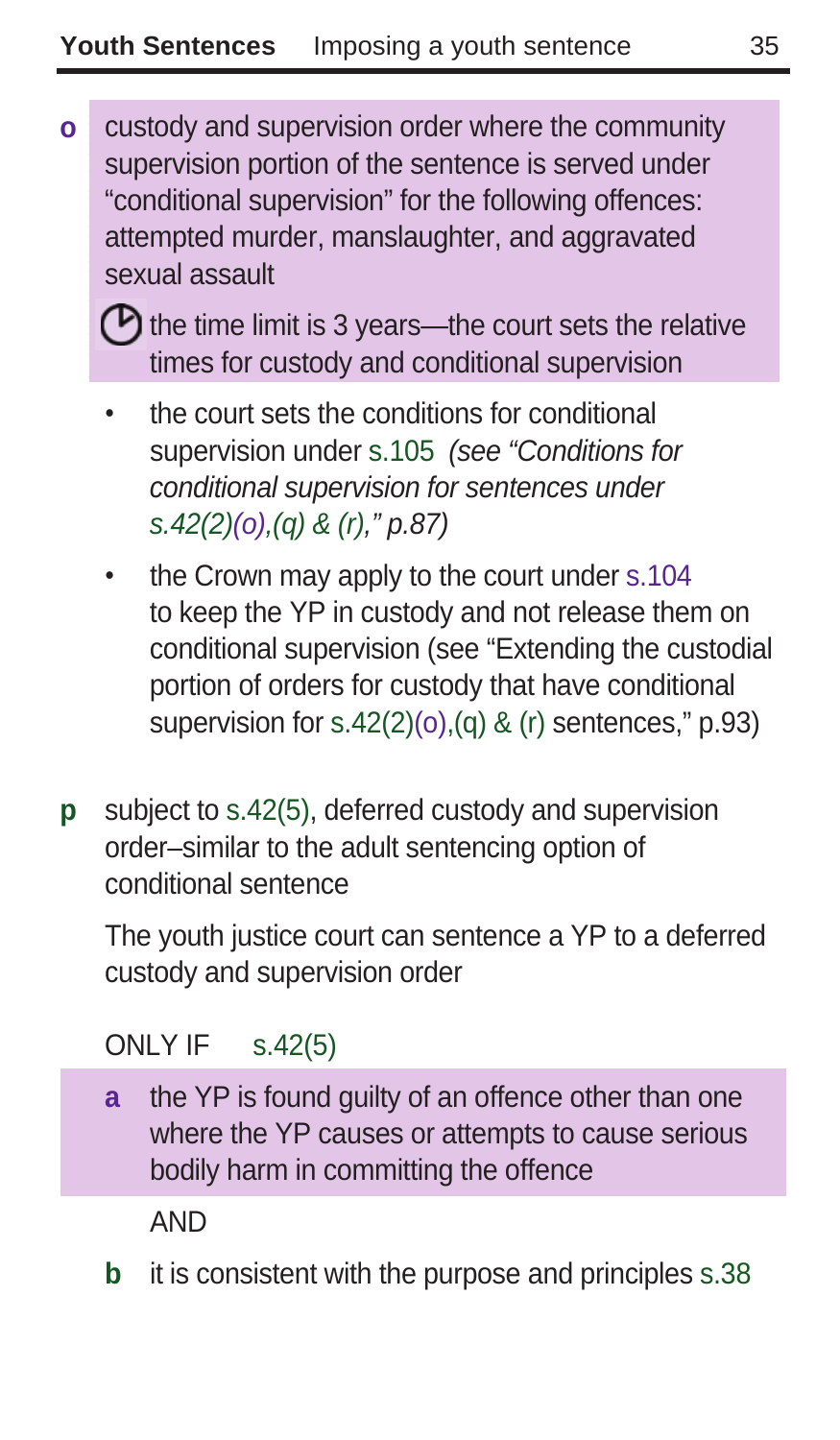and the restrictions on custody s.39

 $\mathbf P$  the time limit is 6 months

- it is subject to appropriate conditions s.105
- the order is enforced as if it were a conditional supervision order

Note: Ss.106 to 109 applies to a breach of a deferred 109 custody and supervision order. s.42(6**)**

- **q** custody and conditional supervision for murder
	- i murder 1<sup>st</sup> degree  $\Theta$  the time limit is 10 years—custody up to 6 years followed by conditional supervision in the community
	- ii murder 2<sup>nd</sup> dearee  $\Theta$  the time limit is 7 years—custody up to 4 years followed by conditional supervision in the community (see "Conditions for conditional supervision for sentences under s.42(2),(o),(q) & (r), deferred custody and supervision orders under  $s.42(2)(p)$ , and after a review s.94(19)(b)," p.42)
- **r** subject to s.42(7), intensive rehabilitative custody and conditional supervision (IRCS)

 This option may be considered as an alternative to an AS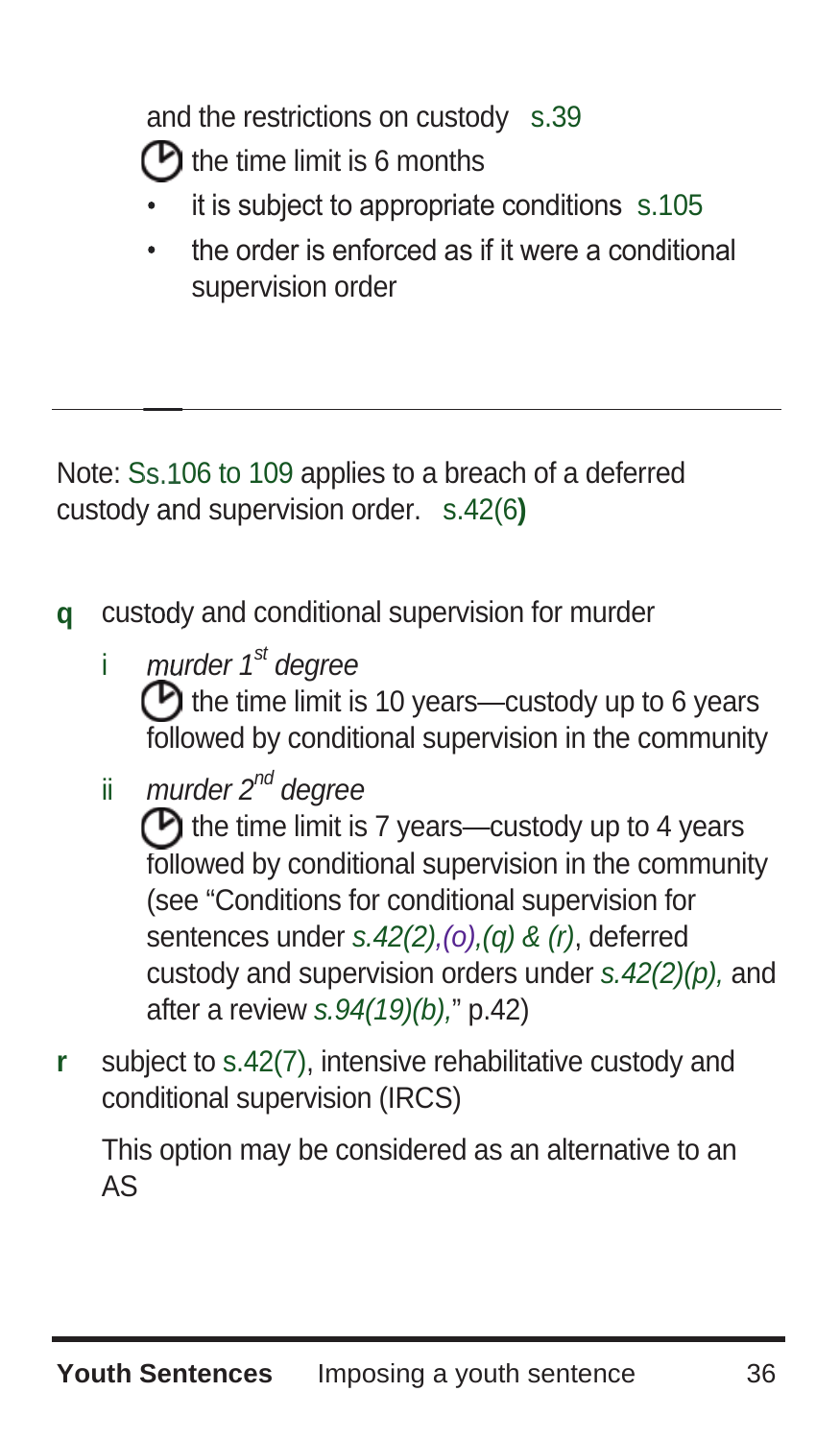IRCS is available for a  $YP$  only if  $s.42(7)$ 

- **a** i the YP has been found guilty of a SVO OR
	- ii the YP has been found guilty of an offence, where the YP caused or attempted to cause serious bodily harm and for which an adult is liable to imprisonment for a term of more than 2 years, and the YP had previously been found guilty at least twice of such an offence
- **b** the YP suffers from a mental illness or disorder, a psychological disorder, or an emotional disturbance
- **c** a plan of treatment and intensive supervision is developed for the YP and there are reasonable grounds to believe that the plan might reduce the risk of the YP repeating the offence or committing a SVO AND
- **d** the provincial director has determined that an IRCS program is available and appropriate
	- the YP does NOT have to be 14 or older at the time of the offence. The court may impose IRCS on any YP aged 12 to 17 who meets the criteria
	- $\mathbf P$  the time limits for the maximum length of IRCS are:- 2 years
		- 3 years for offences punishable by life imprisonment for adults
		- 10 years for first degree murder
		- 7 years for second degree murder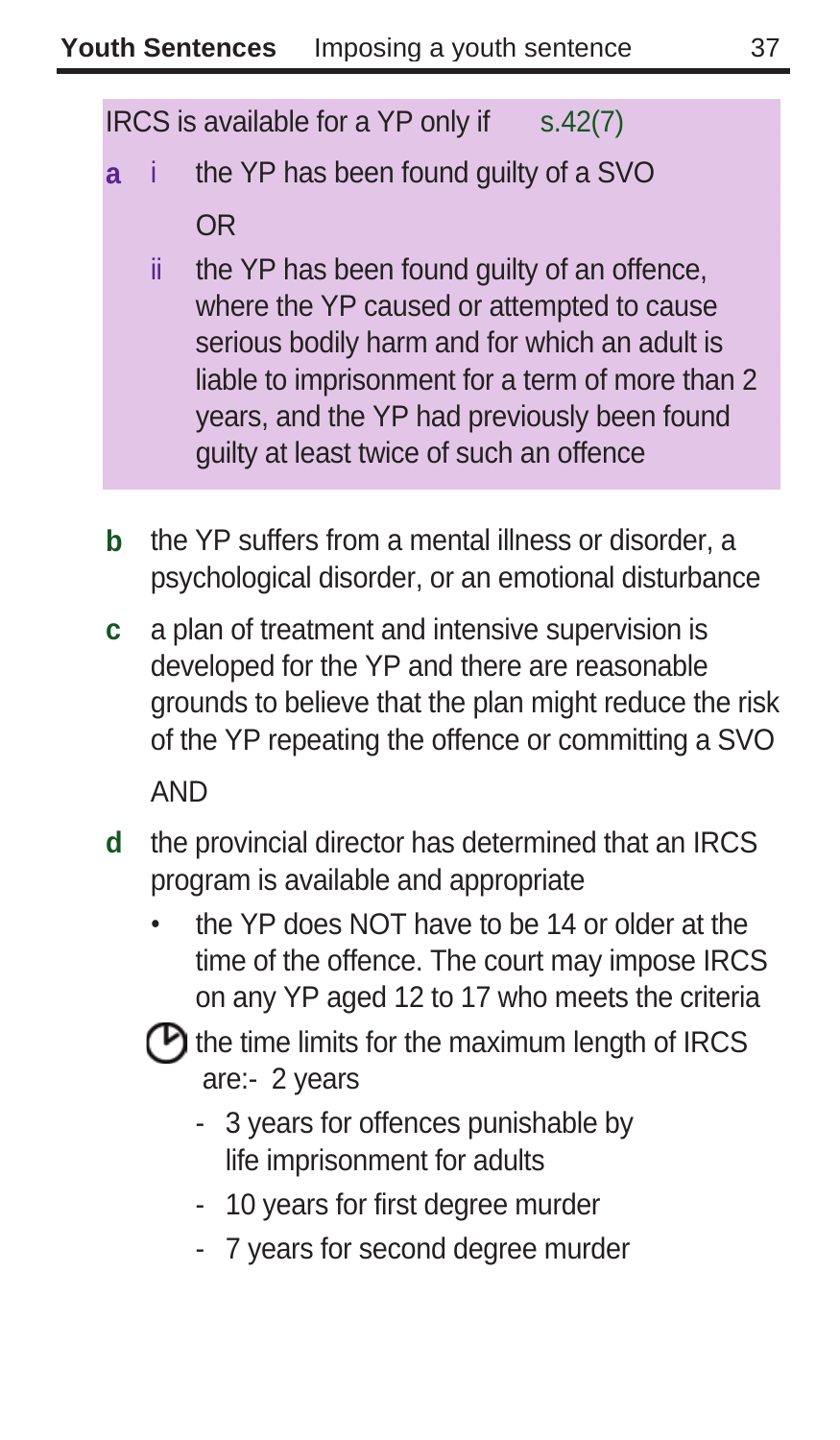The rules for the periods of custody and community supervision apply. (see "Conditions for conditional supervision for sentences under s.42(2)(o),(q) & (r)," p.87)

- a YP given an IRCS sentence maintains all the rights regarding consent to treatment, which includes physical or mental health treatment or care s.42(8)
- **s** any other reasonable and ancillary conditions that the court considers advisable and in the best interests of the YP and the public

# **Other sentencing provisions**

## **Maximum youth sentences**

- 2 years
- 3 years for offences punishable by life imprisonment for adults
- 10 years for  $1<sup>st</sup>$  degree murder
- 7 years for  $2^{nd}$  degree murder

Note: Maximum youth sentence must be comprised of pretrial custody, custody and supervision order(s) and probation. See: Case Law Section R. v. D.S. 2008 ONCA 740 p.

Any single sentence under s.42(2) is generally limited to 2 years, with the EXCEPTIONS set out in s.42(14)

- **j** order of prohibition, seizure or forfeiture
- **n** custody and supervision order where the offence is one for which the punishment for adults is life imprisonment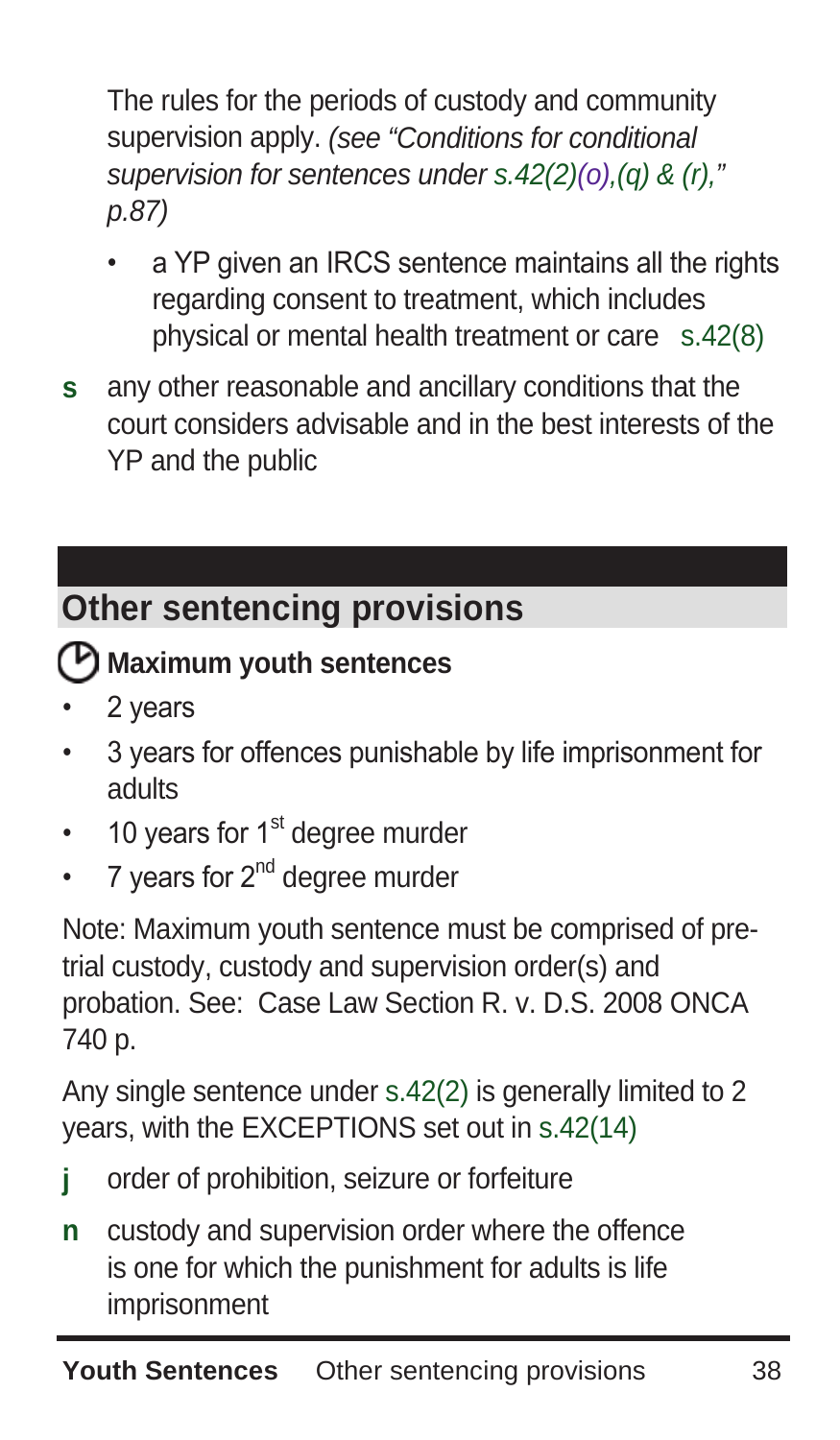- **o** custody and supervision order for these offences: attempt to commit murder, manslaughter, and aggravated sexual assault
- **q** 1<sup>st</sup> degree murder and 2<sup>nd</sup> degree murder AND
- **r** IRCS

#### **Coming into force of youth sentence** s.42(12)

A youth sentence comes into force on the date on which it is imposed or on any later date that the court specifies.

#### **Consecutive sentences** s.42(13)(a) & (b)

Subject to ss.42(15) & (16), the court can give a consecutive custodial sentence if a YP is sentenced under paragraphs  $42(2)(n),(o),(q)$  or  $(r)$ 

- **a** while they are already under sentence OR
- **b** if the YP is being sentenced for more than one offence under any one of those paragraphs

These sentences are subject to the limitations set out in s.42(2)(15) & (16).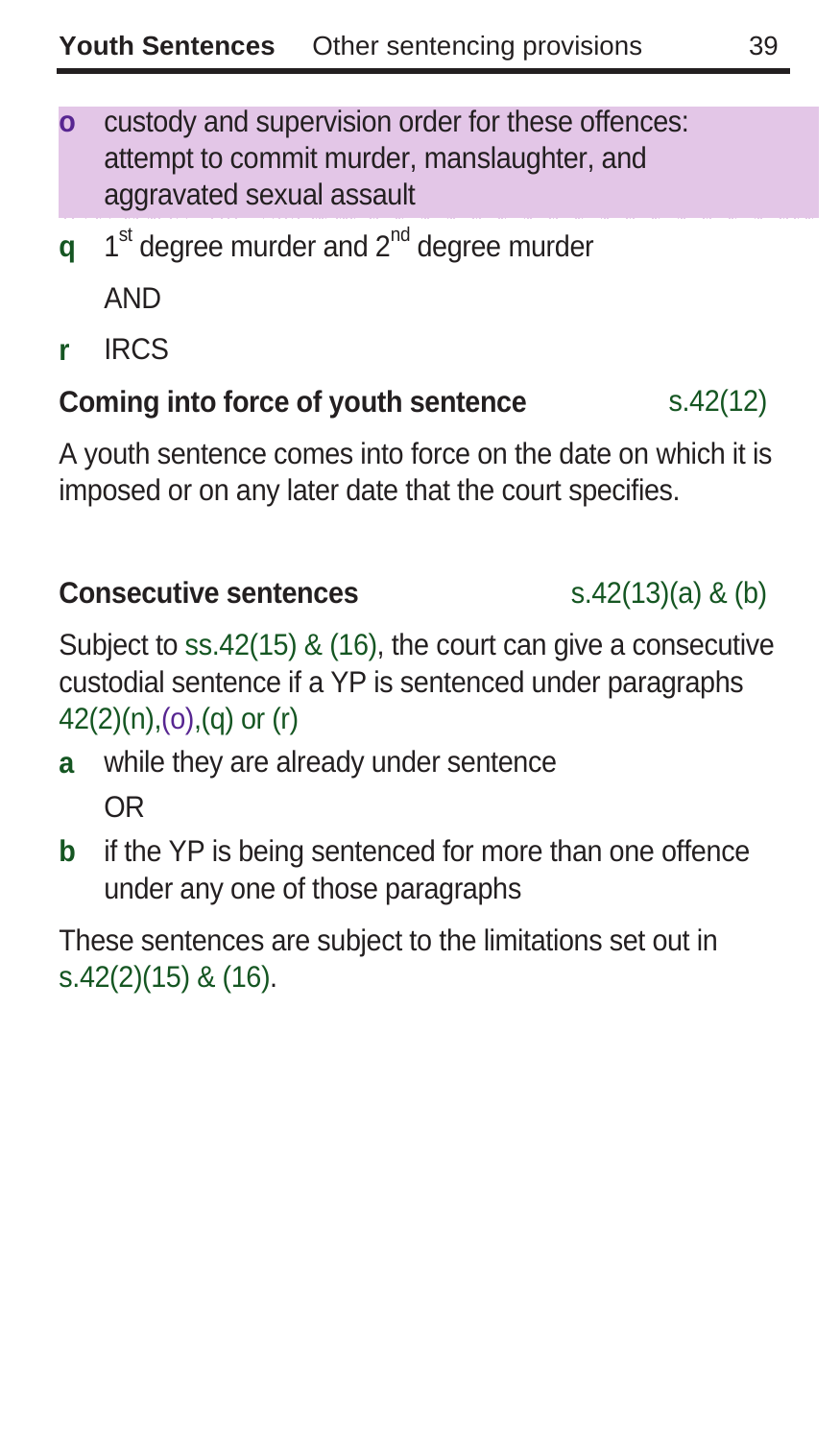### **Where CC Part XXIII sentencing applies to youth sentencing**

Generally, the sentencing provisions for adults set out in the CC do not apply to youth sentencing. s.50

### **EXCEPTIONS**

sentencing principle for aboriginal offenders

CC s.718.2(e)

- provision for admitting victim impact statements CC ss.722,722.1,722.2
- continuation in force of appearance notice, promise to appear, summons, undertaking, or recognizance in certain situations CC s.730(2)
- provisions dealing with pardons, remission of sentence, and the royal prerogative of mercy CC s.748,748.1,749

### **Victim fine surcharge**

The YCJA allows the lieutenant governor of the province to order that a percentage of a fine imposed under s.42(2)(d) be used to help victims of offences. s.53(1)

If no percentage is set by the lieutenant governor, the court may order a victim fine surcharge of up to 15% of the fine imposed. s.53(2)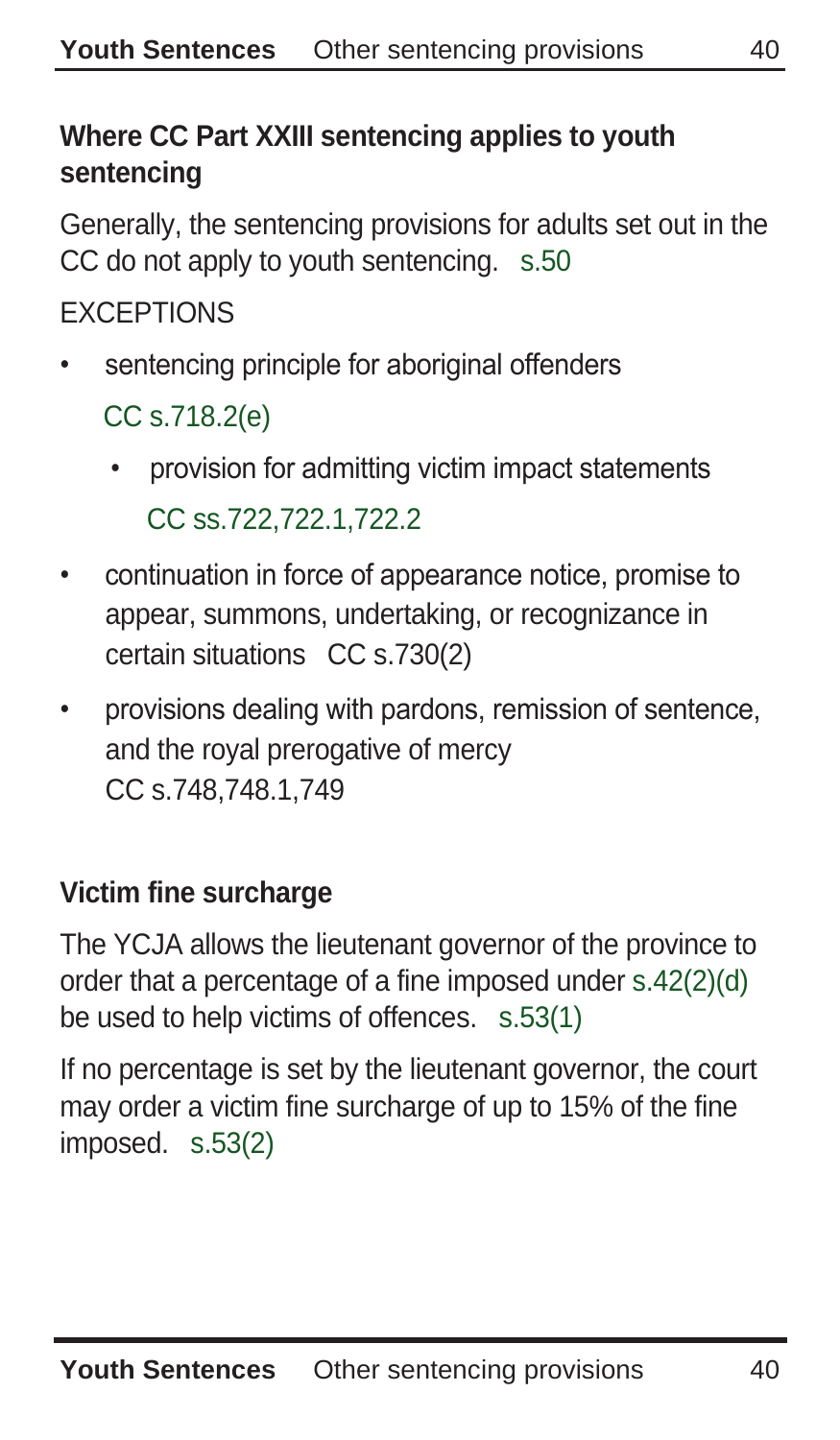## **Prohibition orders for offences**

Referred to in CC ss.109(1)(a)to(d)&110(1)(a)or(b) ss.42(2)(j) & 51

#### **Mandatory prohibition order**

When a YP is found guilty of an offence referred to in CC 109(1)(a)to(d) the youth justice court MUST, in addition to any sentence imposed under s.42 of the YCJA, make an order that prohibits the YP from possessing any firearm, cross-bow, prohibited weapon, restricted weapon, prohibited device, ammunition, prohibited ammunition, or explosive substance. s.51(1)

 $\mathcal P$  The minimum duration of a mandatory order is 2 years after the YP completes the custody portion of the sentence or, if no custody, 2 years after a finding of guilt. s.51(2)

#### **Discretionary prohibition order**

There are also discretionary prohibition orders, which the youth justice court MUST consider for offences referred to in paragraphs CC 110(1)(a)or(b). s.51(3)

 $\mathbf P$  The maximum duration of a discretionary order is 2 years after the YP completes the custody portion of the sentence or, if no custody, 2 years after a finding of guilt. s.51(4)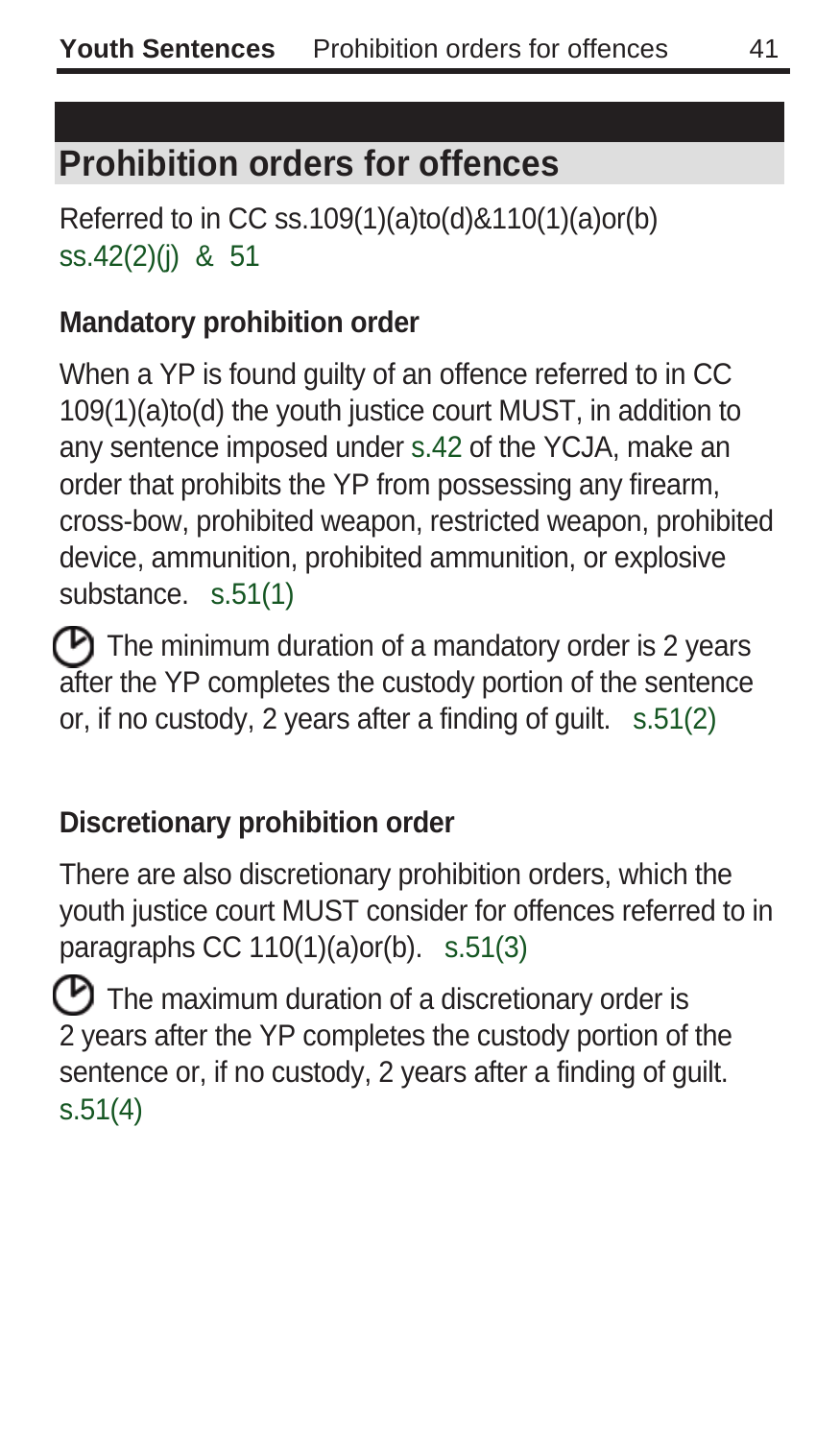### **Reasons – Prohibition Order**

Reasons must be given for

- making the prohibition order s.51(5) AND
- failing to make a discretionary order or failing to prohibit the YP from possessing everything referred to in s.51(3). s.51(6)

#### **Review – Prohibition Order**

There is also provision for the youth justice court to review prohibition orders that are made under s.51. s.52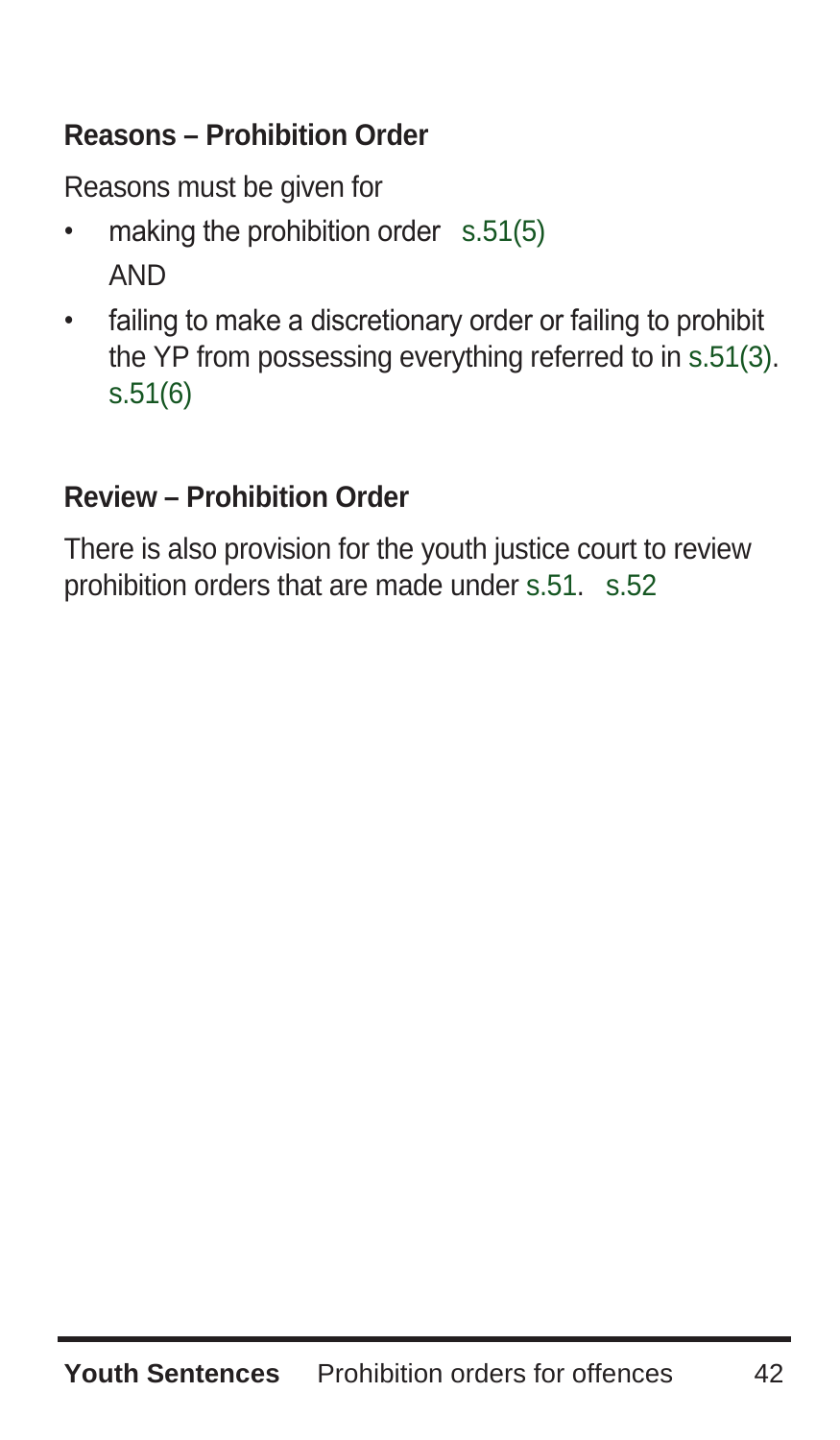## **Definitions for serious offence, violent offence & serious violent offence**

NEW definitions (as of October 23, 2012) in s.2(2). Some sentences and procedures will vary depending on which definition the offence falls under.

- **serious offence** means an indictable offence under an Act of Parliament for which the maximum punishment is imprisonment for five years or more
- **serious violent offence (SVO)** means an offence under one of the following provisions of the Criminal Code:
	- **a** section 231 or 235
		- (first degree murder or second degree murder);
	- **b** section 239 (attempt to commit murder);
	- **c** section 232, 234 or 236 (manslaughter); or
	- **d** section 273 (aggravated sexual assault).

#### **violent offence** means

- **a** an offence committed by a YP that includes as an element the causing of bodily harm;
- **b** an attempt or a threat to commit an offence referred to in paragraph (a); or
- **c** an offence in the commission of which a YP endangers the life or safety of another person by creating a substantial likelihood of causing bodily harm.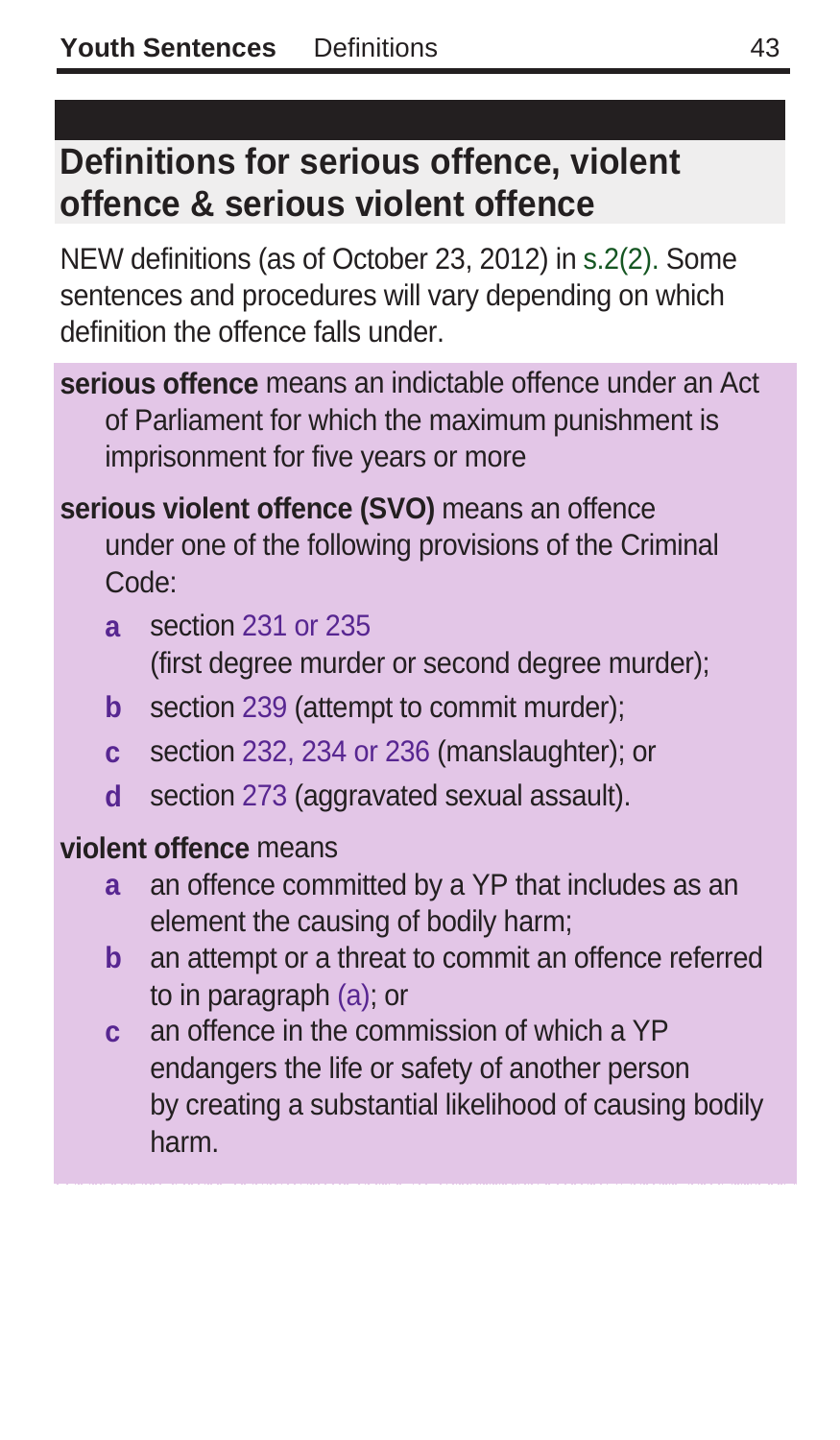## **Orders with probation and intensive support and supervision program**

## **Conditions imposed**

When a probation order, s.42(2)(k), or an intensive support and supervision program order, s.42(2)(l), is imposed there are mandatory conditions that a youth justice court judge MUST impose, s.55(1), and discretionary conditions that a youth court judge MAY impose, s.55(2).

### **Validity of orders**

These orders are valid whether or not the YP endorses them or the parent receives a copy. s.56(4)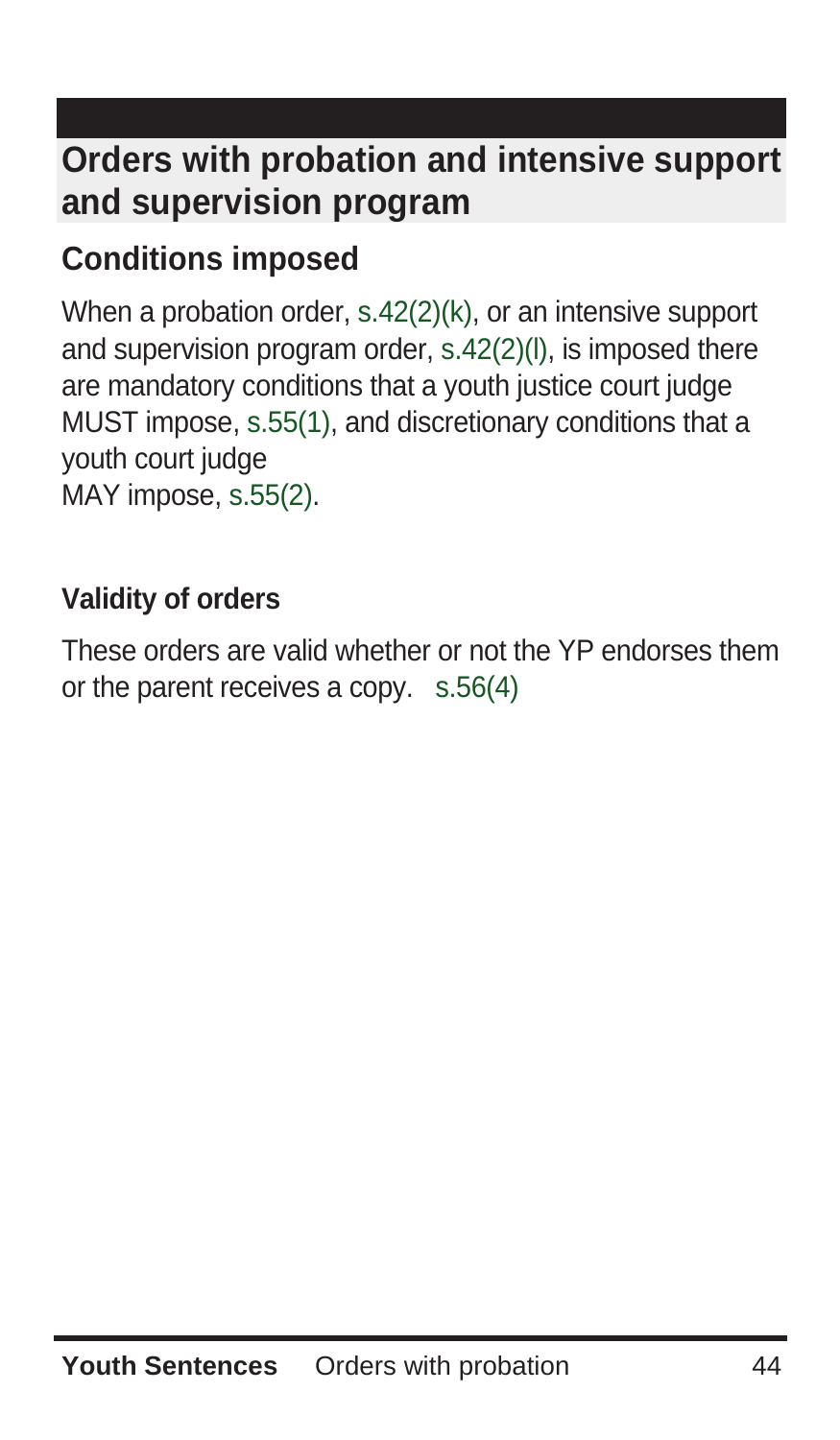## **Starting probation or intensive support and supervision program**

The general rule is that an order under s.42(2)(k) or (l) comes into force

- on the date on which it is made OR
- if the sentence includes continuous custody and supervision, at the end of the period of supervision s.56(5)

#### **Starting probation or intensive support and supervision program where custody is delayed**

It is possible under the YCJA for a youth sentence or any part of it to be delayed in coming into force. This includes a delay in starting the period of custody if one is ordered. s.42(12)

If the youth justice court orders a delay in starting the period of custody, then s.56(6) allows a court to divide probation or intensive support and supervision orders so that they are served in two parts – before and after a period of delayed custody and supervision. The first part of the order begins on the day it is made and ends at the start of custody. The remainder takes effect when the supervision portion of the sentence ends.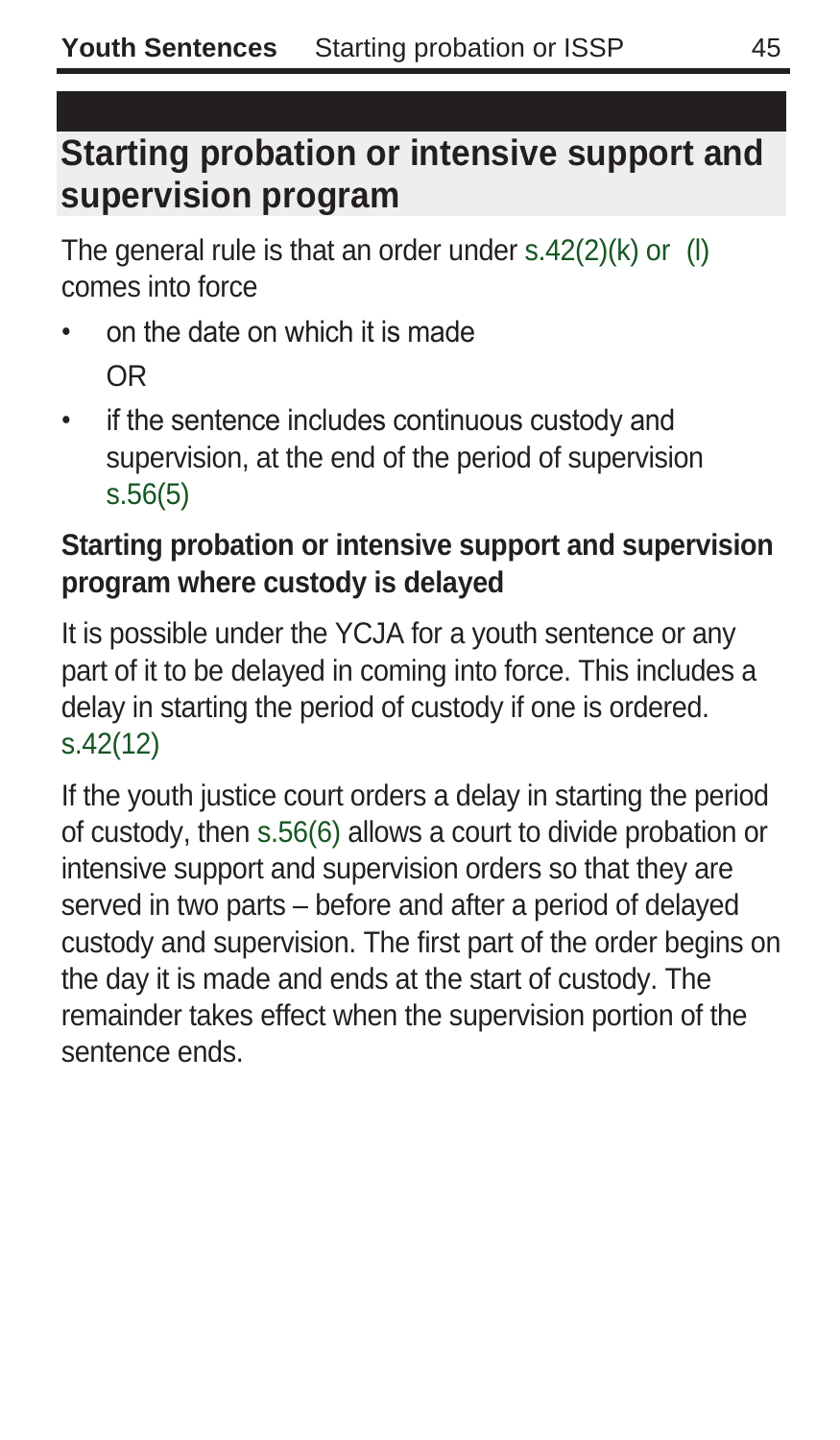## **Review of sentences**

#### **Review of non-custodial sentences**

 Non-custodial sentences may be reviewed 6 months after they are imposed, or earlier with permission of the court. s.59(1)

There are a number of grounds for review. s.59(2)

#### **Review of custodial sentences**

For sentences involving custody s.94

- there is an annual review  $s.94(1)$  & (2)
- there are optional reviews s.94(3)
- there are a number of other grounds for review s.94(6)

(see "Review of custodial sentences," p.82)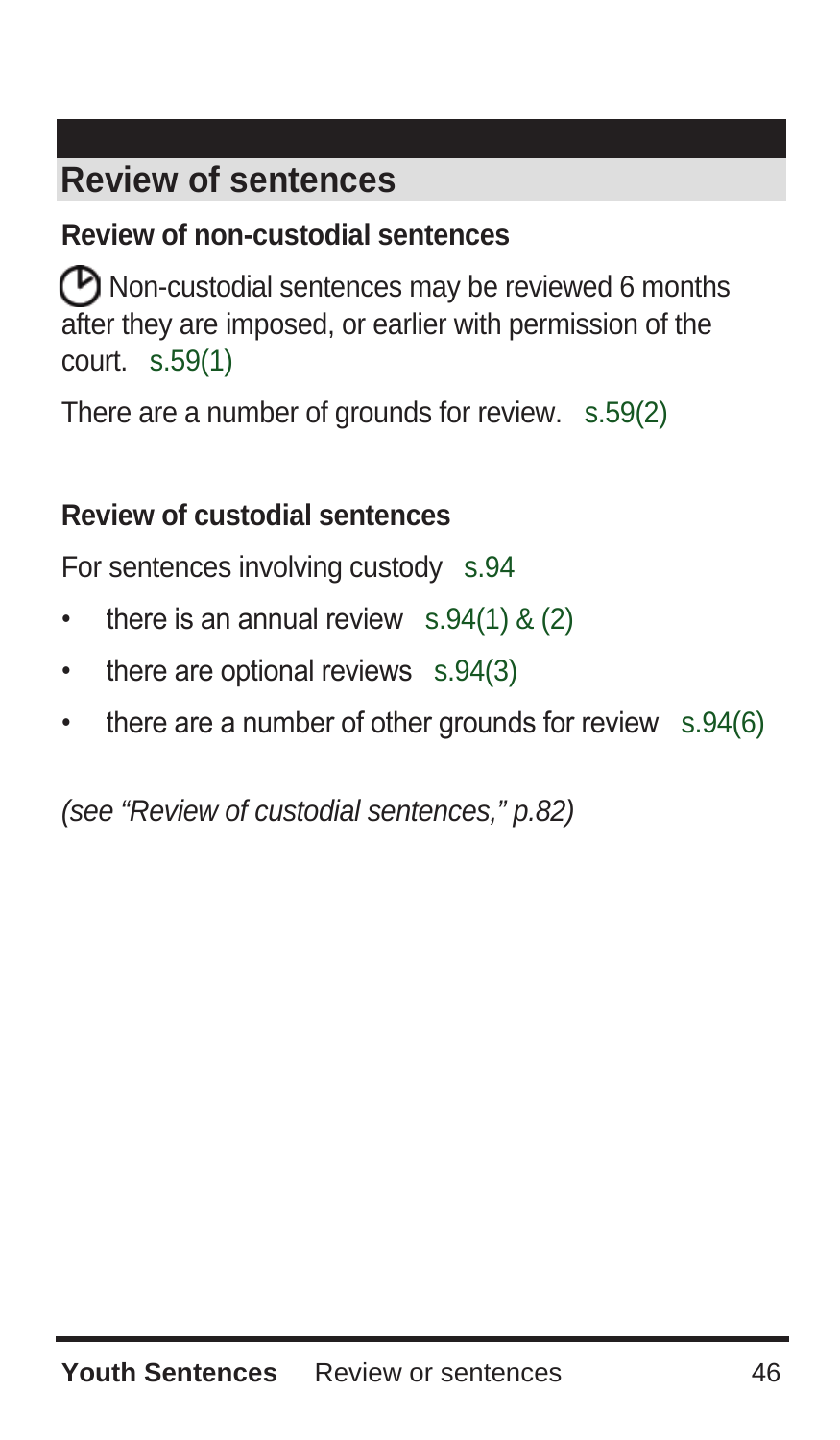# **ADULT SENTENCES (AS)**

# **Key Provisions under the YCJA**

| Eligibility for an AS                                    | s.64(1)                      |
|----------------------------------------------------------|------------------------------|
| Notice of intention to seek an AS                        | s.64(2)                      |
| Application by the Crown for an AS                       | s.64(1)                      |
| Hearing: adult or youth sentence<br><b>General Rules</b> | ss.71 & 72                   |
| Test for an AS                                           | s.72(1)                      |
| Onus on the Crown                                        | s.72(2)                      |
| Orders for AS or youth sentence                          | $s.72(1)$ & $(1.1)$          |
| When an AS has been ordered                              | s.72(1)                      |
| When a youth sentence has been ordered                   | S.72(1.1)                    |
| Sentences available                                      |                              |
| Custody placement                                        | s.76                         |
| Publication                                              | s.75                         |
| Appeals                                                  | ss.37(4),72(5),75(4) & 76(5) |
| Key section changes made by the SS & CA 2012             |                              |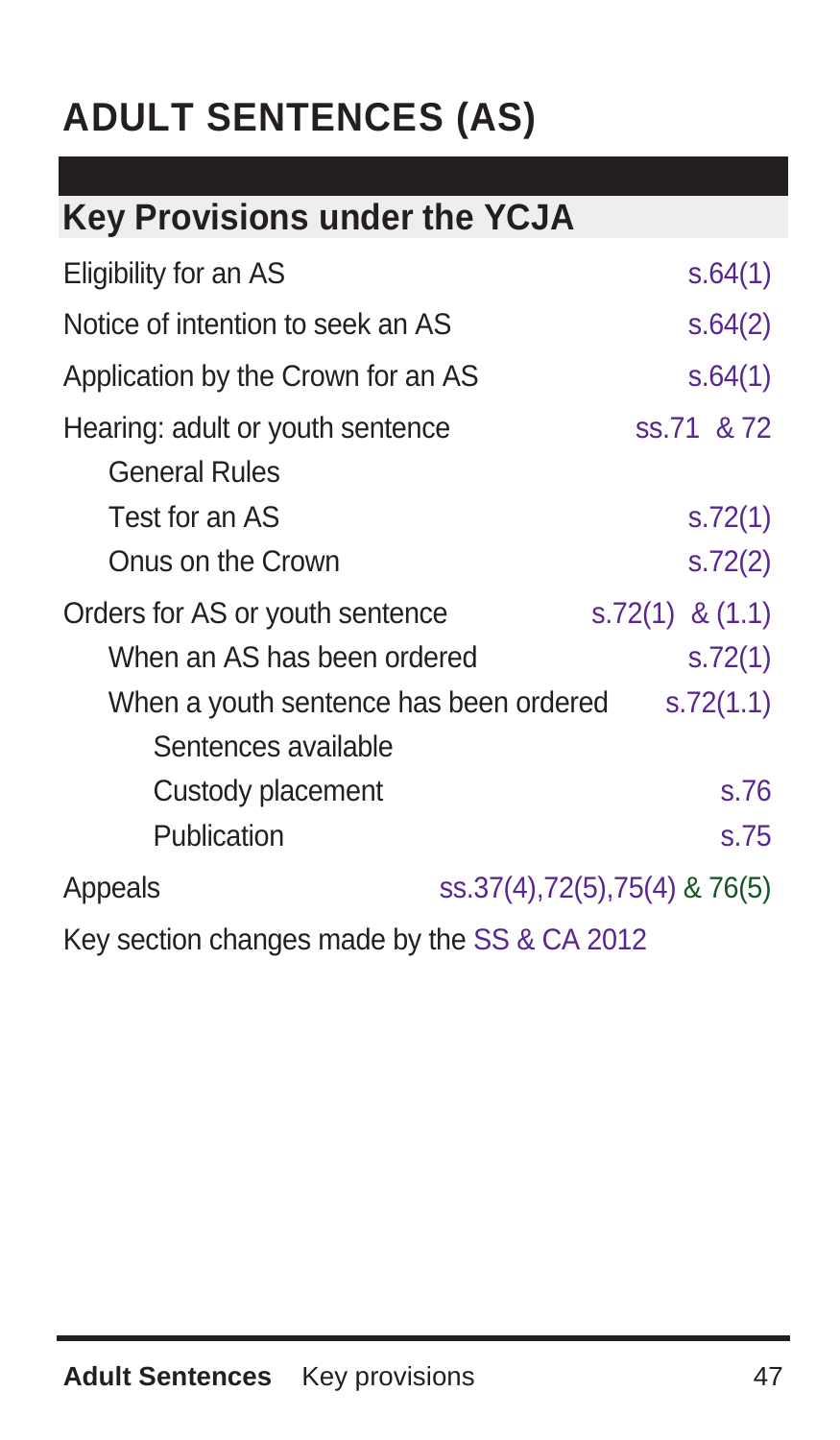## **Key provisions under the YCJA**

- all proceedings dealing with YPs are heard in the youth justice court
- the Crown may seek an AS for a YP who was 14 or older at the time of the offence, and has been found guilty of an offence for which an adult is liable to imprisonment for more than 2 years s.64(1)
- the hearing to determine whether the YP should receive an AS takes place in the youth justice court after a finding of guilt at the beginning of the sentencing hearing s.71
- the youth justice court MUST impose an AS for certain offences that meet the test for appropriateness of an AS s.72(1)
- the onus to prove an AS should be imposed under s.72(1) is on the Crown s.72(2)
- the YCJA eliminates transfer hearings, a procedure that was used under the YOA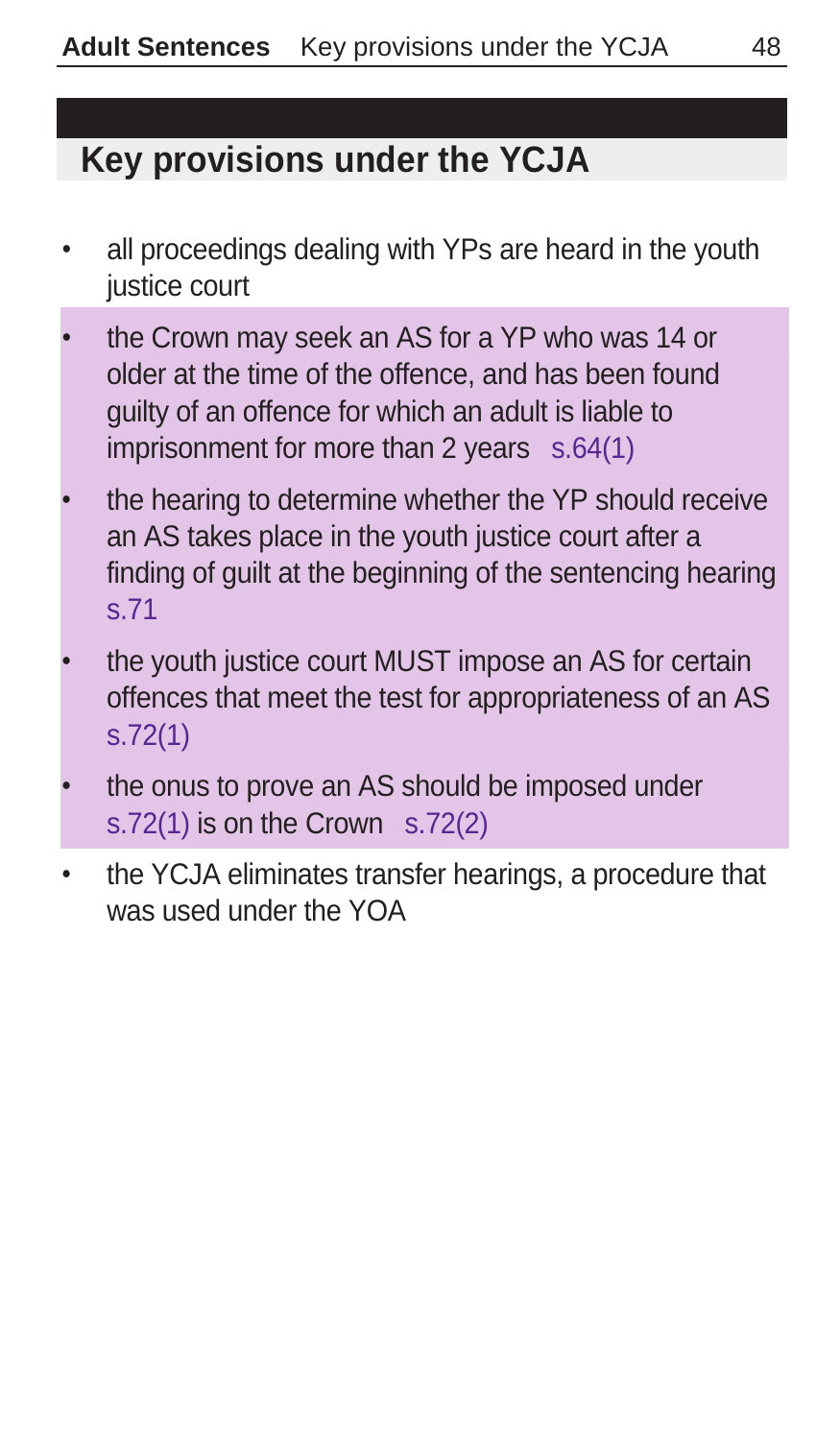## **Eligibility for an adult sentence** s.64(1)

The Crown may seek an AS for a YP who was 14 or older at the time of the offence, and has been found guilty of an offence for which an adult is liable to imprisonment for more than 2 years.  $s.64(1)$ 

## **Notice of intention to seek an adult sentence** s.64(2)

#### **When notice is to be given**

The Crown who intends to seek an AS must give notice either before the YP enters a plea or, with leave of the youth justice court, before the trial begins.

They must give this notice to both the YP and the youth justice court. s.64(2)

#### **Included offences**

A notice of intention to seek an AS is also considered notice for any included offence for which

a YP is found guilty

AND

 $\Theta$  an adult could be imprisoned for more than 2 years s.64(3)

#### **How notices are given**

An application or notice under s.64 or s.76 is given as follows: oral notice must be given in the presence of the other party; written notice must be served personally. s.81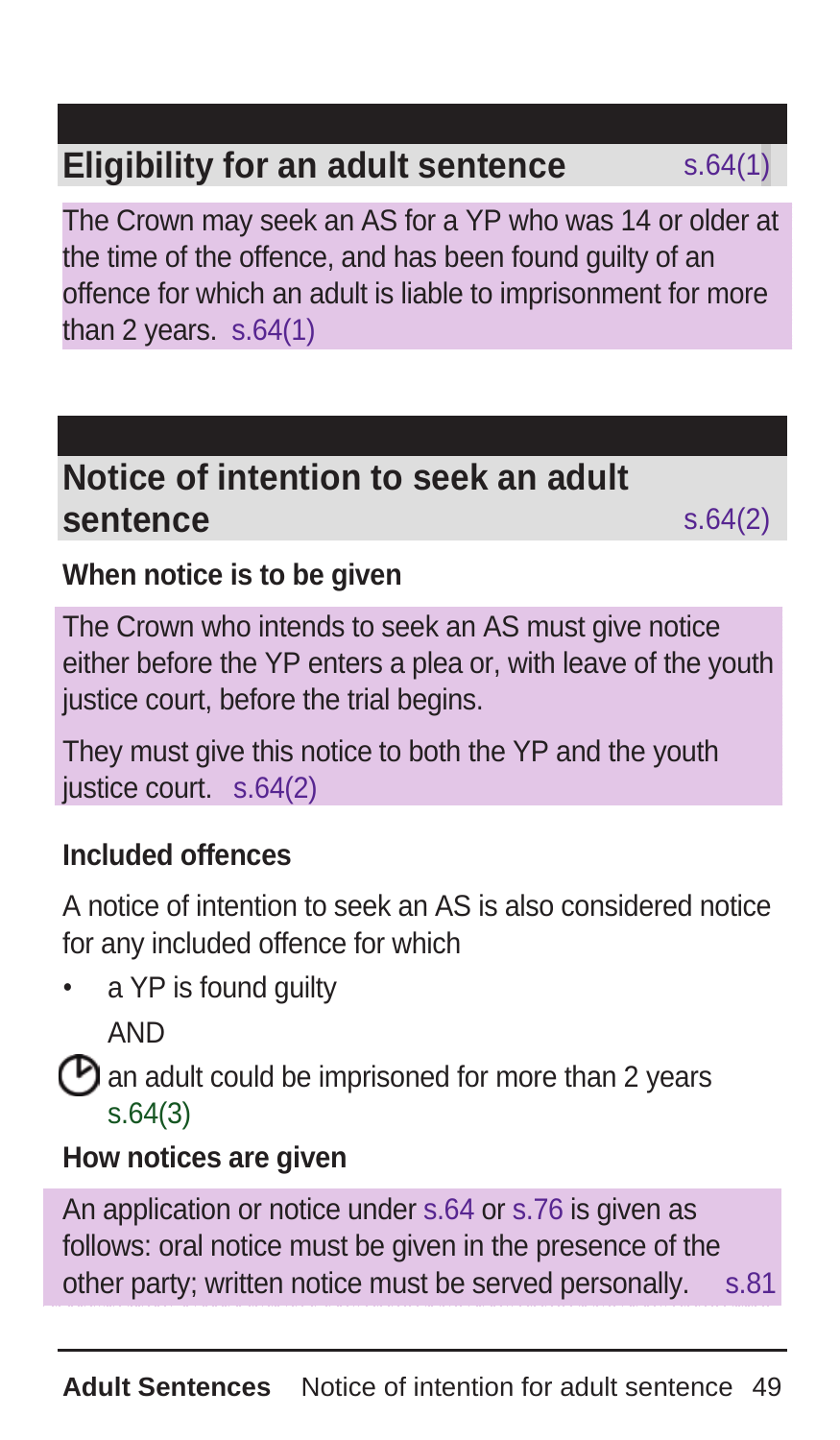## **Application by the Crown for an adult sentence** s.64(1)

#### **Crown may seek an AS** s.64(1)

The Crown may seek an AS for a YP who was 14 or older at the time of the offence, and has been found guilty of an offence for which an adult is liable to imprisonment for more than 2 years.  $s.64(1)$ 

#### **Crown must consider an AS** s.64(1.1)

The Crown must consider making an application for an AS if the offence is a SVO and the YP was 14 years or older at the time of the offence. If the Crown will not make an application they must advise the youth justice court before a plea or, with leave, before the trial begins. s.64(1.1)

#### **When to make the application**

The Crown makes an application in the youth justice court before evidence is called on sentencing or, if no evidence is called, before submissions are made on sentencing. s.64(1)

#### **Notice requirements**

The requirements for notice must also be met. ss.64(2) & 81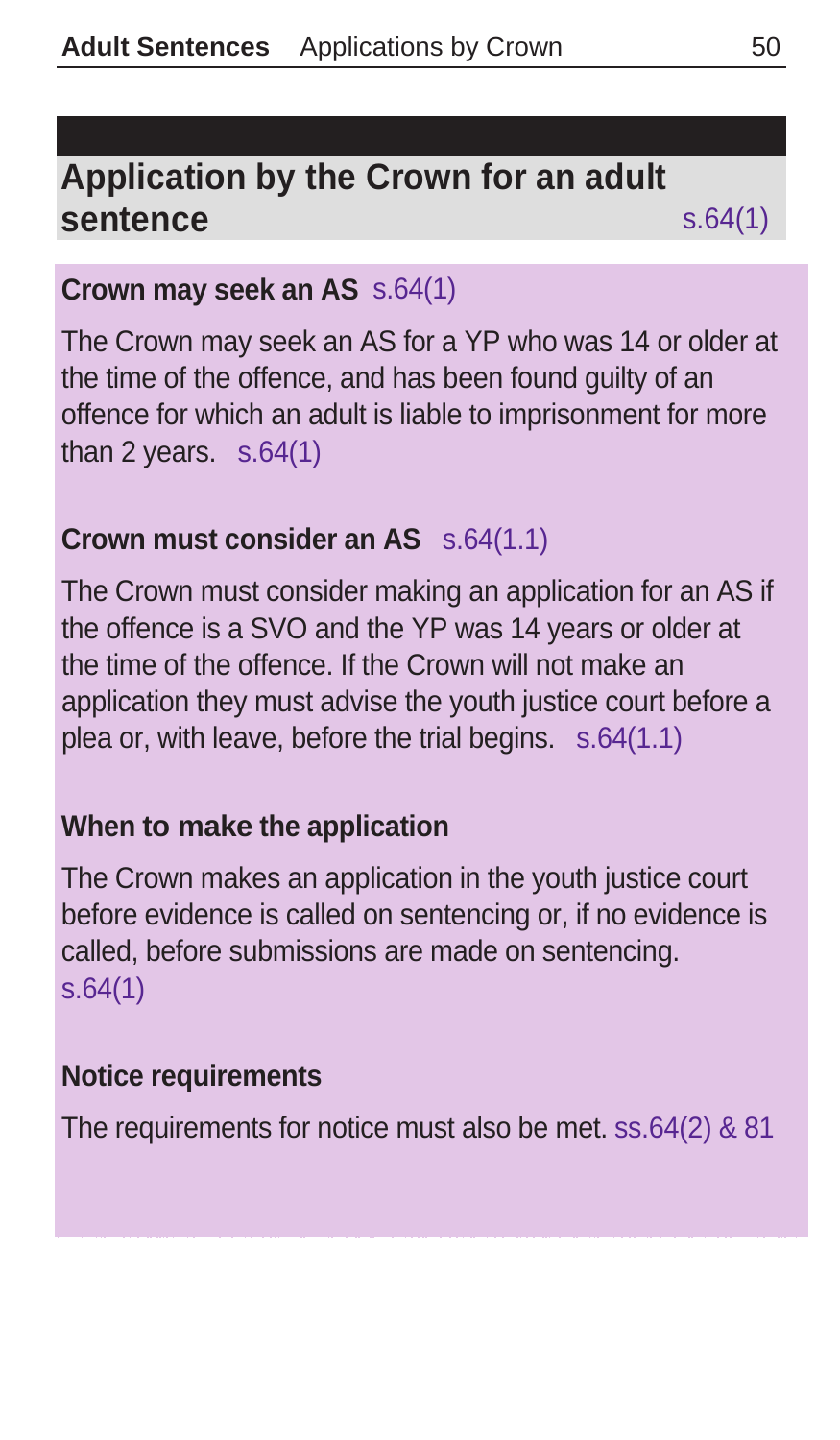### **Included offences** s.69(2)

The Crown may also seek an AS for a YP who was 14 or older at the time of the offence, and has been found guilty of an included offence for which an adult is liable to imprisonment for more than 2 years. s.69(2)

A notice of intention to seek an AS for an offence is also considered notice for any included offence for which an adult could be imprisoned for more than 2 years. s.69(2)

## **Hearing: adult or youth sentence** ss.71 & 72

#### **General rules**

Purpose

The purpose of a hearing under s.71 is to determine whether the court will impose an AS or a youth sentence under s.72(1) or 72(1.1).

#### Opportunity to be heard

The youth justice court will make sure that the YP, the Crown, and the YP's parent have an opportunity to be heard at the hearing to determine whether to impose an AS or a youth sentence. s.71

#### Onus on the Crown

The onus is on the Crown to satisfy the youth justice court that the requirements of s.72(1) are met. s.72(2)

#### Pre-sentence Report

The court MUST consider a pre-sentence report in making an order under s.72(1) or (1.1). s.72(3)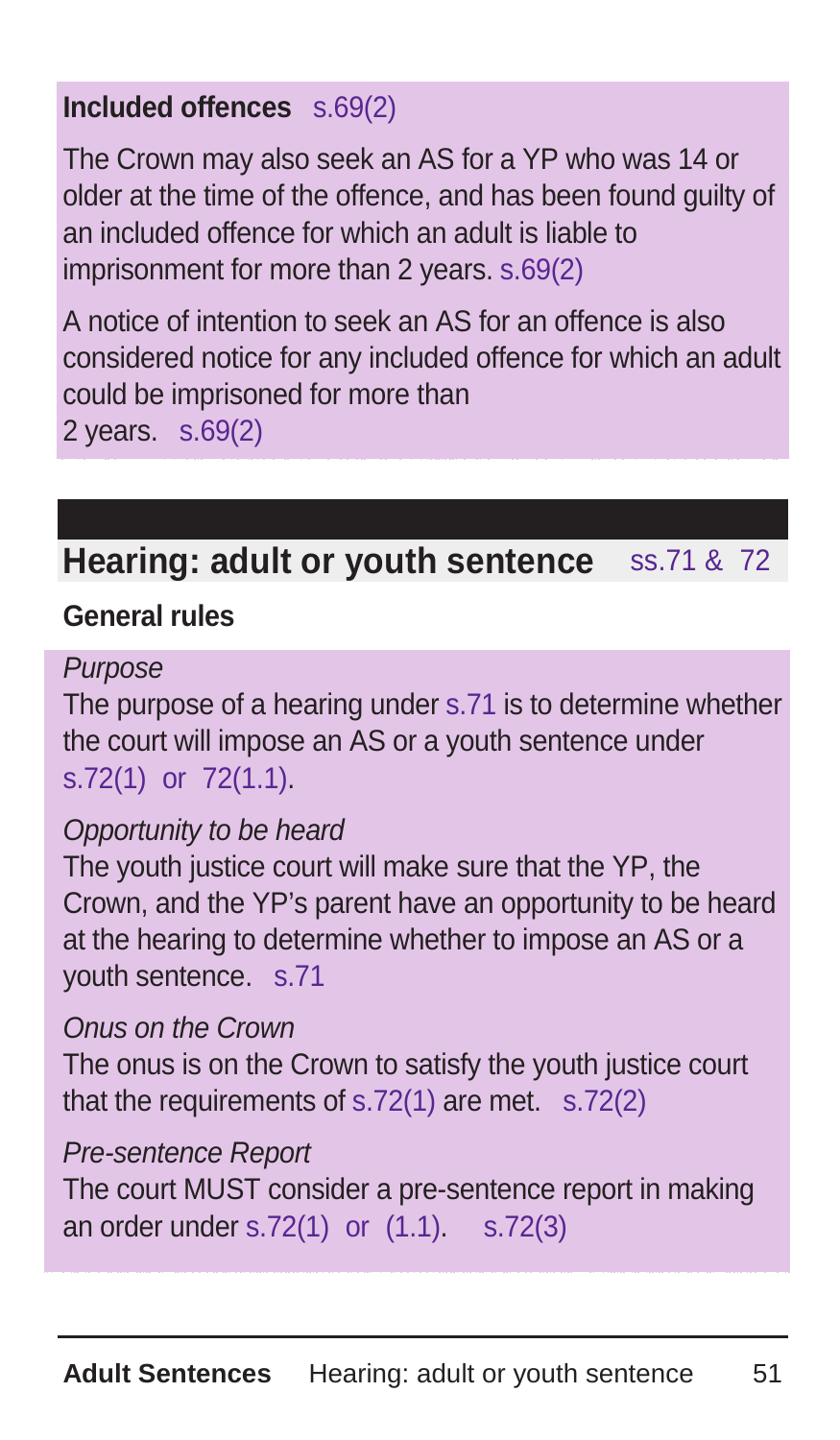Reasons for decision

The court MUST state the reasons for the decision it reaches. s.72(4)

#### The test for an AS s.72(1)

The youth justice court MUST order an AS to be imposed if it is satisfied that

- the presumption of diminished moral blameworthiness or culpability of the YP is rebutted AND
- a youth sentence imposed in accordance with the purpose and principles set out in subparagraph 3(1)(b)(ii) & s.38 would not be sufficient to hold the YP accountable for their offending behaviour.

#### **Onus on the Crown** s.72(2)

The onus is on the Crown to satisfy the youth justice court that the requirements of s.72(1) have been met. s.72(2)

#### **Orders for an AS or youth sentence** ss.71 & 72

If the requirements set out in s.72(1) are satisfied an AS must be imposed. s.72(1)

If the requirements in s.72(1) are NOT satisfied then the court must impose a youth sentence. s.72(1.1)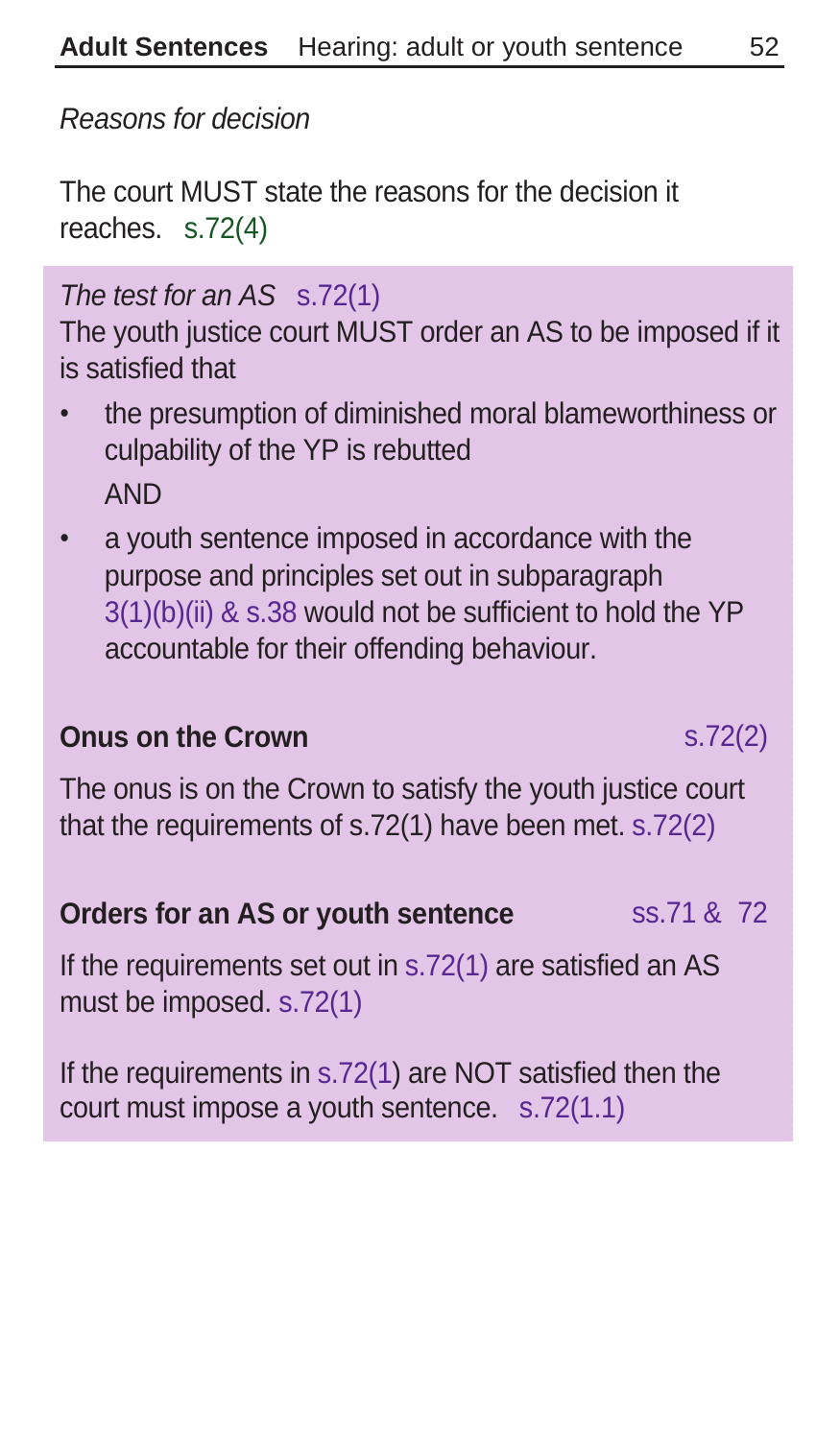**When a youth sentence has been ordered under** s.72(1.1) When the court orders a youth sentence then all of the provisions of the YCJA apply including Part 4 Sentencing and the specific sentences set out in s.42(2).

### When an AS has been ordered under s.72(1)

Sentences available

WHEN the court orders an AS, then Part XXIII (sentencing) and Part XXIV (dangerous and long-term offenders) of the CC apply. s.74(1)

The finding of guilt becomes a conviction as soon as either the appeal is completed or the appeal period ends. s.74(2)

#### Custody placement s.76

Order for placement

Subject to s.76(2) & (9),79 & 80, when a YP is sentenced to an AS the youth justice court may order any part of the sentence be served in

- a youth custody facility separate from any adult detained in custody
- a provincial correctional facility for adults
- a penitentiary, if the sentence is for 2 years or more s.76(1)

YPs under 18 held in youth facility

No YP who is under the age of 18 is to serve any portion of their sentence in a provincial correctional facility for adults or a penitentiary. s.76(2)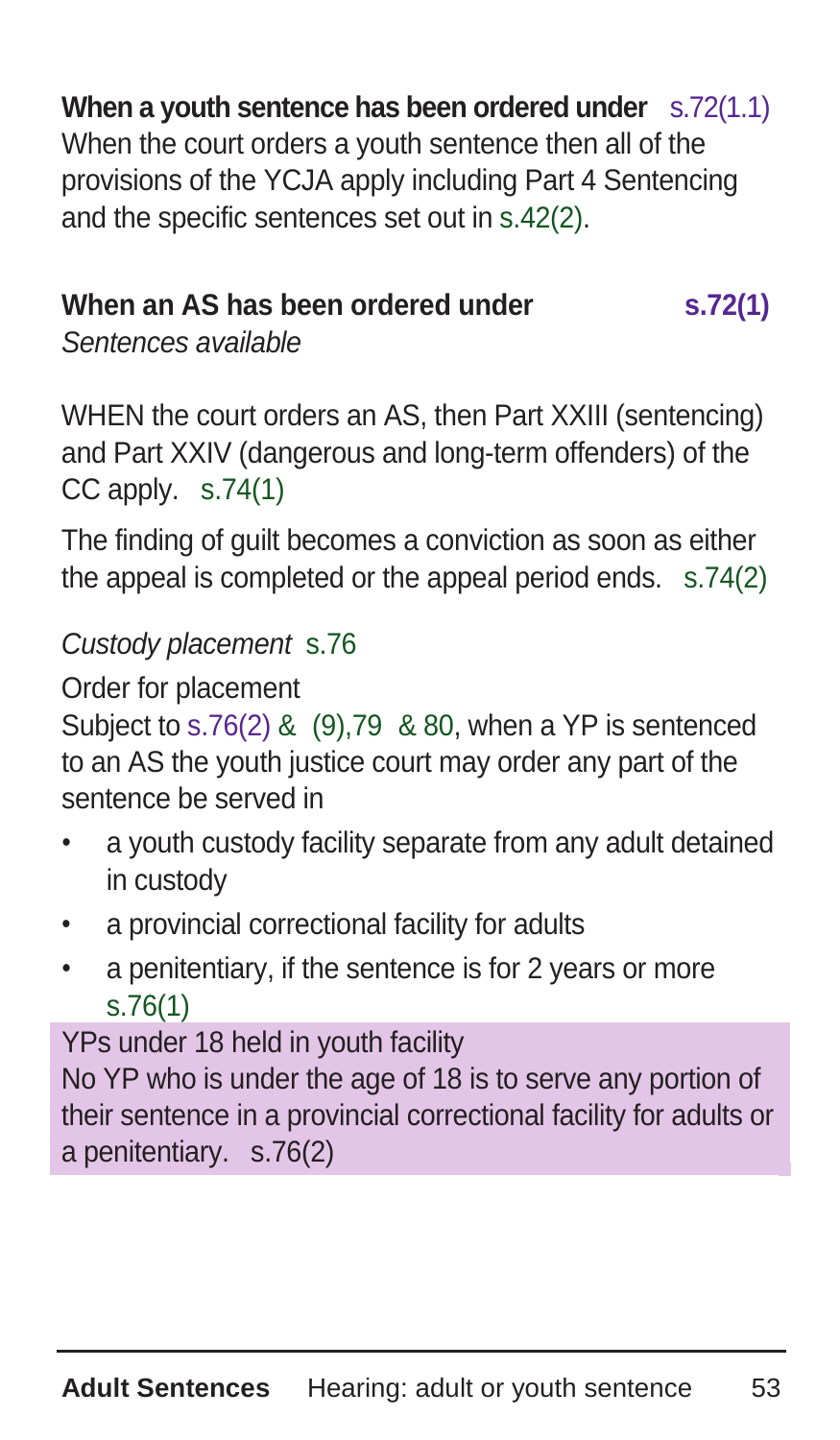Opportunity to be heard

Before making an order under s.76(1) the youth justice court MUST give the YP, a parent, the Crown, the provincial director, and representatives of the provincial and federal correctional systems an opportunity to be heard. s.76(3)

Appeal or review of placement decision

The decision to place a YP in a custody facility under s.76(1) may be appealed as part of a sentence. ss.37(4) & 76(5)

The decision on placement may also be reviewed after the appeal period expires if the court is satisfied that there has been a material change in circumstances. Placement options after the review are the same as before the initial placement. ss.76(6) & (7)

Presumption at age 20

There is a presumption that a YP will be moved to an adult facility after the age of 20, unless the youth justice court that makes the order under s.76(1), or reviews the placement order under s.76(6), is satisfied that remaining in a youth custody facility would be in the best interests of the YP and would not jeopardize the safety of others. s.76(9)

Publication ban is the general rule Publication ss.75 & 110

The general rule is that no person may publish the name of a YP or any other information related to the YP if it would identify the YP as a YP dealt with under this act. s.110(1)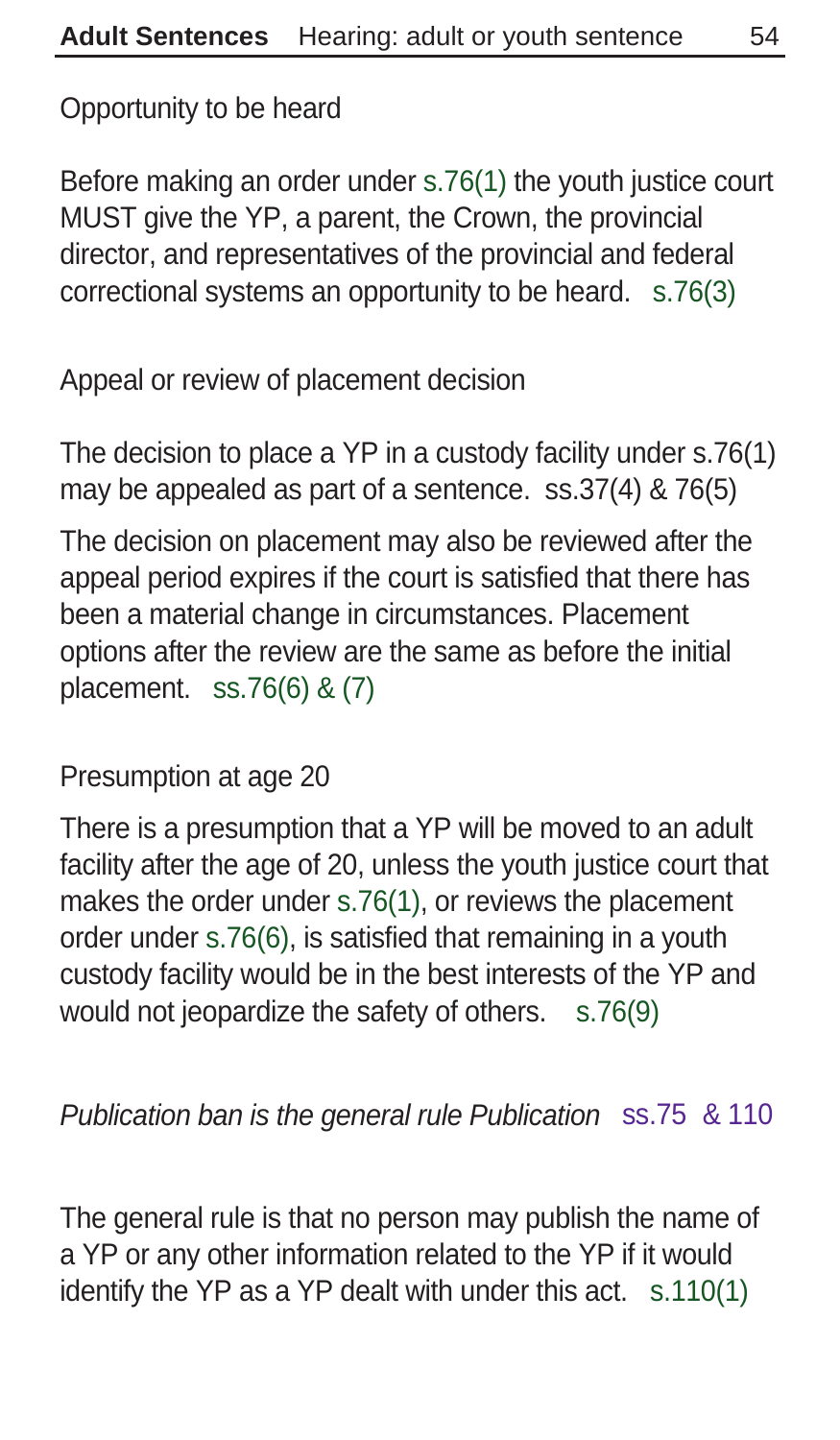Exceptions to the general rule of publication ban s.110

- the YP has received an AS  $s.110(2)(a)$
- the YP has received a youth sentence for a violent offence and the youth justice court has lifted the publication ban because the court
	- has considered the purpose and principles set out in ss.3 & 38
	- believes the YP poses a significant risk of committing another violent offence AND
	- believes that lifting the ban is necessary to protect the public against that risk ss.75(2) & 110(2)(b)

OR

the information is published to administer justice and NOT for the purpose of making it known to the community s.110(2)(c)

Appeal of the order to lift a publication ban

The decision to lift the publication ban under s.75(2) may be appealed as part of the sentence. ss.37(4) & 75(4)

(for more information on publication, see "Publication," p.115)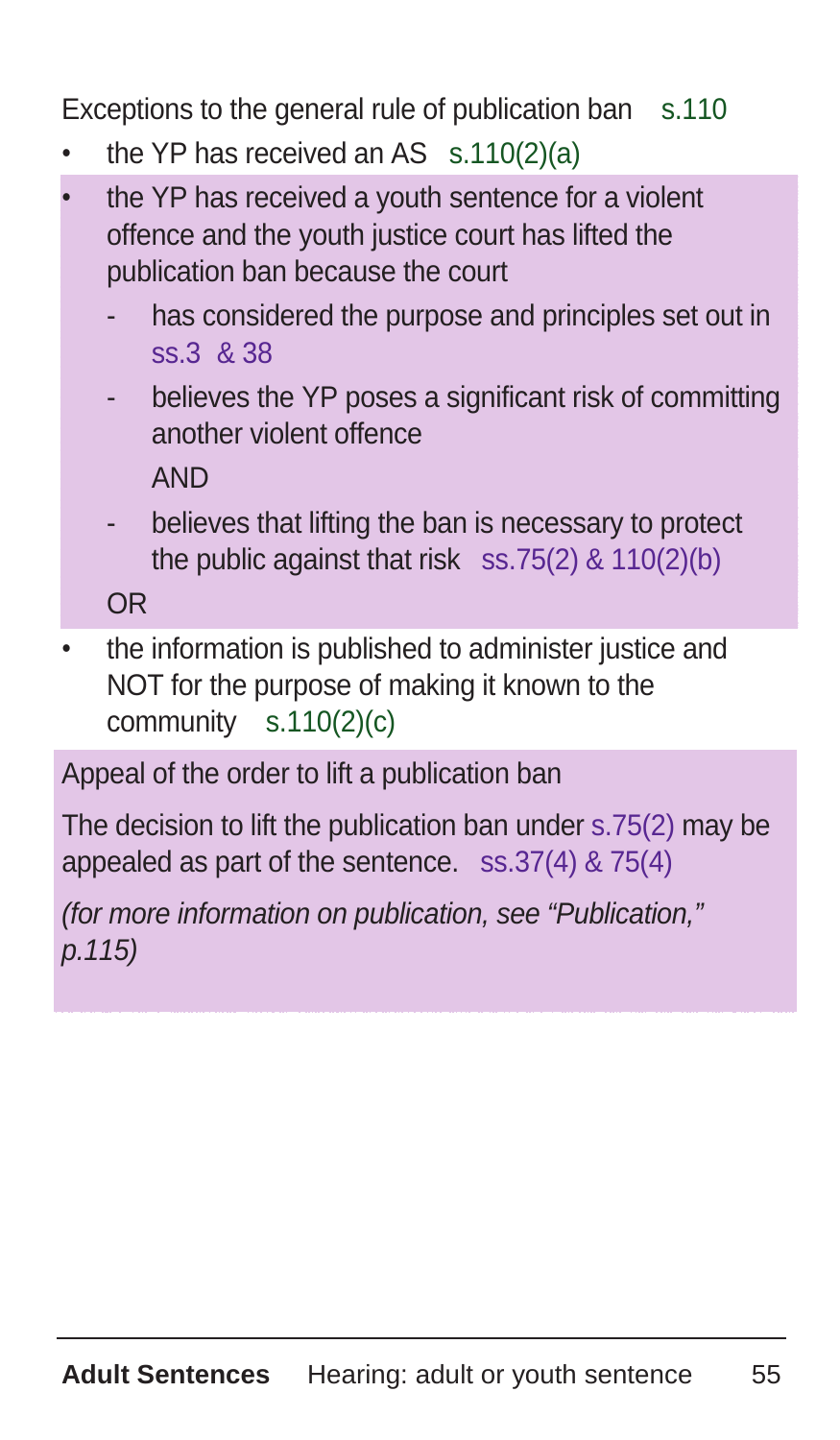## **Appeals** ss.37(4),72(5),75(4) & 76(5)

#### **Appeals heard as part of the sentence**

The order for an AS under s.72(1) or a youth sentence under s.72(1.1) MUST be appealed as part of the sentence. ss.37(4) & 72(5)

The decision to lift the publication ban under s.75(2) may be appealed as part of the sentence. ss.37(4) &75(4)

The decision to place a YP in a custody facility under s.76(1) may be appealed as part of the sentence. ss.37(4) & 76(5)

(for more information on appeals see "Appeals," p.104)

## **Key changes to the provisions for adult sentencing by the SS & CA 2012**

- The SS&CA 2012 REPEALED the following sections of the YCJA: ss.61,62,63,64(4),64(5),65,66,68,69(1) & 70
- The SS&CA 2012 REPLACED the following sections of the YCJA: ss.64(1),64(2),67(1),67(3),69(2),71,72(1),72(2),72(3),72 (5),73,75,76(2) & 81
- The SS&CA 2012 ADDED the following new sections of the YCJA: ss.64(1.1),64(1.2) & 72(1.1)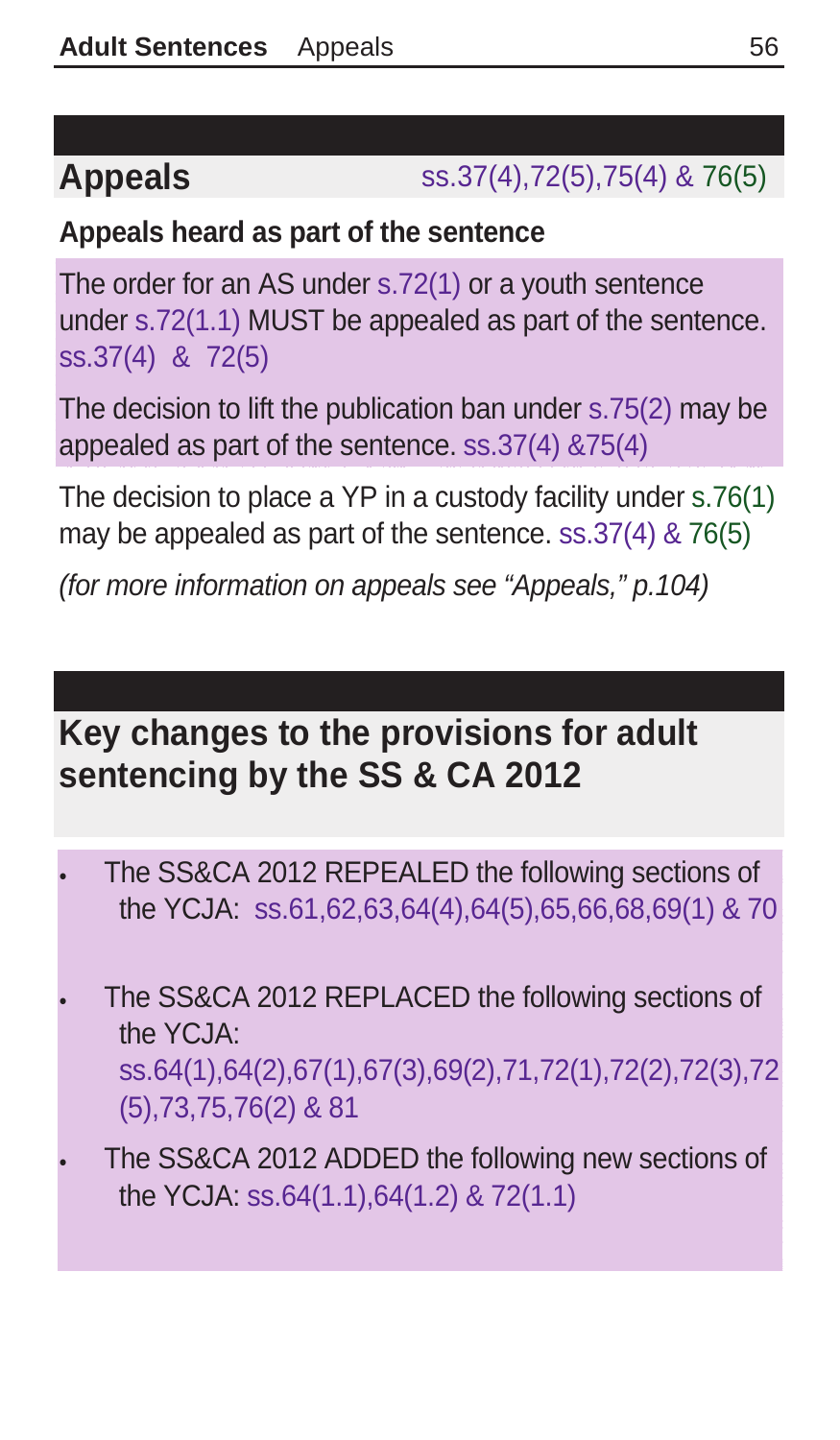# **REFERENCES TO VICTIMS**

## **Ontario Victim Services**

Victims are mentioned in several provisions of the act. The Preamble notes that Canadian society should have a youth criminal justice system that takes into account the interests of victims.

The Ministry of the Attorney General`s Ontario Victim Services provides direct services to vulnerable victims of crime across Ontario and also funds community organizations to deliver support services to victims, including victims of crimes committed by YPs.

To find out about the available services, please contact the Victim Support Line, toll-free 1-888-579-2888, or go to the Victim Services Directory at http://services.findhelp.ca/ovss/

The Ministry of Community Safety and Correctional Services operates the Victim Notification System (VNS.) At this time, victims of crimes committed by young persons are not permitted any information from the VNS nor can they register for these services.

Victims are able to register for "call block" on a case-by-case basis which ensures that the dialing of certain telephone numbers by inmates using the Offender Telephone Management System is not permitted.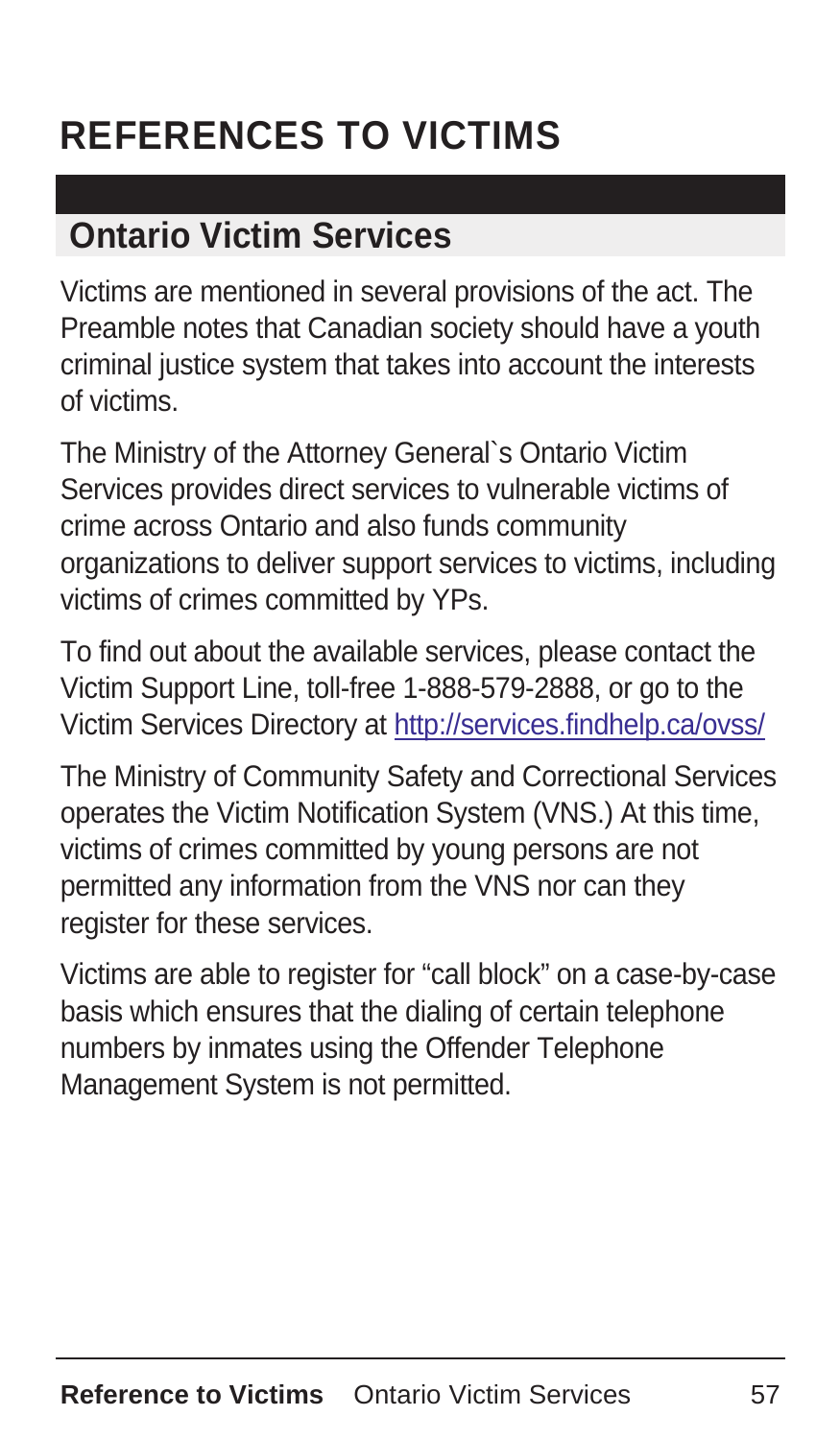## **General principles**

Measures taken against a YP should encourage them to repair the harm they have done to victims and communities. s.3(1)(c)(ii)

Special considerations apply to proceedings against YPs. In particular

- victims should be treated with courtesy, compassion, and respect for their dignity and privacy, and should suffer the minimum degree of inconvenience from being involved with the youth criminal justice system s.3(1)(d)(ii)
- victims should be provided with information about the proceedings, and given a chance to participate and be heard  $s.3(1)(d)(iii)$

## **Objectives of extrajudicial measures** s.5(b) & (d)

EJM should be designed to

- encourage YPs to acknowledge and repair the harm they caused to the victim and the community s.5(b)
- give victims a chance to take part in making decisions that relate to the measures that are selected, and to receive reparation s.5(d)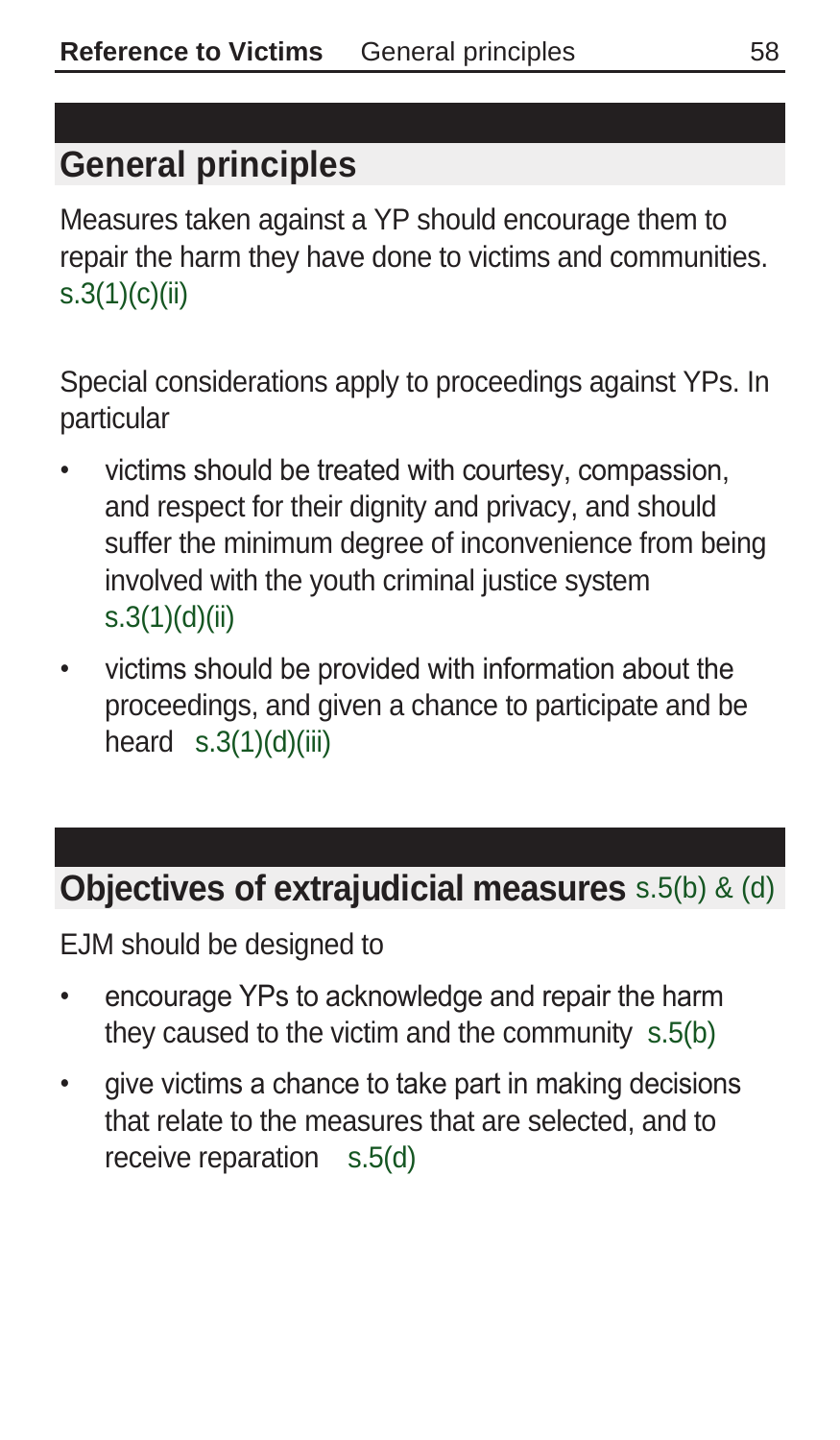## **Extrajudicial sanctions** s.12

Victims who ask are entitled to have information about the identity of the YP and how the offence was dealt with when EJS were used.

## **Principles of youth sentencing** s.38(2)(e)(iii)

Subject to the limit of proportionality, the sentence must promote a sense of responsibility in the YP and an acknowledgement of the harm done to victims and the community.

## **Factors to consider in youth sentencing**

In determining a youth sentence the court MUST take into account

- the harm done to victims and whether it was intentional or reasonably foreseeable s.38(3)(b)
- any reparation the YP has made to the victim or the community s.38(3)(c)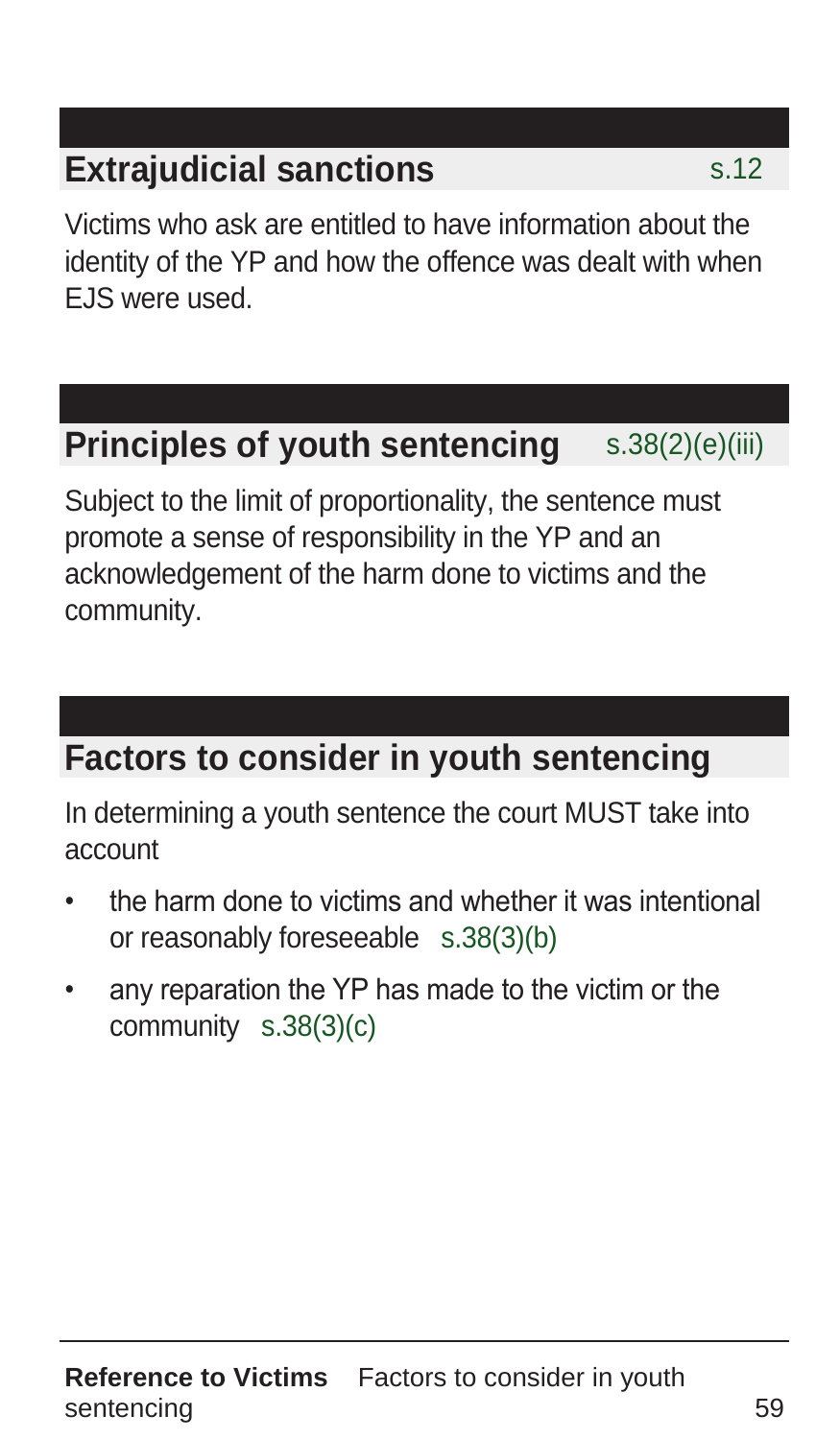## **Victim fine surcharge** ss.53 & 54

When a YP is given a fine, the YCJA allows for the lieutenant governor of the province to order a percentage of it to go to help victims of offences. s.53(1)

If no percentage is set by the lieutenant governor, the court may order a victim fine surcharge of up to 15% of fine imposed. s.53(2)

## **Publication** s.111

(see "Rules governing young witnesses and victims" p.69) the identity of child or young victims and witnesses may be published ONLY as the act provides (see "Rules governing young witnesses and victims," p.116) s.111

## **Additional provisions relating to victims**

- victims should be interviewed for a pre-sentence report if applicable and reasonably possible s.40(2)(b)
- provisions for victim impact statements in CC ss.722,722.1 & 722.2 apply to youth sentence proceedings s.50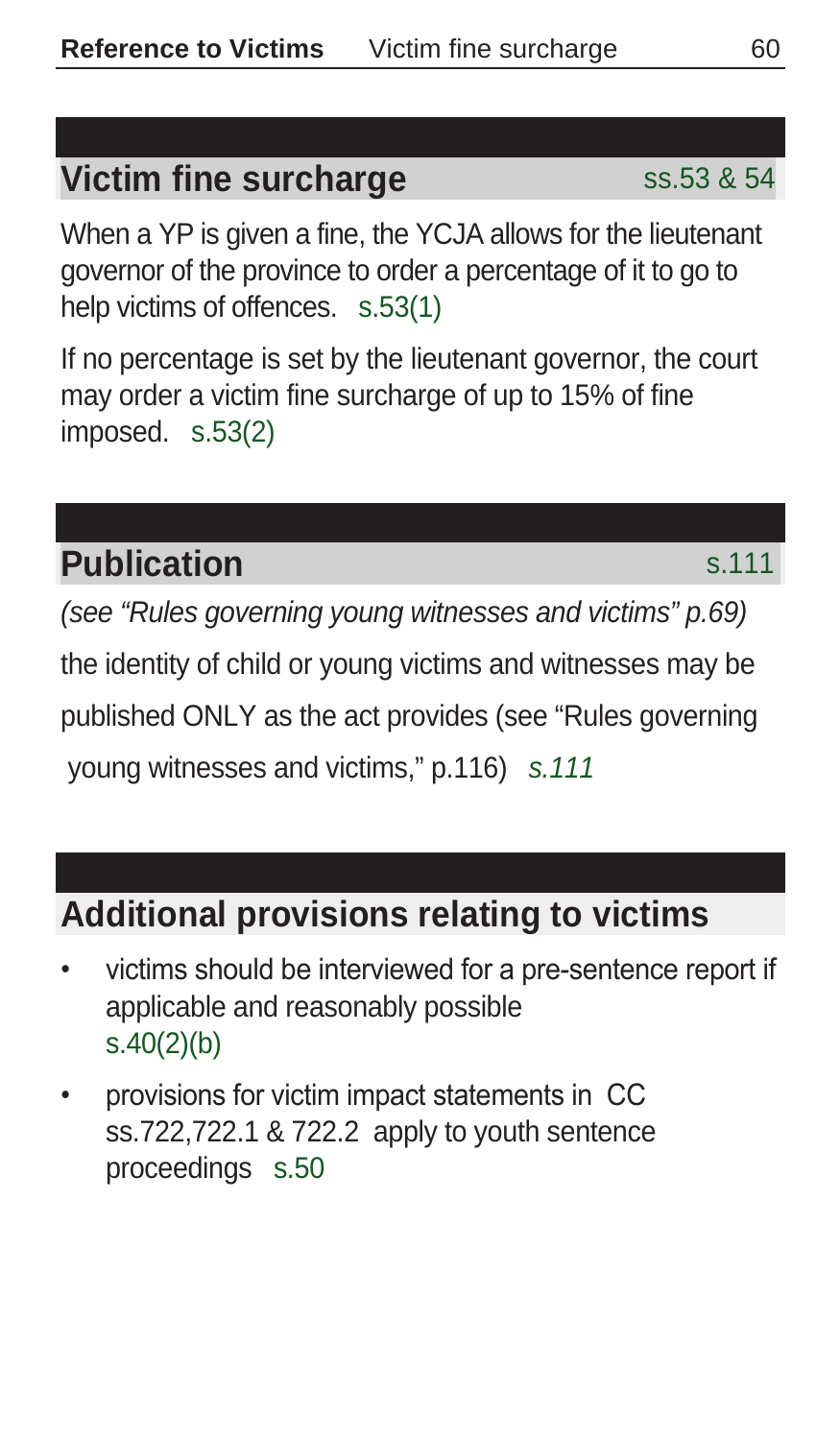- except to the extent that they are inconsistent with or excluded by the YCJA
	- s.16 (defence of mental disorder) AND
- Part XX.1 (mental disorder) of the CC applies with any modifications that the circumstances require for proceedings under the YCJA in relation to offences alleged to have been committed by young persons

 This also includes provisions for notifying a victim and dealing with victim impact statements in CC ss.672.5(5.1),(14) to (16) and apply to Review Board proceedings (mental disorder) s.141

• victims who ask must have access to court records and may have access to police records under the YCJA s.119(1)(d) if the time periods for access have not expired (see below).

(see "Victims' access to records" p. 72)

- a youth justice court has jurisdiction to make orders against a YP under the following sections of the CC s.14(2)
	- 810 (recognizance fear of injury or damage)
	- 810.01 (recognizance fear of criminal organization offence)
	- 810.2 (recognizance fear of serious personal offence)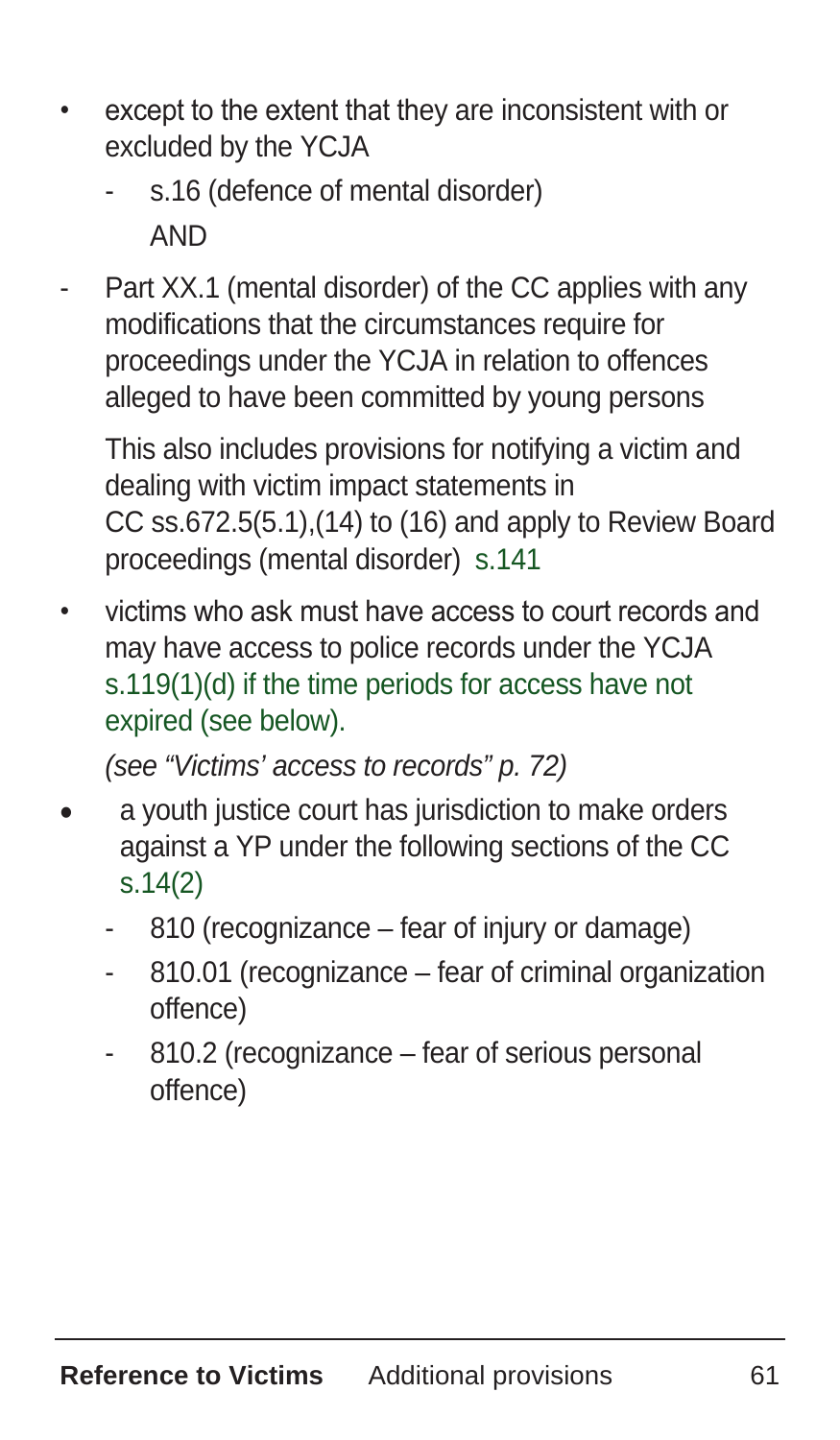# **RECORDS AND SHARING OF INFORMATION ss.110 to129**

### **Summary**

The act specifically sets out what records may be kept, who may have access to records or receive the information contained in them, and the time periods during which access is allowed.

S.114 to 120

## **General rule**

Information about a YP may NOT be disclosed if it would identify them as someone who has been dealt with under the act. For that reason, only those people who are authorized under the YCJA may have access to records or receive the information in them. s.118(1). Those authorizations are found in the YCJA from s.117 to 129

The privacy provisions of the YCJA should be viewed in context of rehabilitative focus of the Act. This includes protecting youth from stigma of having a criminal record that could hinder rehabilitation.

YCJA principles related to information sharing:

• Right to Confidentiality - young people have a legal right to confidentiality and to protection from illegal and unwarranted disclosures of confidential information.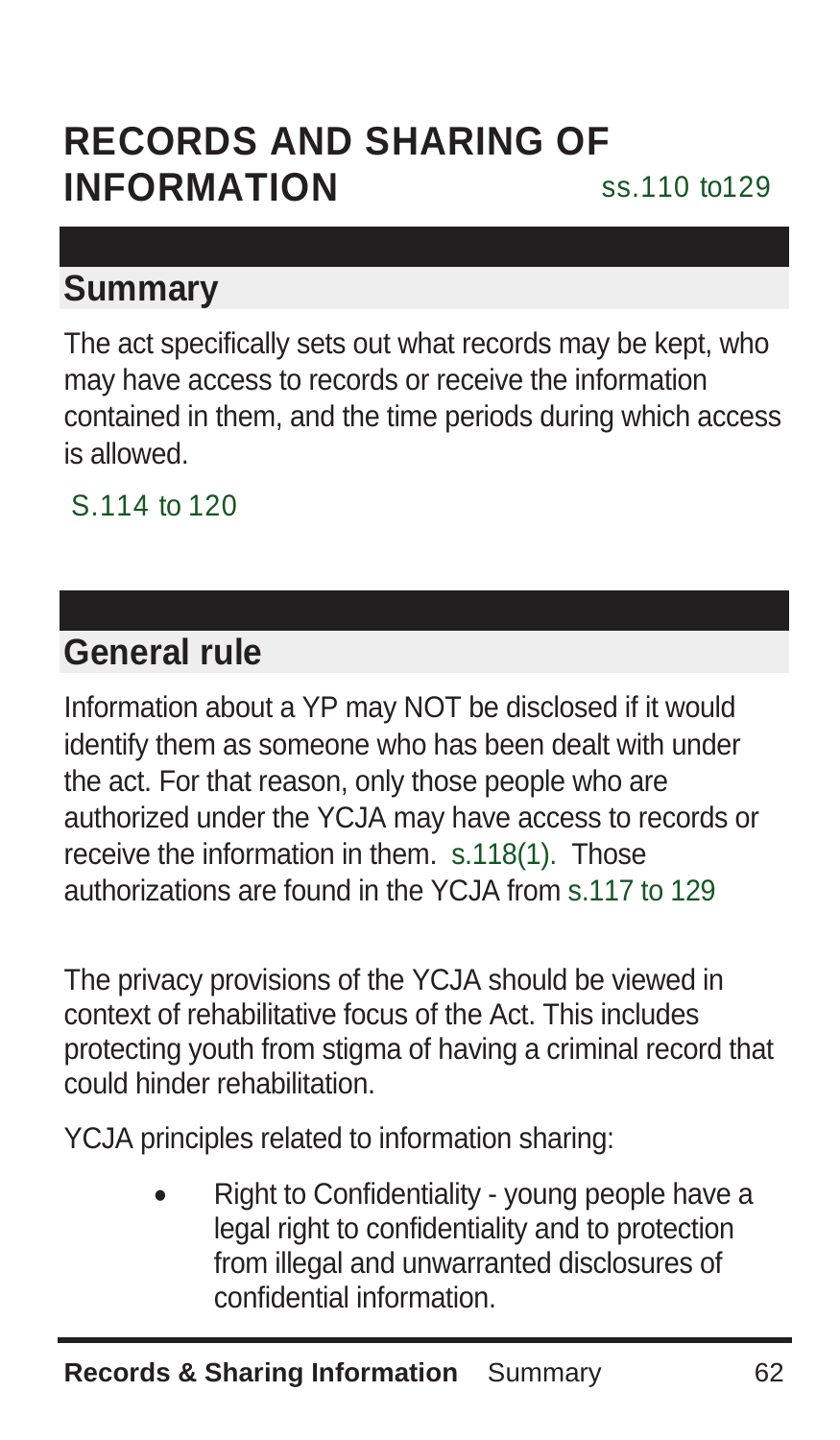- Respect for Confidentiality those mandated to work with young persons and with information relating to young persons, respect a young person's right to confidentiality.
- Need to Know information should be released to third parties based on a "need to know" principle, ensuring that the third party is aware of the limitations and the penalty for violating confidentiality.
- Case on Case Basis each case should be considered on an individual basis and also in the context of the specific legislation that applies.

A person who is entitled to access a record is entitled to the information in the record and a copy of any part of the record. s.122

The purpose of the request and the type of information requested may limit disclosure.

(see "Publication," p.115)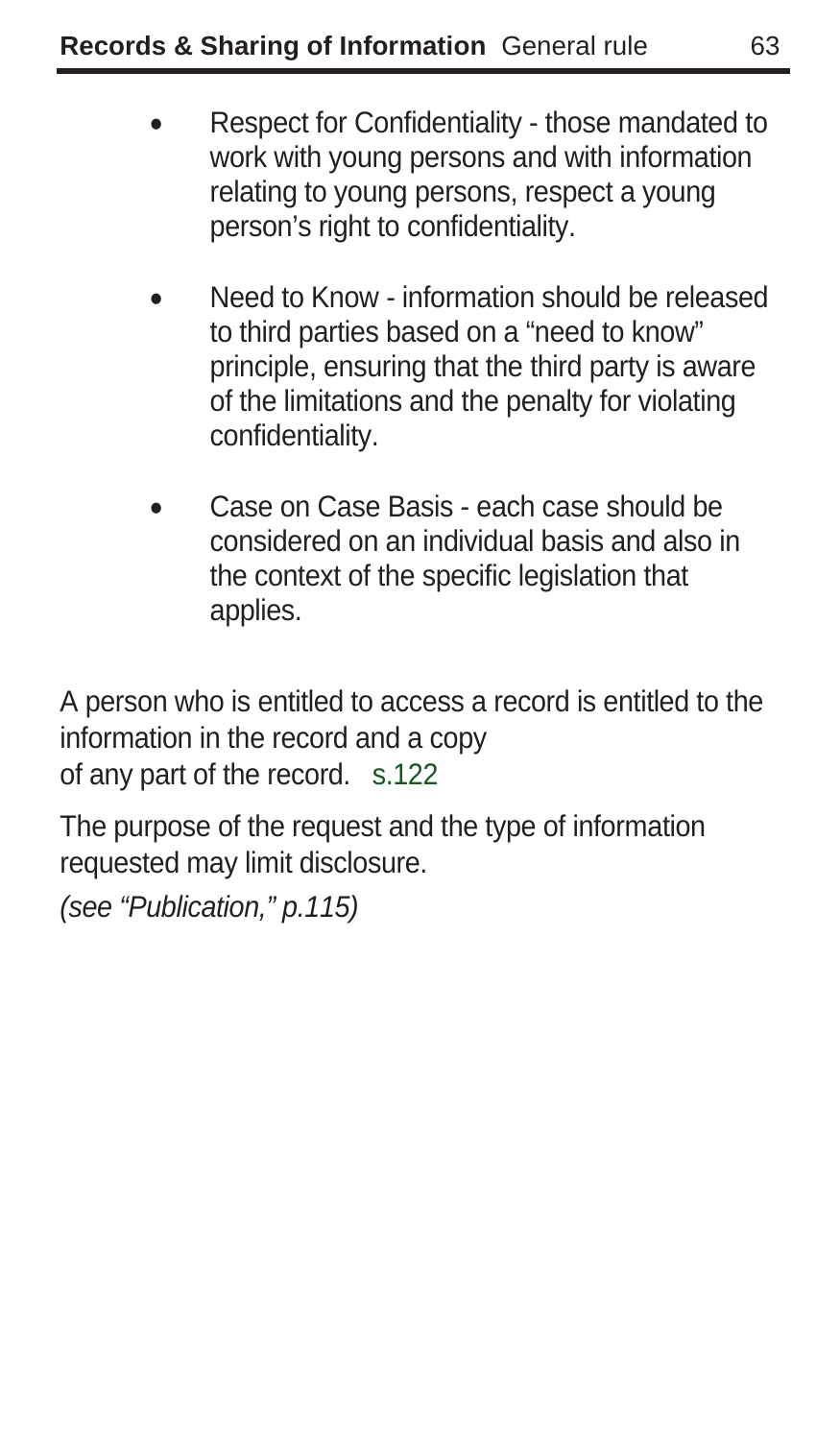# **Records, access and time limits**

Information regarding who may have access to these court, police and government records, and under what conditions. s.117 to 124

Information regarding time limits after which information about a young person cannot be disclosed s. 119(2)

Permission to disclose information in records kept under the Act by the Attorney General, the provincial director, youth workers, peace officers and other persons engaged in providing services to young persons to certain persons in specified circumstances. s.125 to 127

# **Access for Schools, professionals and those involved in supervision of the young person**

The YCJA protects the privacy of a young person's personal information. However, the sharing of information to a representative of any school board or school or any other educational or training institution, or to any professional or other person engaged in the supervision or care of the young person for certain specified purposes is permitted for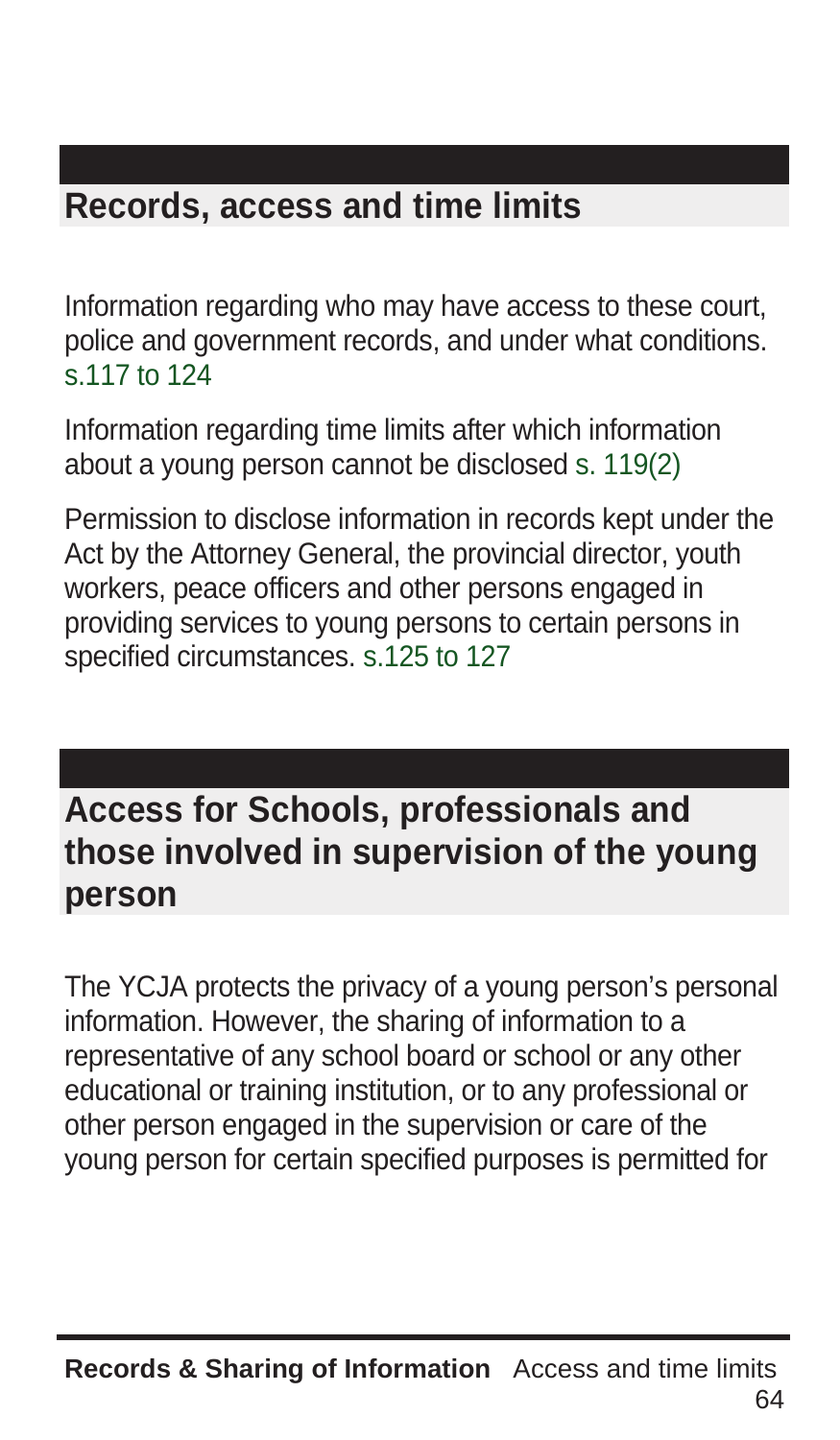the following reasons:

- to ensure that educational, rehabilitative and reintegration supports are in place;

- to satisfy safety concerns regarding the young person, victim and witnesses, as well as other

children, youth and adults, including school staff; and

- to ensure compliance with court orders; s. 125(6)
- to obtain information for the preparation of reports. s.125 (6)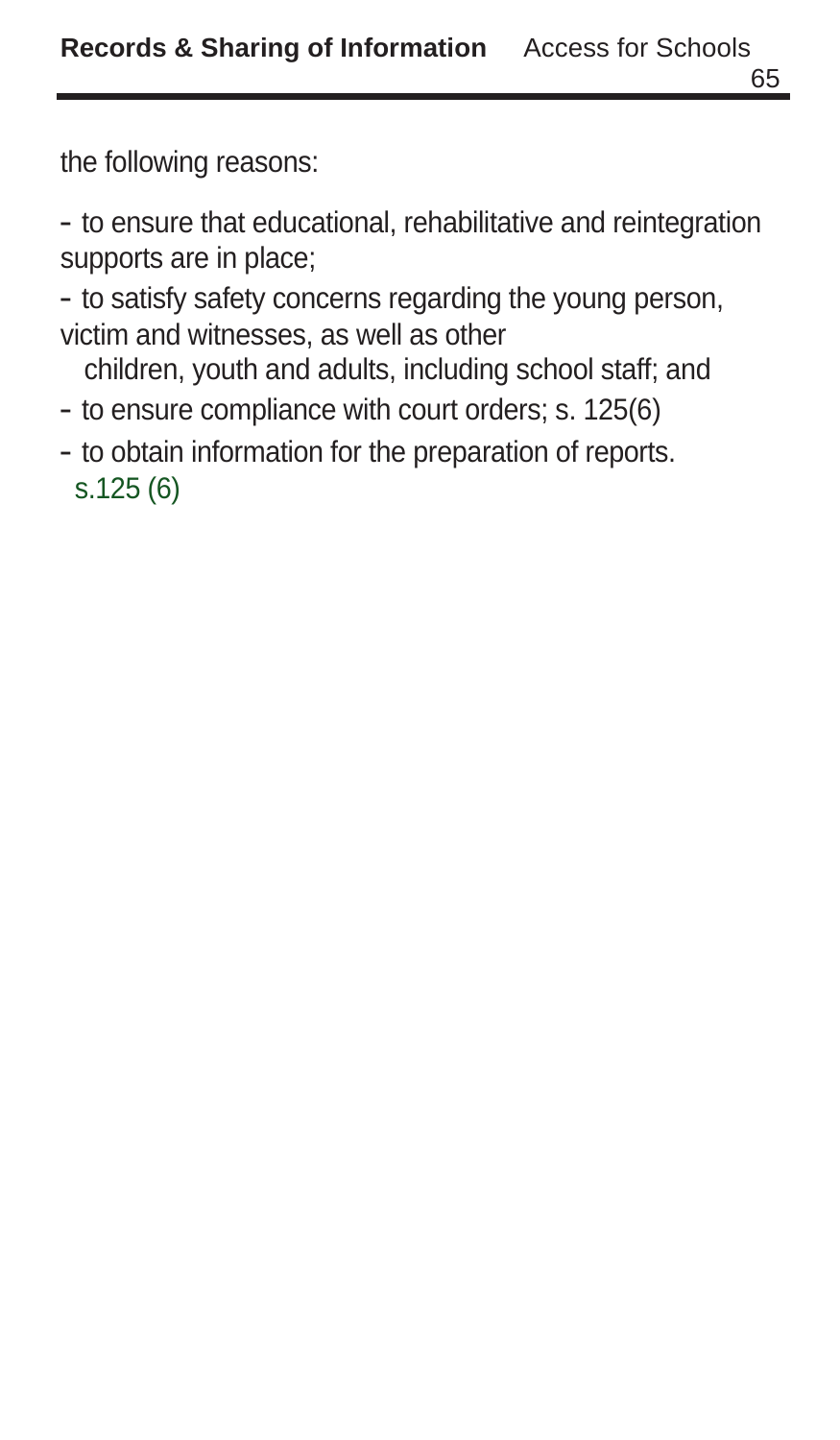# **Handling information**

Description of how information provided under the Act is to be protected, shared, stored and destroyed by persons, such as school representatives, who have received the information. s. 125(7), s. 128

Restriction of further disclosure of records and information by persons, such as school representatives, who have been given access to information, or to whom information has been disclosed, under the Act. s.129

## **NOTE TO POLICE**

Here is one key change made to the record keeping provisions by the SS & CA 2012:

The police force MUST keep a record of any extrajudicial measures that they use to deal with a YP. s.115(1.1)

The limitations on access to extrajudicial measures records still apply. s.119(4)

## **Adult sentences**

Sections 118 to 129 do NOT apply to records kept of an offence for which an AS has been imposed

- after the time for appeals has run out OR
- after appeals have been completed.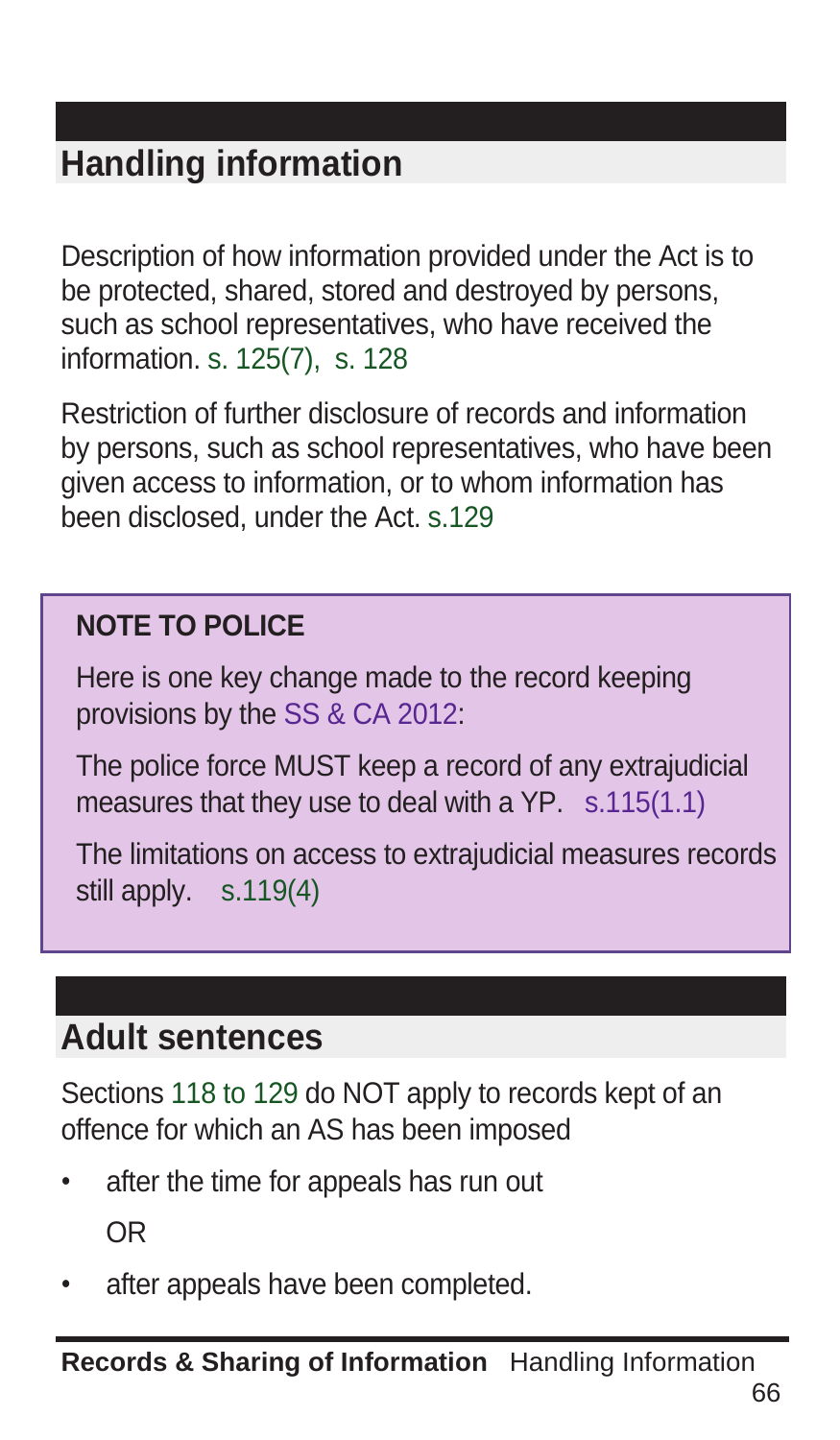The record of an AS delivered in youth justice court is treated the same as other adult records. s.117

# **Time periods**

Access to records and disclosure of records are subject to time limitations.

Until the non-disclosure period begins, persons listed in s.119(1) of the YCJA MUST, on request, be given access to court records under s.114 and MAY be given access to police and government records under ss.115 & 116.

Persons having access under s. 119 (1) (a) through s.119(1) (s) include:

- Young person to whom the record relates
- Young person's counsel or representative of counsel
- Attorney General including Crown Attorney, Assistant Crown Attorney
- Victim of offence or alleged offence to which the record relates
- Parents, including legal guardian of the young person during the course of any offence proceedings or during term of youth sentence
- Any adult assisting the young person under s. 25(7) during offence proceeding or during term of the youth sentence
- Any peace officer for law enforcement purposes or purpose relating to the administration of the case, during proceedings or during term of sentence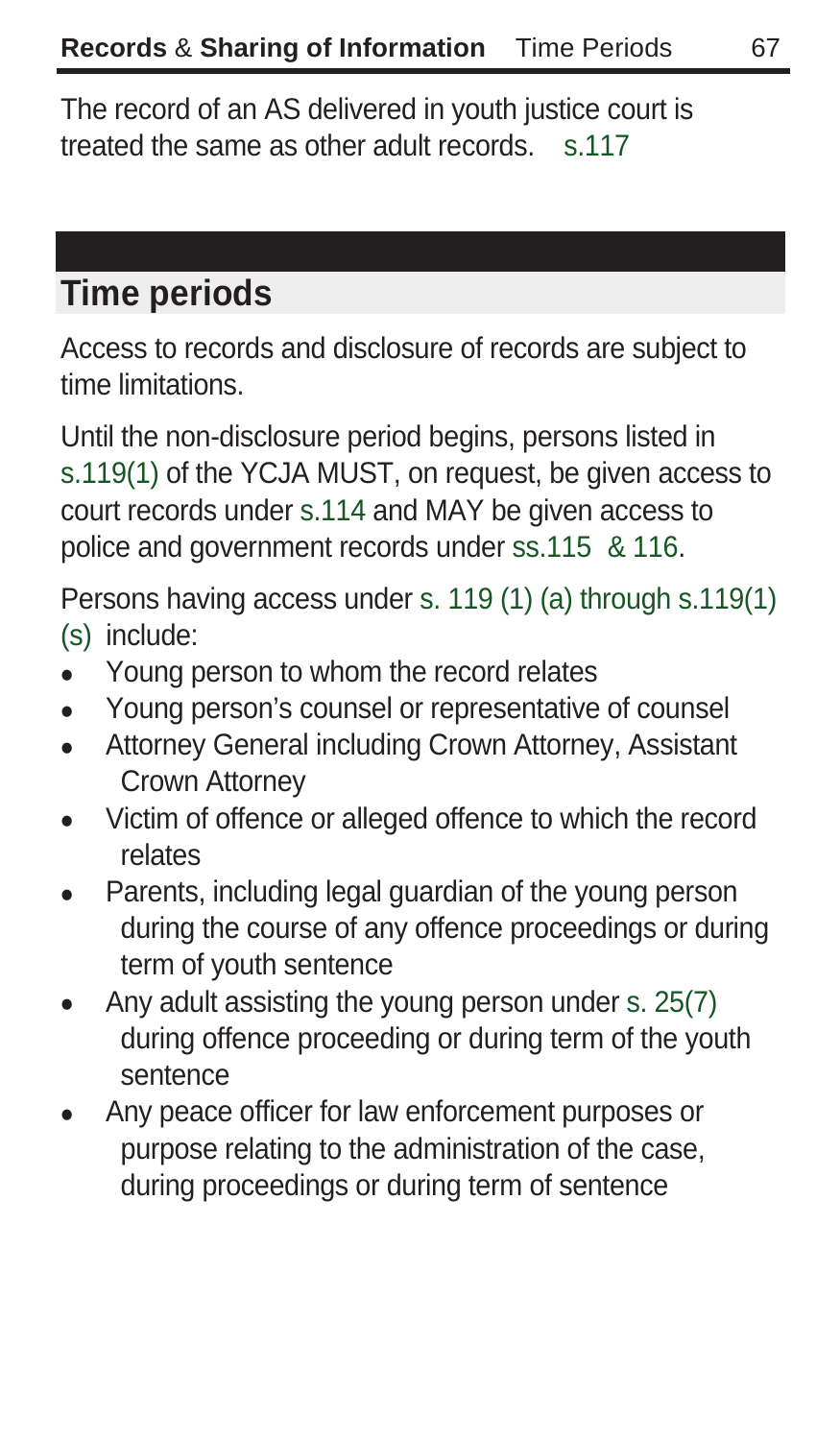- Judge, court or review board for purpose of proceedings against young person
- Provincial Director or Director of provincial adult correctional facility or penitentiary person participating in a conference or in the administration of EJM
- Ombudsman; Information and Privacy Commissioner for purposes of investigating a complaint Coroner
- Child Advocate acting in the course of their duties under their respective Acts
- Person acting under the Firearms Act government employee or person under contract with government, for specific purposes see s.119(1)(n);
- Person for the purpose of carrying out criminal records check for purposes of employment with or provision of services to municipal, provincial, or federal government
- An employee or agent of the federal government for purposes under the federal Statistics Act
- Accused who swears affidavit that access is needed for full answer and defence
- Persons designated by Order-in-Council and persons who obtain a youth justice court order for access.

The time periods for access to the records set out in s.119(2) differ according to the way the YP is dealt with by the court an/d the type of offence.

Access to EJM other than EJS can be disclosed ONLY in the limited circumstances set out in s.119(4).

Where the person is not listed in s. 119, or where they are but the access periods in s. 119(2) have expired, access to the record can be given ONLY by a court order. s.123

The only exception is a YP to whom a record relates, and their counsel, who may have access to the record at any time. s.124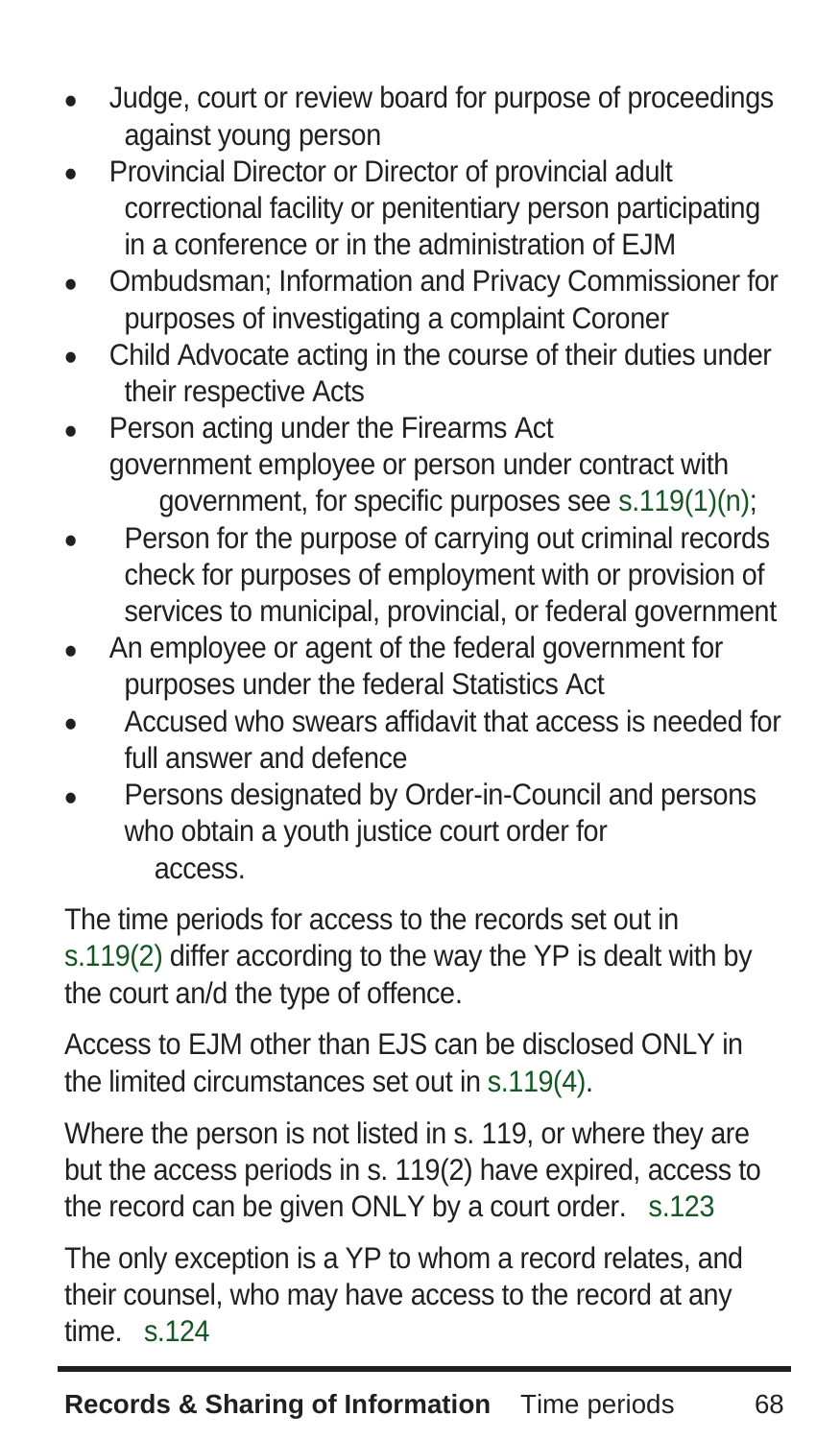Destruction of records and disclosure after the access periods have ended are dealt with in ss.128 & 123 respectively.

There are special disclosure provisions and time periods time periods for CPIC records for what are considered moreserious offences in the schedule attached to the YCJA. s.120

Note changes in the description of the offences in s.120(3)(a) & (b).

## **Exceptional cases of disclosure** s.125

Various justice professionals are given the discretion to disclose information for specific purposes. The information may be disclosed ONLY during the access period set out in s.119(2). s.125(8)

- a peace officer may disclose information contained in police or court records to any person when it is necessary for investigating an offence s.125(1)
- the Crown may, during the course of a proceeding, disclose any information contained in police or court records to a person who is co-accused, with the YP, of the offence for which the record is kept  $s.125(2)(a)$
- the Crown may, during the course of a proceeding, disclose information from police or court records to an accused that identifies a witness as a YP who was dealt with under the YCJA s.125(2)(b)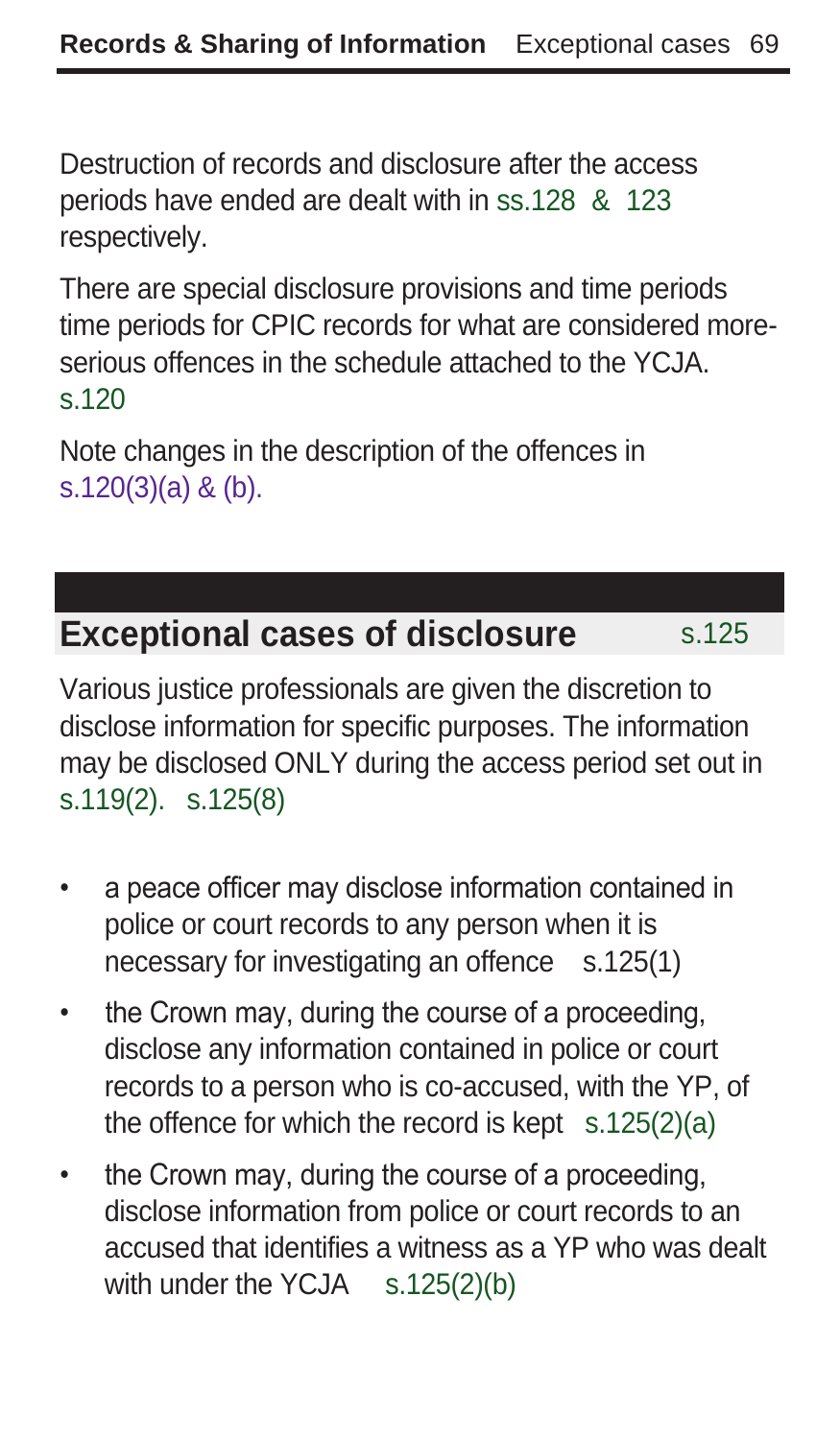- a peace officer may disclose information contained in police or court records to an insurance company for the purpose of investigating a claim arising out of an offence committed or alleged to have been committed by the YP to whom the record relates s.125(4)
- a provincial director or youth worker may disclose information in a record if the disclosure is necessary for gathering information to prepare a report that is required under the YCJA s.125(5)
- a provincial director, youth worker, Crown, peace officer, or any other person who is providing services to YPs, may disclose any information contained in court, police, or government records to any professional or other person who is supervising or caring for a YP, including a representative of a school, school board, or any other educational or training institution, if it is necessary
	- **a** to ensure the YP's compliance with an order by a youth justice court or the terms of reintegration leave under s.91

**b** to ensure safety of staff, students, or other persons

**c** to help rehabilitate the YP s.125(6)

The person to whom information is disclosed under subsection 6 MUST

- **a** keep the information separate from any other record of the YP to whom the information relates
- **b** ensure that no person has access to the information unless authorized by the act. The person may disclose the information to another person if this is necessary for purposes of subsection 6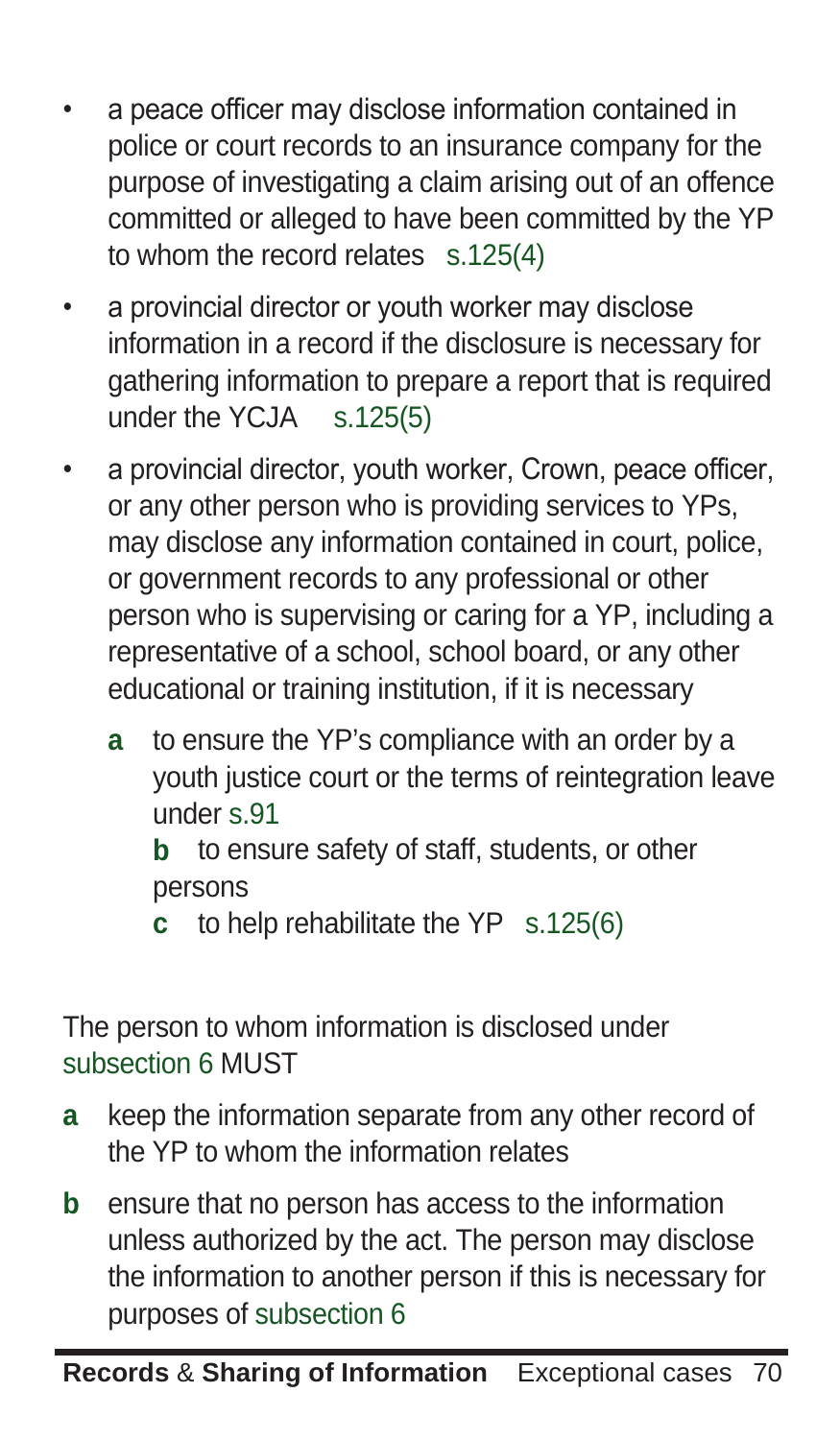**c** destroy their copy of the record when the information is no longer required for the purpose for which it was disclosed s.125(7)

#### **Court authorization** s.127

The provincial director, the Crown, or a peace officer may apply to the youth justice court for authorization to disclose specific information about a YP to a specified person or persons. The information may be disclosed ONLY during the access period set out in s.119(2). s.127(4)

The court MUST be satisfied that the following circumstances make it necessary to disclose the information s.127(1)

- **a** the YP has been found guilty of an offence involving serious personal injury
- **b** the YP poses a risk of serious harm to people AND
- **c** disclosing the information is relevant to avoiding that risk

The YP, their parents, and the Crown MUST be given an opportunity to be heard before the court grants an order, s.127(2). The Crown MAY apply on an ex parte basis when reasonable efforts to locate the YP were made and were not successful. s.127(3)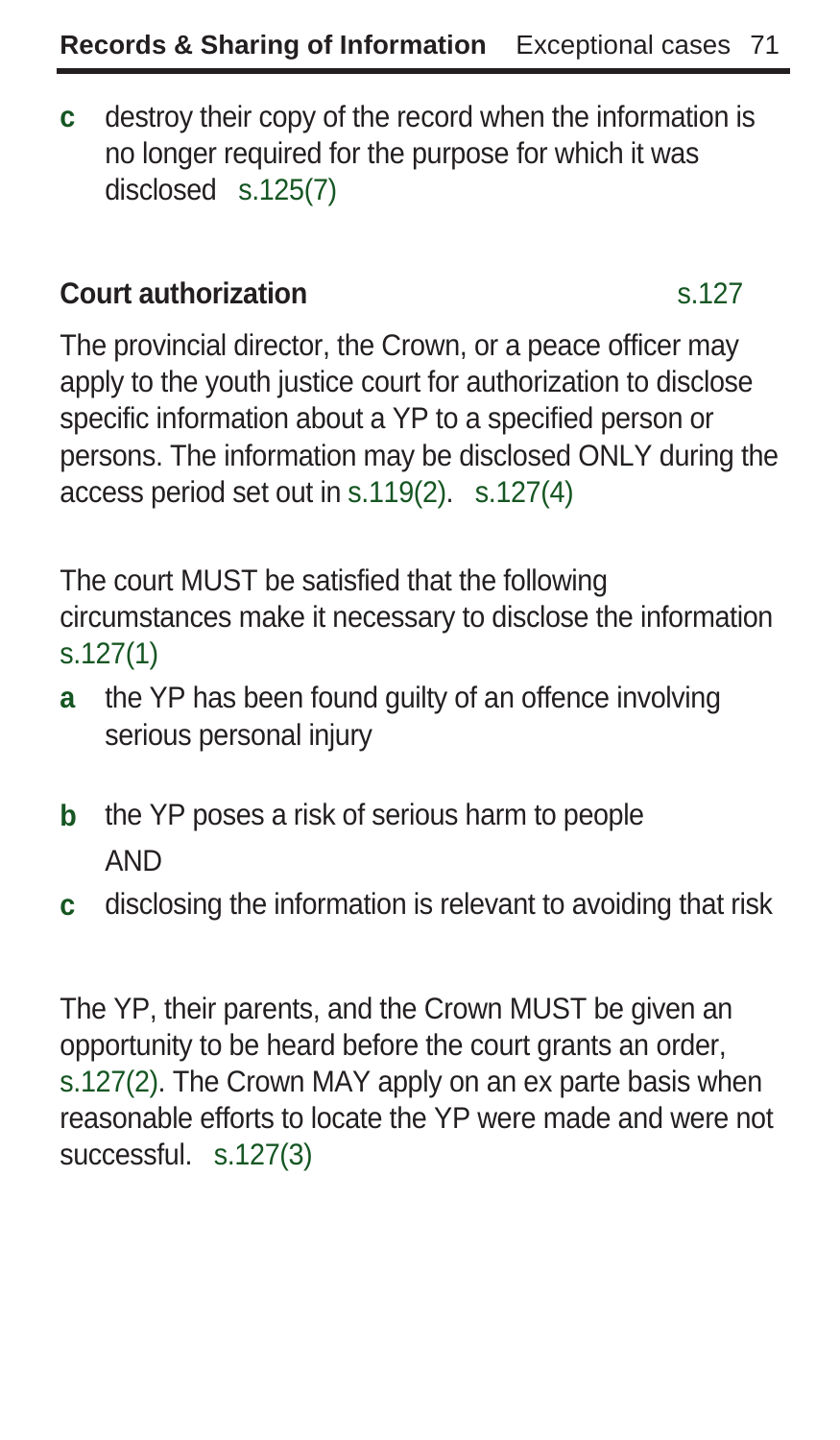## **Restriction on further disclosure** s.129

Anyone who is given access to a record, or to whom information is disclosed under the YCJA, may disclose that information to another person ONLY when authorized to do so under the act.

## **Victims' access to records** s.119(1)(d)

During the access period, victims have access to records kept under s.114 (court records) and may have access to records kept under ss.115 (police records) and 116 (government records). (see "References to Victims," for more information on victims p.18)

# **Effect of termination of a youth sentence** s.82

This is subject to the Canada Evidence Act, s.12 (examinations as to previous convictions).

If a YP is found guilty of an offence and

- the court directs an absolute discharge  $s.42(2)(b)$
- the youth sentence has ceased to have effect OR
- the disposition under the YOA, other than a mandatory prohibition order, has ceased to have effect s.51 (mandatory prohibition order) or YOA s.20.1 (mandatory prohibition order)

then the YP is deemed NOT to have been found guilty or convicted of the offence.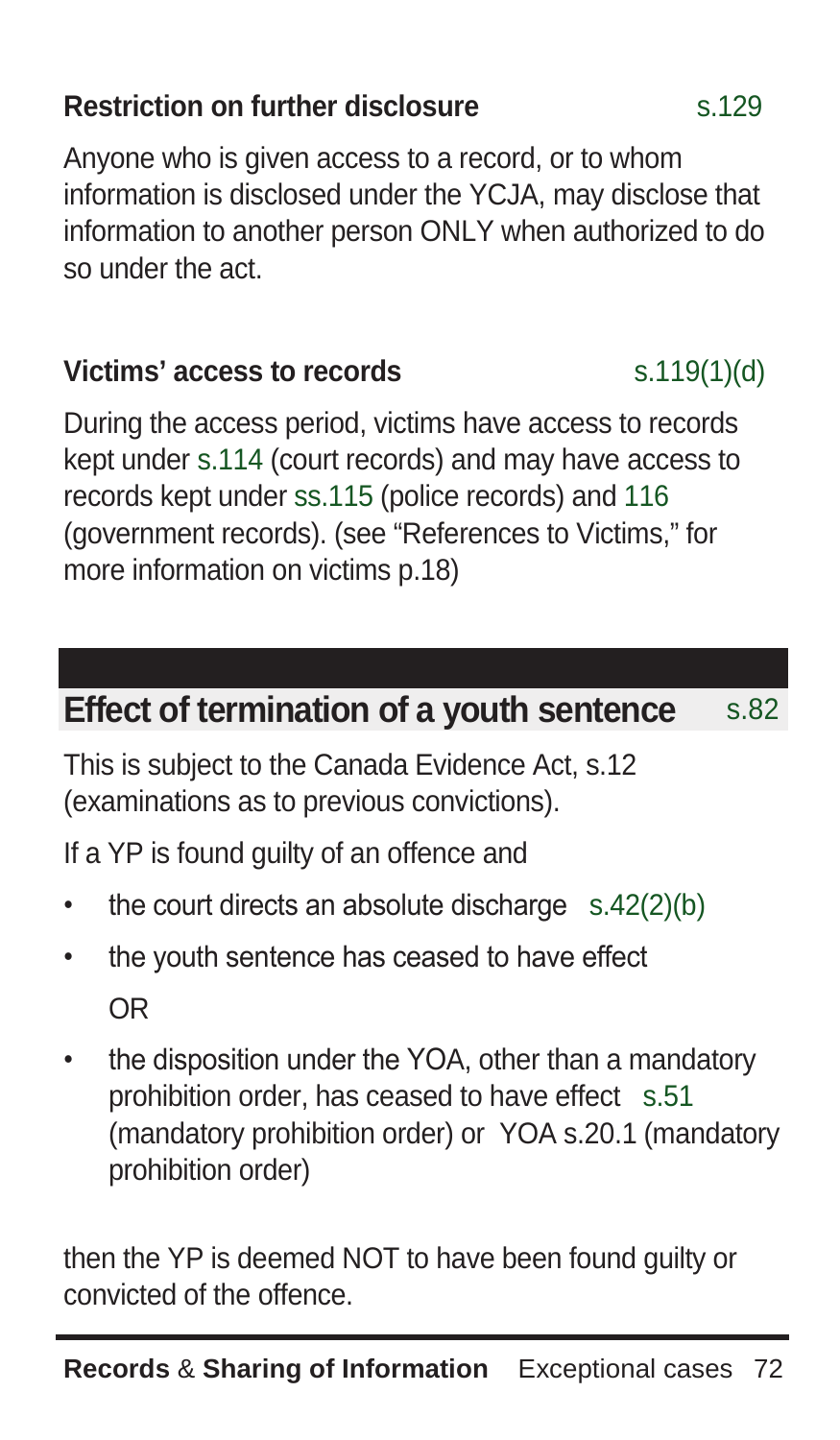37

#### EXCEPTIONS under s.82(1)

- **a** the YP may plead "autrefois convict" to a subsequent charge related to the offence
- **b** the court may consider the finding of guilt in hearing an application under s.64(1) (application for AS)
- **c** any court or justice may consider the finding of guilt while hearing an application for judicial interim release or in deciding what sentence to impose for any offence
- **d** the National Parole Board or any provincial parole board may consider the finding of guilt while hearing an application for conditional release or for a record suspension under the Criminal Records Act s.82(1)

The termination of a youth sentence removes any disqualification under any act of parliament to which the YP is subject for an offence by a finding of guilt. s.82(2)

Certain application forms must NOT contain a question that would require the YP to disclose the offence after the termination of the youth sentence. s.82(3)

A finding of guilt under the YCJA is NOT considered a previous conviction under any act of parliament where a greater punishment is prescribed because of a previous

conviction, except when it is used to determine an AS to be imposed. s.82(4)(b)

Note: "a finding of guilt under the YCJA is NOT considered a previous conviction under any act of Parliament…" This cites 82(4)(b). In R.v . Able 2013 385. ONCA the Ontario Court of appeal ruled that a youth finding of guilt IS a prior conviction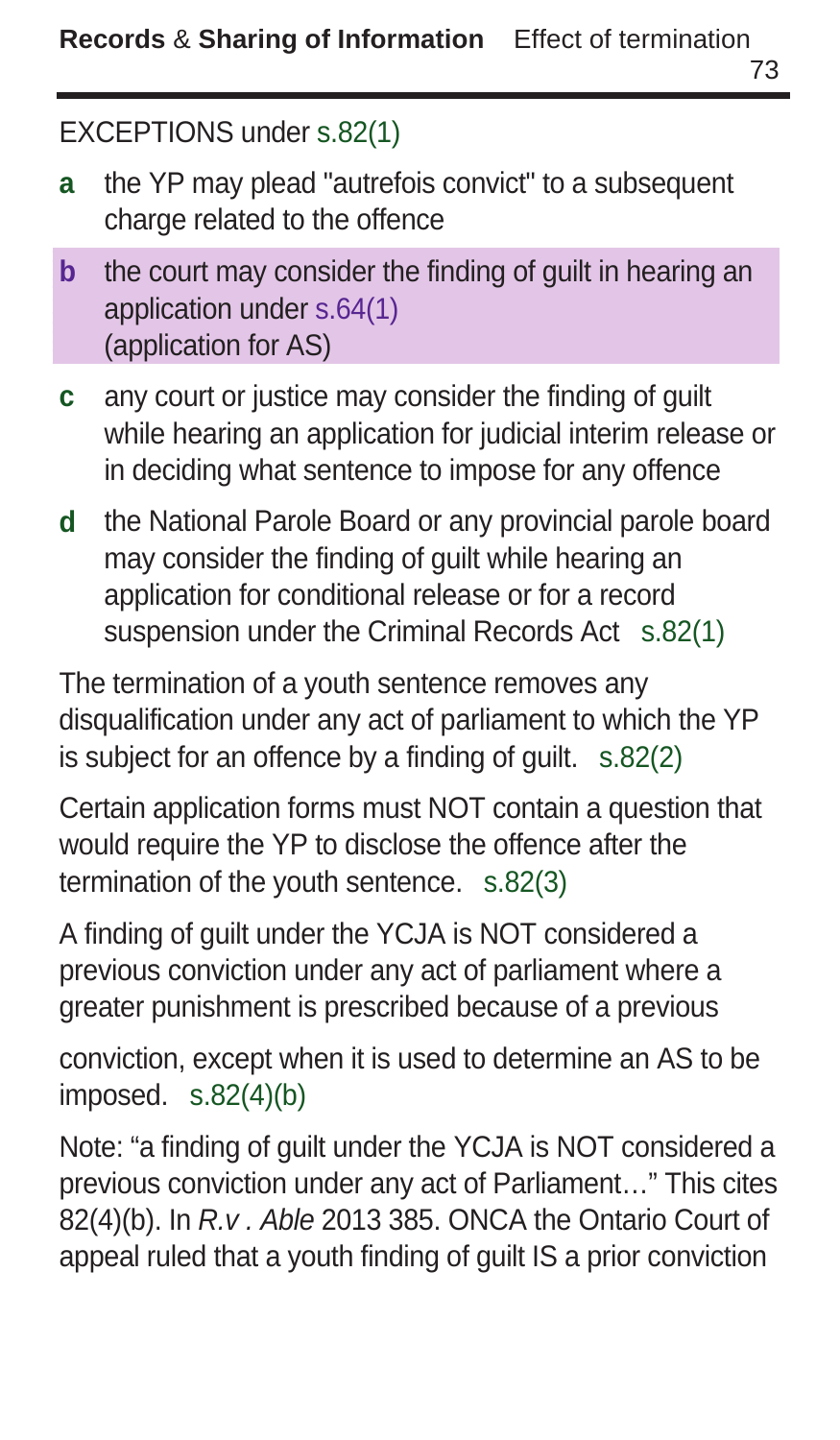for an increased penalty if the youth record remains "active" when the offender commits the second offence as a young adult. (Able's minimum went from 3-5 years accordingly.)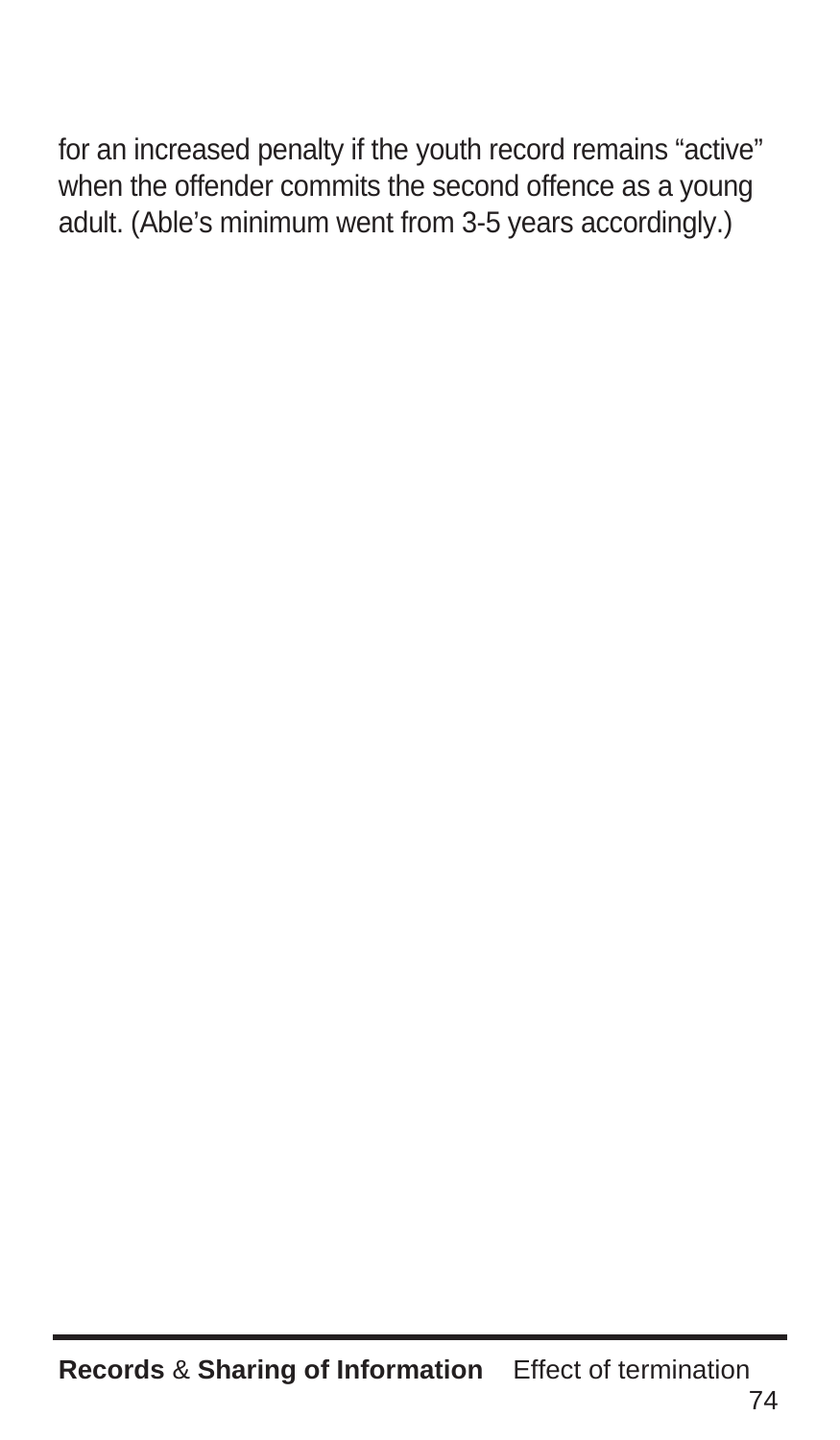# **CUSTODY, SUPERVISION, AND ENFORCEMENT** ss.83 to 109

## **Summary**

Purpose and principles

The YCJA sets out the purpose and principles for youth custody and supervision, and the rules under which the youth justice system must operate

- the focus of every custody sentence must be on reintegration and on measures aimed at helping the YP to not reoffend
- a youth worker MUST be designated to work with each YP as soon as they are sentenced to custody, to develop and implement a reintegration plan
- each province is required to have at least two levels of youth custody
- all YPs under 18 must serve their youth sentence in youth custody

"no young person who is under the age of 18 years is to serve any portion of the imprisonment in a provincial correctional facility or a penitentiary" s.76(2)

There are provisions, however, in the legislation governing placement in or transfer to an adult facility for those YPs 18 and over.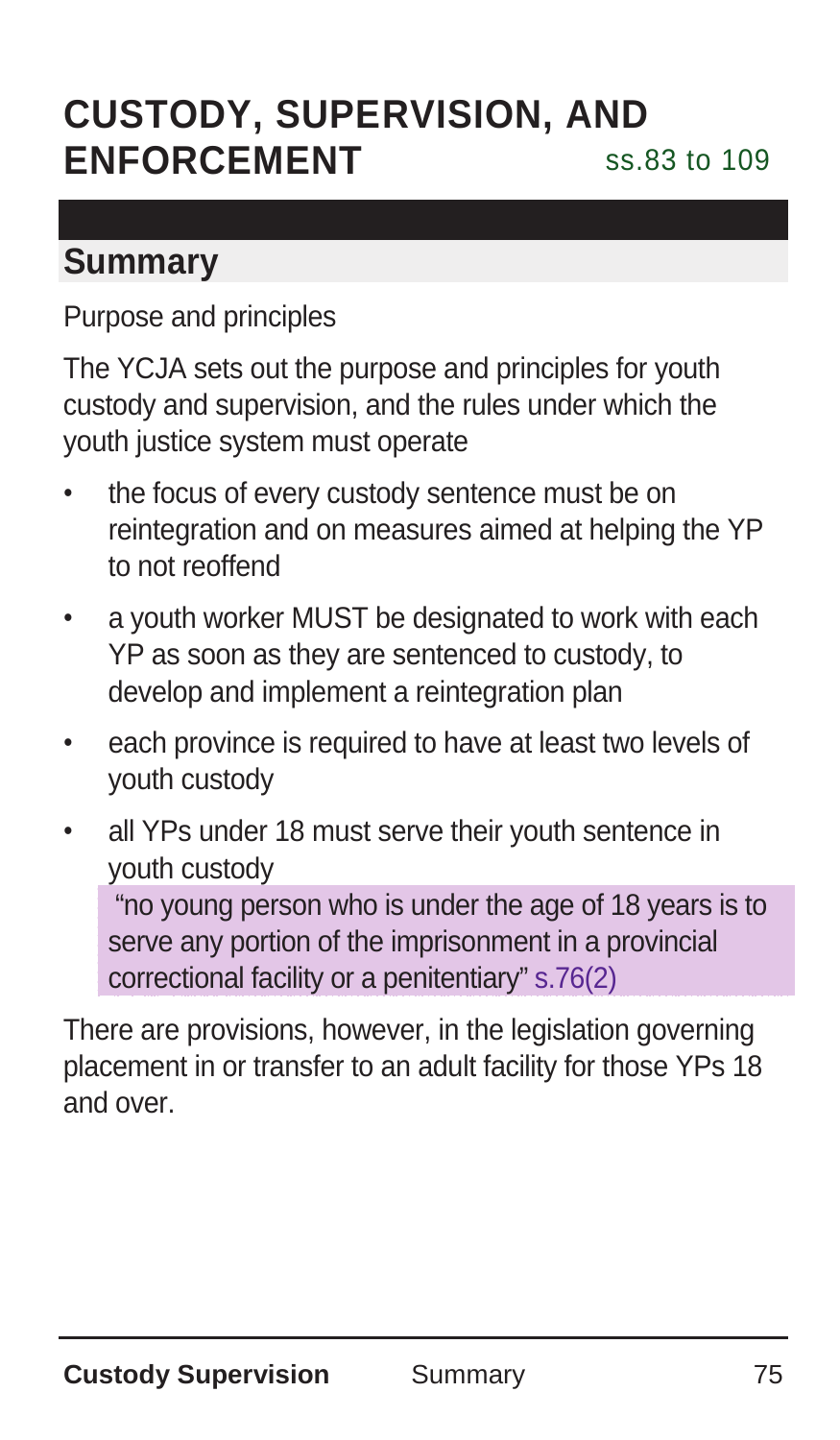## **Two different sets of procedures**

Two different sets of procedures have been put in place for each of the following

- setting conditions for supervision in the community (community supervision) and conditional supervision
- extending the custodial portion of a youth sentence
- responding to a breach of a condition

The first governs community supervision under sentences imposed under s.42(2)(n).

The second governs conditional supervision imposed under s.42(2)(o),(p),(q),(r) & s.94(19)(b).

# **Purpose of custody and supervision** s.83(1)

The purpose of the youth custody and supervision system is to contribute to the protection of society in two ways

• by carrying out sentences in a safe, fair, and humane manner

AND

• by helping the YP to be rehabilitated and reintegrated into society as a law-abiding citizen through effective custody and supervision programs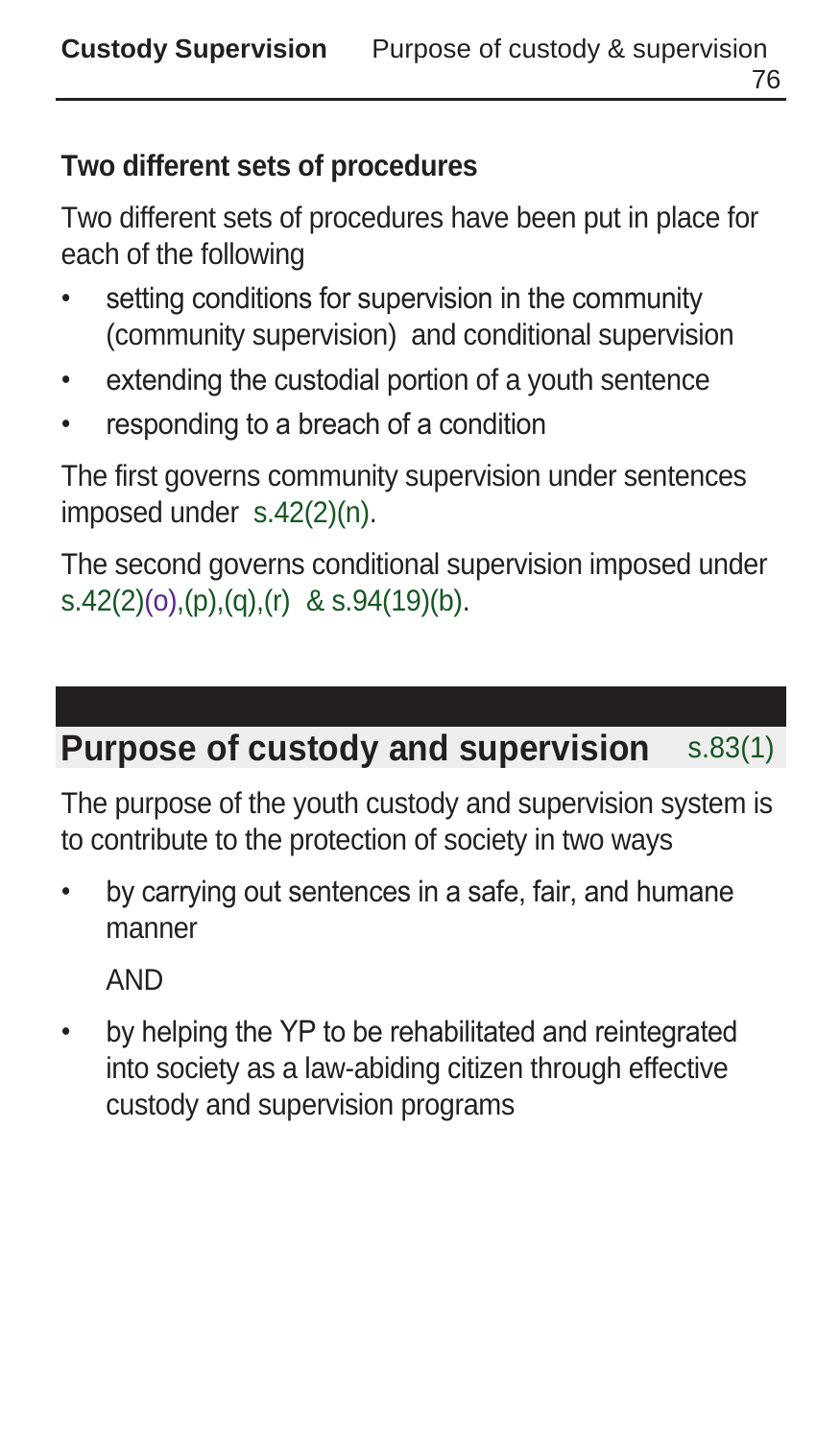# **Principles of custody and supervision** s.83(2)

(in addition to the overall principles in s.3)

- **a** use the least restrictive measures that are consistent with the protection of the public, people working with the YP, and the YP
- **b** ensure that YPs sentenced to custody keep the same rights as other YPs except for those rights which are removed or restricted because of their sentence
- **c** help both families of YPs and members of the public to become involved with the YP
- **d** make custody and supervision decisions in a fair, forthright, and timely manner to ensure that YPs have access to an effective review procedure

AND

**e** ensure that the placement of YPs where they are treated as adults does NOT disadvantage them for eligibility for and conditions of release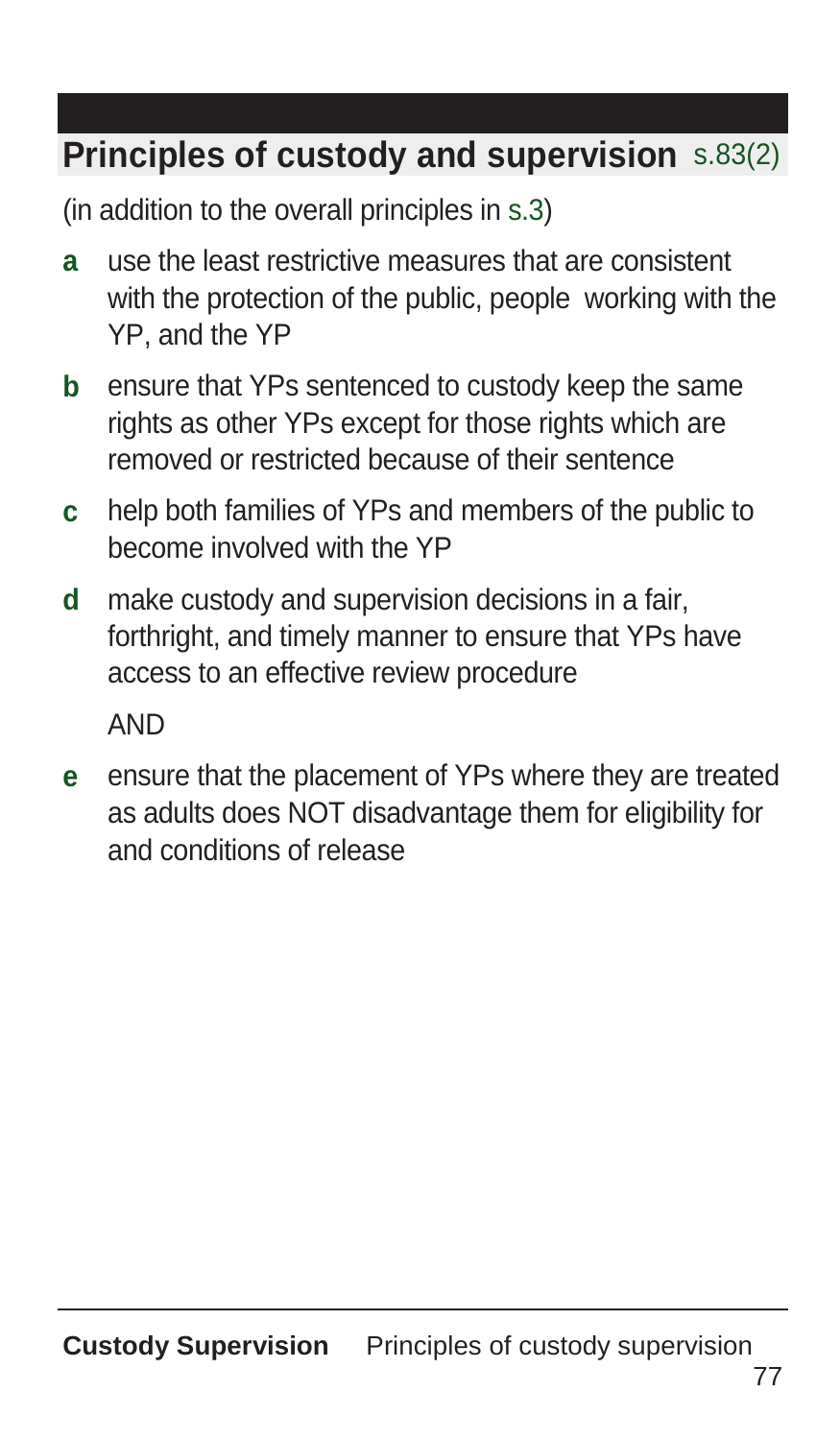# **Level of custody**

Each province must have at least 2 levels of youth custody that are distinguished by the degree of restraint. s.85(1)

The YCJA allows either the provincial director or the court to determine the level of custody. ss.85(3),(4) & 88

Note: In Ontario, Order in Council 498/2004 grants the power to set the level of custody at sentencing to the youth court judge. The requirements of the YOA 24.1 - 24.3 must be used in determining the level of custody. See: R. v. L.B. 2008 ONCA 333

The provincial director must designate a youth worker to be assigned to work with a YP as soon as the YP is sentenced to custody. During the custodial portion of the sentence, an assigned youth worker prepares and implements a plan which sets out programs for the YP's reintegration into the community. s.90(1)

When the YP serves the remainder of their sentence under supervision in the community, the youth worker supervises them, continues to provide support, and helps the YP both respect the conditions of their release and implement their reintegration plan. s.90(2)

In Ontario, probation officers of the Ministry of Children and Youth Services fulfill these functions.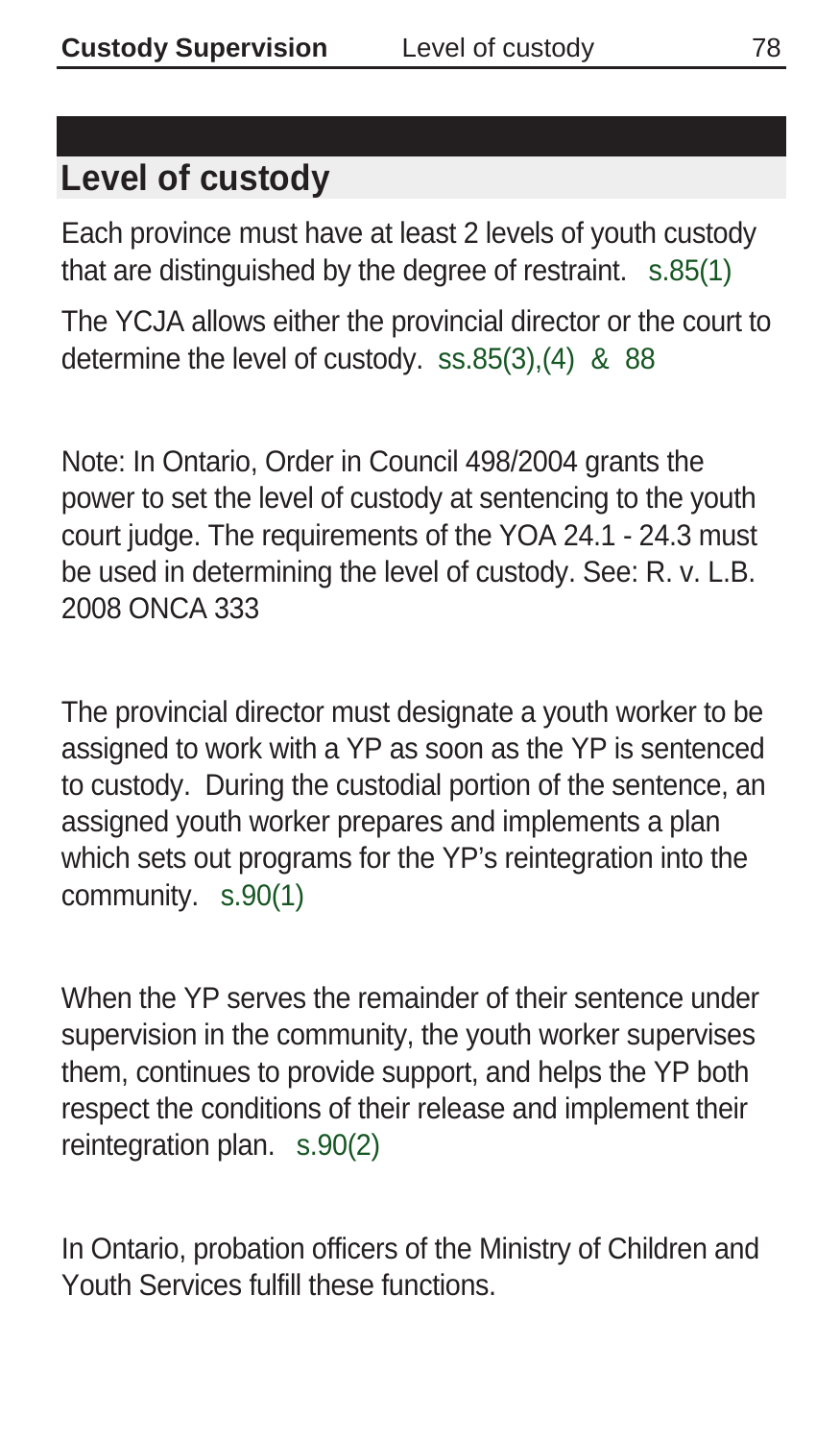# **Reintegration leave** s.91

The provincial director may grant reintegration leave to any YP committed to a youth custody facility under a youth sentence. The YCJA also allows reintegration leave to be granted to a YP serving an AS in a youth facility



 $\triangleright$  it is available on any terms and conditions that the provincial director considers desirable for a period not exceeding 30 days



 $\mathcal P$  renewal of the leave is specifically allowed for one or more 30-day periods on reassessment of the case

- the provincial director can revoke the leave at any time
- if the YP is not complying, or the leave is revoked, the YP can be arrested without warrant and returned to custody

Note: There is no provision for youth in detention to receive reintegration leaves.

# **Placement in or transfer to adult facilities**

## **Summary**

If a YP is 18 or over but under 20 the court can, if certain criteria are met, authorize their transfer to a provincial custodial facility for adults. s.92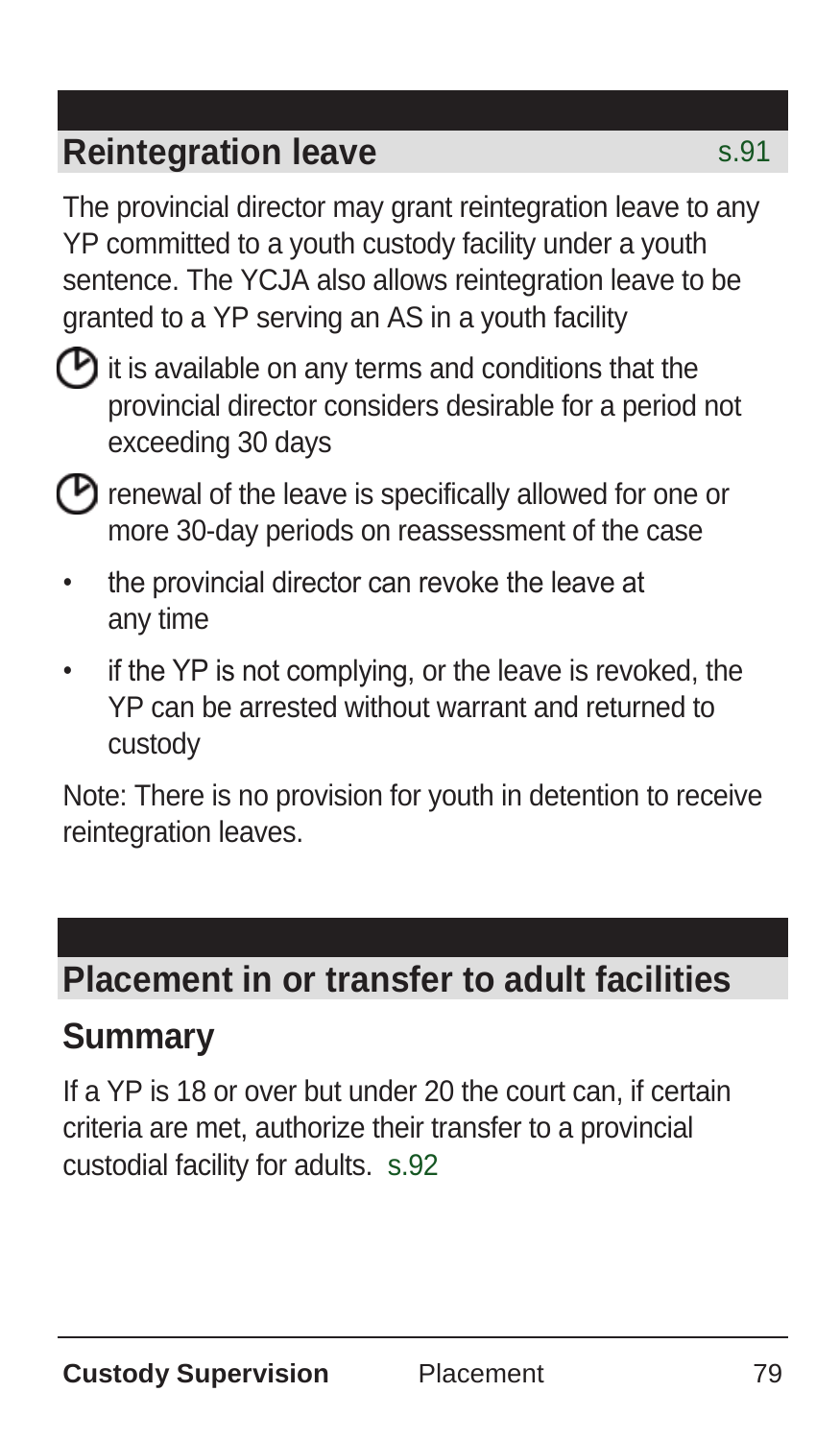If a YP turns 20 while in a youth custody facility they MUST be transferred to a provincial custodial facility for adults unless the provincial director orders that they remain in the youth custody facility. s.93

If a YP is 20 at the time of sentencing, they must be placed in a provincial custodial facility for adults. s.89

### **YPs aged 20 at time of sentencing**

A YP who is aged 20 or older at the time a custodial youth sentence is imposed MUST be committed to a provincial correctional facility for adults. s.89(1)

Once a YP is serving a youth sentence in a provincial adult facility under s.89(1), the provincial director may apply to the youth justice court for authorization to direct that the YP be moved to a federal penitentiary to serve the remainder of the youth sentence.

The following conditions must be met s.89(2)

 $\heartsuit$  there must be 2 years or more remaining in the sentence

- the YP, provincial director, and representatives of the provincial and federal correctional systems must have an opportunity to be heard **AND**
- the court must be satisfied that transfer to a penitentiary is in either the best interests of the

YP or the public interest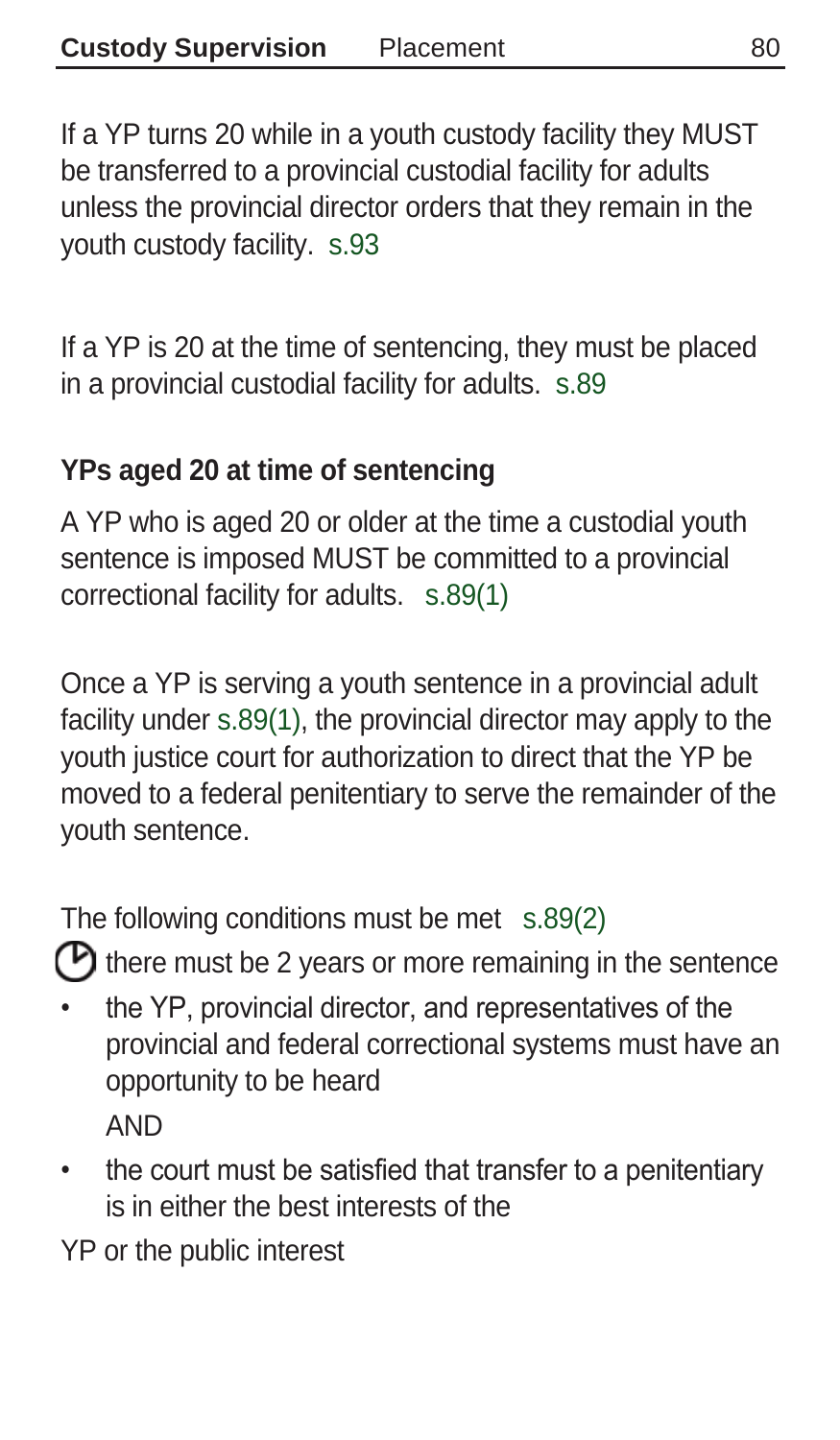## **Turning 18 under a custodial sentence** s.92(1),(2)

After turning 18, the Youth Justice Court, upon application of the provincial director or others, may order a YP to serve the remainder of the youth sentence in a provincial correctional facility for adults, provided that

- the YP, provincial director, and representatives of the provincial adult system have an opportunity to be heard AND
- the court considers the transfer to be in the best interests of the YP or in the public interest s.92(1)

Once the YP is serving a youth sentence in the provincial adult facility, the provincial director may apply to the court for authorization to move the YP to a federal penitentiary. s.92(2)

#### **Where a sentence is served**  $s.92(4)$  &  $(5)$

If a YP is serving an AS with placement in an adult facility under s.76(1)(b) or (c) and a custodial youth sentence at the same time, they MUST serve both sentences in an adult facility. s.92(4)

The placement of a YP is at the discretion of the provincial director when the YP is serving a custodial sentence in a youth facility under s.76(1)(a). s.92(5)

## **Turning 20 under a custodial sentence** s.93

When a YP turns 20 while serving a custodial youth

sentence in a youth facility, they MUST be transferred to a provincial adult correctional facility UNLESS the provincial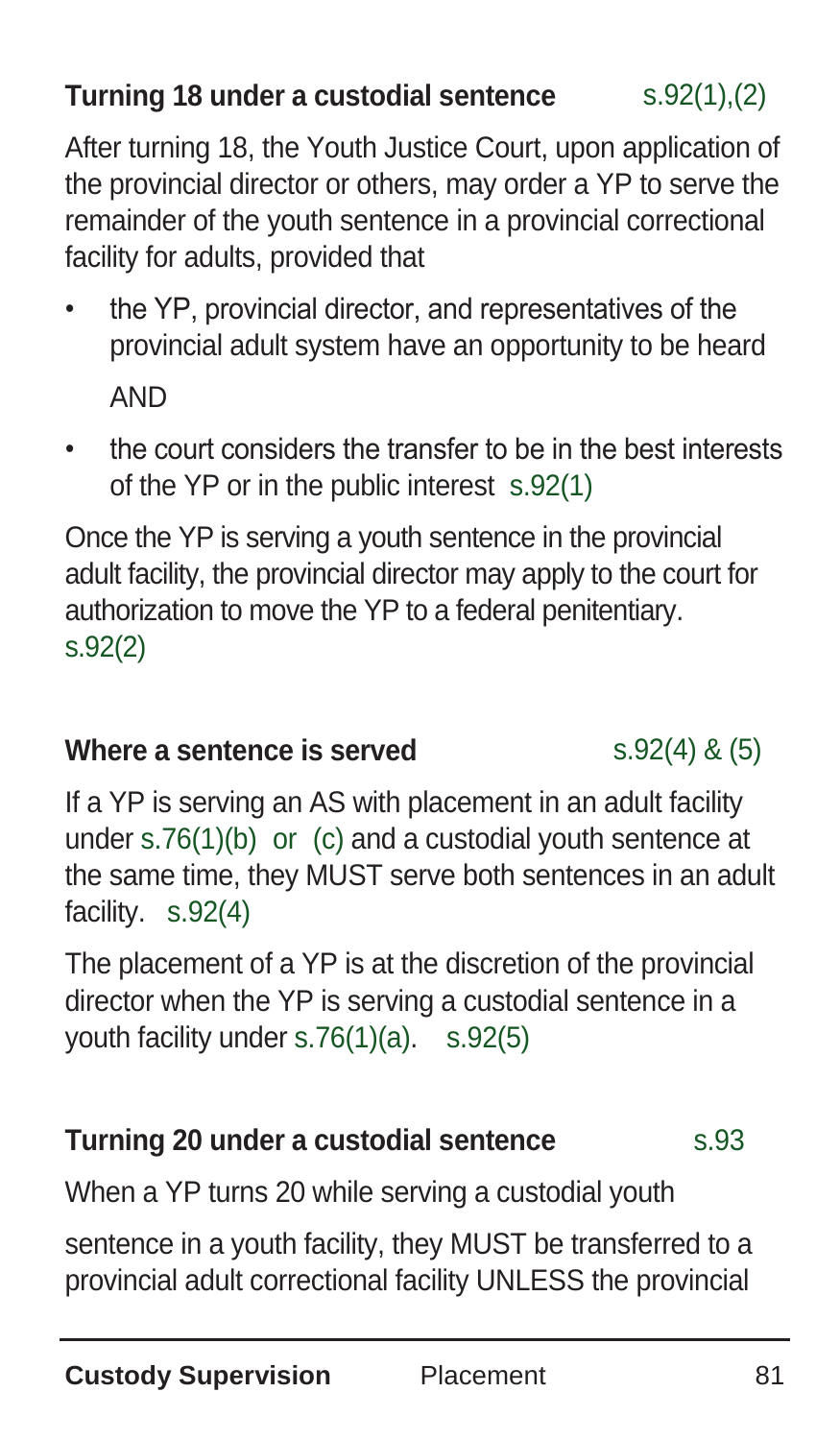director orders otherwise. s.93(1)

If the YP has been transferred to a provincial adult correctional facility under s.93(1) the provincial director may apply to the youth justice court to transfer them to a federal penitentiary. s.93(2)

The court may order the transfer to a penitentiary if

• the court considers it in the best interests of the YP or in the public interest

AND

 $\mathcal P$  if at the time of the application there are 2 years or more remaining on the sentence s.93(2)

### **Provisions governing YPs serving a youth sentence in an adult facility**

A YP who is serving a youth sentence in an adult facility by order of the court, is subject to the legislation governing other prisoners in those facilities, except as the legislation conflicts with the provisions of Part 6 of the YCJA. These provisions, including access to youth records and disclosure of information in youth records, continue to apply to the YP. ss.89(3),92(3 ) & 93(3)

## **Review of custodial sentences** s.94

There is a mandatory annual review of custodial sentences

of more than one year, s.94(1) & (2), and optional reviews that can be initiated by the provincial director, the YP, the parent of the YP, or the Attorney General. s.94(3)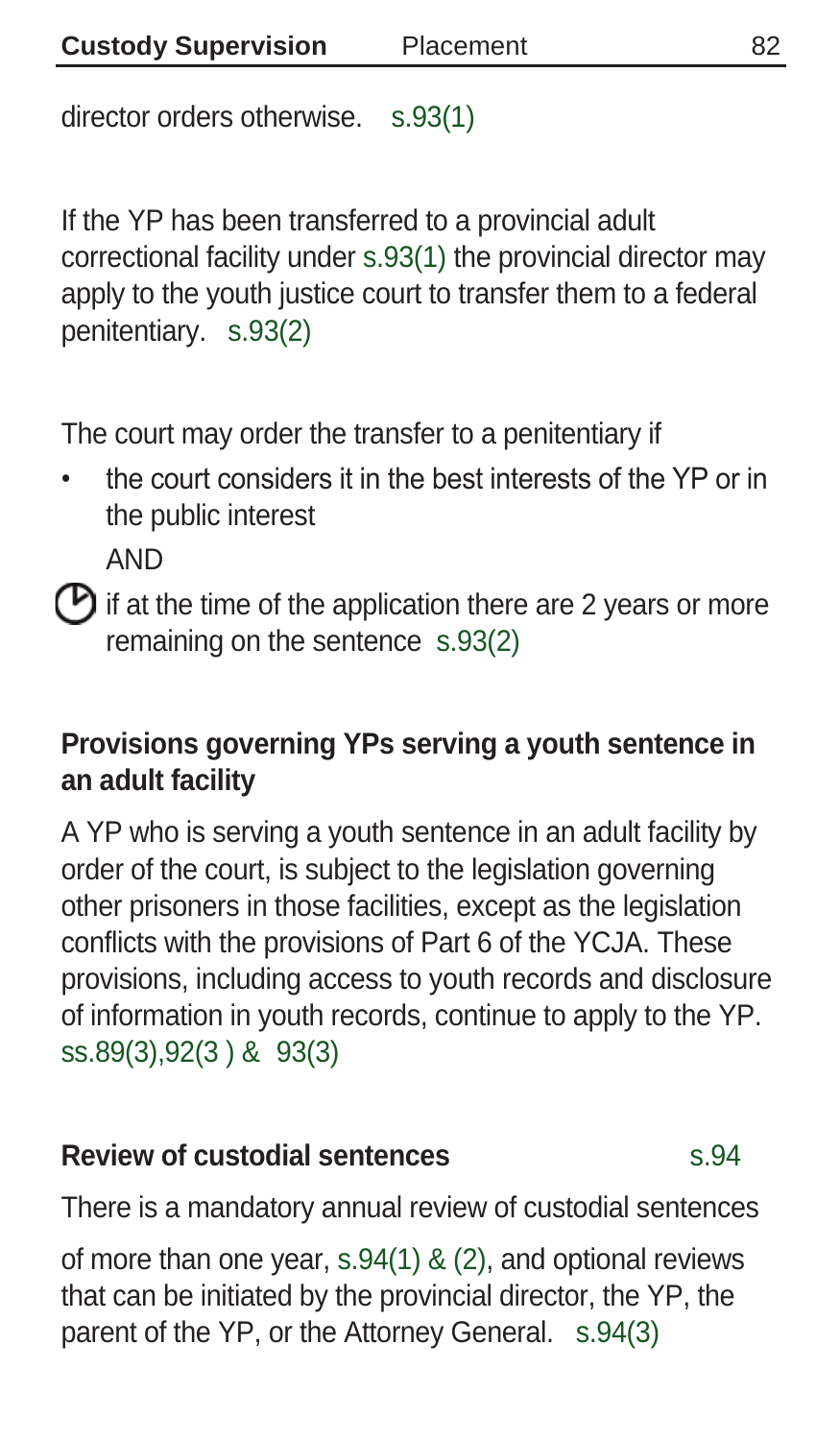$(P)$  Five clear days notice of any review is required in accordance with s.94(13) or (14).

## **Orders deemed to be youth sentences for the purpose of review**

These orders are reviewed under s.94. s.95

| s.97(2)     | Conditions for community supervision                          |
|-------------|---------------------------------------------------------------|
| S.98(3)     | Continuation of custody                                       |
| s.103(2)(b) | Continuation of custody for a serious breach<br>of conditions |
| s.104(1)    | Continuation of custody                                       |
| s.105(1)    | Conditions for conditional supervision                        |
| s.109(2)(b) | Continuation of suspension of conditional<br>supervision      |

There is no review of a sentence under either s.94 or s.96 while the sentence is under appeal. ss.94(7) & 96(4)

## **Review of level of custody**

s.88 of the YCJA permits the lieutenant governor of a province to order that the determination of level of custody to be exercised in accordance with S.28.1 YOA. In Ontario, that order was made pursuant to Order-In-Council 498/2004. These provisions must be considered when determining the level of custody to impose on the young person at the time of sentencing.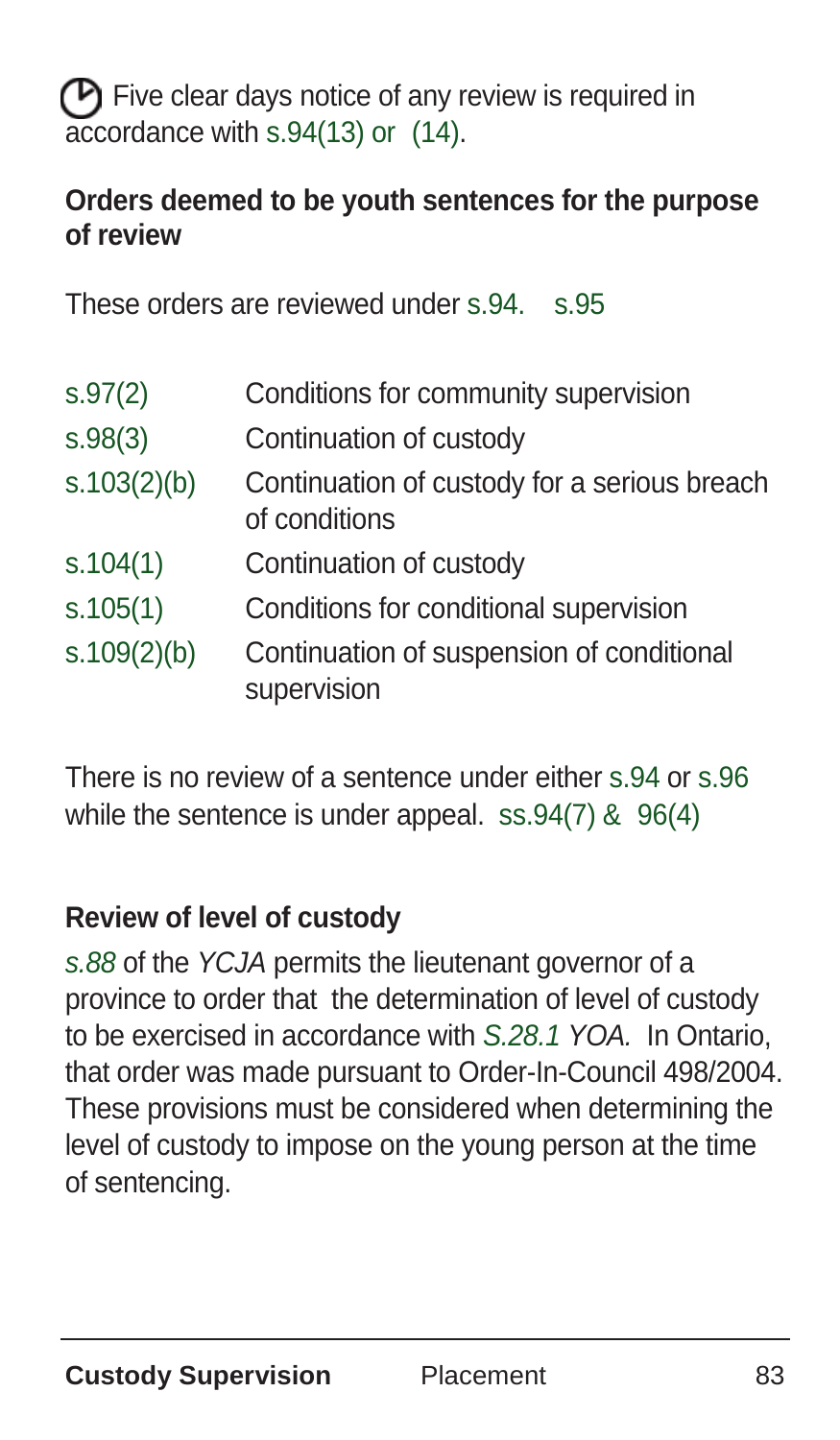Where a young person is placed in secure custody by the youth court s.24.1(3)YOA or transferred to secure custody by the Provincial Director s.24.2(11)YOA the youth court shall review the level of custody if an application is made by the young person or the young person's parent. (also see "Level of custody," p.78)

## **Decision of the youth justice court after review**  s.94(19)

When a youth justice court reviews a sentence under s.94 the court may, after giving the parties the opportunity to be heard

- **a** confirm the sentence
- **b** release the YP on conditional supervision OR
- **c** convert an IRCS sentence to a custodial sentence

# **Release upon recommendation of provincial director** s.96

The youth justice court may release a YP from custody on conditional supervision on the recommendation of the provincial director without the need for a hearing. s.96(5)

There will be a hearing, however, if an application to review the provincial director's recommendations is made by the YP, the YP's parent, or the Attorney General. s.96(3)

The provincial director may request a review of the court order if the youth justice court does not release the YP. s.96(7)

Notice provisions are set out in s.96.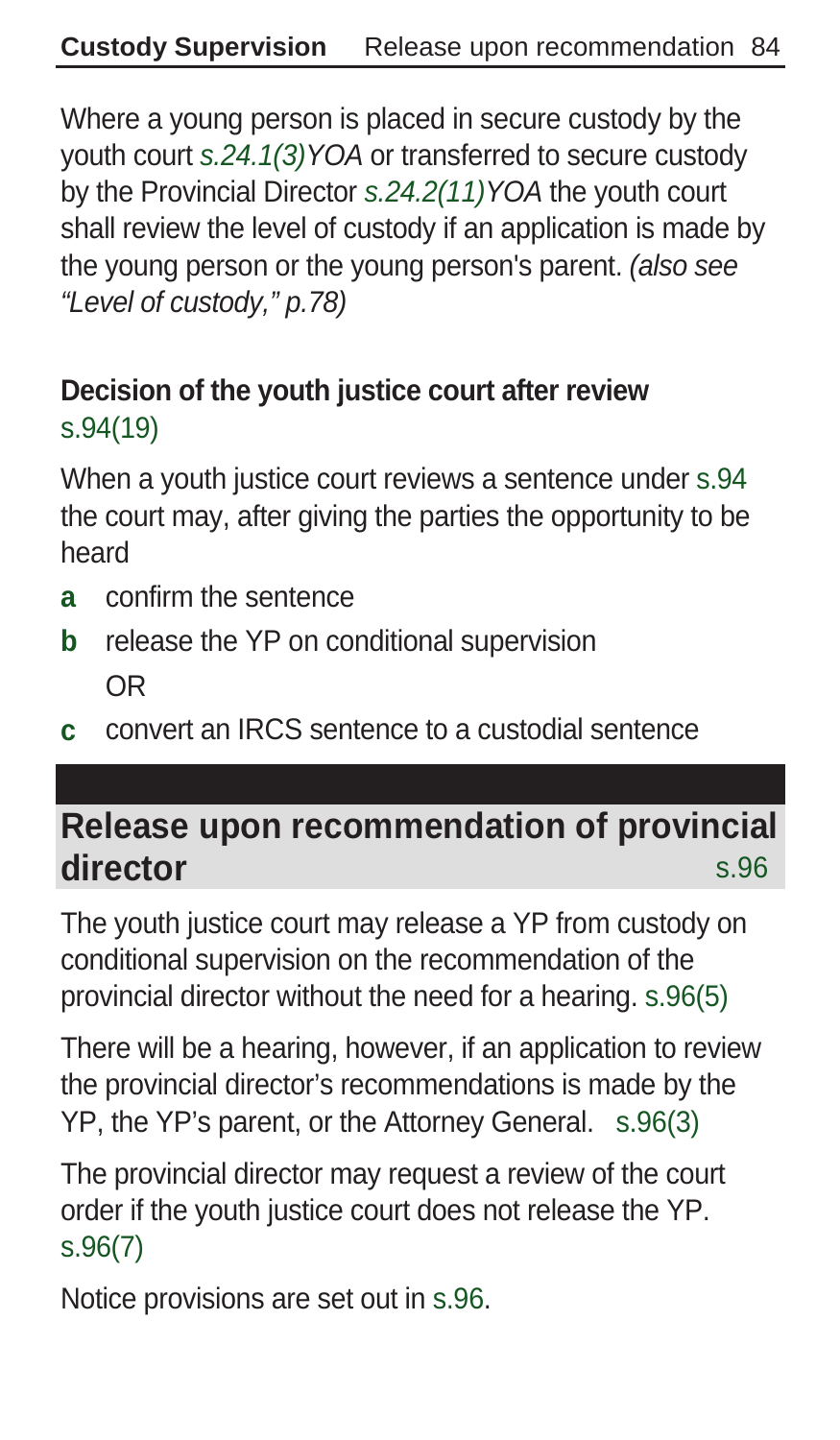## **Where else this procedure can and cannot be used**

Because Ontario continues to authorize the court to determine the level of custody, this procedure is also available to transfer a YP from secure to open custody under s.29 of the YOA. Unlike the YOA, this procedure CANNOT be used to release a YP on probation.

# **Conditions for community supervision in a custody and supervision order under s.42(2)(n)**

#### s.97

The last 1/3 of a youth sentence of custody and supervision under s.42(2)(n) is served in the community, under supervision.

### **Mandatory conditions included in all s.42(2)(n) sentences.**

These include the following conditions set out in s.97(1)

The YP MUST s.97(1)

- **a** keep the peace and be of good behaviour
- **b** report to the provincial director and be under the provincial director's supervision
- **c** inform the provincial director immediately if they are arrested or questioned by police
- **d** report to the police or any named individual, as instructed by the provincial director
- **e** advise the provincial director of their address of residence, and immediately report any changes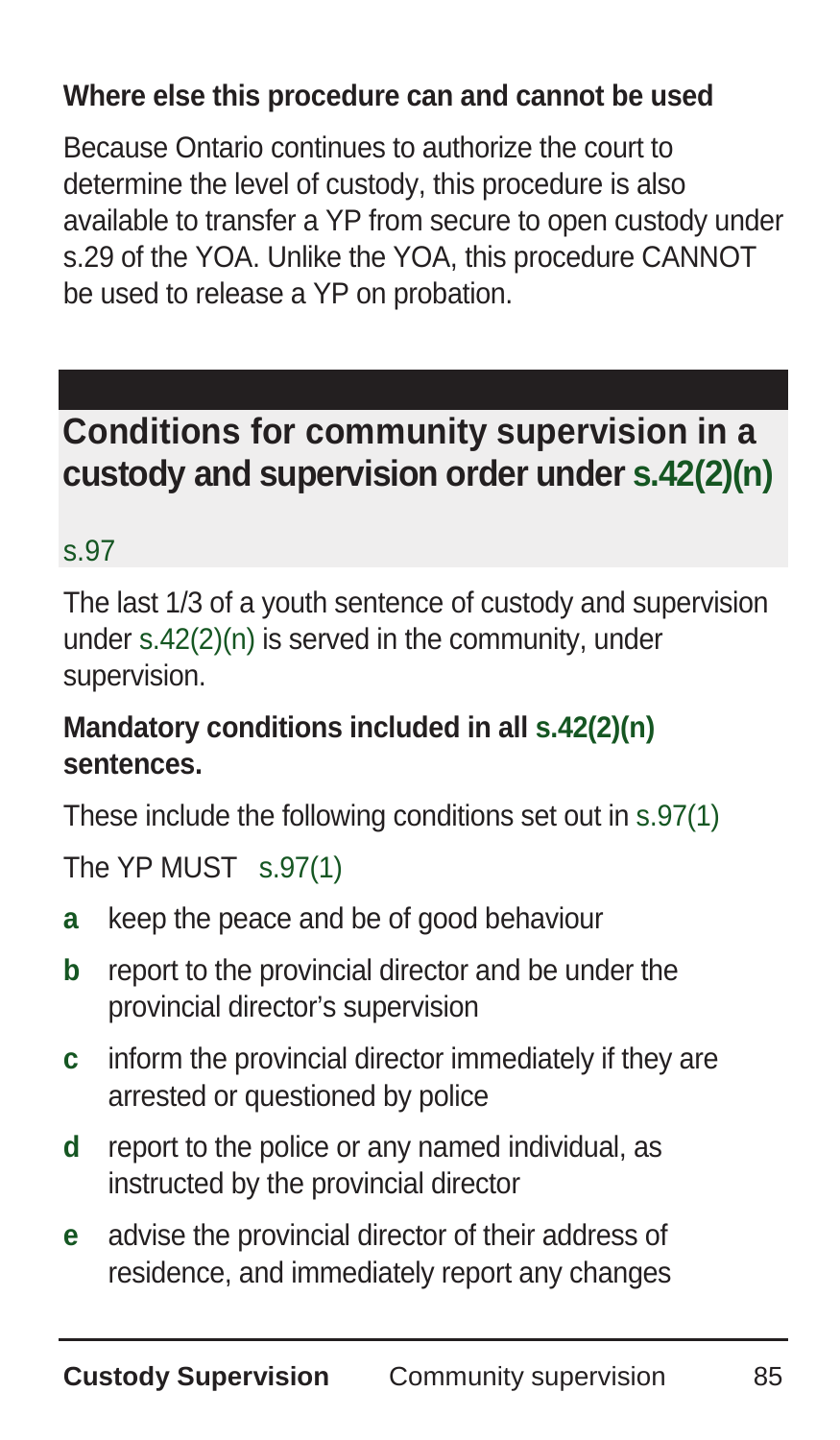in the following information

- i address
- ii occupation, employment, training, education, or volunteer work
- iii family or financial situation AND
- iv circumstances that might affect their ability to comply with the conditions of the sentence

AND

**f** NOT own, possess, or have control over any weapon, ammunition, explosive, etc. except as authorized by the provincial director for the purposes of participating in a program

## **Additional conditions**

The provincial director may set additional conditions under s.97(2) in order to

- support and address the needs of the YP
- promote the YP's reintegration into the community AND
- adequately protect the public

In doing so, the provincial director MUST take into account

- the needs of the YP
- the programs which would most effectively reintegrate them into the community
- the nature of the offence AND
- the YP's ability to comply with the conditions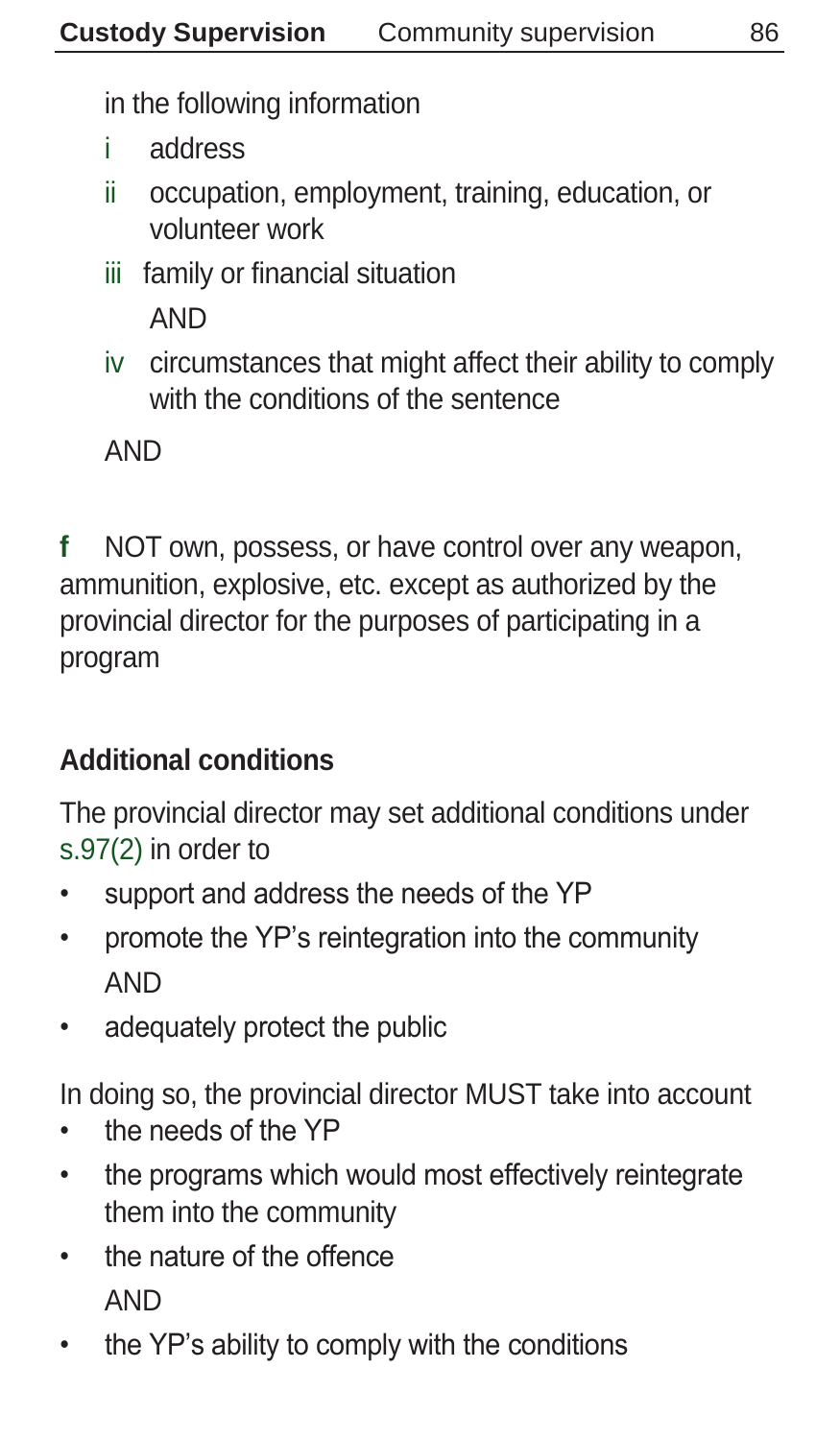# **Conditions for conditional supervision for sentences under s.42(2)(o),(q) & (r), for deferred custody and supervision orders under s.42(2)(p), and after a review under s.94(19)(b)** s.105

S.105 sets out the process for setting conditions for releasing a YP on conditional supervision at the end of the custodial portion of a youth sentence

- for attempted murder, manslaughter, and aggravated sexual assault s.42(2)(o)
- for murder  $s.42(2)(q)$
- for intensive rehabilitative custody and supervision s.42(2)(r)

AND

- for the processes of setting conditions for
	- deferred custody and supervision  $s.42(2)(p)$ AND
	- release after a review of a custodial youth sentence s.94(19)(b)

Unlike sentencing under s.42(2)(n), the court sets the optional conditions for conditional supervision and deferred custody and supervision.

Conditions for deferred custody and supervision are set at the time of sentencing.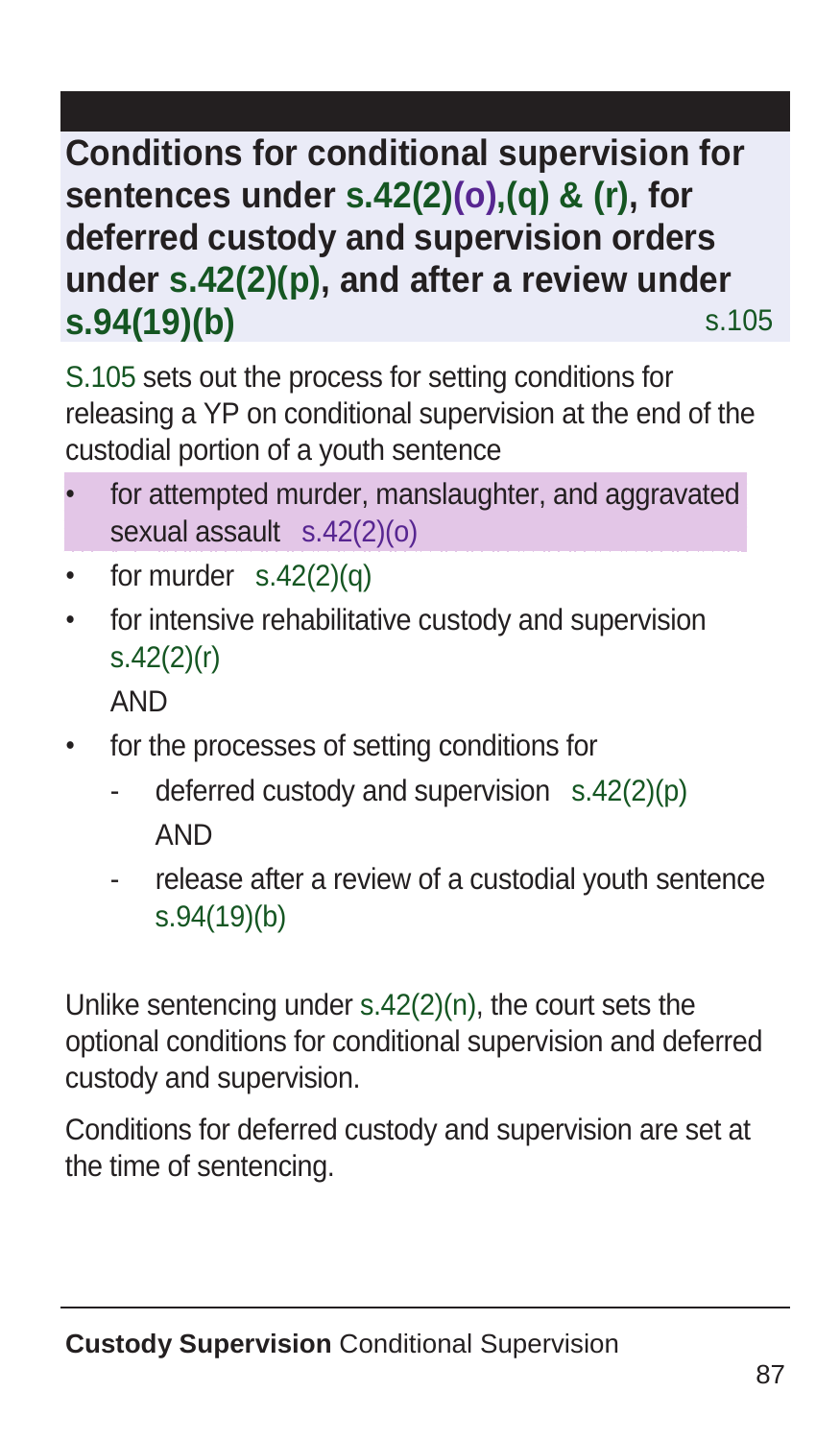The process for setting conditional supervision conditions for sentences under s.42(o),(a) & (r) is as follows s.105

#### **Step 1**

The YP is brought before the youth justice court one month before the custodial portion of the sentence ends. s.105(1)

### **Step 2**

The court holds a hearing. s.105(1)

## **Step 3**

The court sets the conditions for the YP's conditional supervision. s.105(1)

## **Step 4**

Mandatory conditions are set out in s.105(2).

Discretionary conditions that the court may impose are set out in s.105(3).

The court sets temporary conditions if the YP cannot be brought before the court. A hearing is then held as soon as possible. A report is required to help the court set the conditions. s.105(4)

## **Mandatory conditions–conditional supervision** s105(2)

These include all conditions set out in s.97, and listed under "Conditions for community supervision in a custody and supervision order," pp. 85 & 86, with THESE ADDITIONS

- the YP must appear before the youth justice court when required by the court to do so  $s.105(2)(b)$
- the YP must comply with any reasonable instructions that the provincial director considers necessary, concerning a condition of conditional supervision, to prevent a breach of that condition or to protect society  $s.105(2)(h)$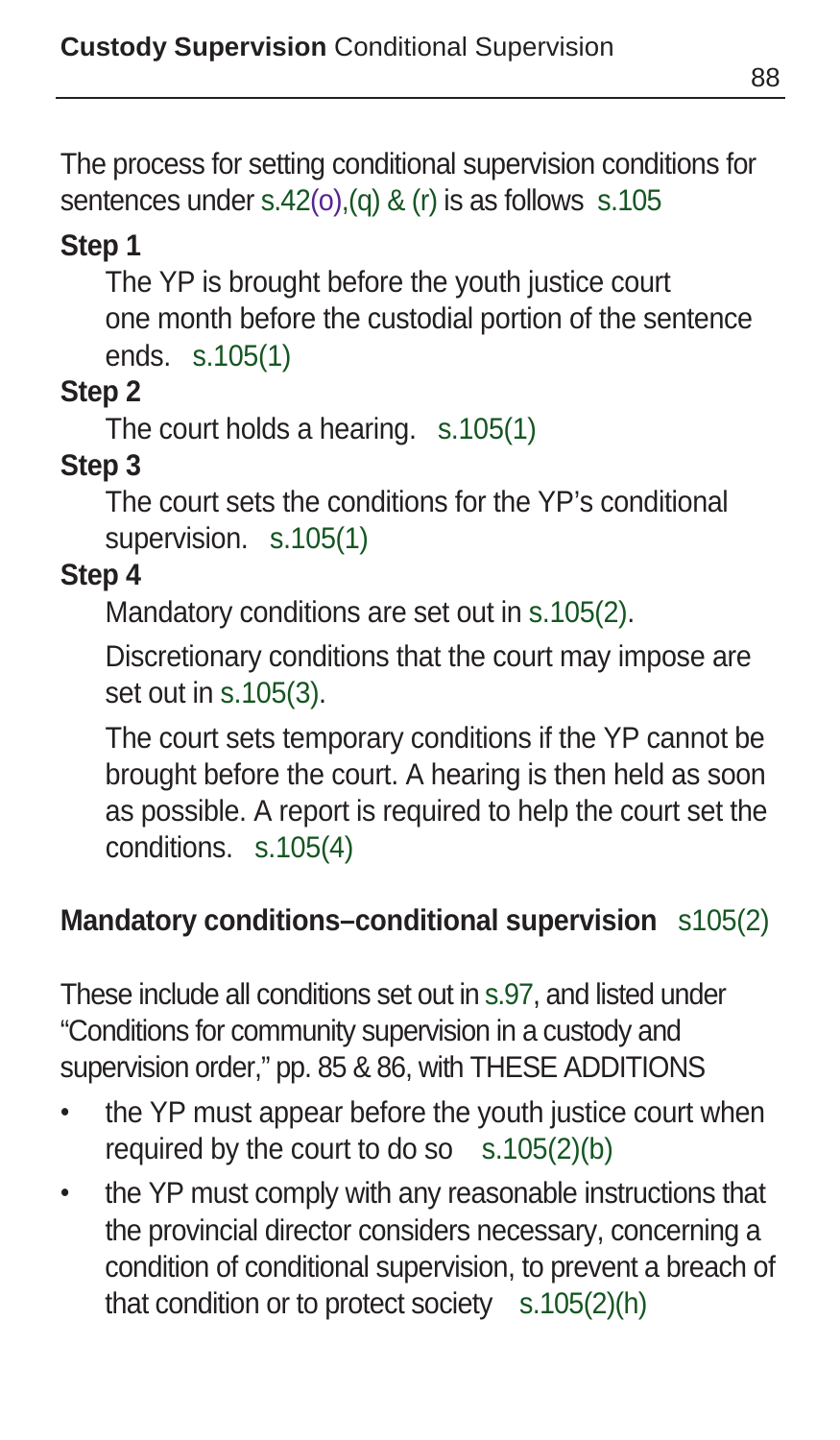## **Discretionary conditions–conditional supervision** s.105(3)

The youth justice court may also require a YP to

- **a** go directly to their place of residence or to any other specific place, upon release
- **b** make reasonable efforts to find and keep suitable employment
- **c** attend any appropriate place of learning, training, or recreation the court finds to be available and suitable
- **d** live with a parent or other appropriate adult who is willing to provide for the care and maintenance of the YP
- **e** live in any place that the provincial director may specify
- **f** remain in the territorial jurisdiction of one or more courts named in the order
- **g** comply with conditions set out in the order that support and address the YP's needs and promote their reintegration into the community

AND

**h** comply with any other condition set out in the order that the court considers appropriate, including conditions for securing the YP's good conduct and preventing their reoffending

The court of appeal may review the youth justice court's order under s.105(1) to set conditions for release on conditional supervision, if an application is made by the YP or the provincial director under s.101. s.105(8)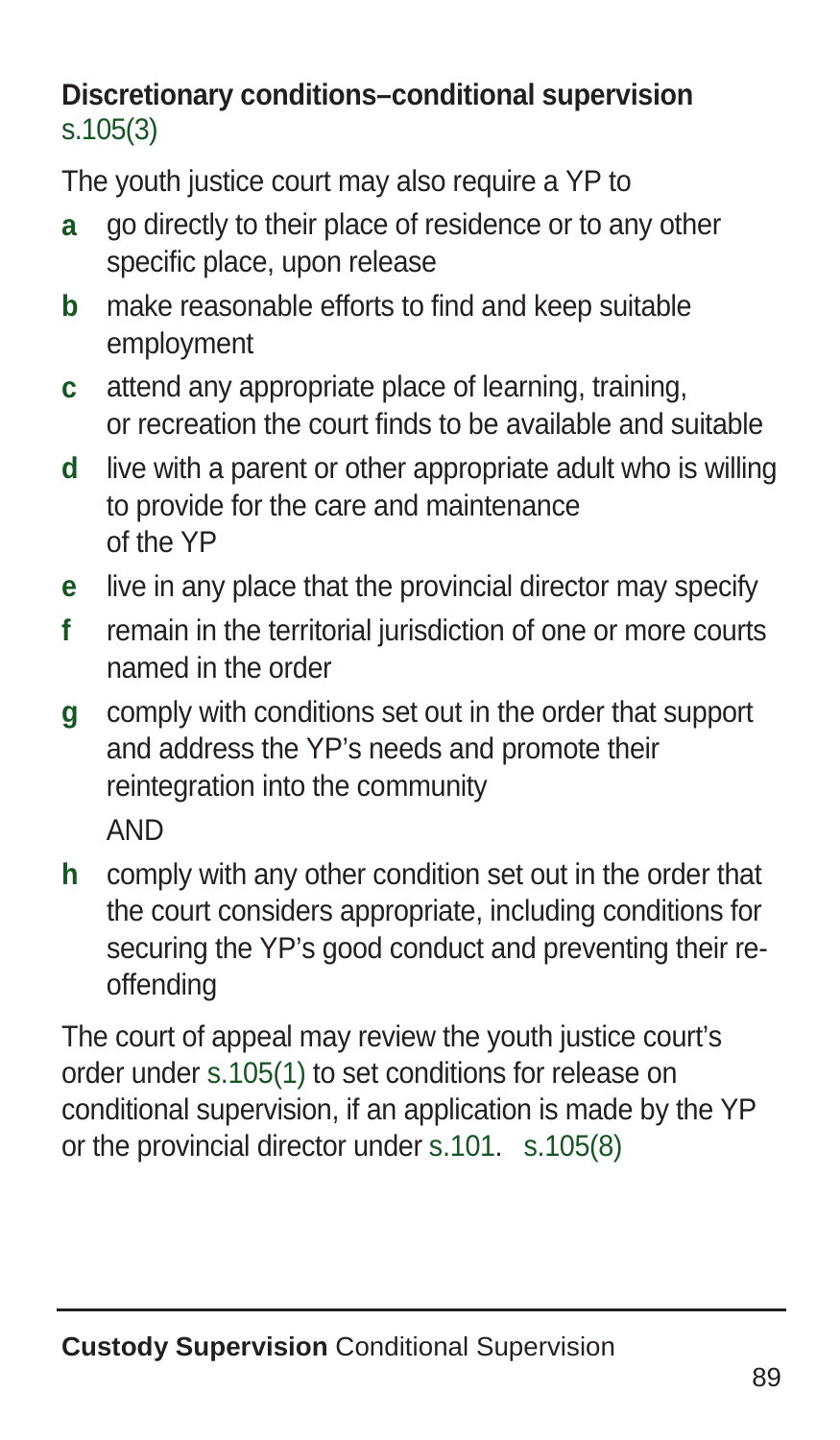# **Extending the custodial portion of custody and supervision orders under s.42(2)(n)** s.98

### **Who applies**

The Crown or the provincial director may apply to the youth justice court for an order that a YP remain in custody for a period not exceeding their entire sentence s.98(1)

this is a procedure used for sentences imposed s.42(2)(n)

#### **Time considerations**

If this application cannot be heard before the YP is to be released from custody, the court may order the YP to remain in custody until the application is complete. s.98(2)

#### **Who must be heard**

Both parties and a parent of the YP MUST have an opportunity to be heard. s.98(3)

## **Test to extend custodial portion of sentence**  s.98(3)

The court MUST be satisfied that there are reasonable grounds to believe that

the YP is likely to commit a SVO before the expiry of the sentence

AND

• conditions that would be imposed on the YP would not be adequate to prevent them from committing the offence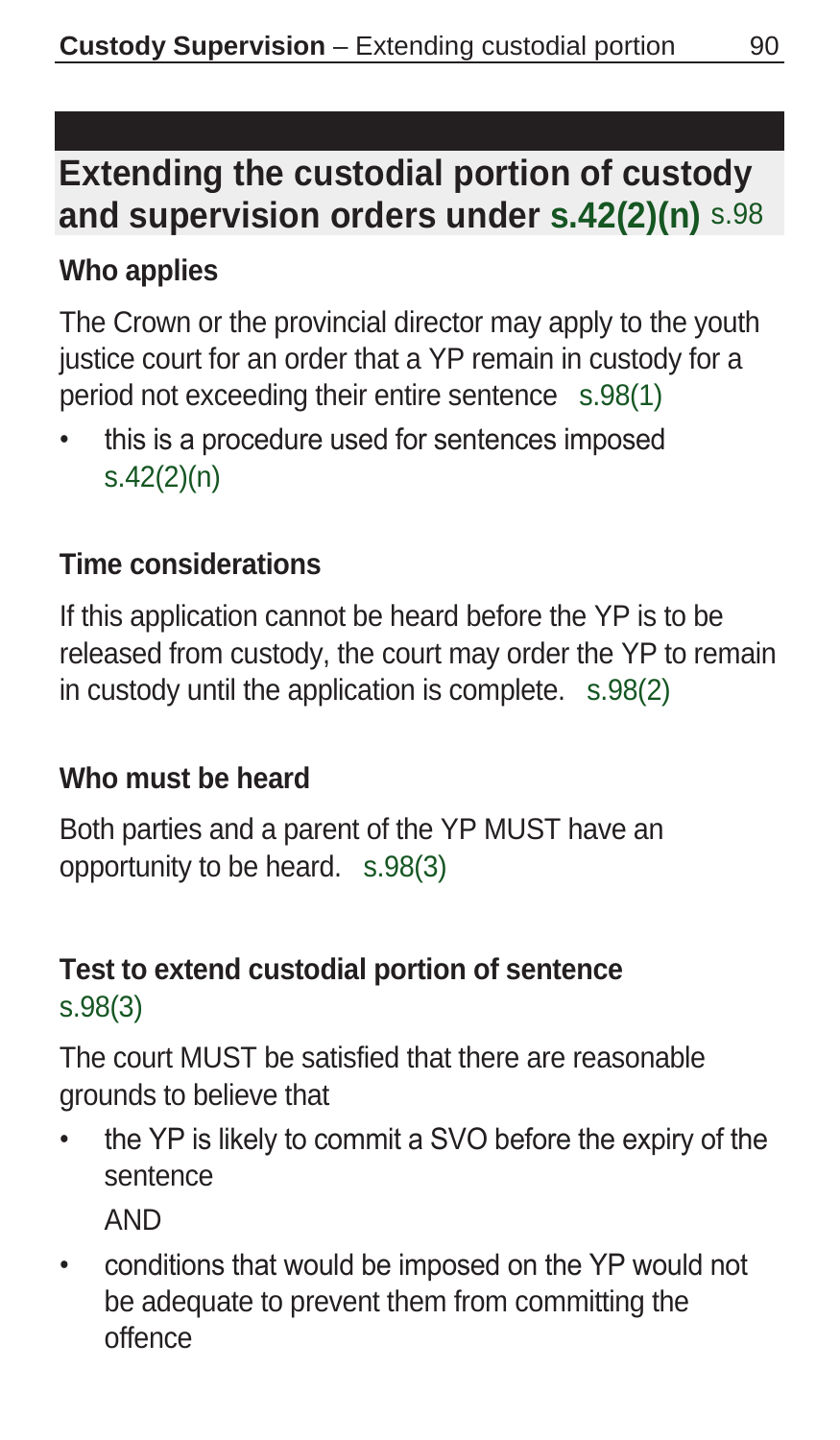#### **Factors the court must consider**  s.98(4)

The court must consider any factor relevant to the case of the YP including

- **a** evidence of a pattern of persistent, violent behaviour and, in particular
	- the number of offences committed that caused physical or psychological harm to another person
	- ii difficulties in controlling violent impulses, to the point of endangering the safety of others
	- iii the use of weapons in committing any offence
	- iv explicit threats of violence
	- v brutal behaviour associated with the commission of an offence

AND

- vi a substantial degree of indifference to the reasonably foreseeable consequences to others of the YP's behaviour
- **b** psychiatric or psychological evidence that, as a result of a physical or mental illness or disorder, the YP is likely to commit a SVO before the sentence ends
- **c** reliable information that satisfies the youth justice court that the YP is planning to commit a SVO before the end of the sentence
- **d** the availability of adequate supervision programs in the community for the protection of the public until the end of the sentence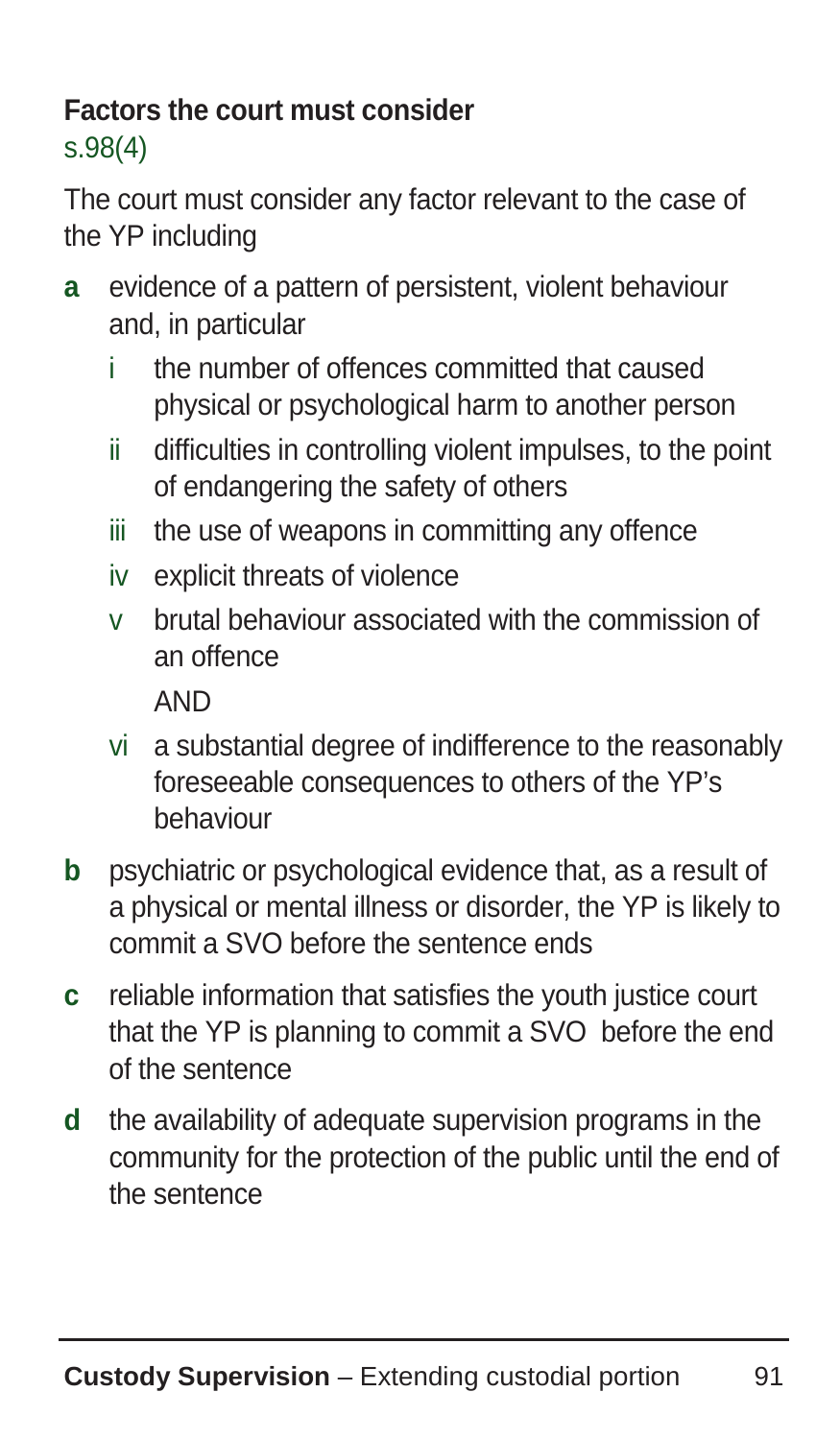**e** any increased likelihood that the YP will re-offend if they serve the entire sentence in custody without the benefit of supervision in the community

AND

**f** evidence of a pattern of committing violent offences while serving a portion of a youth sentence in the community under supervision

## **Report** s.99

The provincial director MUST make sure a report is prepared under s.99 for the hearing. The report MUST include any information the provincial director is aware of that applies to factors in s.98(4) that may help the court.

#### **Reasons for the court order s.100**

The court MUST state the reasons for an order. It MUST provide to the YP, counsel, parents, Crown, and provincial director

- **a** a copy of the order AND, on request
- **b** a transcript or copy of the reasons for the order

#### **Court of appeal may review order under s.98** s.101

The court of appeal may review the order by the youth justice court for continued custody under s.98, or the refusal to make such an order. An application starts the review.

After the review the court of appeal may confirm or reverse the decision of the youth justice court. s.101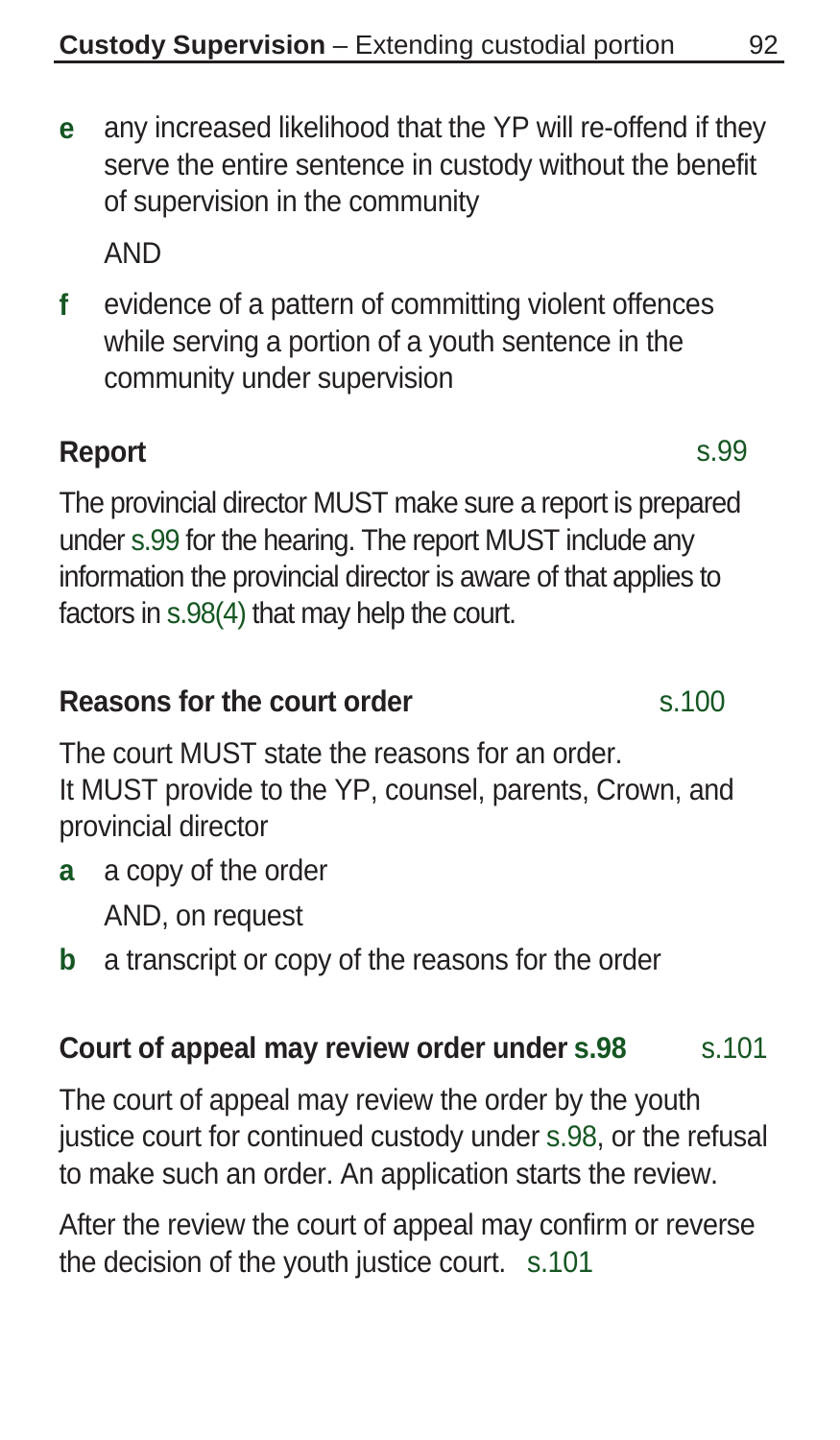# **custody that have conditional supervision – for s.42(2),(o),(q) & (r) sentences** s.104 **Extending the custodial portion of orders for**

## **Who applies**

The Crown (not the provincial director) may apply to the youth justice court for an order that the YP serve a longer period or their entire sentence in custody for a youth sentence s.104

- for attempted murder, manslaughter and aggravated sexual assault s.42(2)(o)
- for murder  $s.42(2)(q)$
- for intensive rehabilitative custody and supervision s.42(2)(r)

The hearing is similar to an application s.98 (see "Extending the custodial portion of the custody and supervision orders under s.42(2)(n)," p.90)

## **Application of ss.99,100 & 101**

Ss.99,100 & 101 apply, with any modifications the circumstances may require in respect to an order or the refusal to make an order under this section. s.104(5)

**Test** s.104(1)

Is the YP likely to commit an offence causing death or serious harm to another person before the end of the sentence?

## **Time considerations**

If this application cannot be heard before the YP is to be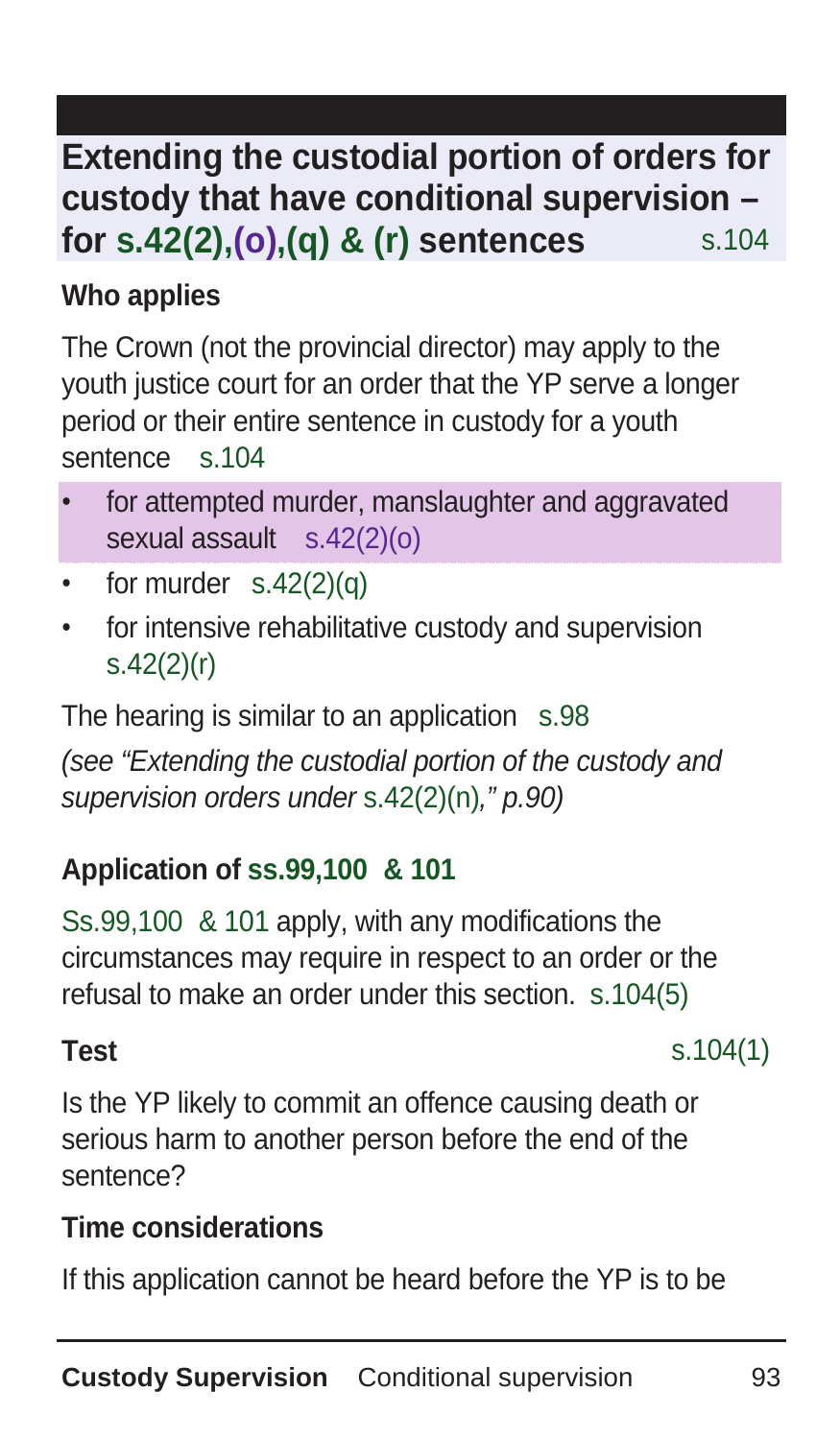released from custody, the court may order the YP to remain in custody until the application is complete. s.104(2)

#### **Who must be heard**

Both parties and a parent of the YP MUST have an opportunity to be heard. s.104(1)

#### **Factors to consider** s.104(3)

The court must consider any factor relevant to the case of the YP including

- **a** evidence of a pattern of persistent, violent behaviour and, in particular
	- i the number of offences committed that caused physical or psychological harm to another person
	- ii difficulties in controlling violent impulses, to the point of endangering the safety of others
	- iii the use of weapons in committing any offence
	- iv explicit threats of violence
	- v brutal behaviour associated with the commission of an offence

AND

vi a substantial degree of indifference to the reasonably foreseeable consequences to others of the YP's behaviour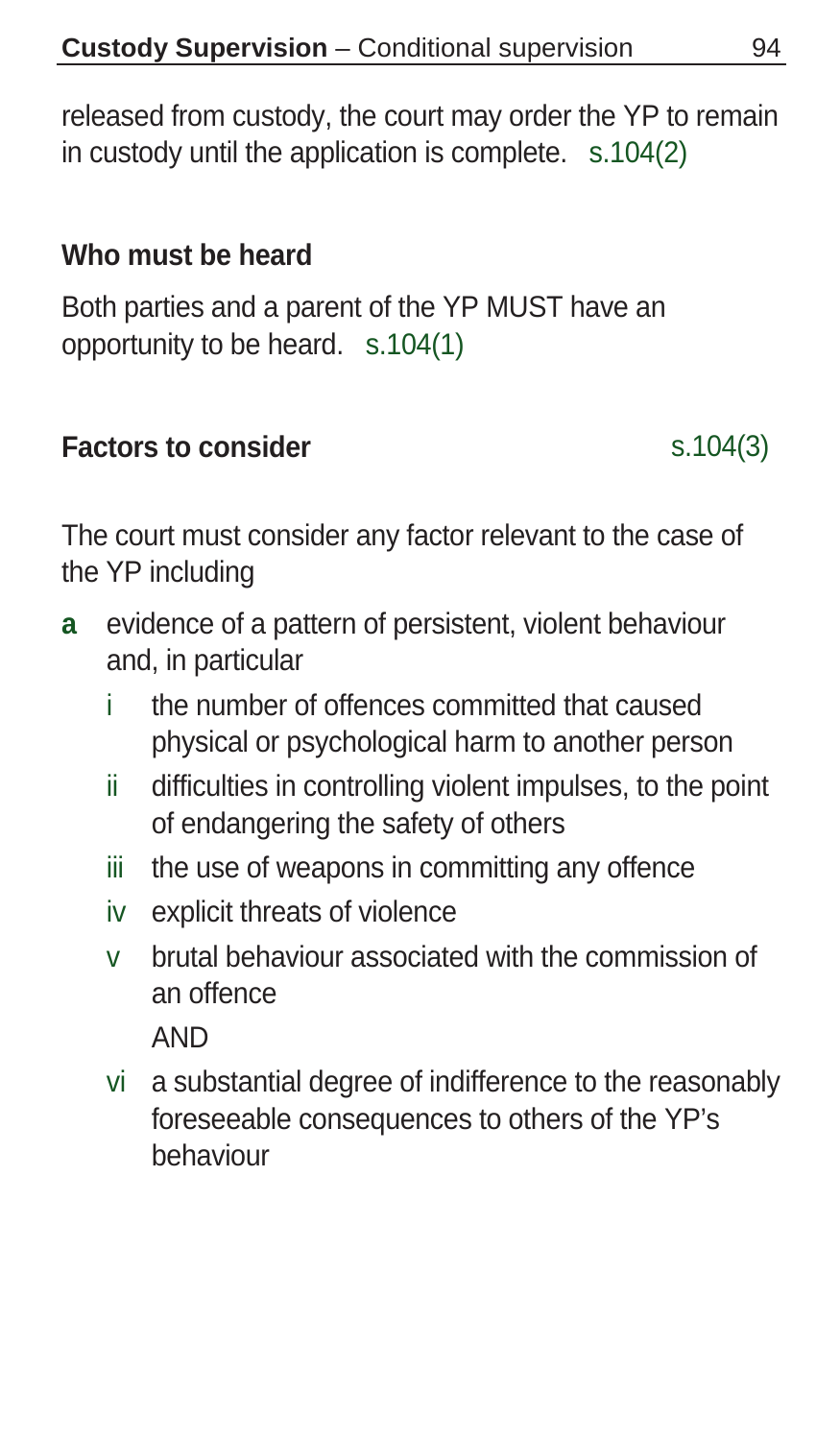- **b** psychiatric or psychological evidence that, as a result of a physical or mental illness or disorder, the YP is likely to commit an offence causing death or serious harm to another person before the sentence ends
- **c** reliable information that satisfies the youth justice court that the YP is planning to commit an offence causing death or serious harm to another person before the end of the sentence
- **d** the availability of adequate supervision programs in the community for the protection of the public until the end of the sentence

## **Setting conditions for supervision on denial of application** s.104(6)

If the court denies the Crown's application it may, with the consent of the YP, the Crown, and the provincial director, set conditions for conditional supervision under s.105(1).

## **Court of appeal may review order** ss.104(5) & 101

The Court of Appeal may review an order by the youth justice court for continued custody under s.104, or the refusal to make such an order, on application. The court of appeal may confirm or reverse the decision of the youth justice court.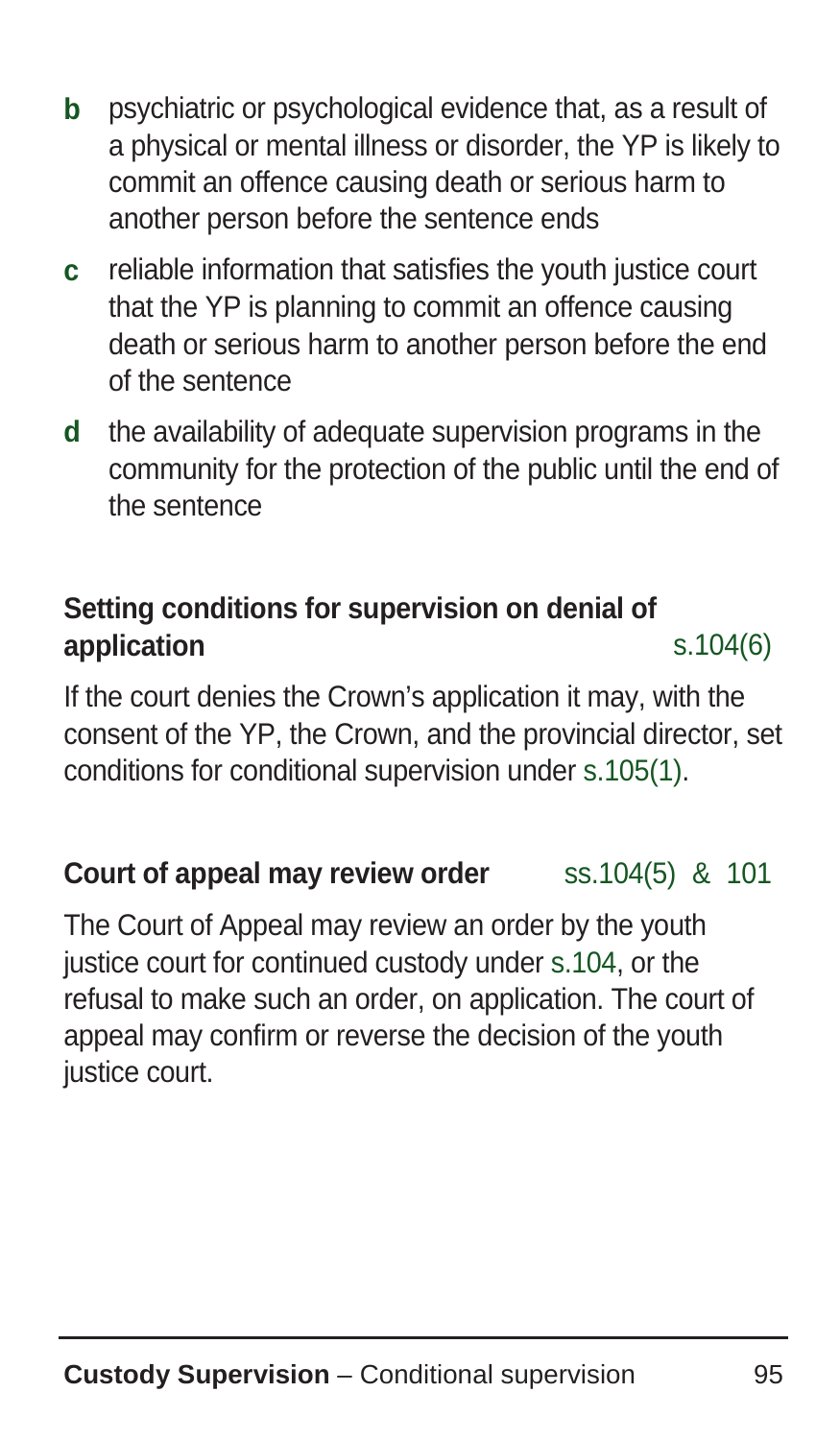# **Breach of sentences not involving custody**  s.137

A YP who willfully fails or refuses to comply with ANY of the following sentences, surcharges, or dispositions to which they are subject, is guilty of a summary conviction offence

- a sentence under ss.42(2)(c) to (m) conditional discharge to attendance order) or (s) (other conditions)
- a victim fine surcharge OR
- certain dispositions under the YOA

## **Breach of supervision conditions**  ss.42(2)(n),(o),(q),(r),(p) & 94(19)(b)

## **Summary**

Under the YCJA there are two different ways to deal with breaches of supervision orders

- breaches of custody and supervision orders under s.42(2)(n) are dealt with in one way, while
- breaches of conditional supervision under ss.42(2)(o),(q),(r),(p) & 94(19)(b) are dealt with in another

They have similar procedures but there are some differences, including the test for remanding a YP in custody.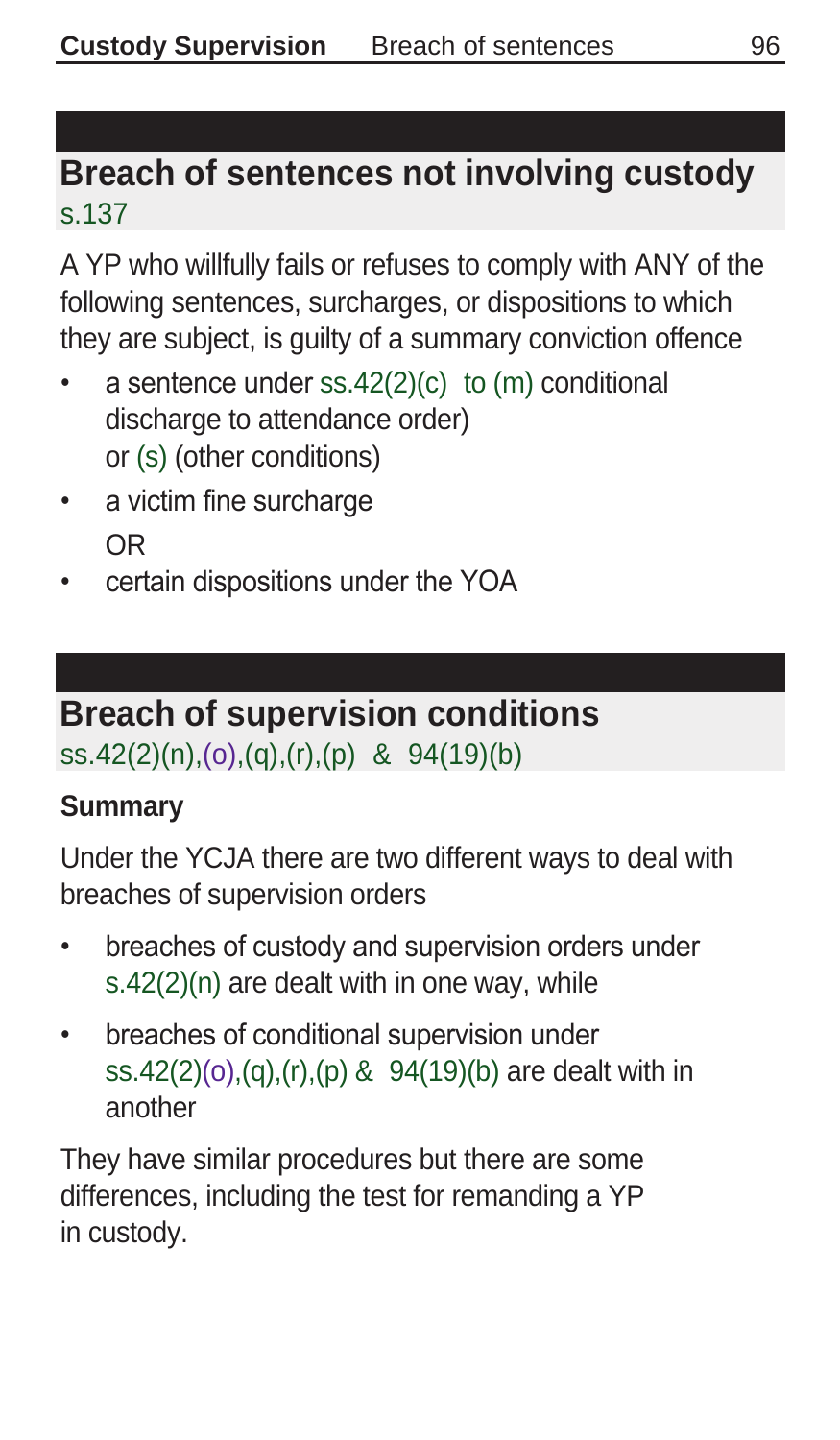Apprehending a YP for a breach is by a warrant issued by the provincial director when the criteria for issuing a warrant are met.

# **Breach of custody and community supervision orders under** s.42(2)(n)

When the provincial director has reasonable grounds to believe that a YP has breached or is about to breach a condition of their supervision made under s.97 they may, in writing s.102(1)

**a** permit the YP to continue to serve the sentence in the community under the same or different conditions

OR

**b** order that the YP be remanded to custody until a review is conducted, if satisfied that the breach is serious and increases the risk to public safety

S.107 (Apprehension) and s.108 (Review by provincial director) apply, with any modifications the circumstances require, to an order under s.102(1)(b). s.102(2)

If s.102(1)(b) applies the provincial director may issue a warrant to apprehend the YP. Until apprehended, the YP is deemed to be NOT serving their sentence. s.107

The provincial director must review the case within 48 hours of the YP being either apprehended or remanded, and either cancel the remand or refer

the case to the youth justice court for review. ss.108 & 103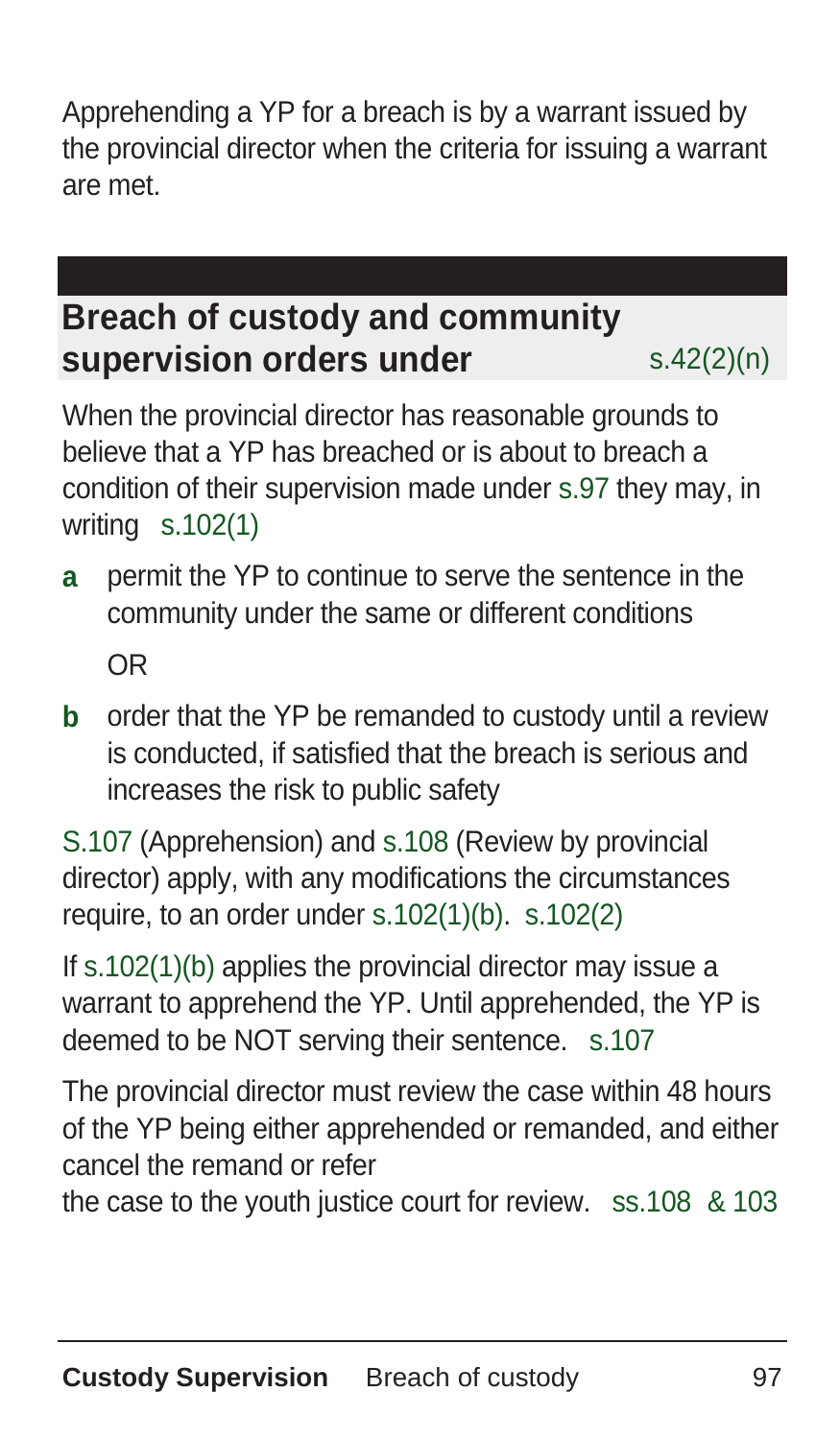## **Referral by the provincial director under s.108 and review by the youth justice court** s.103

## Options for the court for a review

After giving the YP an opportunity to be heard s.103(1)

**a** if the court is NOT satisfied, on reasonable grounds, that the YP breached or was about to breach a condition, the court MUST order continuation of supervision on the same or different conditions

OR

**b** if the court is satisfied, on reasonable grounds, that the YP has breached or was about to breach a condition, the court may make an order s.103(2)

### Factors the court must consider

Ss.109(4) to (8) apply, with any modifications that the circumstances require, to a review by the youth justice court under s.103. s.103(3)

For a YP who breaches the conditions of supervision the court MUST consider s.109(4)

- the length of time the YP was subject to the order
- whether the YP had previously contravened the order AND
- the nature of the contravention

For the hearing, a report MUST be prepared and reasons given, and on application there MUST be a review of the order by the court of appeal. ss.109(5) to (8) & 101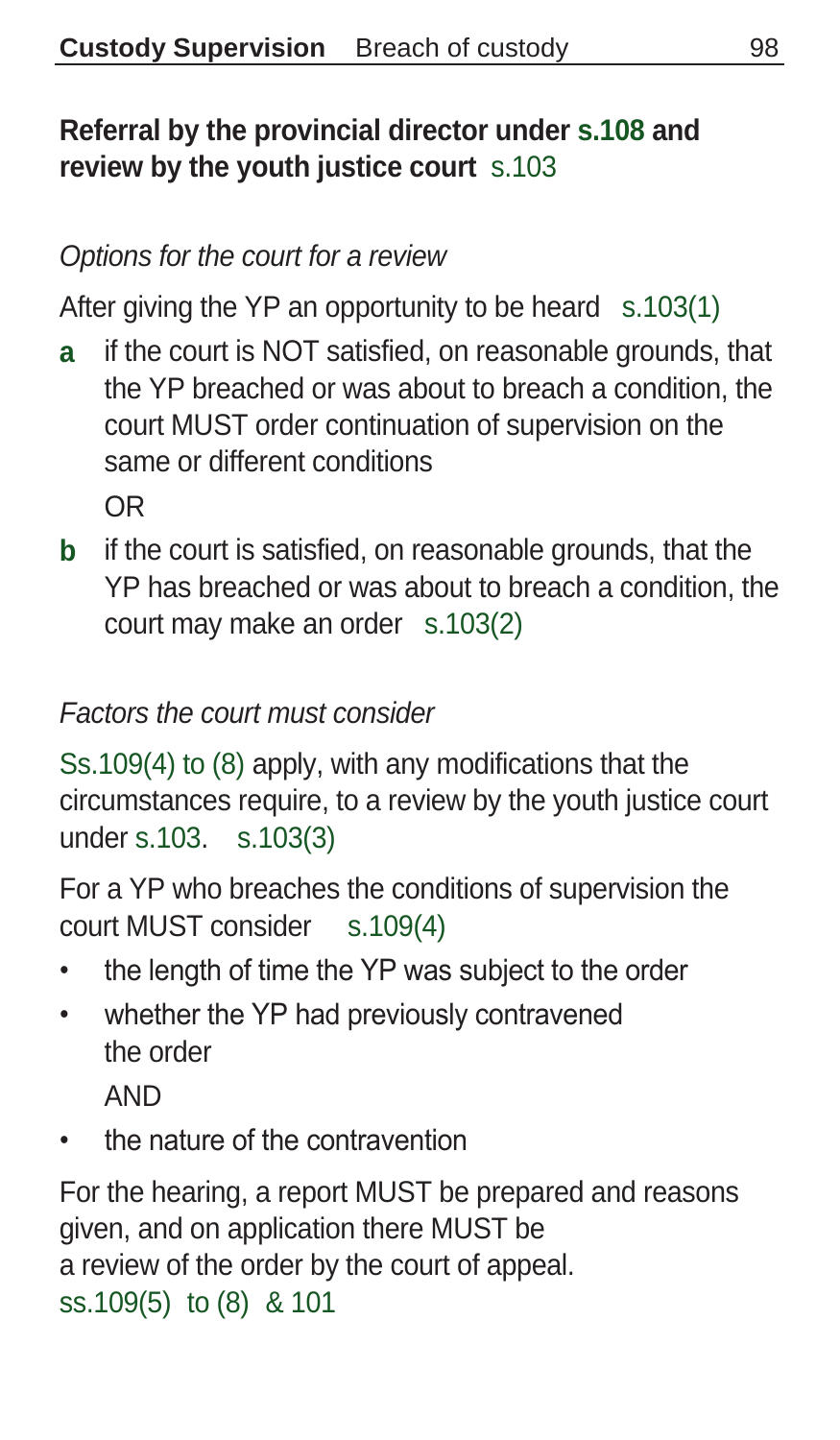Court order on completion of review s103(2)

The court may order that

**a** the YP must CONTINUE to serve the sentence in the community. The court may vary the conditions or impose new conditions OR

**b** the YP must REMAIN IN CUSTODY for any period not exceeding the remainder of the sentence, if the court is satisfied that the breach was serious

When the youth justice court makes an order under s.103(2) it must state the reasons for the order and make sure that the YP, counsel for the YP, the parents of the YP, and the crown receive a copy of the order and, upon request, a transcript of copy of the reasons for the order. s.109(5)

#### Review by the court of appeal

A review under s.101 (Review of youth justice court order) by the court of appeal applies with any modifications the circumstances may require. s.109(8)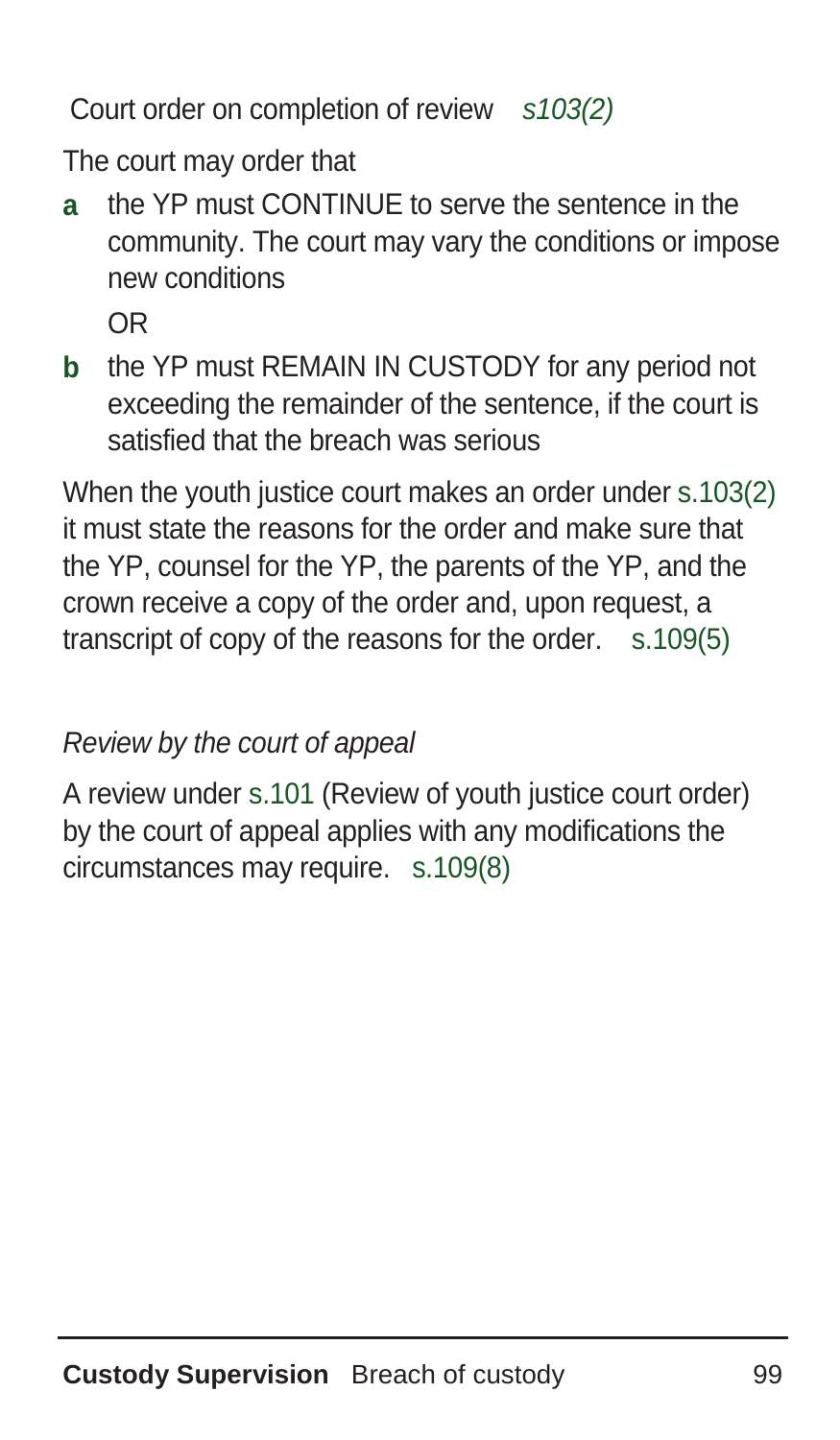#### **Breach of conditional supervision orders (including deferred custody and supervision orders) under**

**ss.42(2)(o),(q),(r),(p) & 94(19)(b)** ss.106 to 109

#### **Suspension of conditional supervision**

When the provincial director has reasonable grounds to believe that a YP has breached or is about to breach a condition of a conditional supervision order made under s.105, they may, in writing s.106

- **a** suspend the conditional supervision AND
- **b** order the YP to be remanded into custody until a review is conducted

If the conditional supervision of a YP is suspended under s.106, the provincial director may issue a warrant to apprehend the YP. Until apprehended, the YP is deemed to be NOT serving their sentence. s.107

The provincial director must review the case within 48 hours of the YP being either apprehended or remanded, and either cancel the suspension of the conditional supervision or refer the case to the youth justice court for review. ss.108 & 109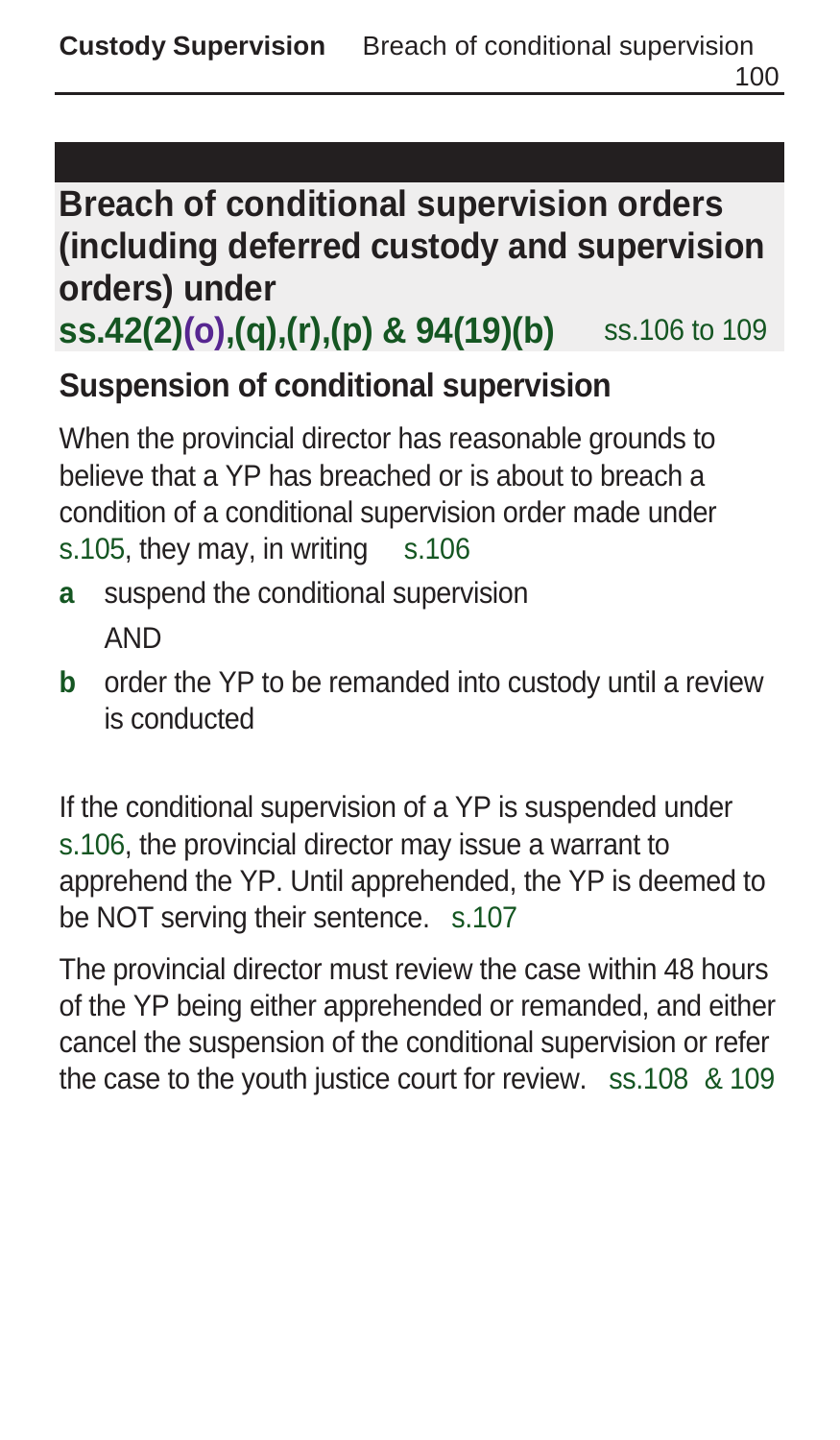#### **Referral by the provincial director under s.108 and review by the youth justice court** s.109

#### Options for the court for a review

After giving the YP an opportunity to be heard s.109(1)

**a** if the court is NOT satisfied, on reasonable grounds, that the YP breached or was about to breach a condition of the conditional supervision, the court MUST cancel the suspension and reinstate the conditional supervision

OR

**b** if the court is satisfied, on reasonable grounds, that the YP has breached or was about to breach a condition of the conditional supervision, review the decision of the provincial director to suspend the conditional supervision and make an order under s.109(2)

#### Factors the court must consider

For breach of supervision conditions the court MUST consider s.109(4)

- the length of time the YP was subject to the order
- whether the YP had previously contravened the order AND
- the nature of the contravention

For the purposes of a review under s.109(1) the youth justice court requires the provincial director to have a report prepared and to submit it to the court. s.109(6)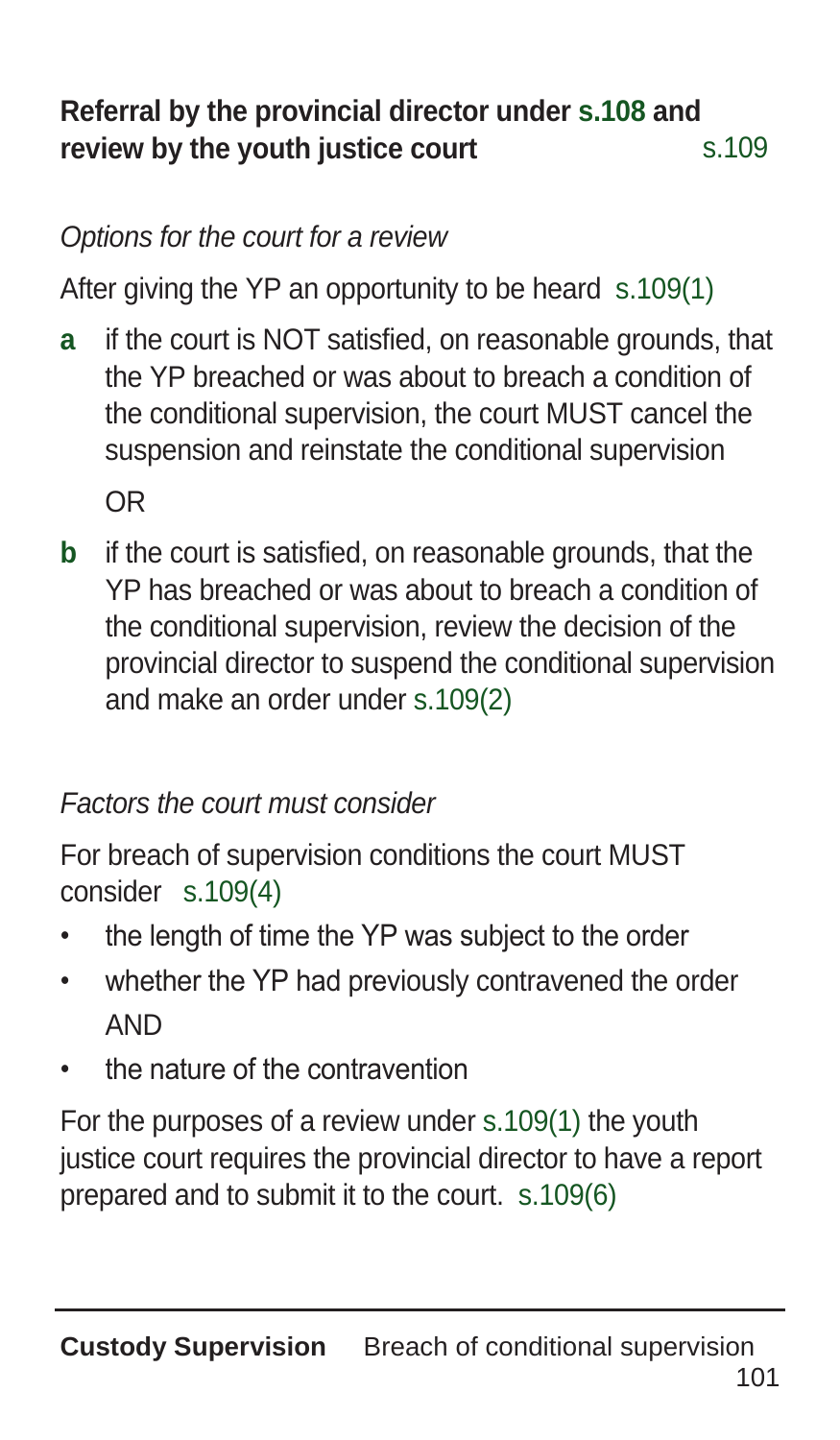**Custody Supervision** Breach of conditional supervision

102

Court order on completing a review s.109(2)

The court MUST order

- **a** that the suspension of the conditional supervision be cancelled and the YP MUST continue to serve the sentence in the community. The court may vary the conditions of the conditional supervision or impose new conditions
- **b** that the suspension of the conditional supervision continue AND the YP remain in custody for a period not to exceed the remainder of the sentence. This does NOT apply to deferred custody and supervision orders

OR

**c** for a deferred custody and supervision order under s.42(2)(p), that the YP serve the remainder of the order as if it were a custody and supervision order under s.42(2)(n)

After a decision has been made under s.109(2)(c), the provisions of the YCJA that apply to orders under s.42(2)(n) also apply to the deferred custody and supervision order. s.109(3)

When the youth justice court makes an order under s.109(2) it must state the reasons for the order and make sure that the YP, counsel for the YP, the parents of the YP, and the crown receive a copy of the order and, upon request, a transcript of copy of the reasons for the order. s.109(5)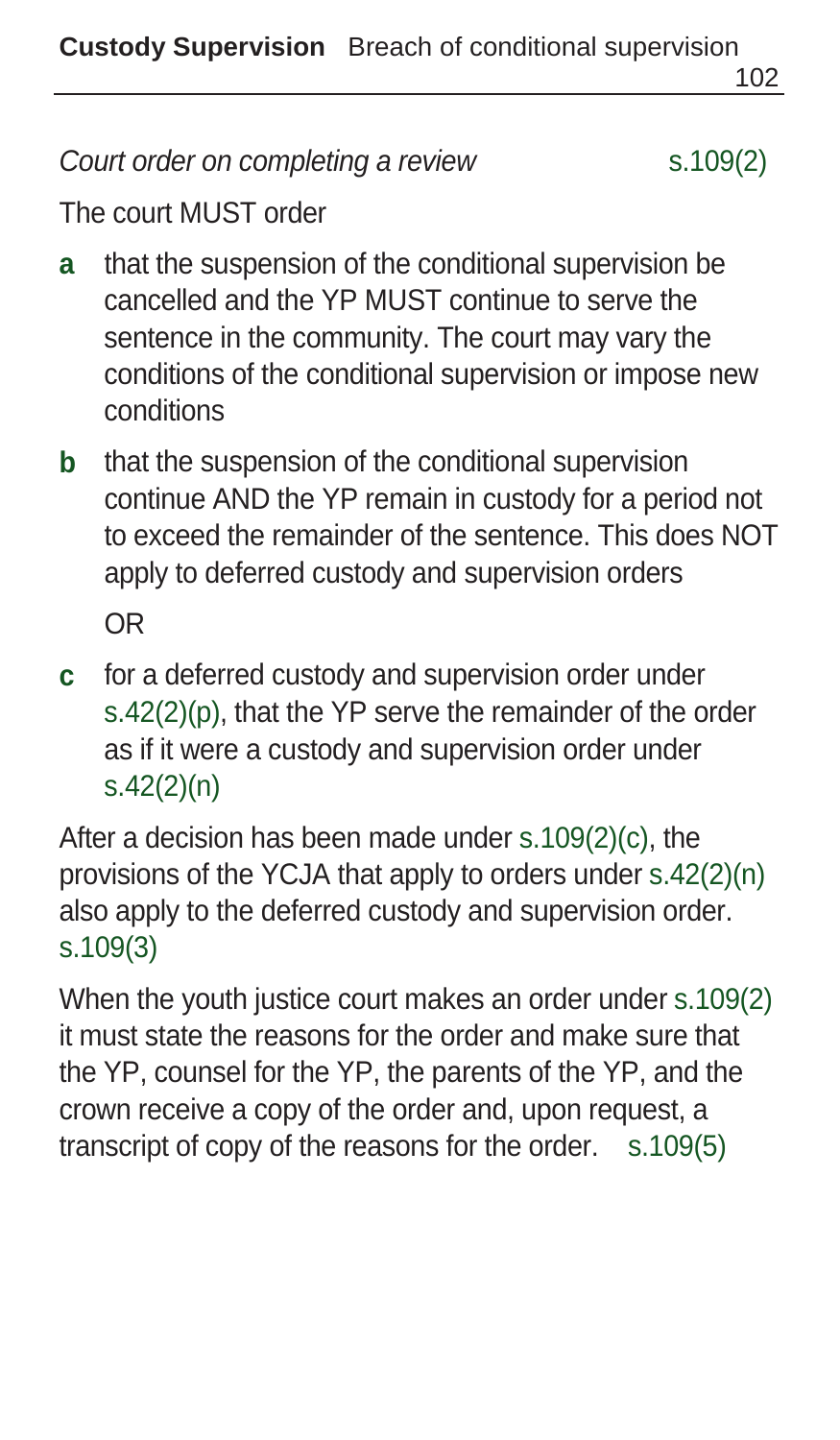#### **Review by the court of appeal**

A review under s.101 (Review of youth justice court order) by the court of appeal applies with any modifications the circumstances may require. s.109(8)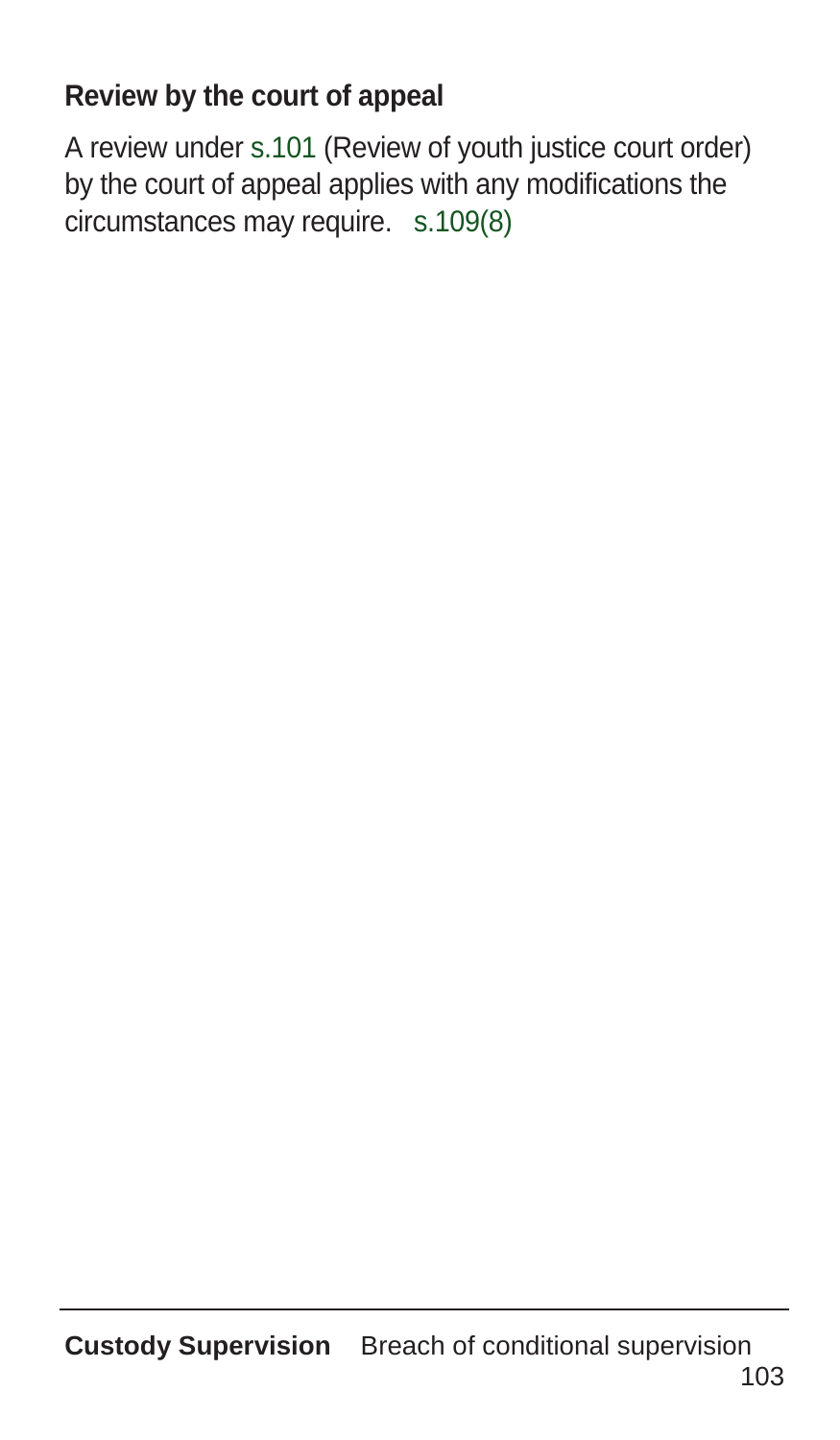### **Appeal provisions** s.37

- summary and indictable appeals are governed by the appropriate CC provisions s.37(1) & (5)
- summary conviction and indictable offences can be appealed together in certain instances. The appeal is governed by the indictable appeal provisions s.37(6)
- no appeal can be made under s.37(1) from judgments of the court of appeal to the Supreme Court of Canada for a finding of guilt or an order dismissing an information or indictment UNLESS leave to appeal is granted s.37(10)

#### **Contempt of court**

A finding of guilt under s.15, for contempt of court or a sentence imposed for that finding, may be appealed as if the finding were a conviction or the sentence were a sentence in a prosecution by indictment. s.37(2)

CC s.10 applies when appealing a finding against a parent who was in contempt for failing to attend court. s.37(3)

| Appeals heard as part of the sentence                                                              | s.37(4) |
|----------------------------------------------------------------------------------------------------|---------|
| The following orders may be appealed as part of the<br>sentence, unless the court orders otherwise |         |
| • adult or youth sentence $s.72(1)$ or $(1.1)$                                                     |         |
| lifting the ban on publication $s.75(2)$<br>$\bullet$                                              |         |
| placement when subject to an $AS$ s.76(1)<br>$\bullet$                                             |         |
|                                                                                                    |         |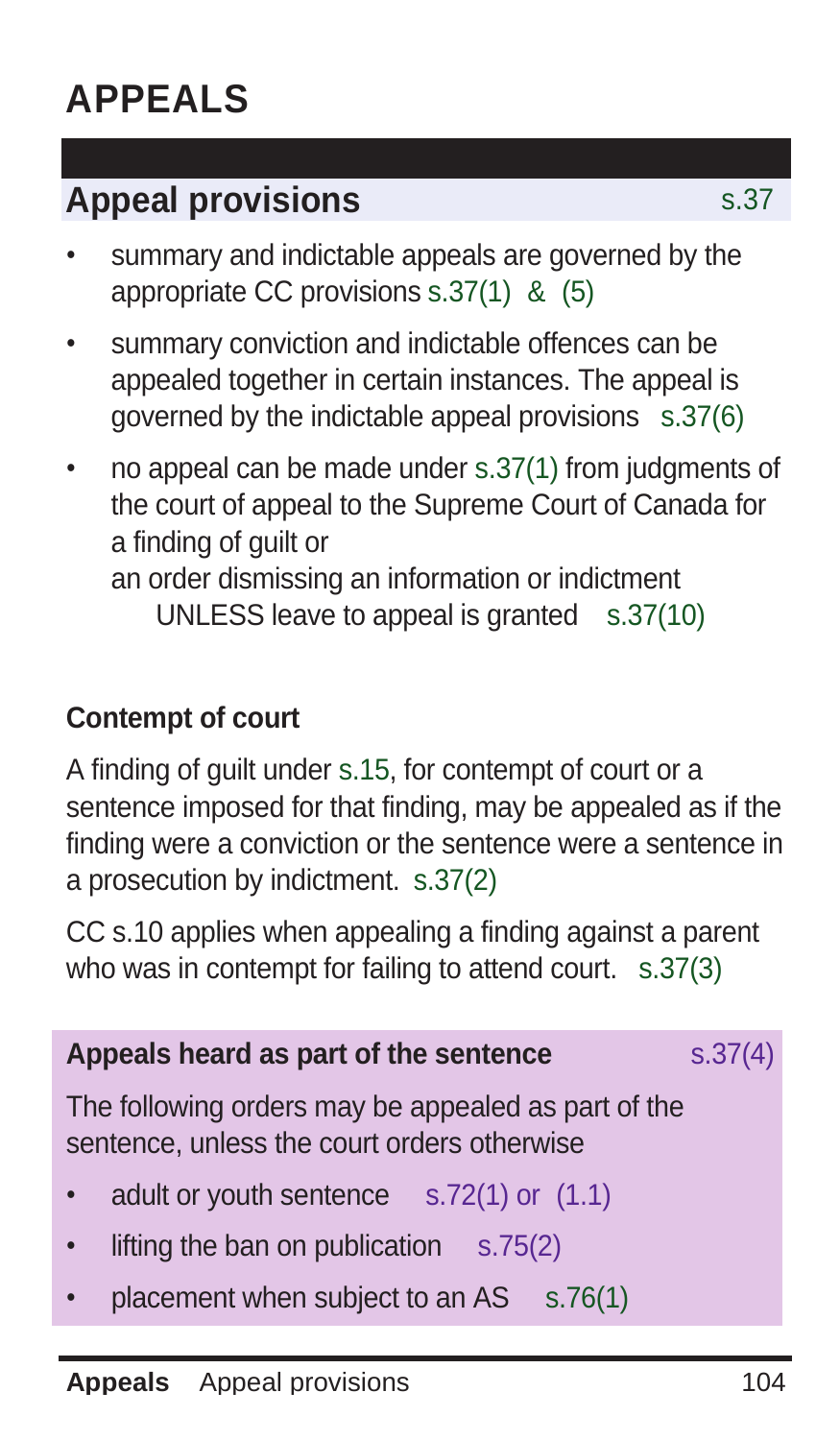If more than one of these is appealed, they must all be part of the same proceeding. s.37(4)

#### **Appeal court review** s.101

These court decisions may be reviewed by the appeal court

- when a YP is not released on the supervision portion of the sentence under ss.98 & 104
- when a YP is ordered into custody for a breach of conditions of supervision under ss.103 & 109
- to review the conditions in a conditional supervision order under s.105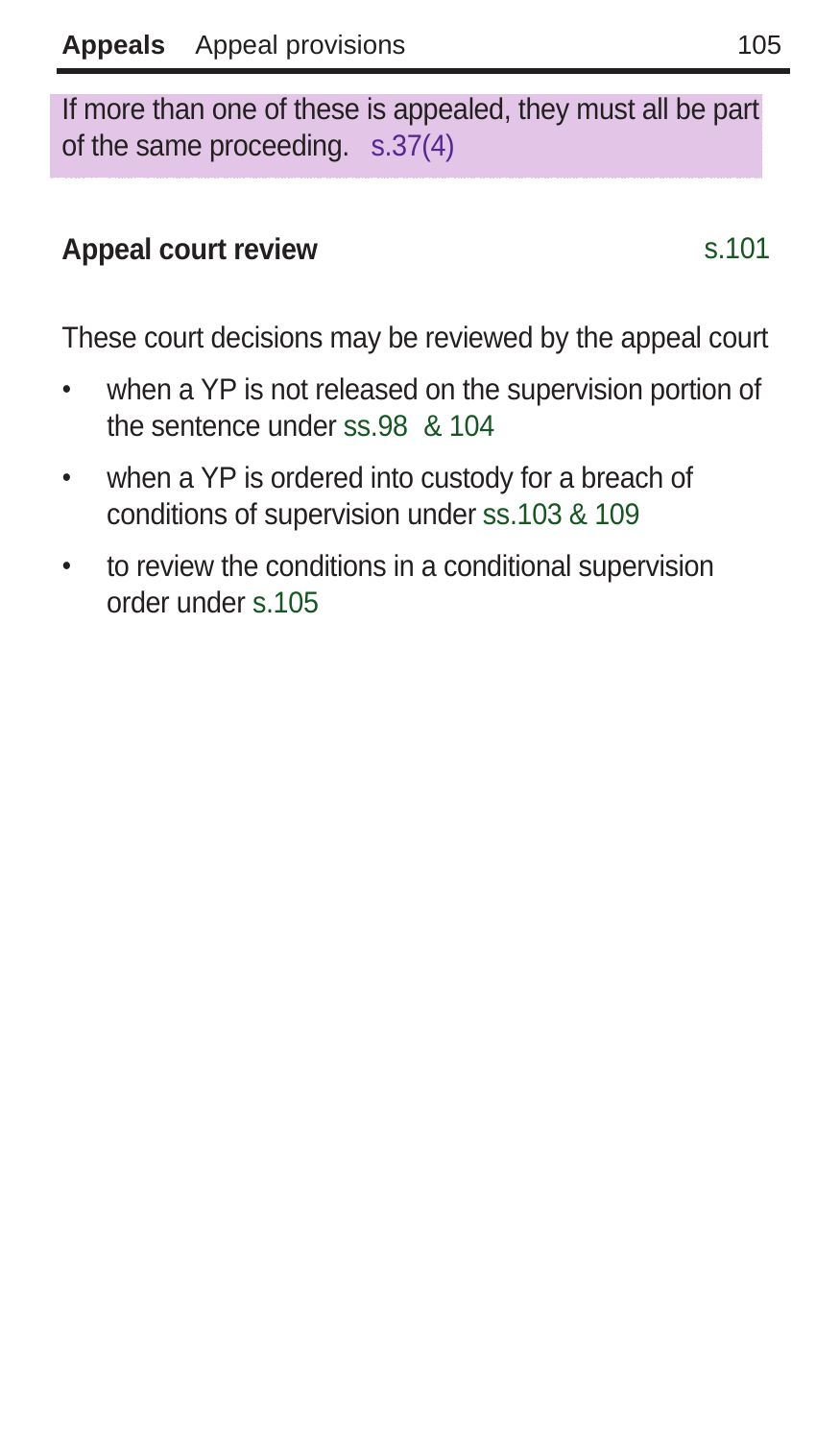## **CONFERENCES**

### **Conference Overview** s.19

conference

means a group of persons who are convened to give advice as set out in s.19

Conferences can be used to look for advice on appropriate EJM, conditions for interim release, sentences, review of sentences, and reintegration, among other things. s.19(2)

#### **Who may call a conference**

A conference may be called by a youth justice court judge, the provincial director, a police officer, a justice of the peace, a prosecutor, or a youth worker. s.19(1)

#### **How conferences work**

If the province establishes rules for conferences, all conferences EXCEPT those called by judges or justices of the peace must be convened and conducted according to those rules. s.19(3) & (4)

There is more than one type of conference. A case-planning conference can bring together professionals to discuss services and programs available for the YP in the community. A restorative justice type of conference may also be held if authorized s.19.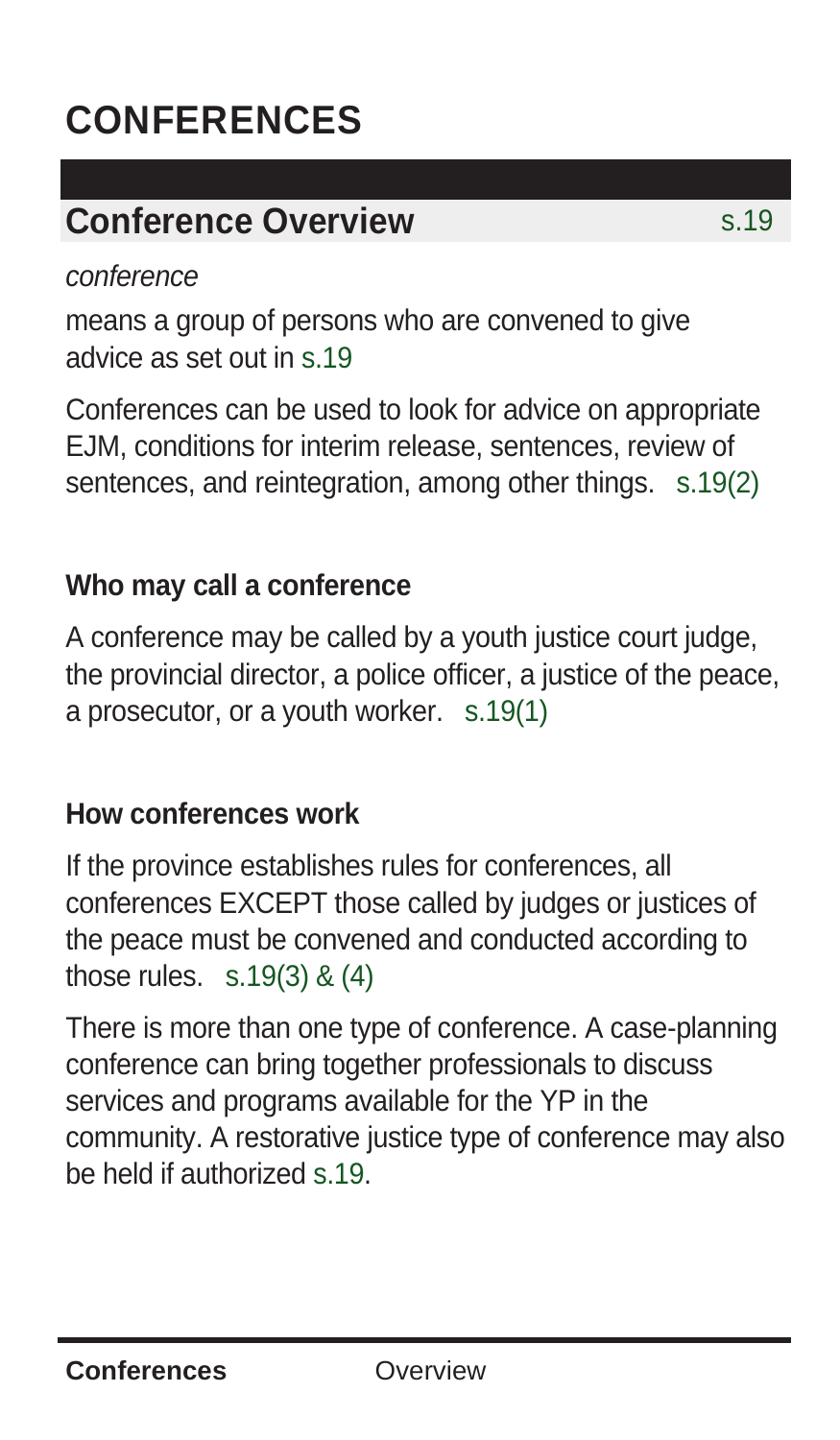### **MENTAL HEALTH PROVISIONS**

### **Medical and psychological reports, assessments & assessment reports**

#### s.34

At any stage of the proceedings, the court may order an assessment of a YP by a qualified person, along with a written report s.34(1)

- **a** with the consent of the YP and the Crown
- **b** on its own motion or on the application of the YP or the Crown if the youth justice court believes the report is necessary

AND

- i the court has reasonable grounds to believe that the YP is suffering from one of a number of listed conditions
- ii the YP has a history indicating a pattern of offences OR
- iii the YP is alleged to have committed a SVO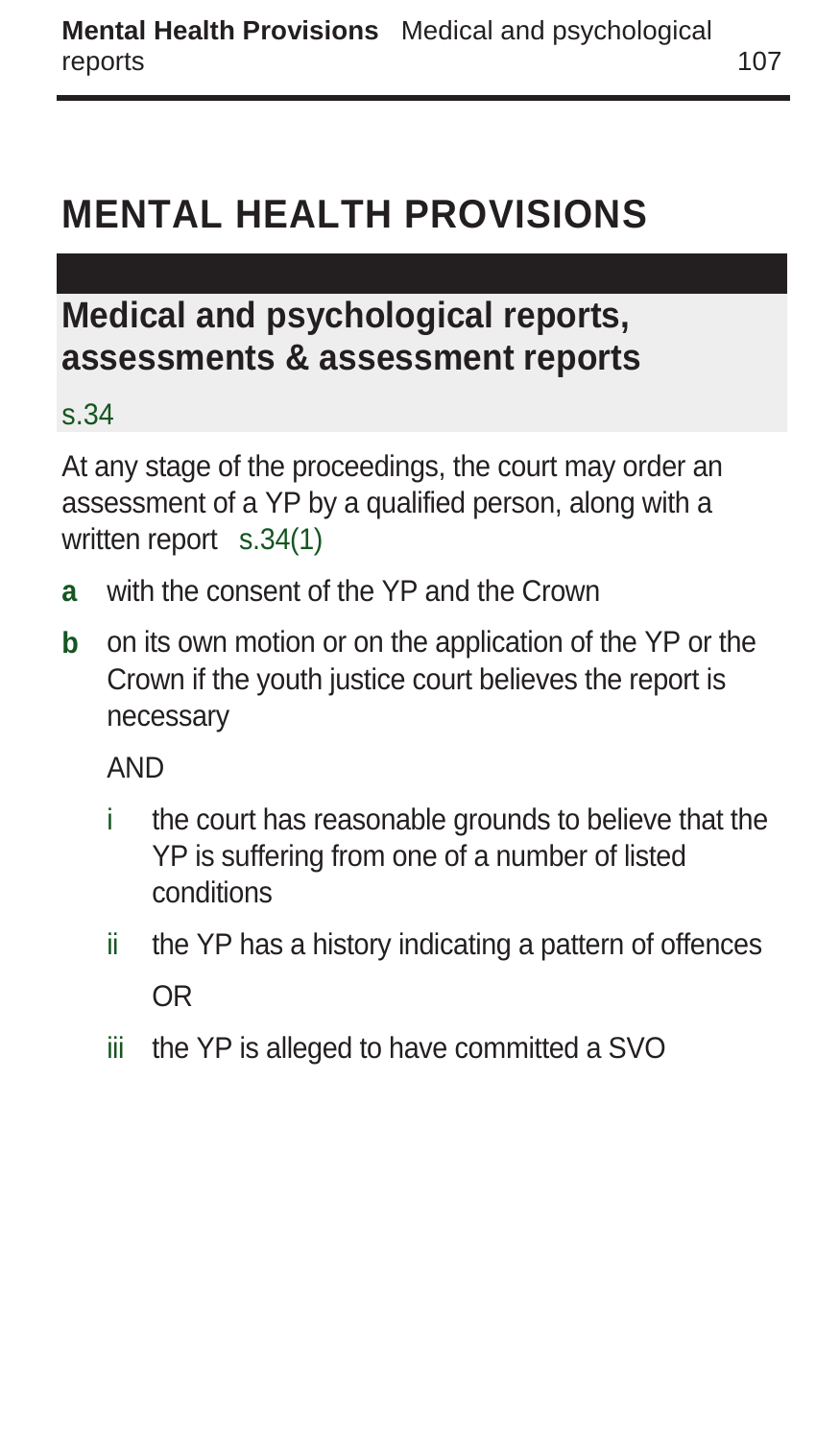#### **Limited purposes** s.34(2)

An assessment report can also ordered for a limited number of designated purposes

- **a** considering an application for release from or detention in custody s.33
- **b** deciding whether to impose an AS or a youth sentence s.71
- **c** making or reviewing a youth sentence
- **d** considering an application for continuation of custody s.104(1)
- **e** setting conditions for conditional supervision s.105(1)
- **f** making an order after a review of a breach or alleged breach of conditional supervision s.109(2)
- g authorizing disclosure of information about a YP s.127(1)

#### **YP may be remanded for the assessment** s.34(3)

There is a presumption against a custodial remand. s.34(4)

Generally, any statement made by a YP for the purpose or during the course of the assessment is NOT admissible in evidence. s.147(1)

There are exceptions to this rule. s.147(1) & (2)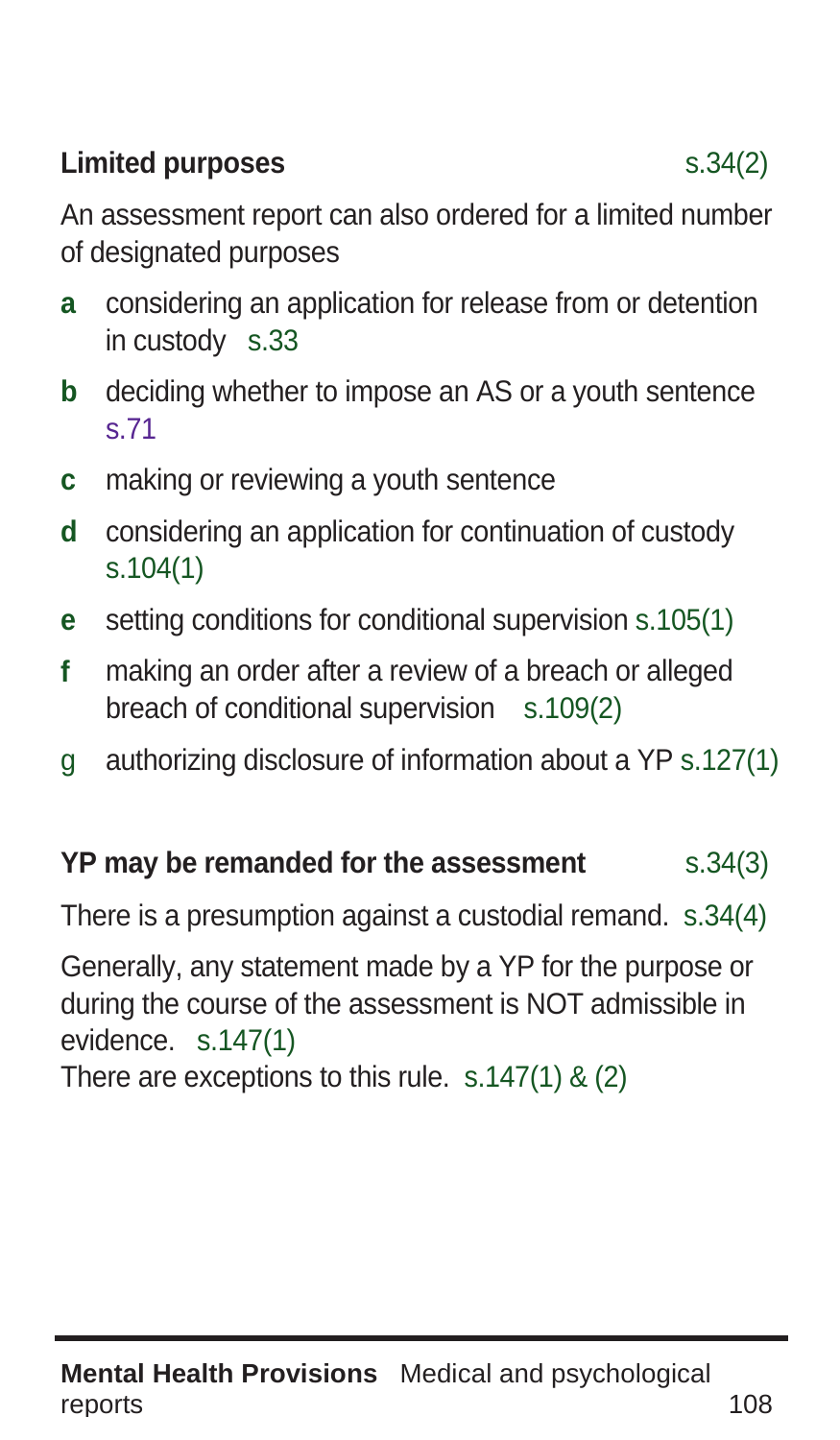#### **Who receives a copy of the report**

When a youth justice court receives a report under s.34(1)

- under s.34(7)(a) the court MUST, subject to s.34(9), make sure a copy is given to
	- i the YP
	- ii any parent of the YP who attends any of the proceedings
	- iii the YP's counsel AND
	- iv the Crown
- under s.34(7)(b) the court may give a copy of the report to
	- i a parent who is not in court
	- ii the provincial director or the director of the adult facility where a YP is serving a youth sentence if, in the court's opinion, withholding it would jeopardize the safety of any person, despite restrictions on access to records in s.119(6)

#### **Who may have access to the report** s.119(6)

Only certain people may have access to medical and psychological reports listed in s.34. Those persons and positions are referred to in s.119(6).

#### **Mental disorder provisions** s.141

The provisions of the CC for mental disorders apply except to the extent they are inconsistent with the YCJA.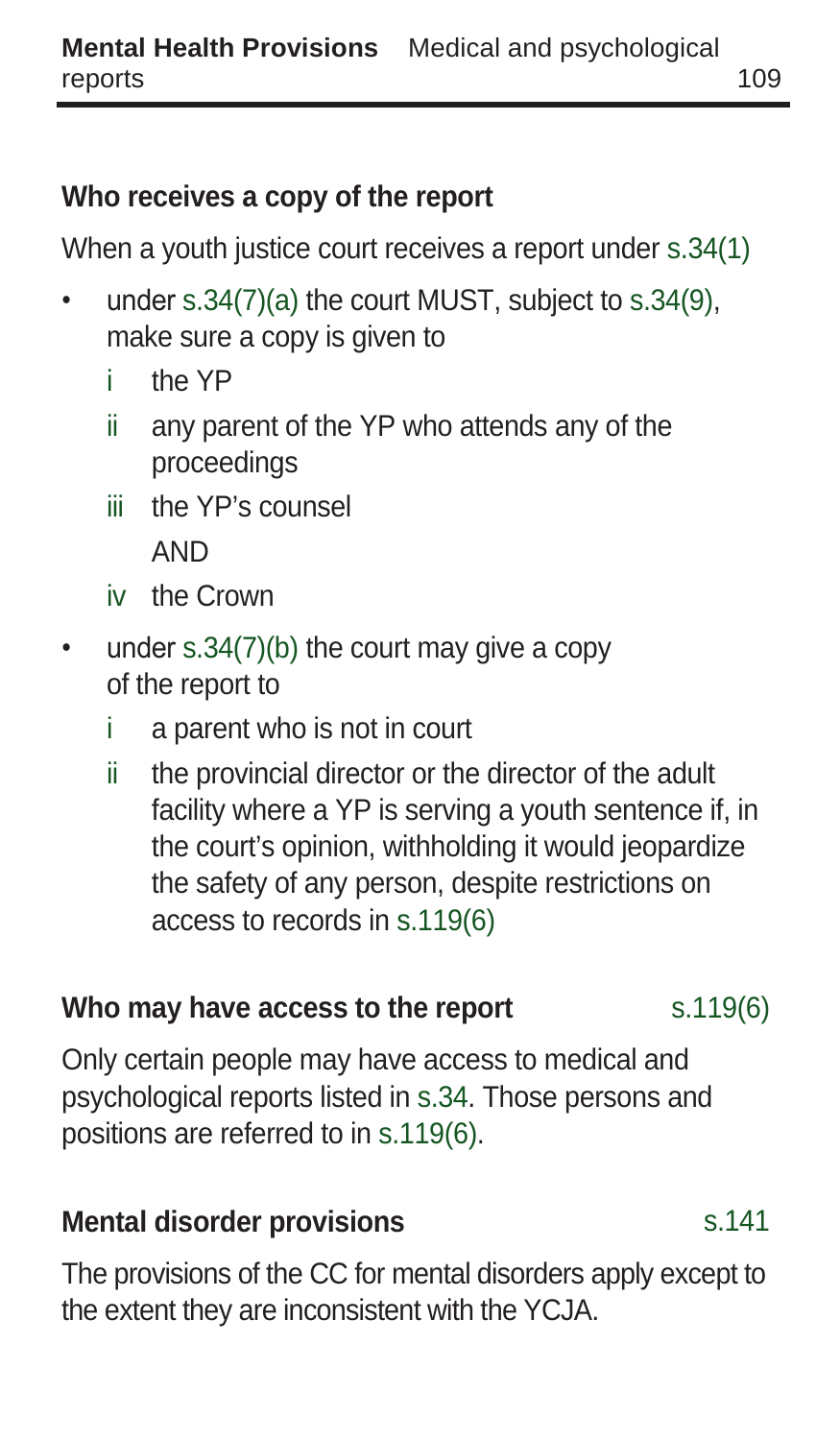### **NOTICE TO PARENTS**

#### **Notification to parents regarding proceedings against young persons**  ss.26 & 27

There are detailed provisions for giving notice to parents for various proceedings against YPs. s.26

Notice to parents does NOT need to be given if the YP has reached the age of 20 at the time of their first appearance before the youth justice court for the offence. s.26(12)

In certain circumstances a parent may be ordered by the youth justice court to attend court. This may be at any stage of the proceedings. s.27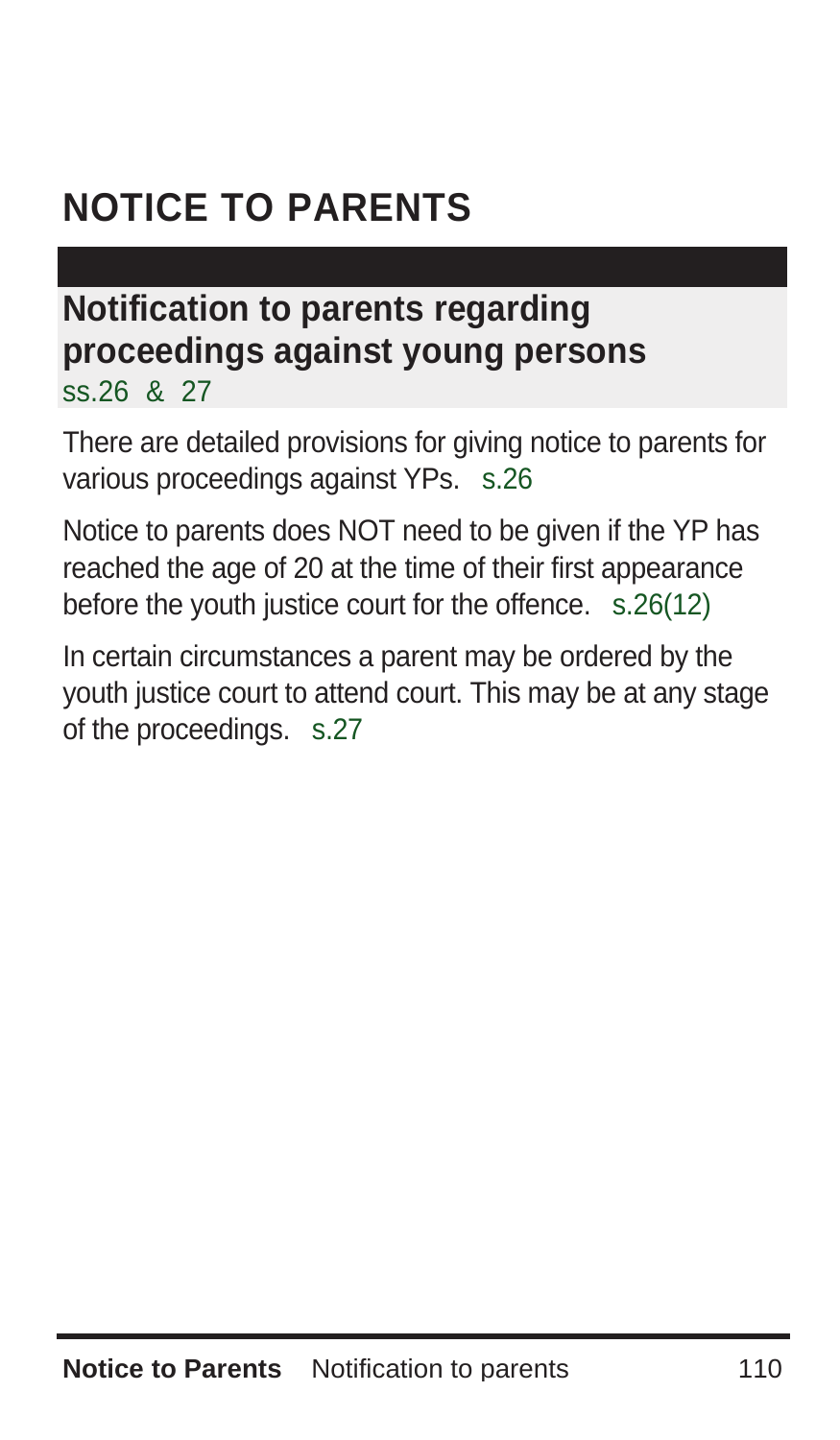# **PEACE BONDS**

### **Requirements**

#### **Jurisdiction**

The youth justice court has explicit jurisdiction to place a YP on a peace bond under the following CC sections

- fear of injury or damage CC s.810
- fear of criminal organization offence CC s.810.01
- fear of serious personal injury offence CC s.810.2 s.14(2

#### **If a YP does not enter a peace bond**

If the YP fails or refuses to enter into the peace bond the court may impose any of the sanctions set out in s.42 EXCEPT that a custody and supervision order must NOT exceed 30 days. s.14(2)

A justice of the peace may place a YP on a peace bond for fear of damage or injury under CC s.810. If the YP fails or refuses to enter into a recognizance the justice of the peace MUST refer the matter to a youth justice court. s.20(2)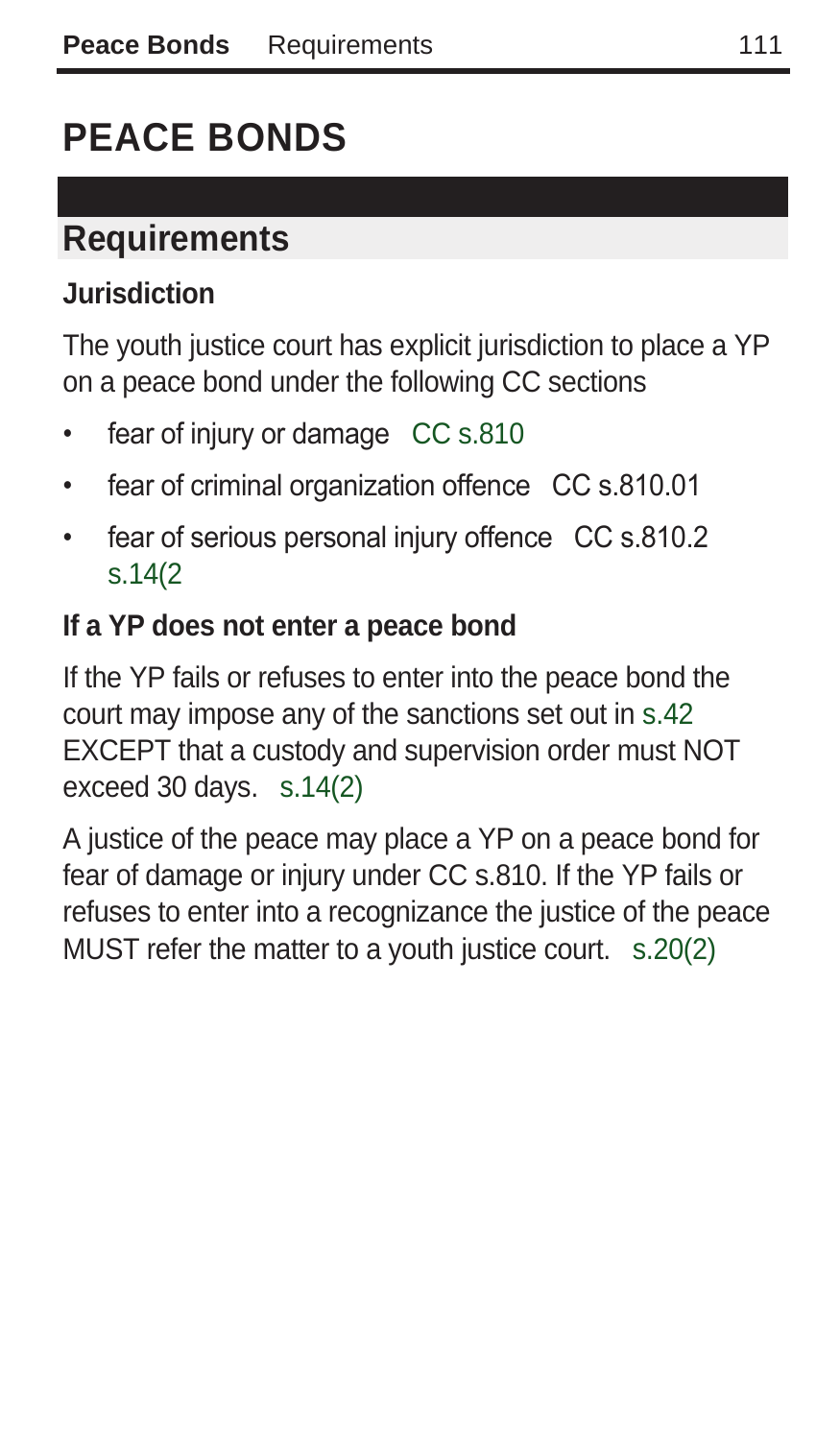### **PRE-CHARGE SCREENING AND PRIVATE PROSECUTIONS**

#### **Role of the Crown and Attorney General**

The Crown may establish a pre-charge screening program that sets out the circumstances in which the Crown's consent MUST be obtained before a YP is charged with an offence. s.23(1)

Ontario has no pre-charge screening program pursuant to s. 23(1)

No prosecutions may be conducted by a prosecutor other than the Attorney General without the consent of the Attorney General. s.24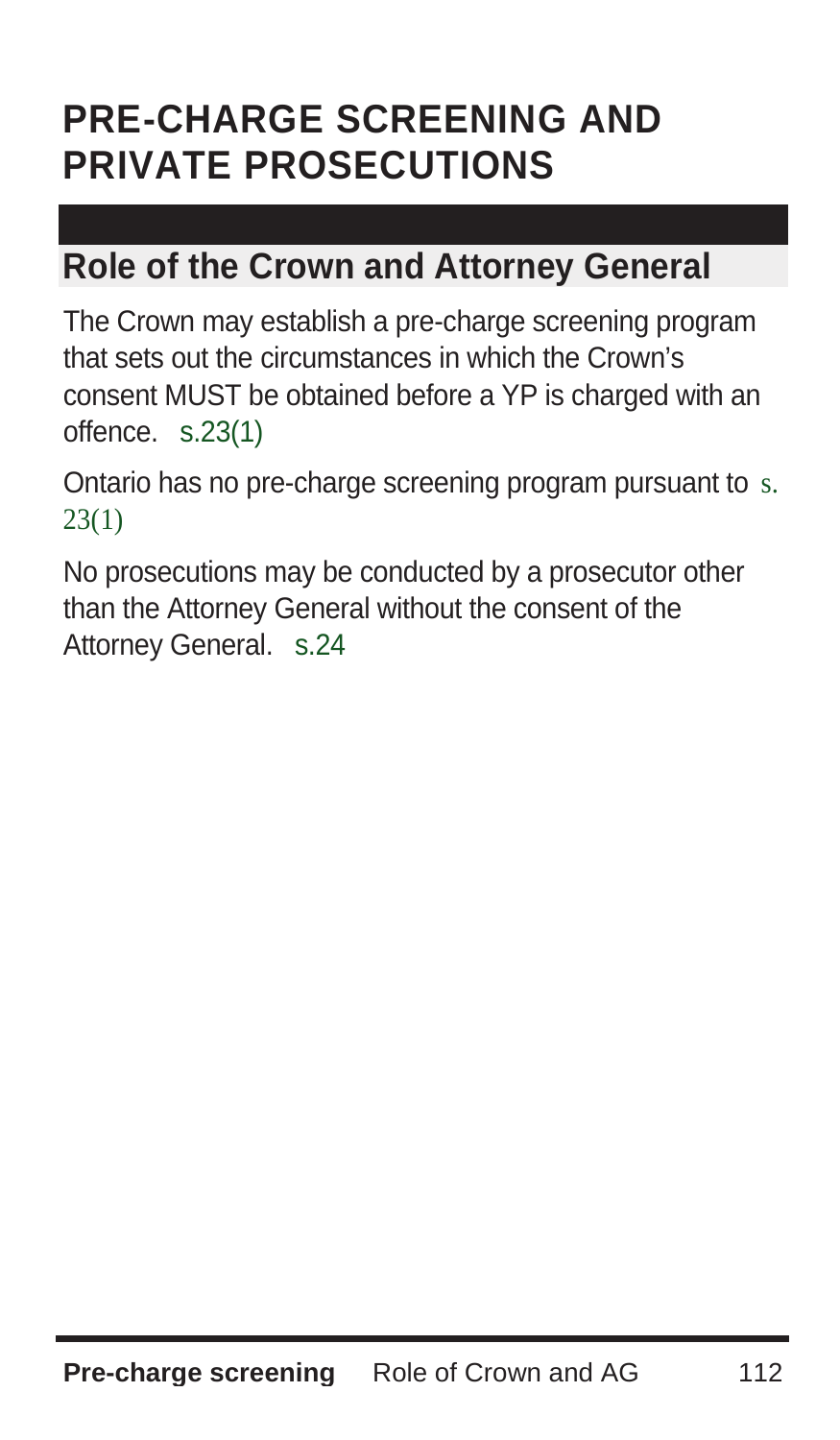### **PRE-SENTENCE REPORTS**

#### **When to use** s.40

#### **When to use a pre-sentence report**

A pre-sentence report may be ordered whenever a court considers it advisable. s.40(1)

The court MUST order a pre-sentence report before ordering a custodial sentence s.39(6)

UNLESS

the court is satisfied that a report is NOT necessary

AND

the Crown and defence agree to dispense with it s.39(7)

The youth justice court MUST consider a pre-sentence report when deciding whether to impose an adult or youth sentence under s.72(1) or (1.1). s.72(3)

The report must include the listed contents to the extent that they are relevant to the purpose and principles of sentencing and the restrictions on custody in ss.38 & 39.

The contents of the report set out in s.40(2) are as follows

- **a** the results of an interview with the YP and if reasonably possible the parents of the YP and possibly members of the YP's extended family
- **b** the results of an interview with the victim, if practicable and reasonably possible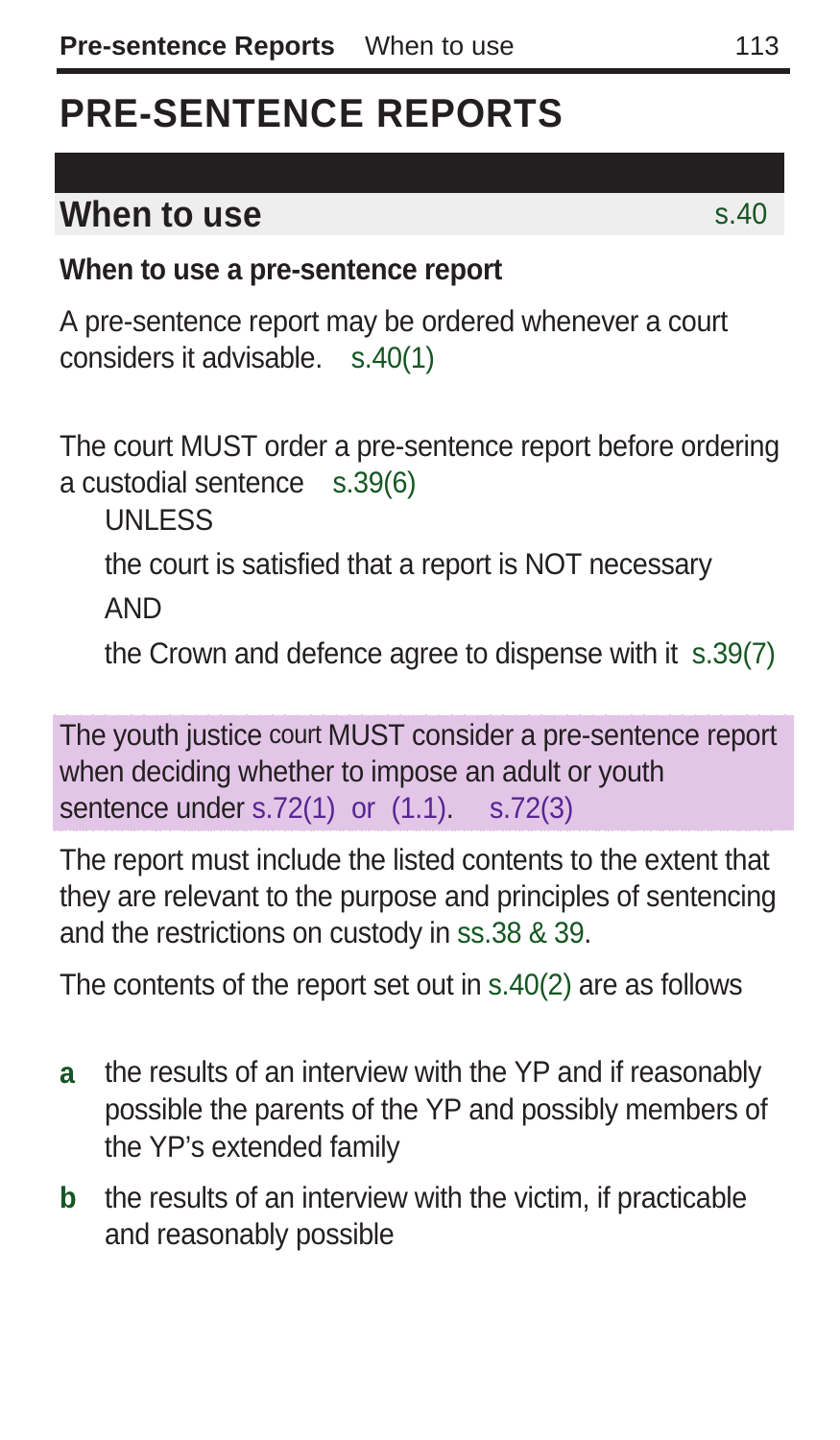- **c** the recommendations of any conference referred to in s.41 that is convened by the court to get advice on an appropriate sentence
- **d** any information that is applicable (see the listed information set out in this paragraph)
- **e** information that will help the court to determine, under s.39(2), if there is an alternative to custody available
- **f** any information that the provincial director considers relevant, including a recommendation of the provincial director

The time limit on access to records set out in s.119(2) applies for the information specifically referred to in s.40(2)(d)(iii) & (iv).

#### **Using pre-sentence report procedures for other purposes**

The procedure for pre-sentence reports is used for various other reports in the YCJA such as

- reviews of sentences ss.59(3) & 94(9)
- applications to continue custody Applications for continuation of custody ss.98 & 104 & Reports s.99
- setting conditions for conditional supervision ss.105,105(6) & 99(2) to (7)
- hearings on breach of conditions of supervision ss.109(7) & 99(2) to (7)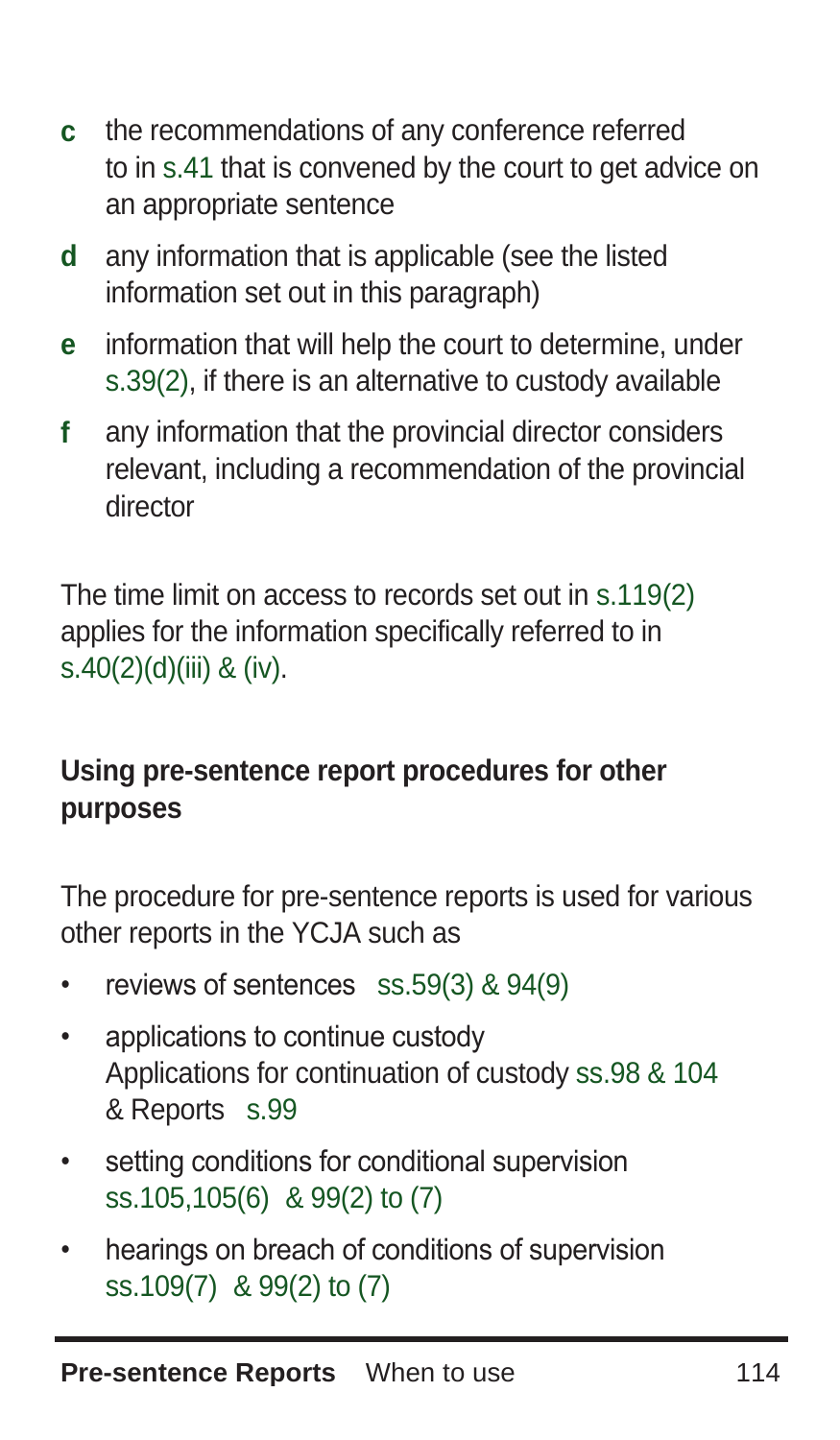### **PUBLICATION**

### **Protection of Privacy for YP, young witnesses and victims**

#### **Rules governing the protection of the YP's privacy**

General rule: The YCJA does NOT allow publication of the name or any information that would lead a YP to be identified as having been dealt with under the act. s.110(1)

However, s.110(1) does NOT apply

- under s.110(2) where publication may be permitted
	- **a** where a YP has received an adult sentence
	- **b** where the information relates to a YP who has received a youth sentence for a violent offence and the youth justice court has ordered a lifting of the publication ban under s.75(2)
	- **c** in the course of the administration of justice IF the purpose of publication is something other than to have the information made known in the community
- under ss.110(3),(4),(5) & (6) for a YP who has been dealt with under the act
	- **3** the YP may publish or allow publication after they turn 18 as long as they are NOT in custody under the YOA or the YCJA
	- **4** an order can be made allowing information to be published that identifies a YP when the YP is dangerous and at large
	- **5** the order made under (4) is in effect for 5 days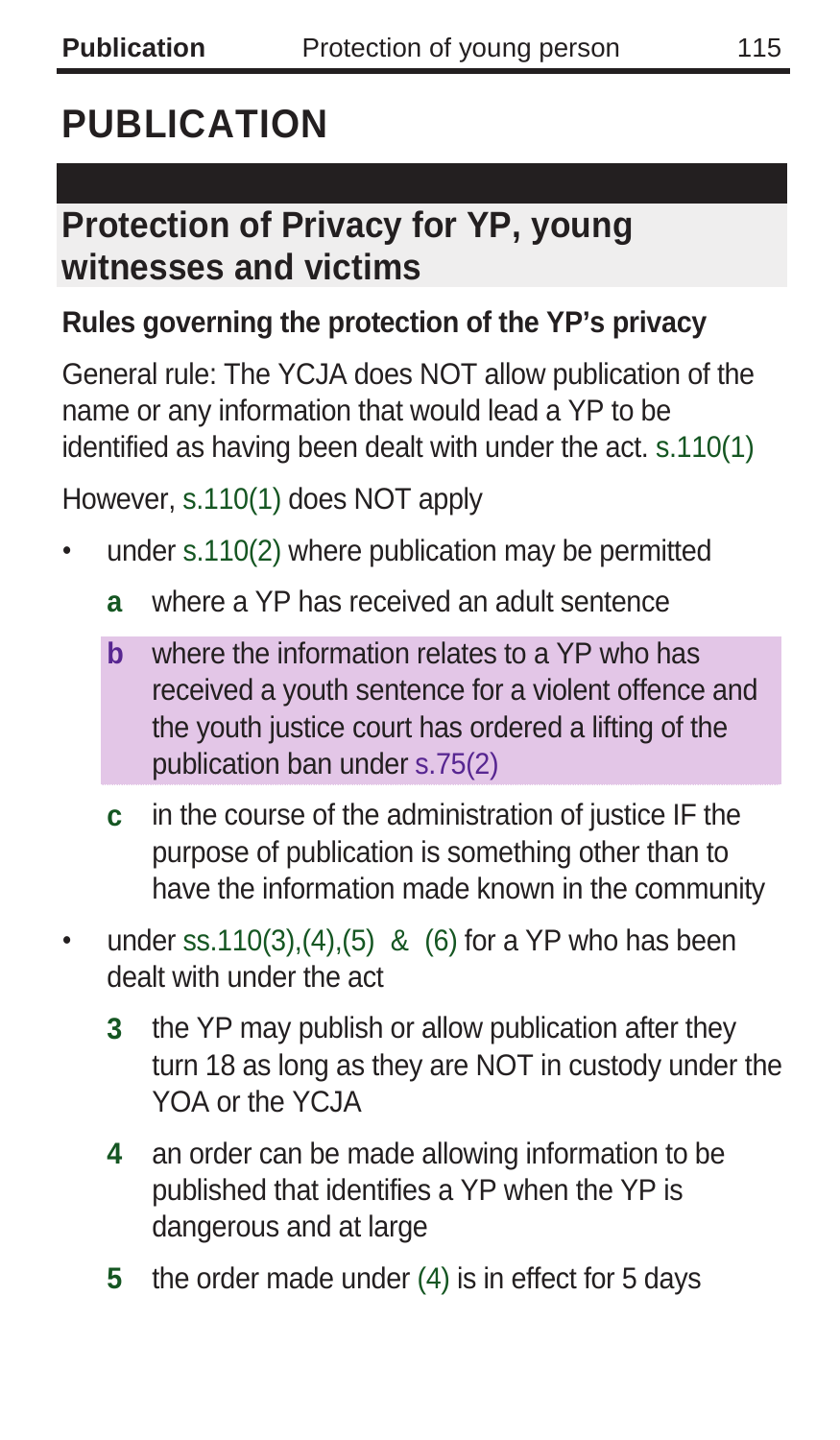ONLY

**6** the court may make an order to permit a YP who applies to publish information that would identify them IF the court is satisfied that publication would NOT be contrary to their best interests or the public interest

#### **Rules governing young witnesses and victims** s.111

This provision protects the privacy of someone under the age of 18 who has been a witness or victim in connection with an offence committed or alleged to have been committed by a YP.

#### **General Rule** s.111(1)

The YCJA does NOT permit publication of the name of a young witness or victim, or any information that would lead someone to be identified as having been a young witness or victim, in connection with an offence committed or alleged to have been committed by a YP.

However, there are exceptions s.111(2)

**a** publication is permitted by a young witness or victim after they turn 18, or before that age with the consent of their parents

OR

**b** by the parents of a young victim or witness who is deceased s.111(2)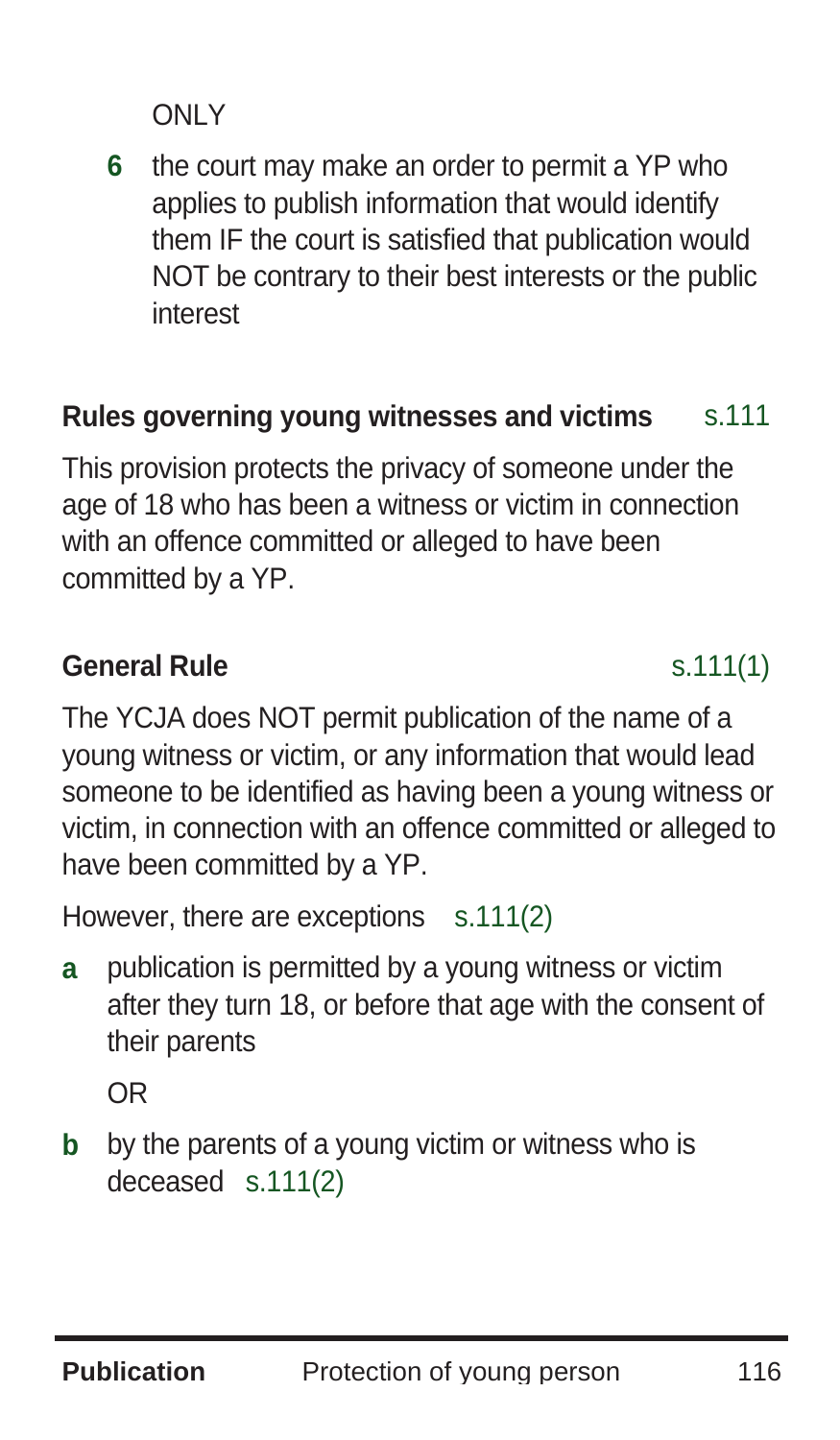#### **Application for leave to publish** s.111(3)

If a young victim or witness makes an application, the court may make an order to permit them to publish information that would identify them IF the court is satisfied that publication would NOT be contrary to their best interests or the public interest.

#### **Ban on publication no longer applies** s.112

Once an application to publish the identity of a young victim, young witness, or YP dealt with under the act has been granted and the information has been published, the general publication ban does not apply.

The general publication ban does apply, however, after the end of the 5-day period for a YP who is dangerous and at large. s.110(4) & (5)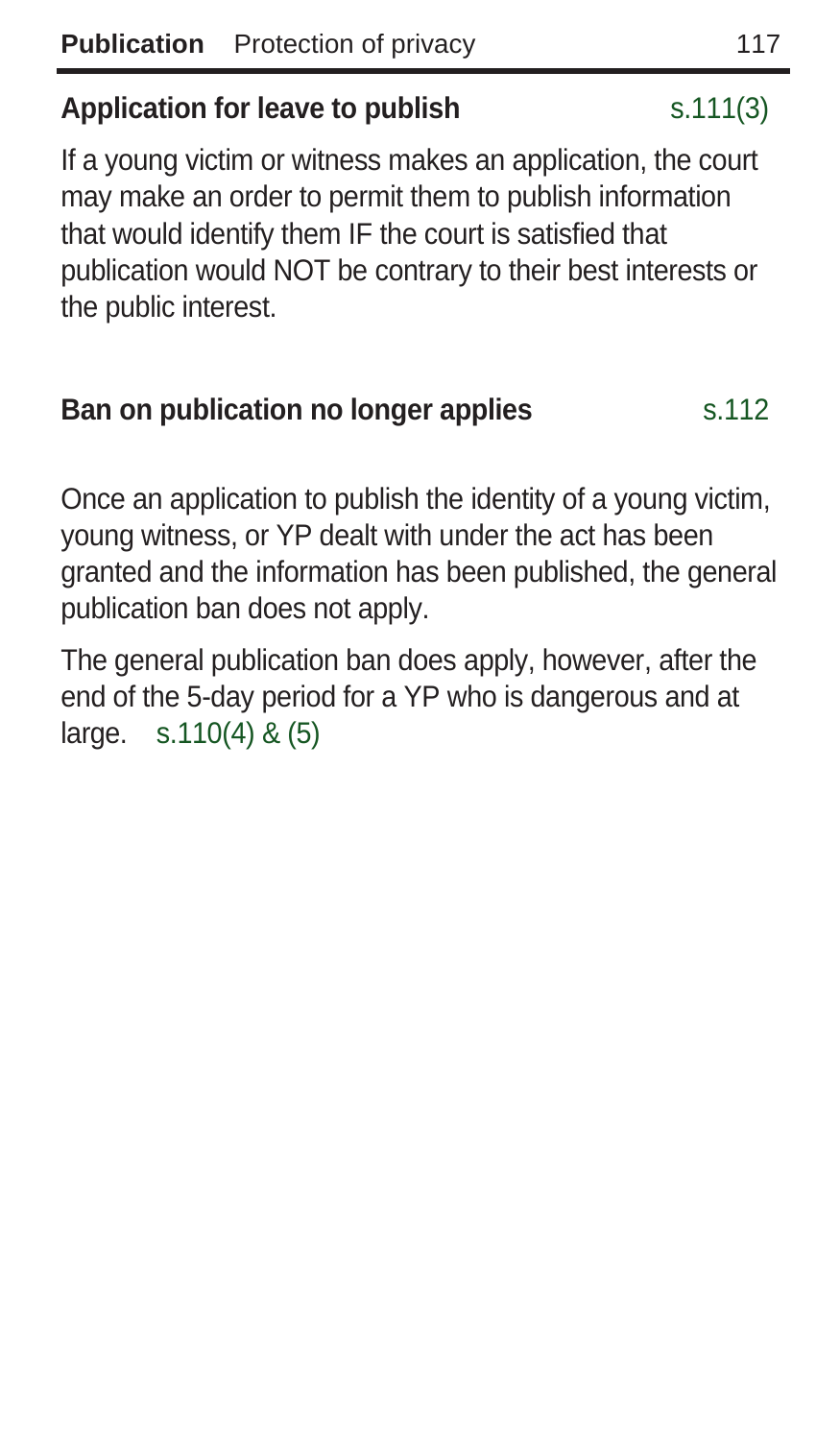## **REFERRAL TO CHILD WELFARE**

#### **Overview** s.35

A court may refer a YP to a child welfare agency at any stage of the proceedings, for assessment to determine whether the YP is in need of child welfare services. This referral can be made in addition to any order the court may make.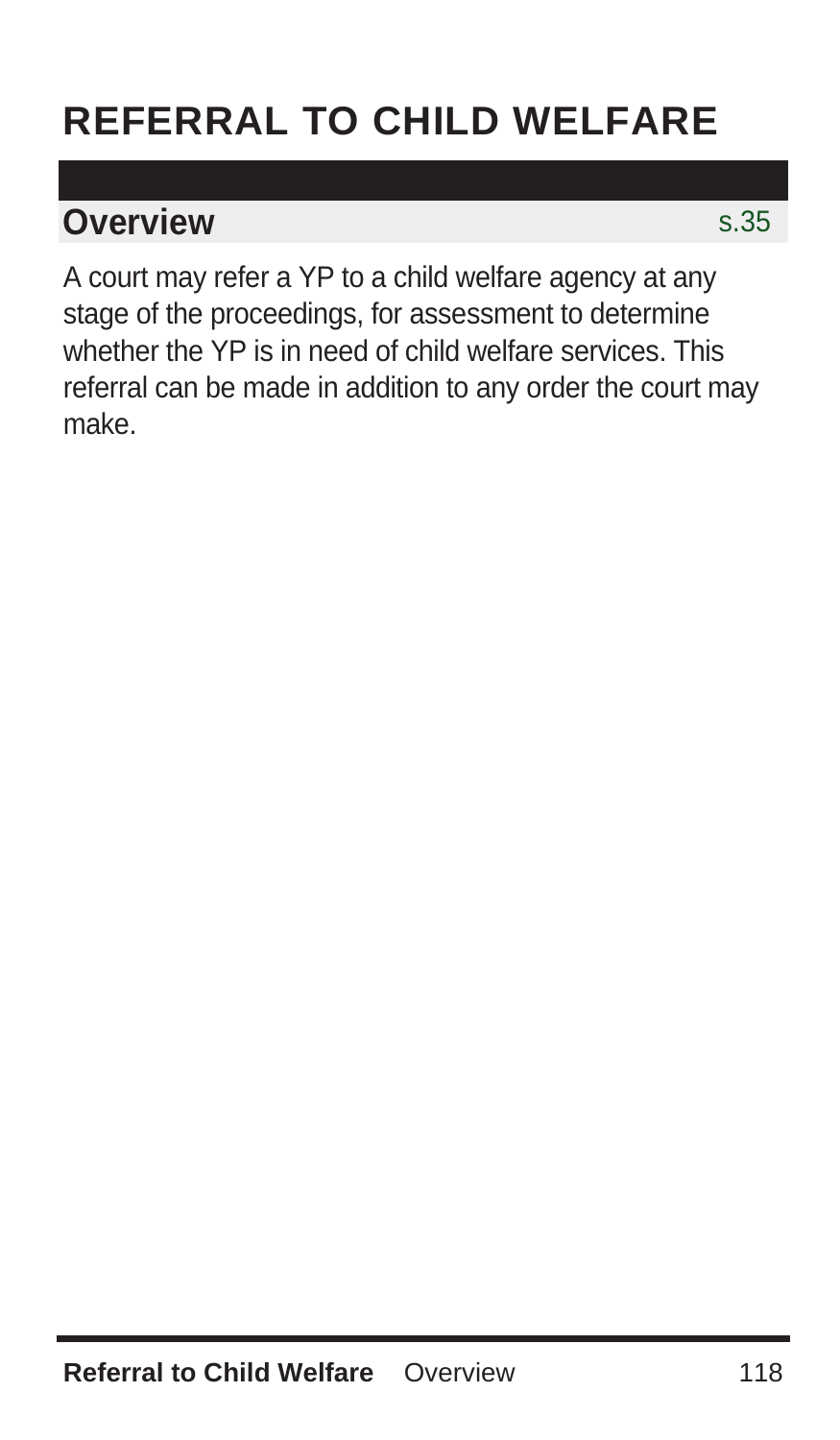## **RIGHT TO COUNSEL**

#### **Rights of young person to counsel** s.25

- **1** A YP has the right to retain and instruct counsel without delay and to exercise that right personally
	- at any stage of the proceedings against the YP AND
	- before and during any consideration of whether to use an EJS instead of starting or continuing judicial proceedings under the YCJA
- **2** The arresting officer must advise the YP without delay of their right to counsel.
- **3** When a YP is not represented by counsel the justice, youth court judge, or review board MUST advise the YP of their right to counsel and provide a reasonable opportunity for the YP to obtain counsel.
- **4** When a YP wishes to obtain counsel but is unable to do so the youth justice court before which the hearing, trial, or review is being held
	- **a** MUST refer the YP to a legal aid program, where there is program in place, to obtain counsel AND
	- **b** MAY direct that the YP be represented by counsel if no legal aid program is available or if the YP is unable to obtain counsel through the program

OR

MUST direct that the YP be represented by counsel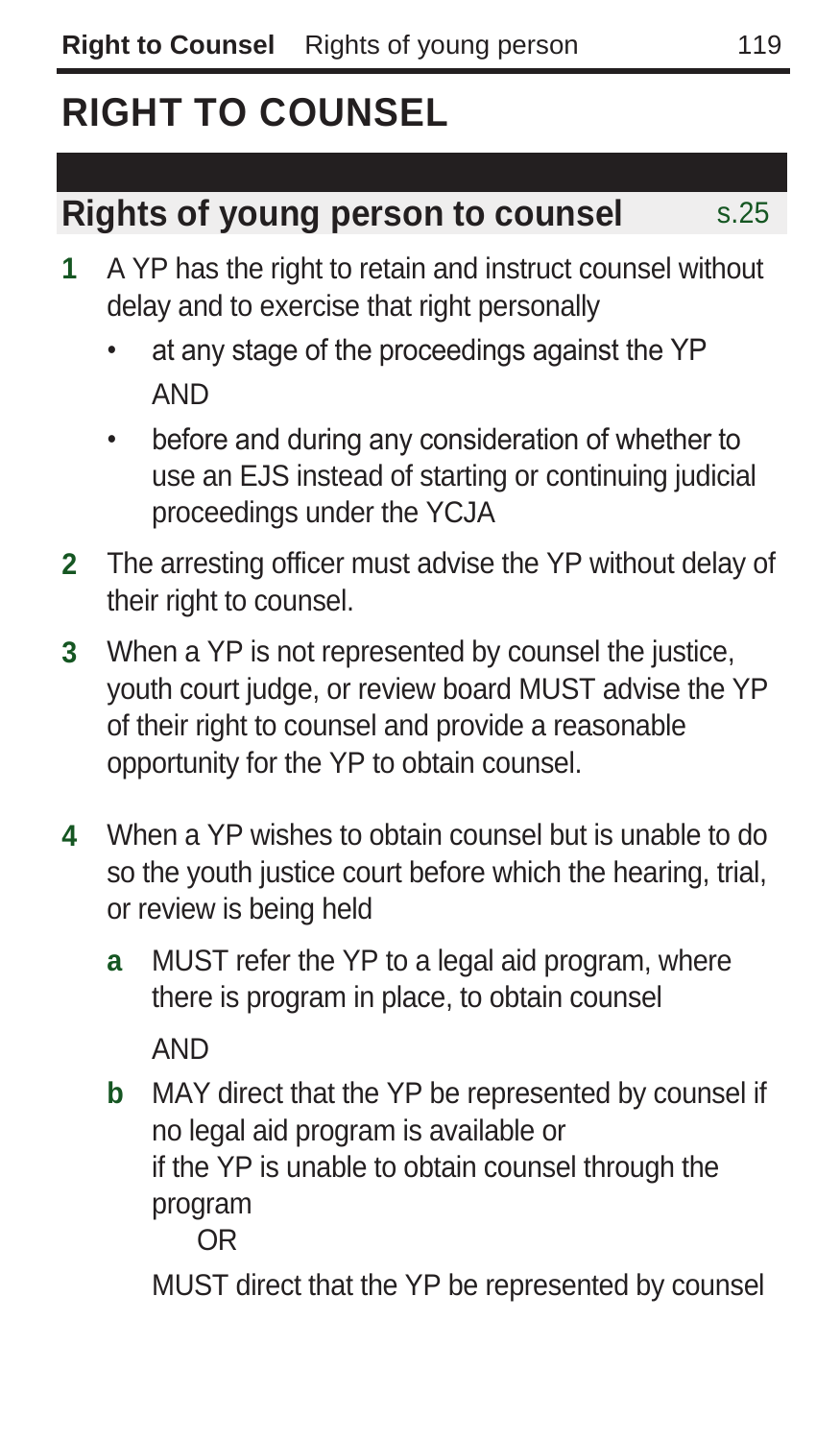if the YP requests it

- **5** Where there is a direction for counsel to be appointed under s.25(4)(b) the Attorney General MUST appoint counsel or make sure counsel is appointed to represent the YP.
- **8** The youth court judge MUST make sure the YP is represented by counsel independent of the parent if
	- the interests of the YP and the parents of the YP are in conflict

OR

- it would be in the best interests of the YP
- **9** A statement that a YP has the right to be represented by counsel MUST be included in a number of documents listed in this subsection.
- **10** The province can establish a cost-recovery program to recover the cost of legal counsel from a YP or their parents after the appeal period has expired or all appeals are completed.
- **11** The provisions which allow a court to direct that counsel be appointed for a YP, and some other right-to-counsel provisions, do NOT apply if the YP is 20 years of age or older at the time of their first appearance for the offence.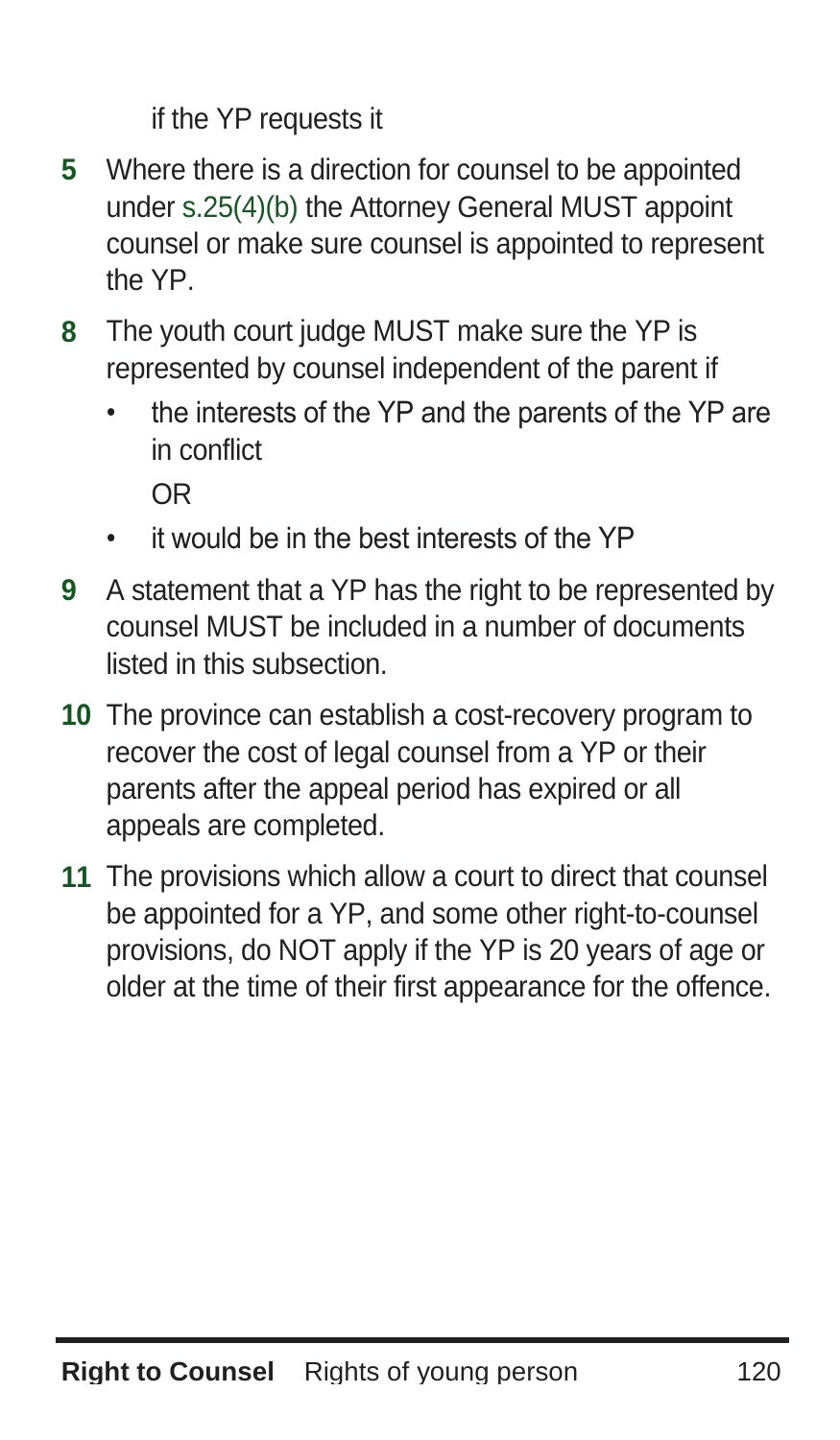## **STATEMENTS**

### **Criteria for admissibility of statements** s.146

**1** Subject to the provisions of s.146, the law in relation to admissibility of statements for adults applies to statements for YPs.

**2** The section applies to what: an oral or written statement made by: a YP who is less than 18 years old to: a peace officer or any other person in authority when: on the arrest and detention of the YP, or in circumstances where the peace officer or other person has reasonable grounds for believing that the YP has committed an offence

When these criteria apply, a statement will be admissible in evidence ONLY WHEN the requirements set out in s.146(2) are met

- **a** the YP's statement was voluntary
- **b** the following were explained to the YP by the person taking the statement, in language appropriate to the YP's age,

BEFORE the YP made the statement

- i the YP is under no obligation to make a statement
- ii any statement made may be used in proceeding against the YP
- iii the YP has the right to consult counsel and a parent or another person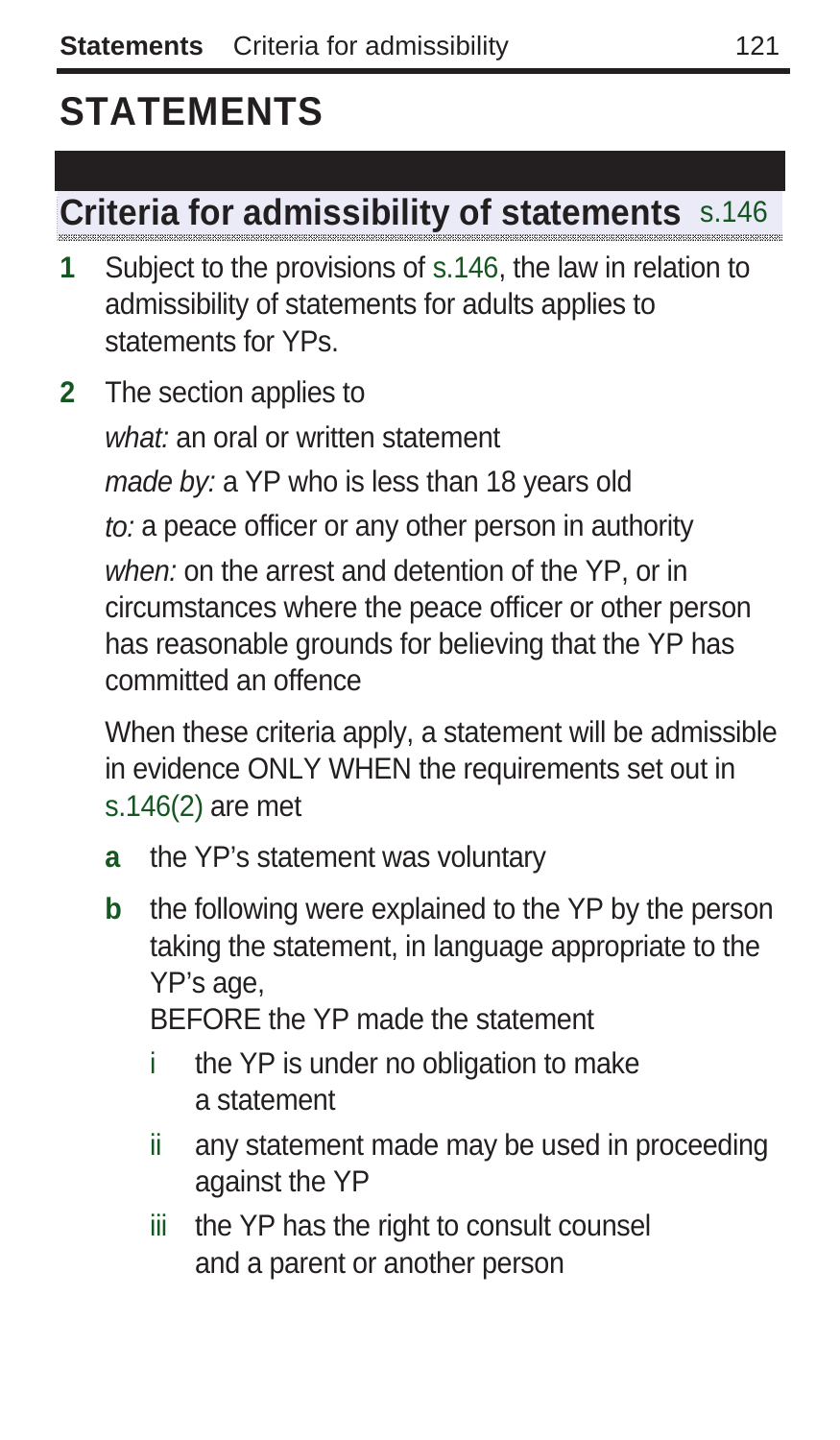- iv the YP has the right to have counsel or any other person consulted, if any, present while any statement is made by the YP
- **c** the YP had a reasonable opportunity, before the statement was made, to consult with
	- i counsel

AND

- ii a parent or another specified adult, with some exceptions
- **d** if the YP consults someone under (c), the YP is given a reasonable opportunity to make the statement in the presence of that person
- **3** The requirements set out in s.146(2)(b) to (d) do NOT apply to oral statements made spontaneously by a YP to a peace officer or other person in authority.
- **4** Waiver of rights If a YP waives their rights before giving a statement, the waiver can be recorded on audio tape or video tape or given in writing.
- **5** If a waiver of rights is NOT recorded properly due to a technical irregularity, a judge may still find the waiver valid IF they find that the YP was informed of their rights and voluntarily waived them.
- **6** Technical irregularity in complying with rights Where there has been a technical irregularity in complying with the rights under  $s.146(2)(b)$  to (d), the court may admit the YP's statement into evidence ONLY IF satisfied that the admission of the statement would NOT bring into disrepute the principle that YPs are entitled to enhanced procedural protection to ensure that they are treated fairly and their rights are protected.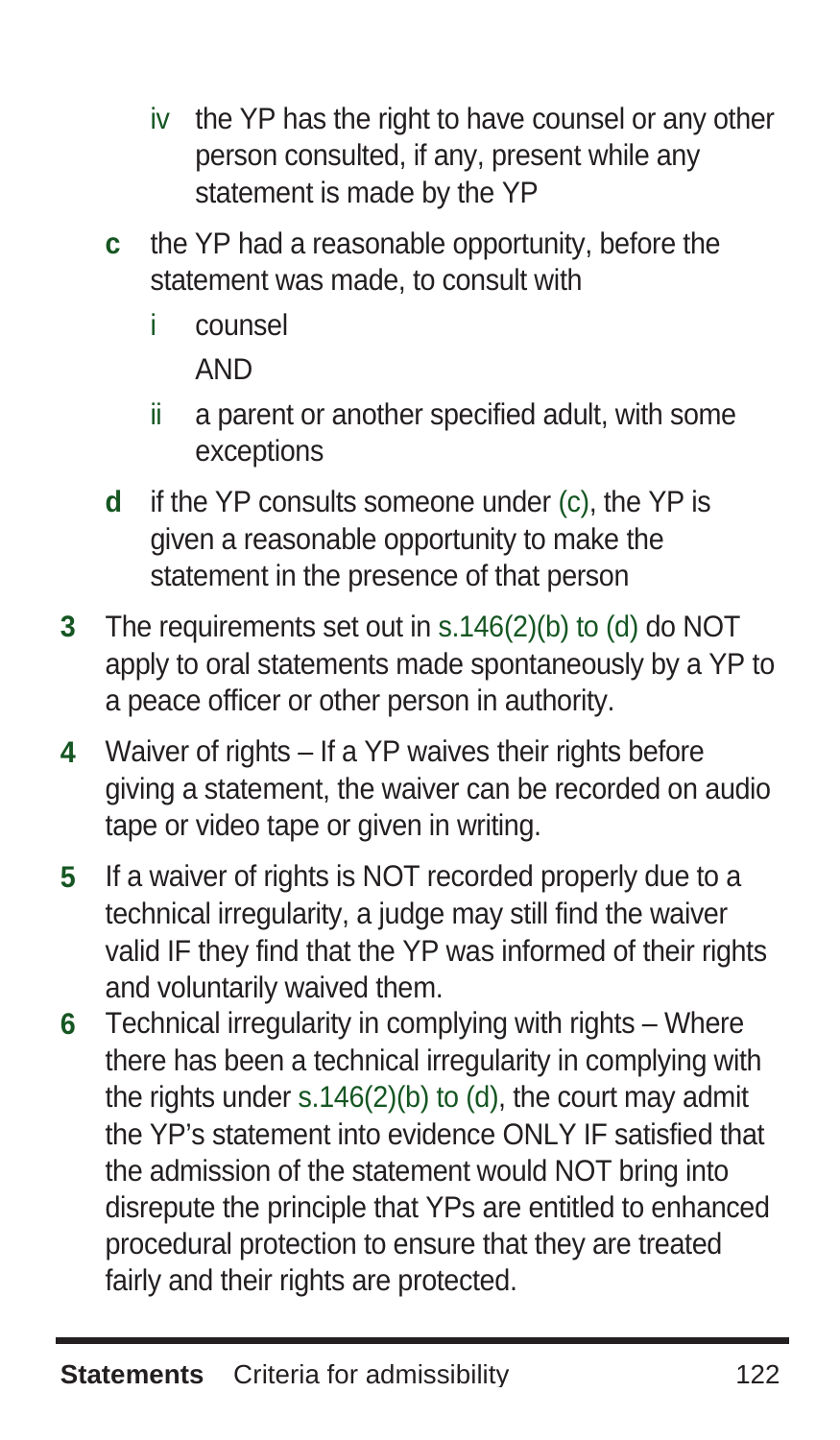# **TRANSITIONAL PROVISIONS**

### **Overview**

When a new law comes into force there are often transitional provisions that set the rules for

- offences that took place before the new law comes into force
- proceedings that have either not started or have not concluded before the new law comes into force

Transitional provisions set the rules for the transition from the old to the new law.

There are two sets of Transitional Provisions for the YCJA.

For a complete understanding of the transitional provisions you must read both sets of provisions together.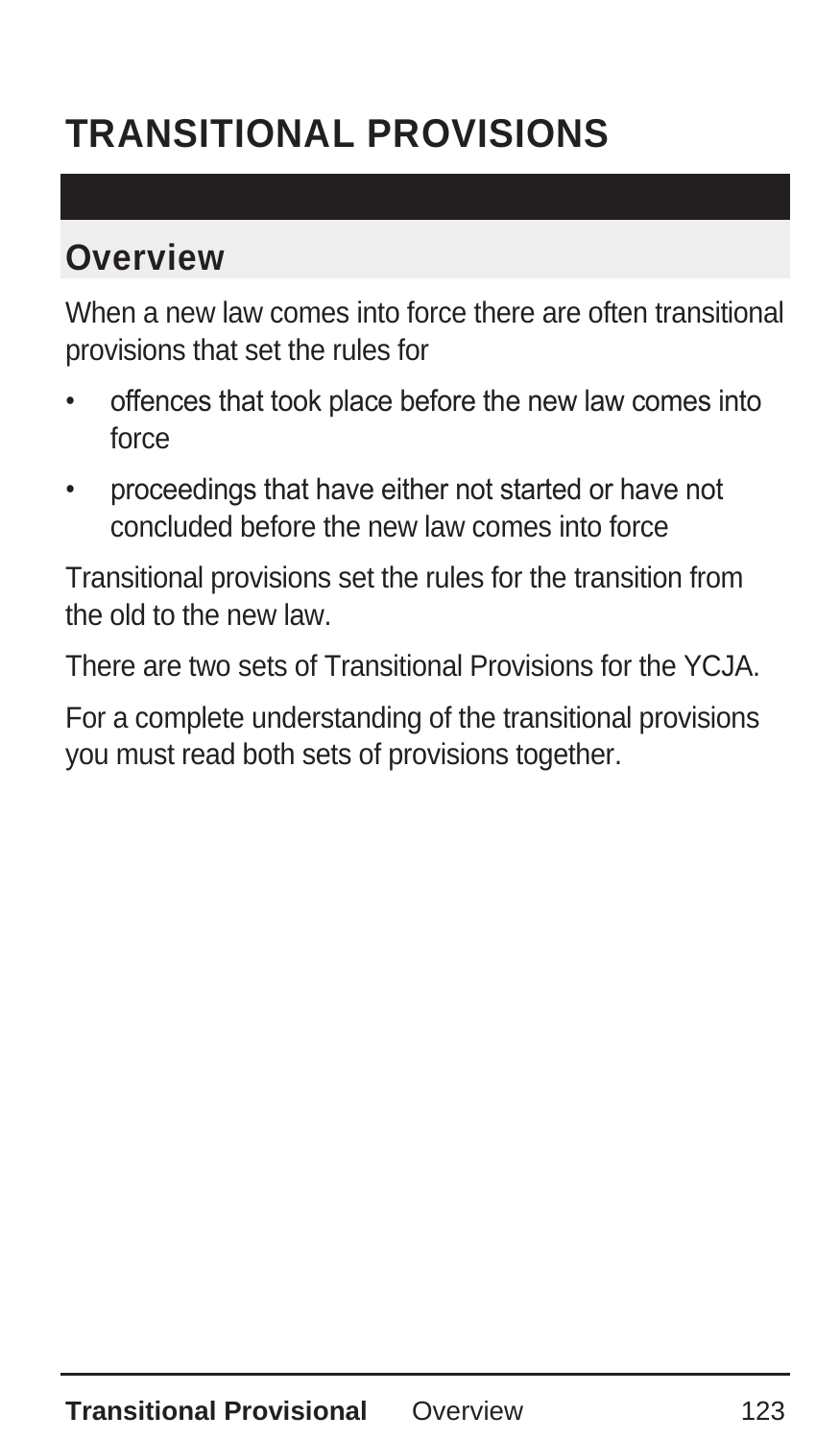#### **The most recent transitional provisions: offence occurred but no proceedings started BEFORE October 23, 2012**

s.195 SS & CA 2012

This includes any person who

- committed an offence
- before October 23, 2012
- while they were a YP AND
- for which no proceedings were started

The YP MUST be dealt with under the YCJA as amended by this part as if the offence occurred after October 23, 2012

```
EXCEPT THAT certain provisions do not apply for the
offence s.195(a) to (e)
```
- **a** the definition "violent offence" in subsection 2(1) of the YCJA SS & CA s.167(3)
- **b** paragraph 3(1)(a) of that act SS & CA s.168(1)
- **c** paragraph 38(2)(f) of that act SS & CA s.172
- **d** paragraph 39(1)(c) of that act SS & CA s.173 AND
- **e** s.75 of that act SS & CA s.185

For the transition from the YCJA as enacted April 1, 2003 to the YCJA as amended by the SS & CA October 23, 2012

See ss.193, 194 & 195 of the SS & CA 2012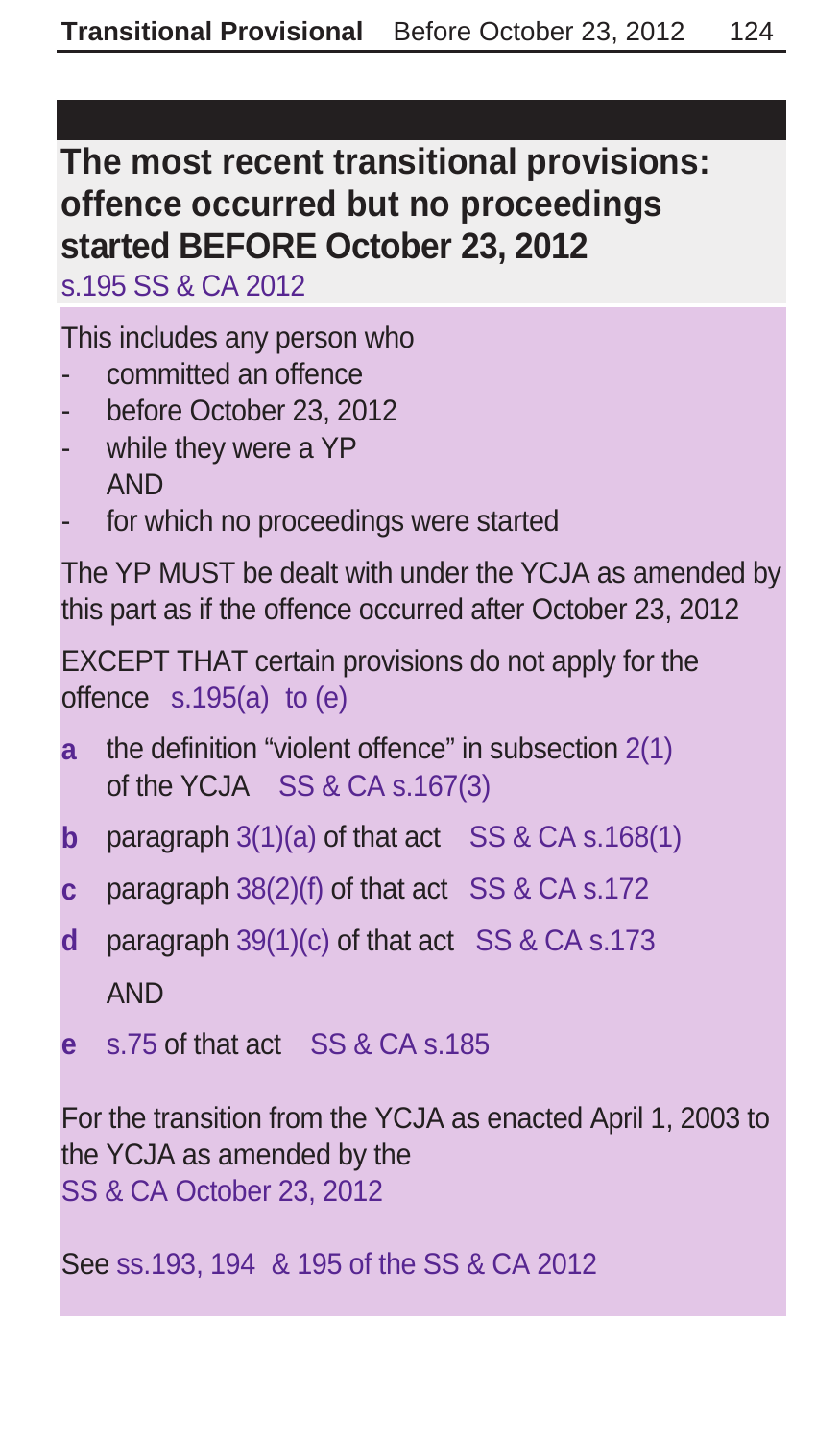#### **The original transitional provisions from the JDA and YOA to the YCJA: offences committed BEFORE April 1, 2003**

For the transition from the JDA and YOA to the YCJA enacted April 1, 2003

See YCJA Part 8 Transitional Provisions: ss.158,159,161,162,163,164 & 165

(Note: s.160 was repealed and s.162 was replaced by ss.193 & 194 SS & CA 2012)

#### **Proceedings started under the YOA or JDA BEFORE April 1, 2003 when the YCJA came into force**

Proceedings which started under the YOA before the YCJA came into force will be dealt with as if the YCJA had NOT come into force, subject to s.161 (Applicable sentence). s.159(1)

Proceedings which started under the JDA before the YCJA came into force will be dealt with under the YCJA AS IF the delinquency were an offence that occurred AFTER the new act came into force, subject to s.161 (Applicable sentence). s.159(2)

#### **Proceedings started AFTER April 1, 2003 when the YCJA came into force**

No proceedings may be started under the YOA or the JDA after the YCJA came into force. They must be started under the  $YC, IA$ . s. 158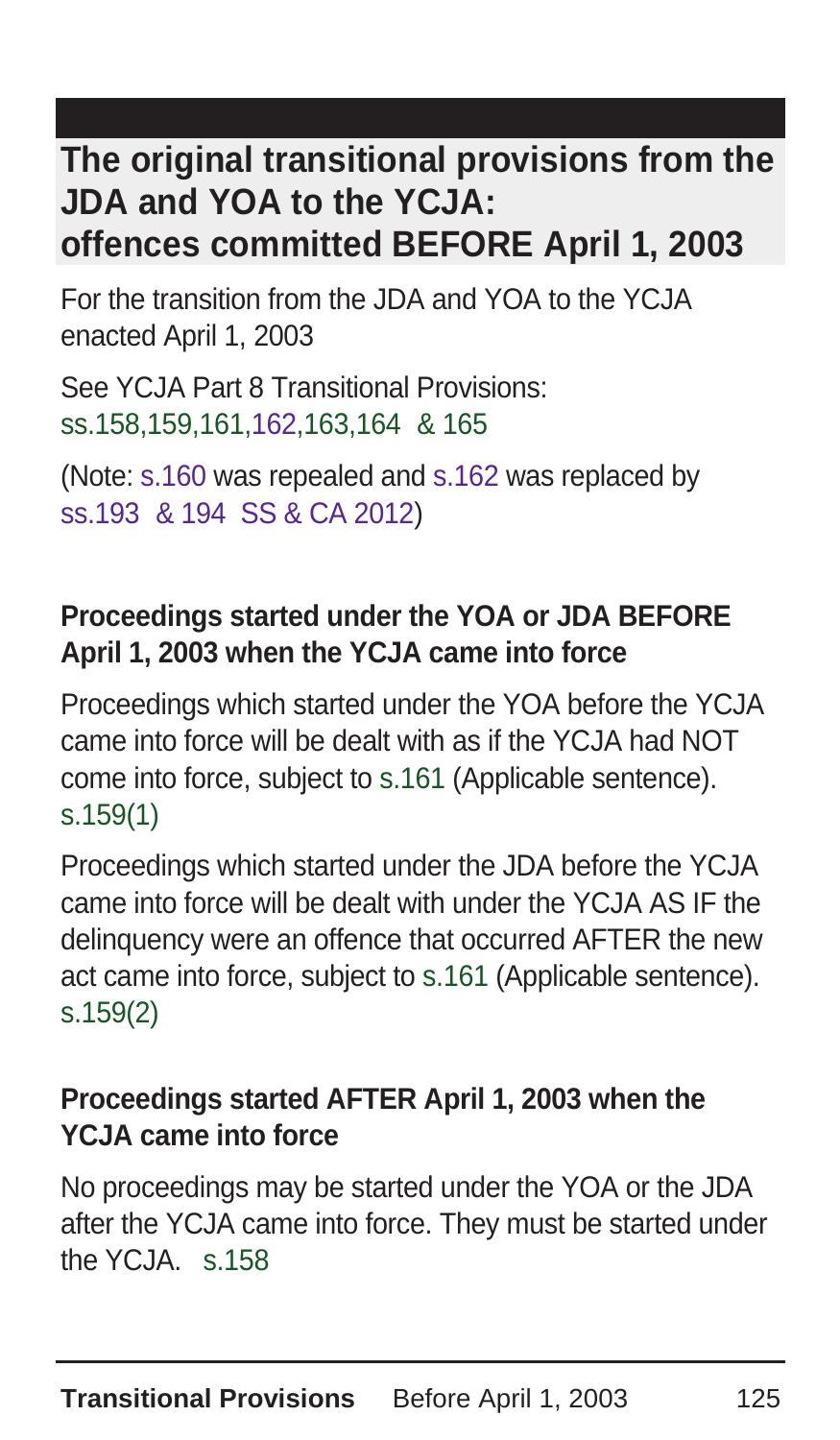For the purposes of ss.158 & 159, a proceeding is started by laying an information or indictment. s.162

#### **Sentencing where proceedings started under the YOA or JDA BEFORE April 1, 2003 when the YCJA came into force**

Applicable sentence ss.161(1)(a) & (b): For proceedings that started under either the YOA or the JDA, the sentencing provisions of the YCJA apply EXCEPT THAT

**a** paragraph 110(2)(b) [if a youth sentence is for a violent offence and the youth justice court has lifted the publication ban under s.75(2)] does NOT APPLY for the offence or delinquency

AND

**b** paragraph 42(2)(r), (IRCS sentence) DOES APPLY IF the YP consents

#### **Sentencing under YCJA while YP serving a custodial sentence under the YOA IF**

- a YP is serving a custodial sentence under the YOA AND
- the YP is to be sentenced under the YCJA for another

offence

**THEN** 

if either the Crown or the court MUST order that the remaining part of the disposition made under the YOA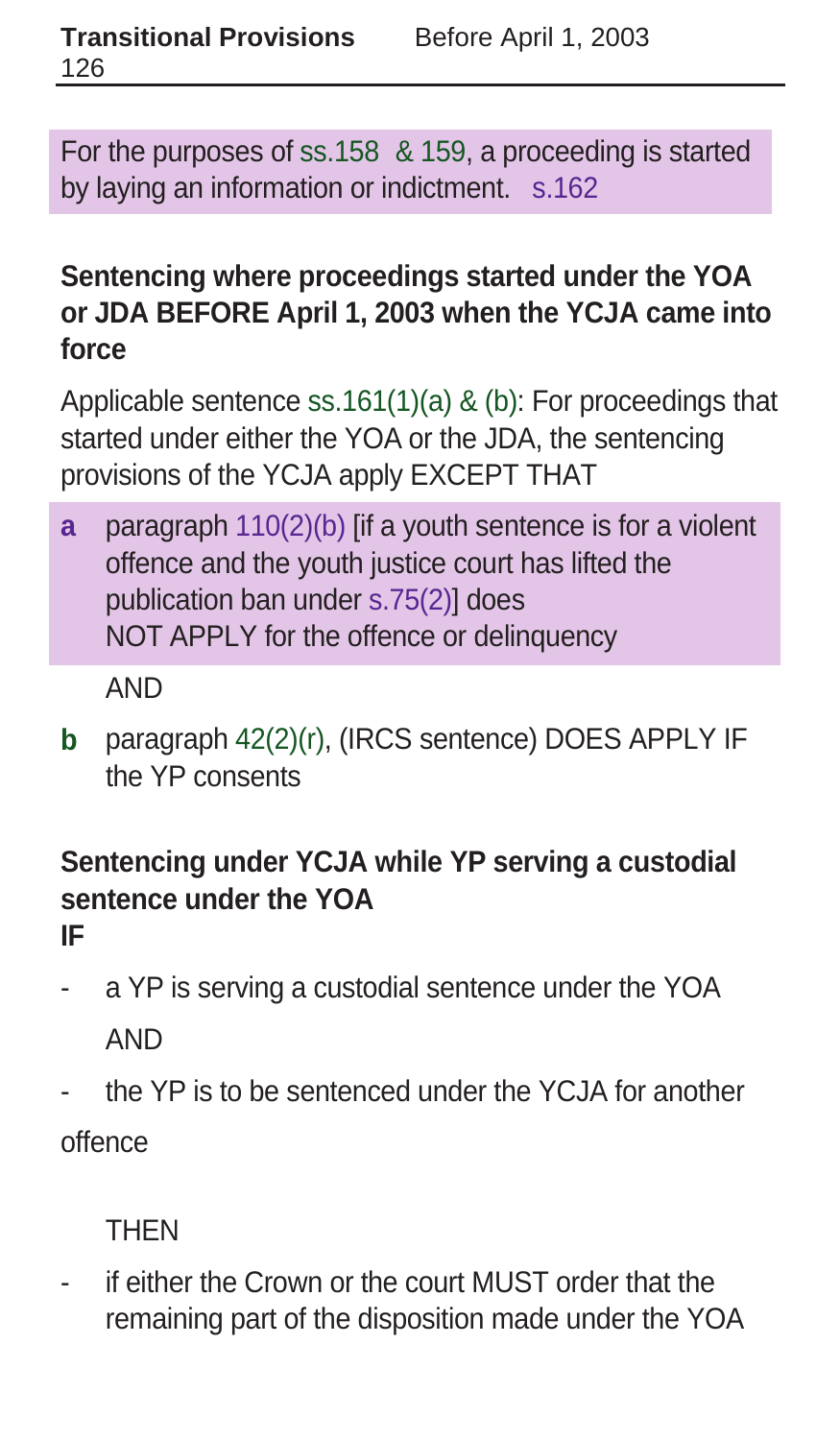be dealt with as if it were a custody and supervision sentence imposed under s.42(2)(n) or (q) of the YCJA YP applies UNLESS

to do so would bring the administration of justice into disrepute

This allows the sentence to include a period of supervision in the community. s.161(2)

#### **Reviewing a sentence**

The date a disposition came into effect under the YOA is the date used to determine when a sentence may be reviewed. s.161(3)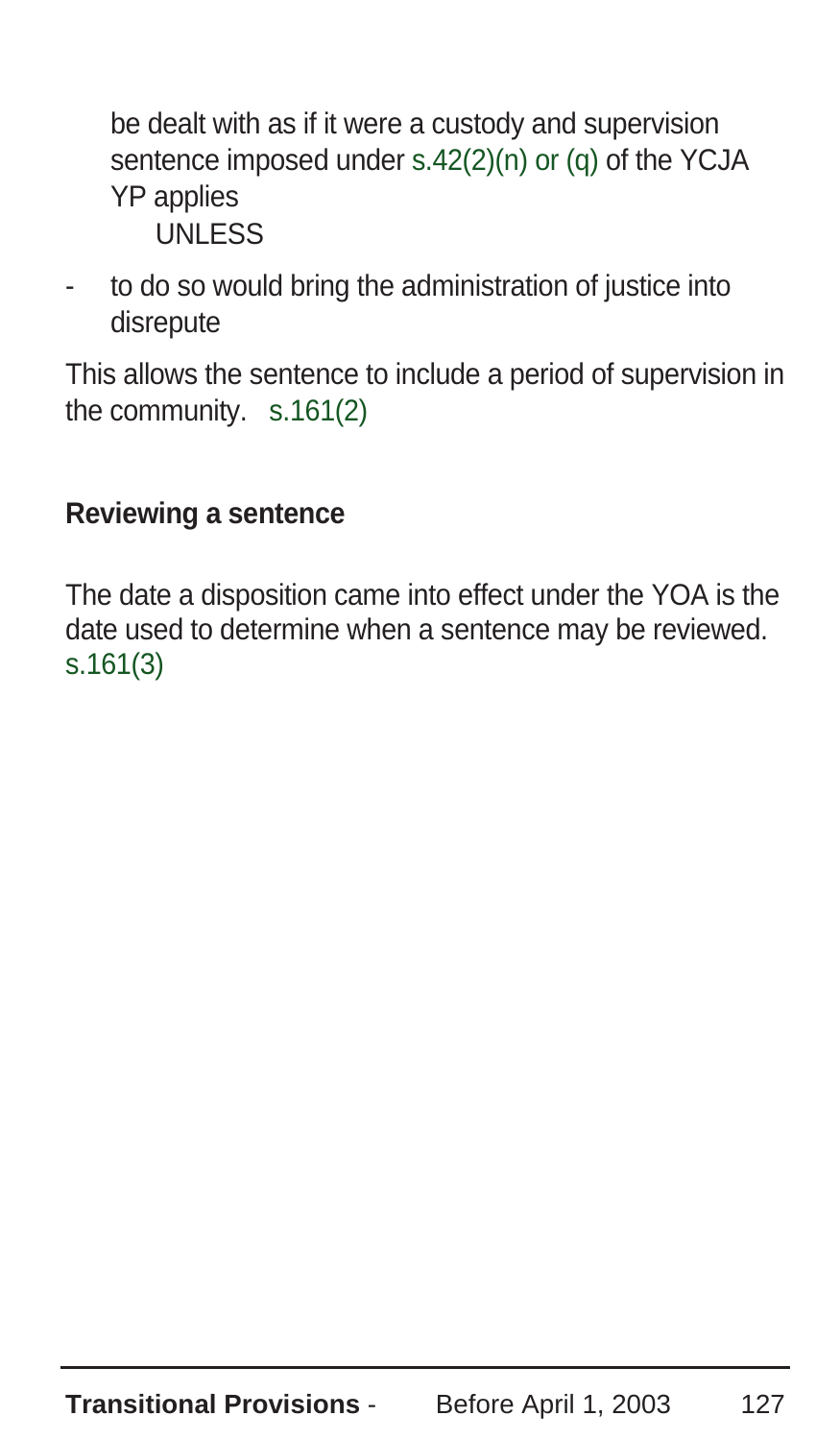### **RELEVANT PROVINCIAL LEGISLATION Child and Family Services Act (CFSA)– Temporary Detention**

#### **Overview**

**Child and Family Services Act, R.S.O. 1990, c. 11, Part IV – Youth Justice** 

The provincial director determines whether a young person is placed in secure or open detention pending sentencing, if they are detained after a bail hearing. This is subject to review before a youth justice court.

#### **Temporary Detention**

#### **Open detention unless provincial director determines otherwise**

93. (1) A young person who is detained under the federal Act or the Young Offenders Act (Canada) in a place of temporary detention shall be detained in a place of open temporary detention unless a provincial director determines under subsection (2) that the young person is to be detained

in a place of secure temporary detention. R.S.O. 1990, c. C.11, s. 93 (1); 2006, c. 19, Sched. D, s. 2 (18).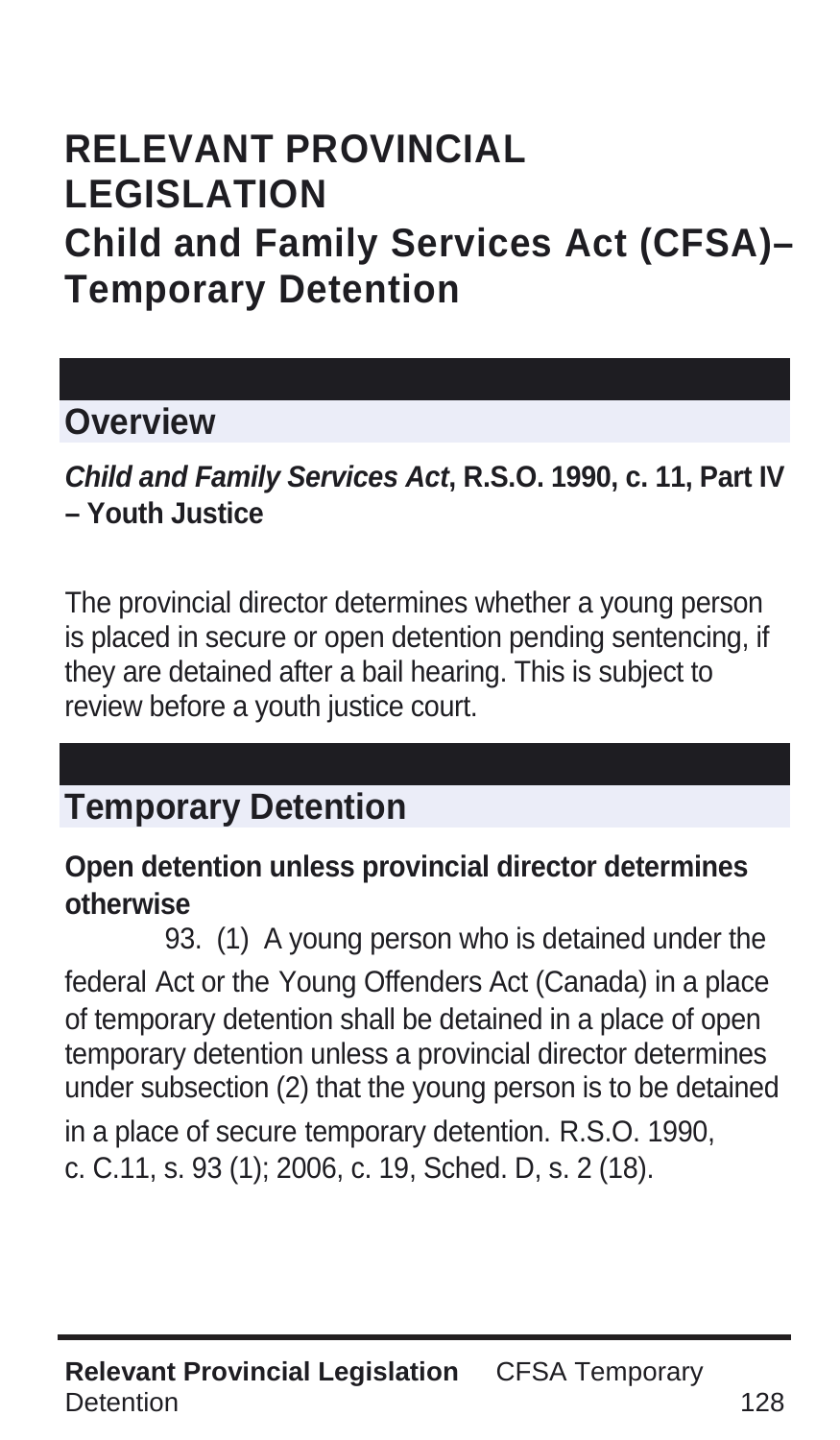#### **Where secure detention available**

(2) A provincial director may detain a young person in a place of secure temporary detention if the provincial director is satisfied that it is necessary on one of the following grounds:

1. The young person is charged with an offence for which an adult would be liable to imprisonment for five years or more and,

- i. the offence includes causing or attempting to cause serious bodily harm to another person,
- ii. the young person has, at any time, failed to appear in court when required to do so under the federal Act or the Young Offenders Act (Canada) or escaped or attempted to escape from lawful detention, or
- iii. the young person has, within the 12 months immediately preceding the offence on which the current charge is based, been convicted of an offence for which an adult would be liable to imprisonment for five years or more.

2. The young person is detained in a place of temporary detention and leaves or attempts to leave without the consent of the person in charge or is charged with having escaped or attempting to escape from lawful custody or being unlawfully at large under the Criminal Code (Canada).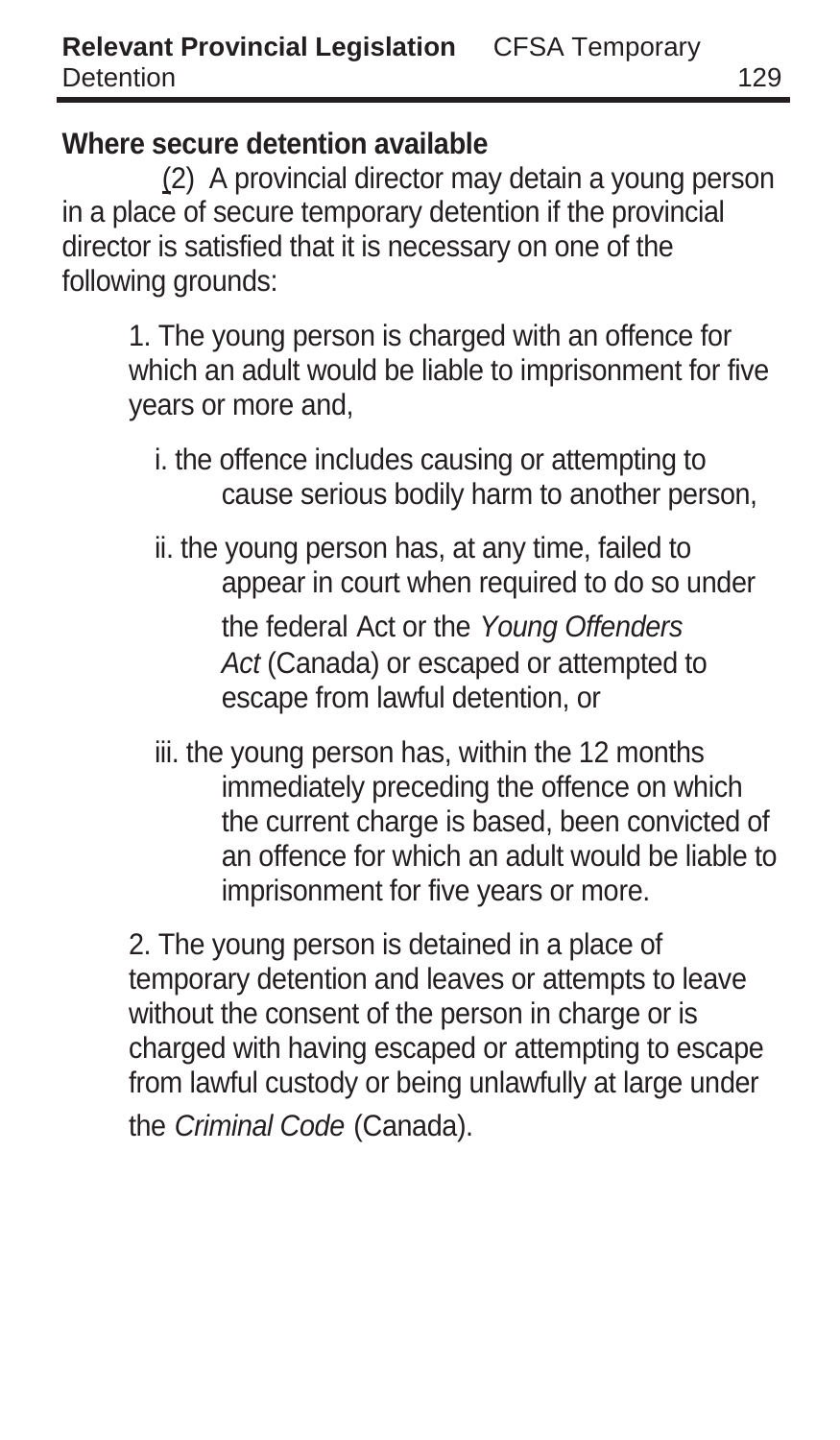3. The provincial director is satisfied, having regard to all the circumstances, including any substantial likelihood the young person will commit a criminal offence or interfere with the administration of justice if placed in a place of open temporary detention, that it is necessary to detain the young person in a place of secure temporary detention,

i. to ensure the young person's attendance at court,

ii. for the protection and safety of the public, or

iii. for the safety or security within a place of temporary detention. 2009, c. 2, s. 5 (1).

#### Idem

(3) Despite subsection (1), a young person who is apprehended because he or she has left or has not returned to a place of secure custody may be detained in a place of secure temporary detention until he or she is returned to the first-named place of custody. R.S.O. 1990, c. C.11, s. 93 (3); 2006, c. 19, Sched. D, s. 2 (20).

Idem

(4) Despite subsection (1), a young person who is detained under the federal Act or under the Young Offenders Act (Canada) in a place of temporary detention may be detained in a place of secure temporary detention for a period not exceeding twenty-four hours while a provincial director makes a determination in respect of the young person under subsection (2). R.S.O. 1990, c. C.11, s. 93 (4); 2006, c. 19, Sched. D, s. 2 (21).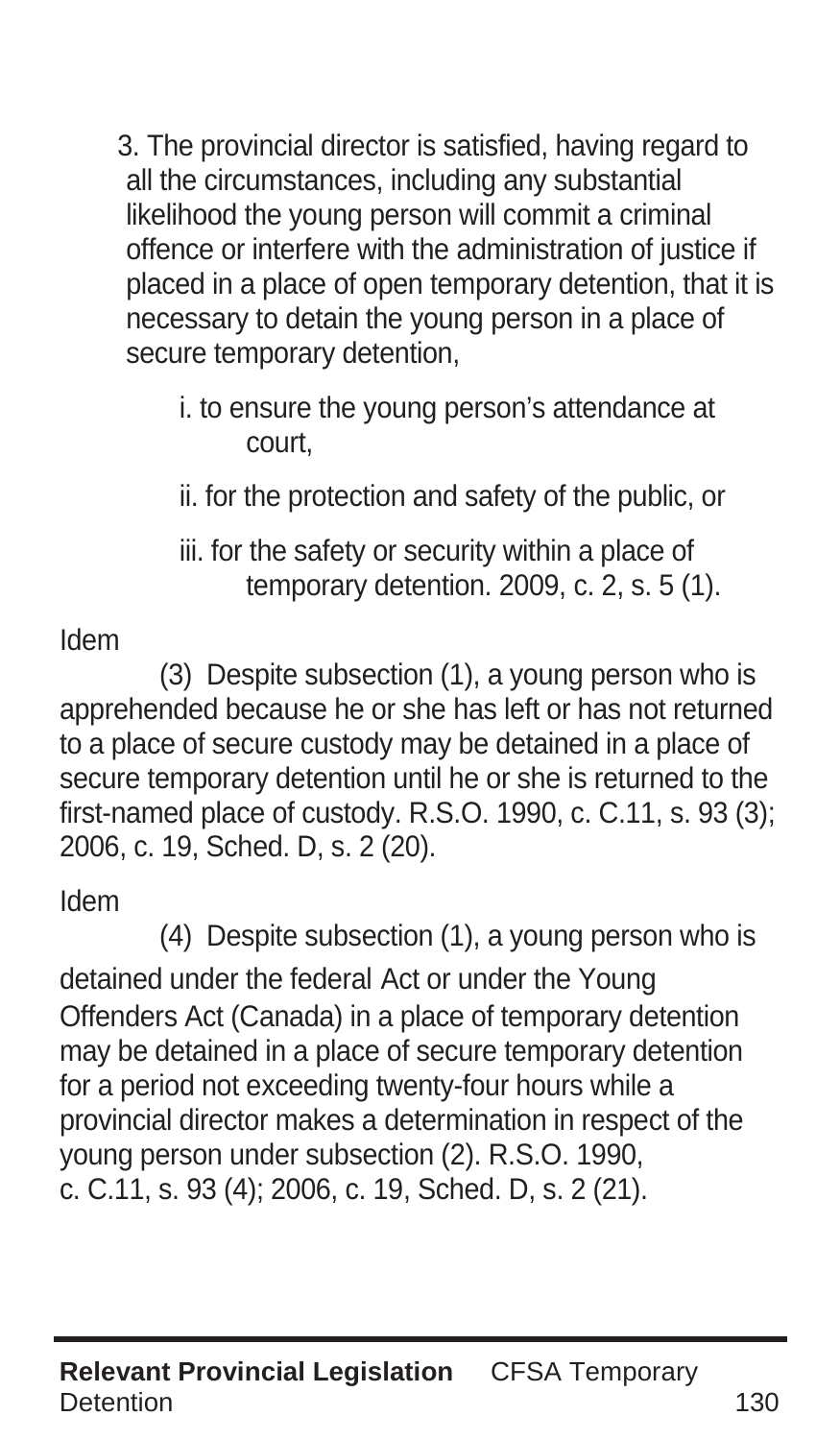#### **Review by youth justice court**

(5) A young person who is being detained in a place of secure temporary detention and who is brought before a youth justice court for a review of an order for detention made under the federal Act or the Criminal Code (Canada) may request that the youth justice court review the level of his or her detention. 2009, c. 2, s. 5 (2).

#### **Same**

(6) The youth justice court conducting a review of an order for detention may confirm the provincial director's decision under subsection (2) or may direct that the young person be transferred to a place of open temporary detention. 2009, c. 2, s. 5 (2).

#### **Application for return to secure temporary detention**

(7) A provincial director may apply to a youth justice court for a review of an order directing that a young person be transferred to a place of open temporary detention under subsection (6) on the basis that,

- (a) the provincial director is satisfied that because of a material change in the circumstances; or
- (b) on any other grounds that the provincial director considers appropriate,

it is necessary that the young person be returned to a place of secure temporary detention. 2009, c. 2, s. 5 (2).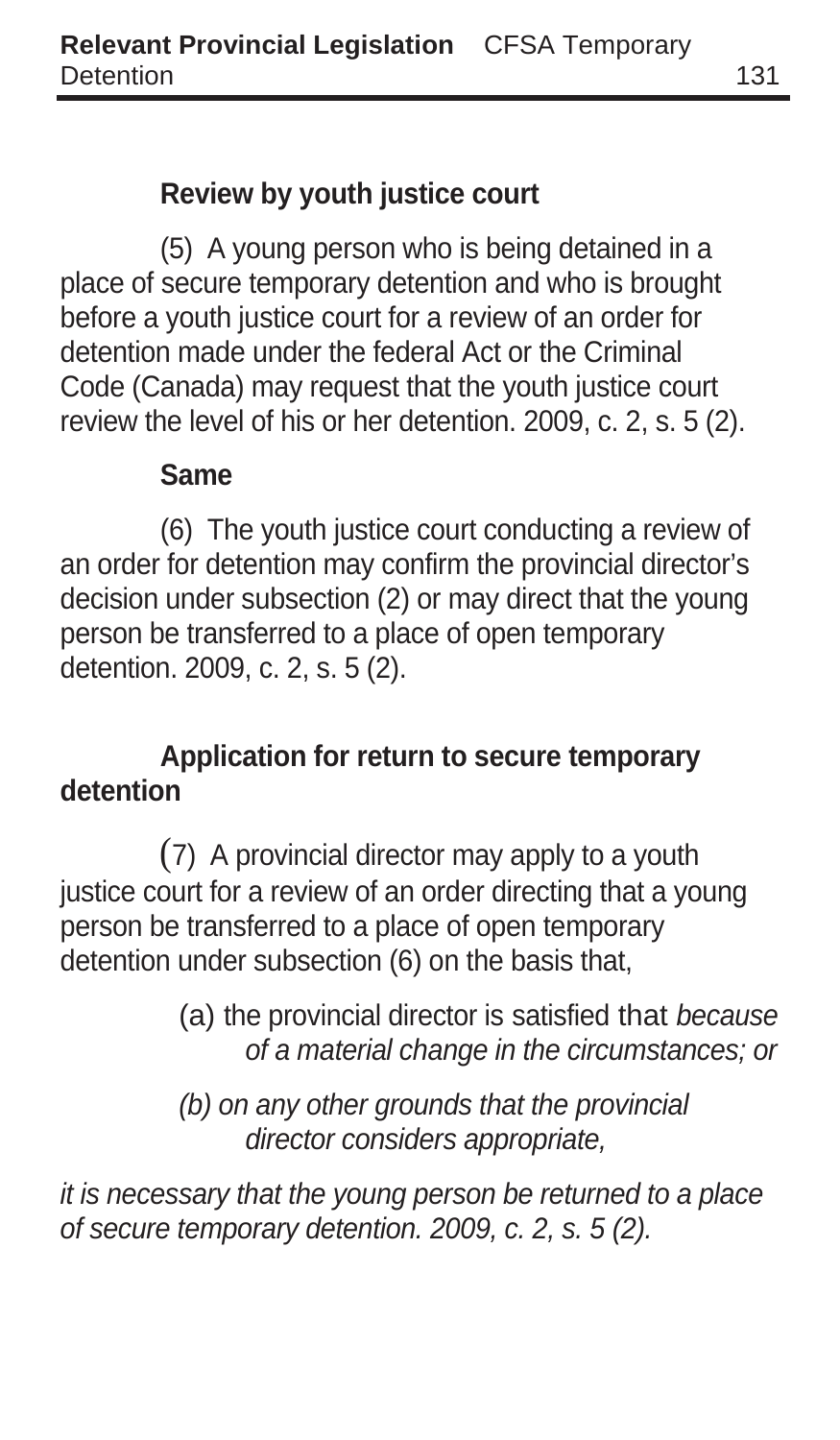#### **Same**

(8) The youth justice court conducting a review of an order transferring a young person to a place of open temporary detention may confirm the court's decision under subsection (6) or may direct that the young person be transferred to a place of secure temporary detention. 2009, c. 2, s. 5 (2).

#### **Review of Detention - Criminal Code**

The Criminal Code of Canada (CCC) s. 525 provides for a review of the detention of accused persons held in custody pending trial under certain circumstances in accordance with deadlines established in that section.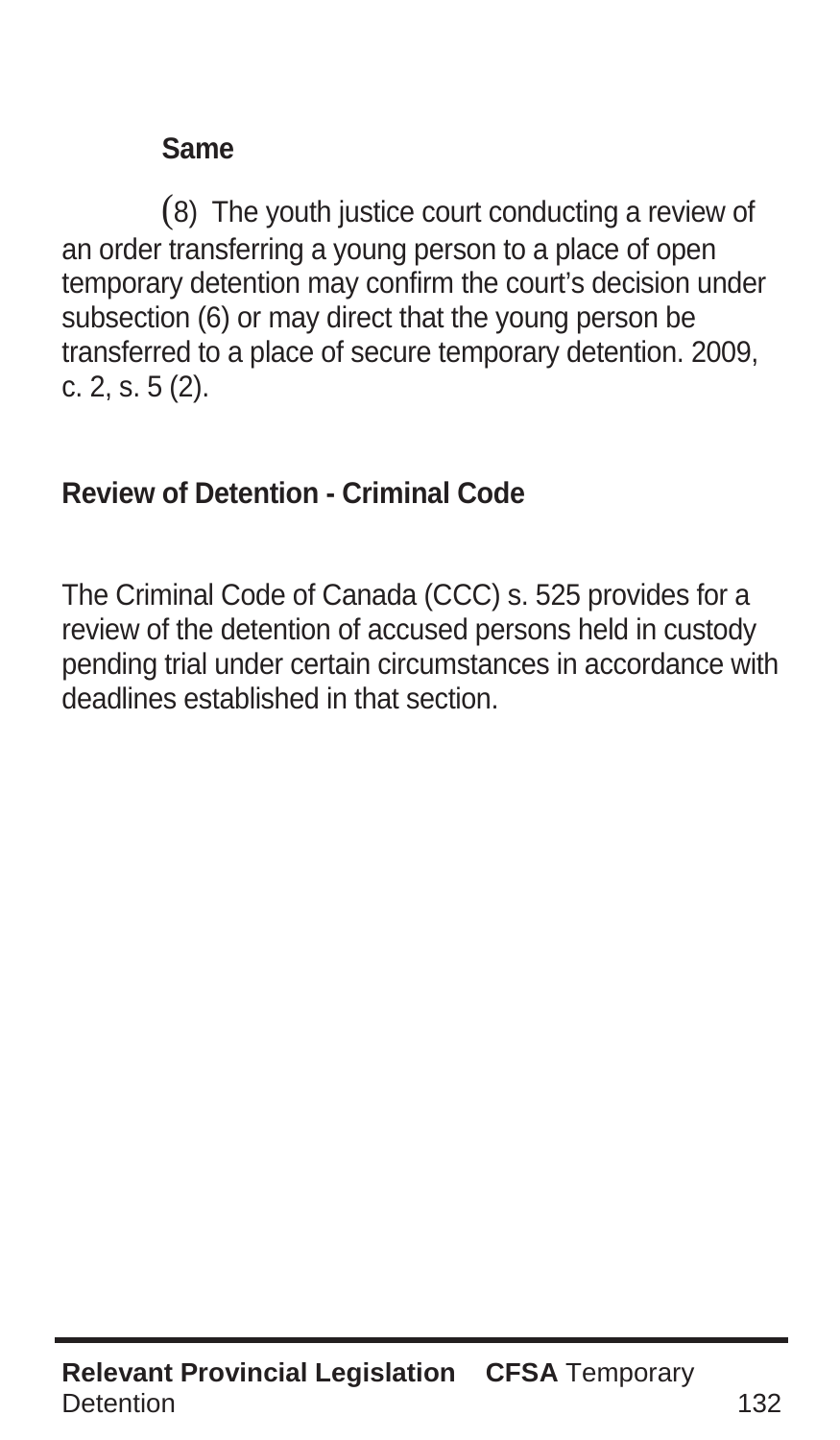### **Custody Review Board CFSA S. 97**

A young person may apply to the Board for a review of:

The particular place where they are held or transferred CFSA s. 97(1)(b)

The Provincial Director's refusal to authorize the young person's temporary release under s.35 of the YOA or reintegration leave under the YCJA s. 91

The young person's transfer from a place of open custody to a place of secure custody under subsection 24.2 (9) of the YOA in accordance with the YCJA s. 88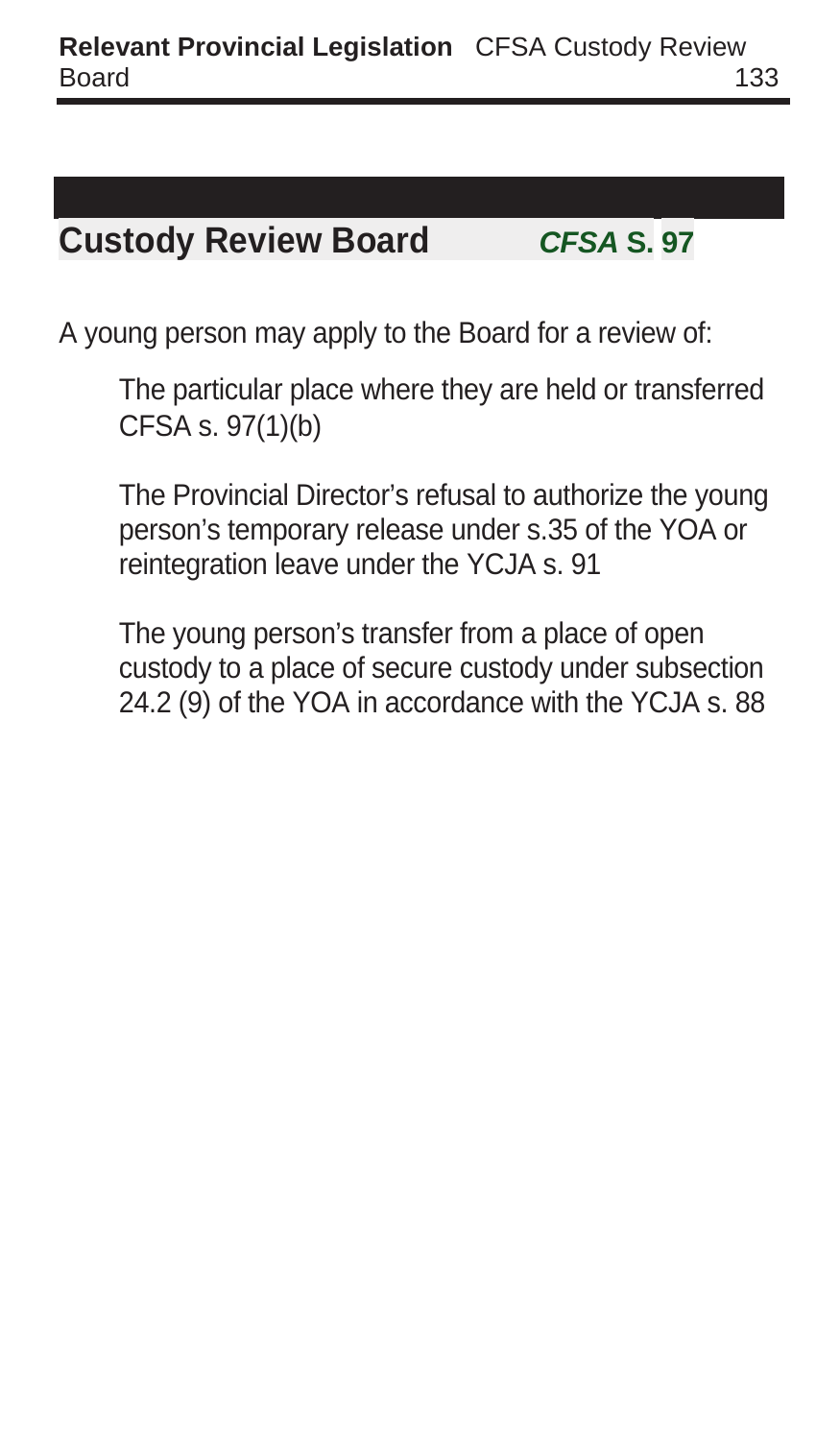# **PROVINCIAL OFFENCES ACT (POA)**

#### **Overview**

In Ontario, provincial statute violations, such as those listed below are prosecuted under the Provincial Offences Act (POA):

trespassing (Trespass to Property Act)

careless driving (Highway Traffic Act)

drinking under age ( Liquor License Act)

Habitual absence from school ( Education Act)

Part VI of the POA applies where a young person is alleged to have committed a provincial offence.

Unlike the YCJA, the POA treats people who are 16 years old or more as adults. A "young person" under the POA is between 12 and 15 years of age at the time of the offence. s. 93 A person cannot be convicted under the POA for an offence committed while he or she was less than 12 years old. s. 94.

Provincial offences officers are not permitted to issue tickets to young persons for minor offences in the way they do for adults. Unless he or she is in custody, a young person must always receive a summons to attend court in person.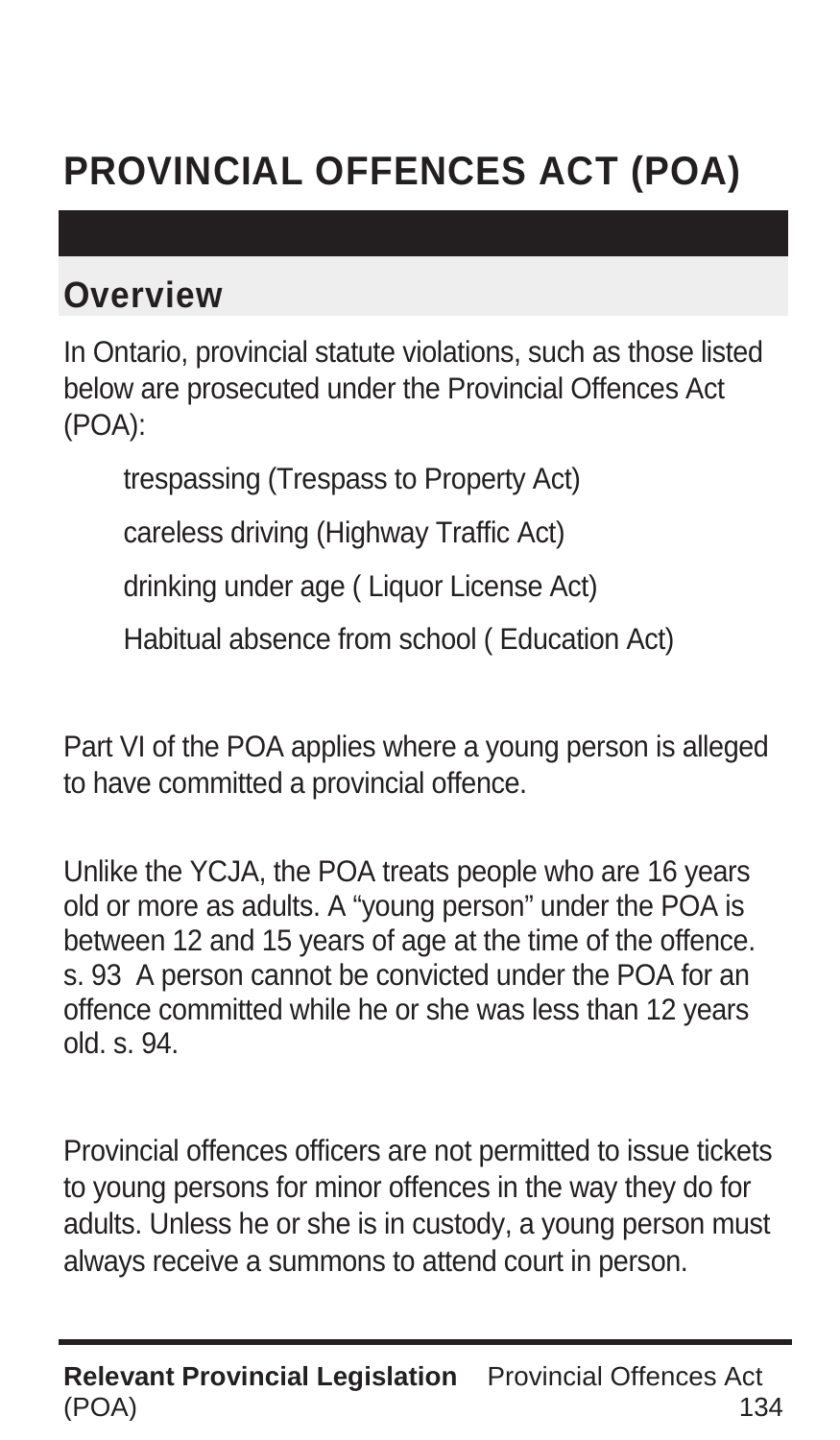An officer must also serve a copy of the summons on the parent or guardian as soon as practicable after serving the summons or releasing the young person from custody. (Ss.93 and 96) Where a young person is detained, the officer in charge must notify the parent of the young person's arrest, the reason for the arrest and the place of detention. 107(4)

POA charges are heard in the Ontario Court of Justice and may be presided over by a judge or a justice of the peace. Unlike the YCJA, there is no provision requiring that officials dealing with youth provincial offences matters be designated Youth Court judges. However, a Justice of the Peace cannot preside over a breach of probation hearing for a young person (s. 108).

## **Arrest Without Warrant**

A provincial offences officer may arrest without warrant a young person if they have reasonable and probable grounds to believe it is necessary to: (a) identify the young person; or (b) prevent an offence that endangers the young person or the person or property of another. s. 106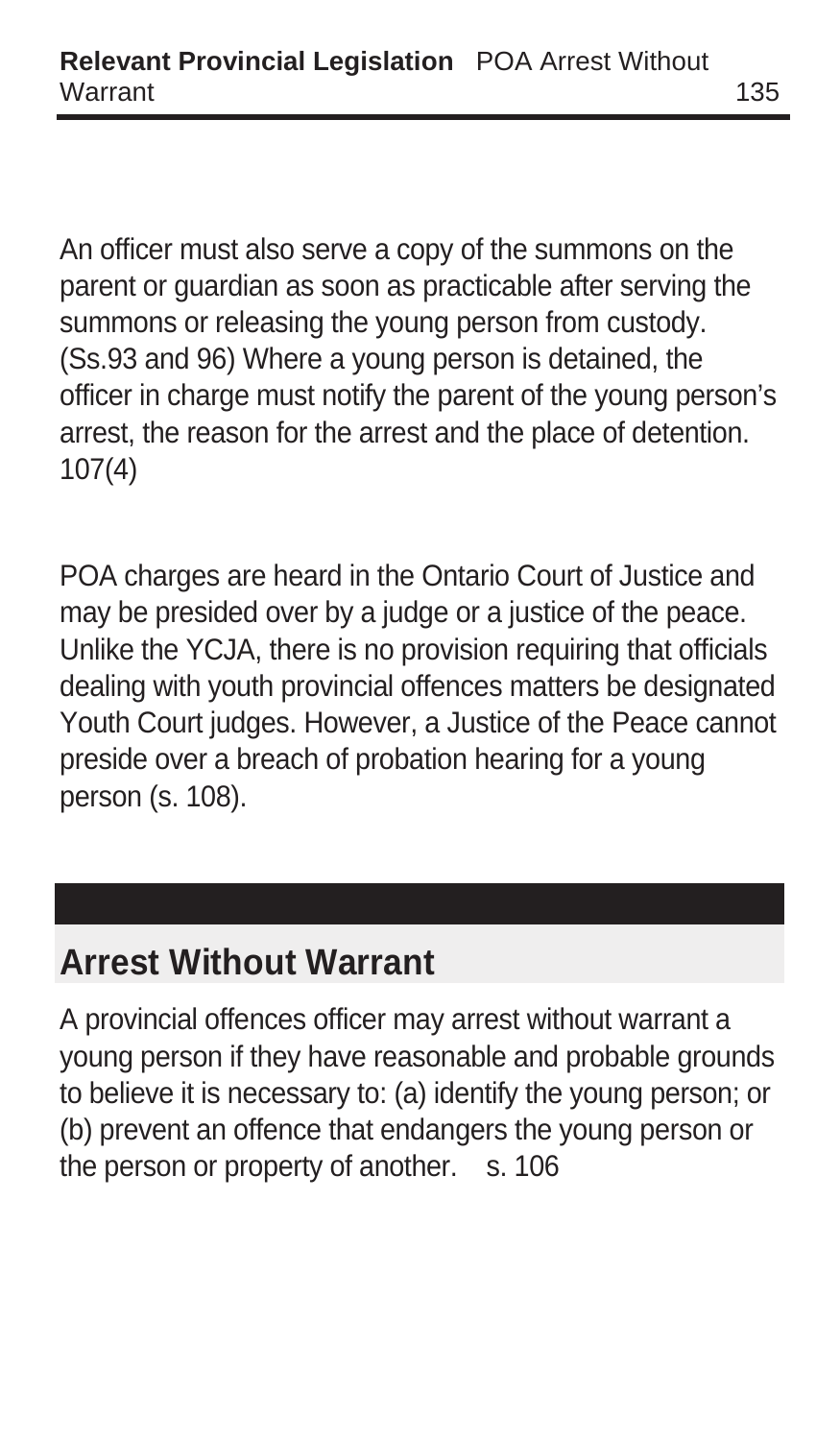## **Release of Young Person**

Section 107 of the POA sets out the process for releasing a young person who has been arrested for a provincial offence.

The young person must be released by the arresting officer unconditionally or after being served with a summons, unless the officer has reasonable and probable grounds to believe the detention is necessary to identify the young person, or to prevent an offence that is a serious danger to a person or property. s. 107(2)

If the circumstances justifying detention pass (107(2)), an officer in charge must release the young person unconditionally, serve him/her with a summons, or require the young person to enter into a recognizance without sureties. s. 107(3)

If the officer in charge does not release the young person, the bail process in section 150 of the POA and the expedited trial provision in s. 151 apply with necessary modifications. s. 107(5)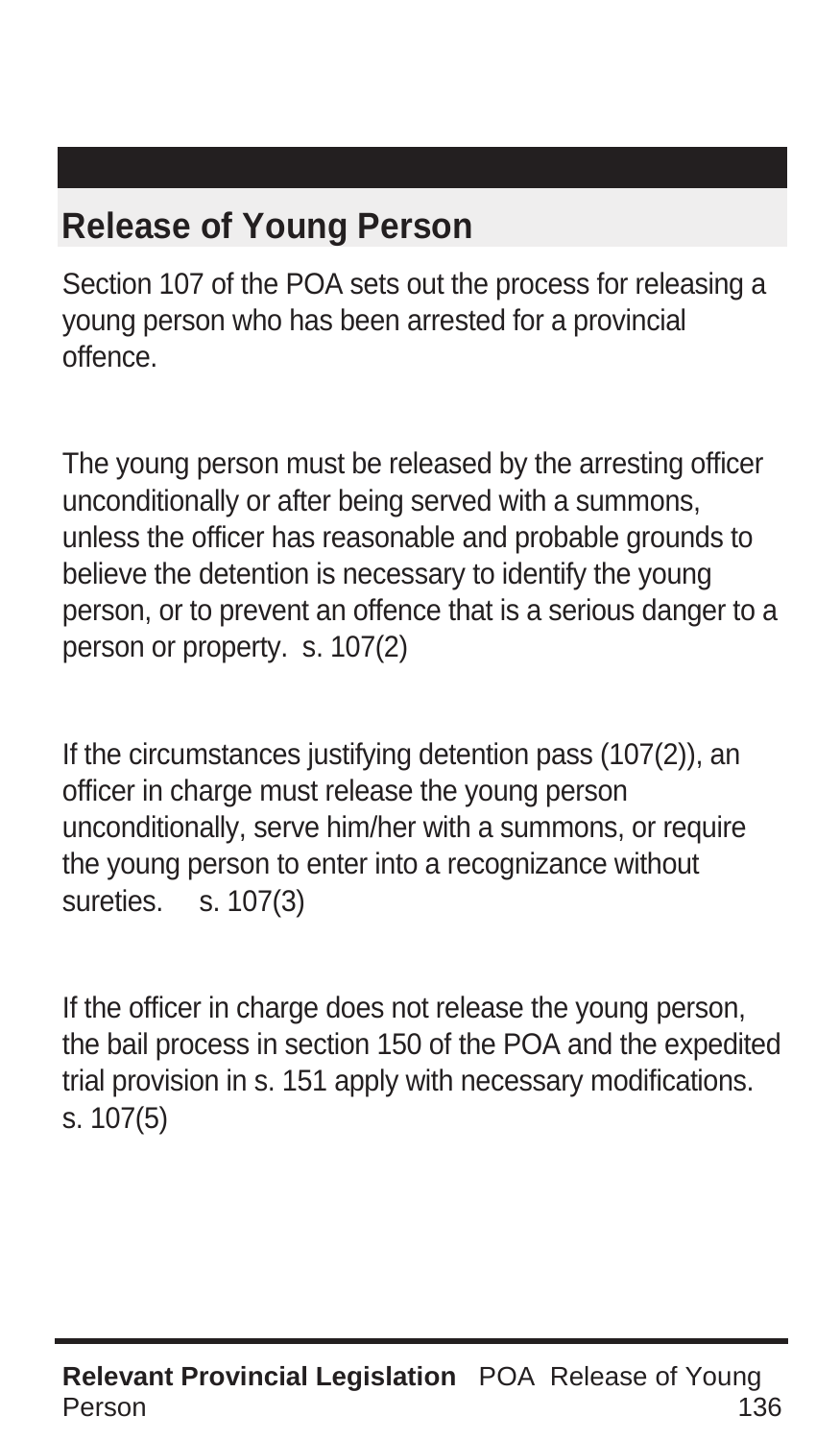## **Trial**

The young person must be present during their trial, unless the court orders otherwise. s. 98(1)

Unlike adult POA matters, a young person cannot be charged with failing to appear, and the court cannot hold an ex parte trial. s. 98(3)

Processes for dealing with a young person who fails to appear are provided in ss. 98(4) and 98(5).

## **Exclusion of Public, Publication Bans, and Disclosure of Youth Matters**

The court may exclude any member of the public from a provincial offences hearing to maintain order in the courtroom, to protect the reputation of a minor, or to remove an influence that may affect the testimony of a witness. s. 52(2)

The court may also impose a publication ban on the evidence or the identity of a minor if there is a risk that it may impugn the reputation of the minor. s. 52(3)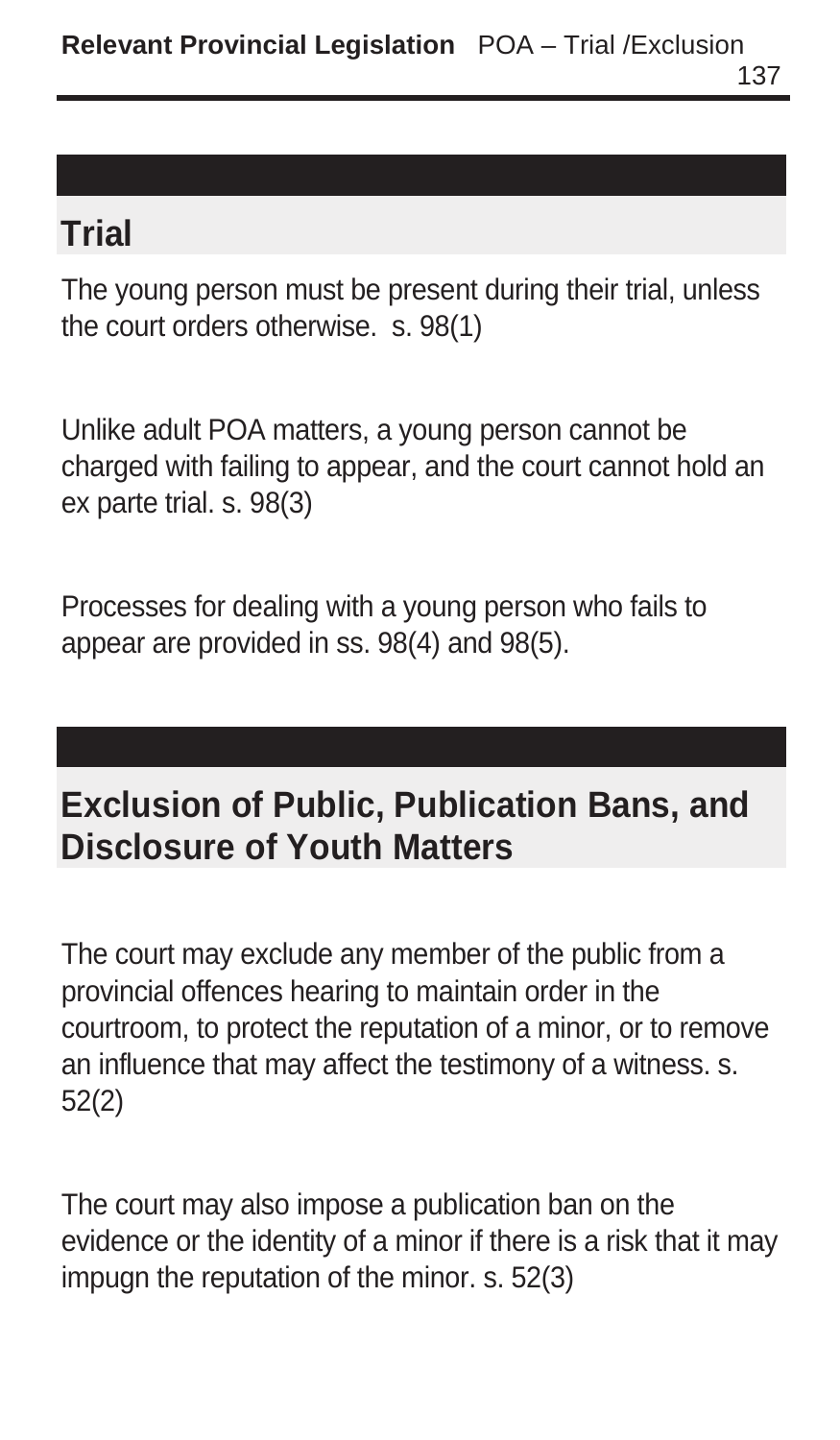In addition to these general provisions, s. 99(1) provides that no person shall publish by any means information that may identify a young person in connection with an offence or alleged offence. Anyone who does so, and every director, officer or employee of a corporation who authorizes, permits or acquiesces to such disclosure, is guilty of an offence under the POA and liable to a maximum \$10,000 fine. s. 99(2)

The publication ban provided in s. 99(1) does not prohibit:

disclosure by the young person concerned

- disclosure by the young person's parent or lawyer for the purpose of protecting the young person's interests
- disclosure by a police officer for the purpose of investigating an offence which the young person is suspected of having committed
- disclosure to an insurer investigating an offence committed or alleged to have been committed by the young person
- disclosure in the course of the administration of justice and not to make the information known generally in the community
- disclosure by a person prescribed by regulation for a designated purpose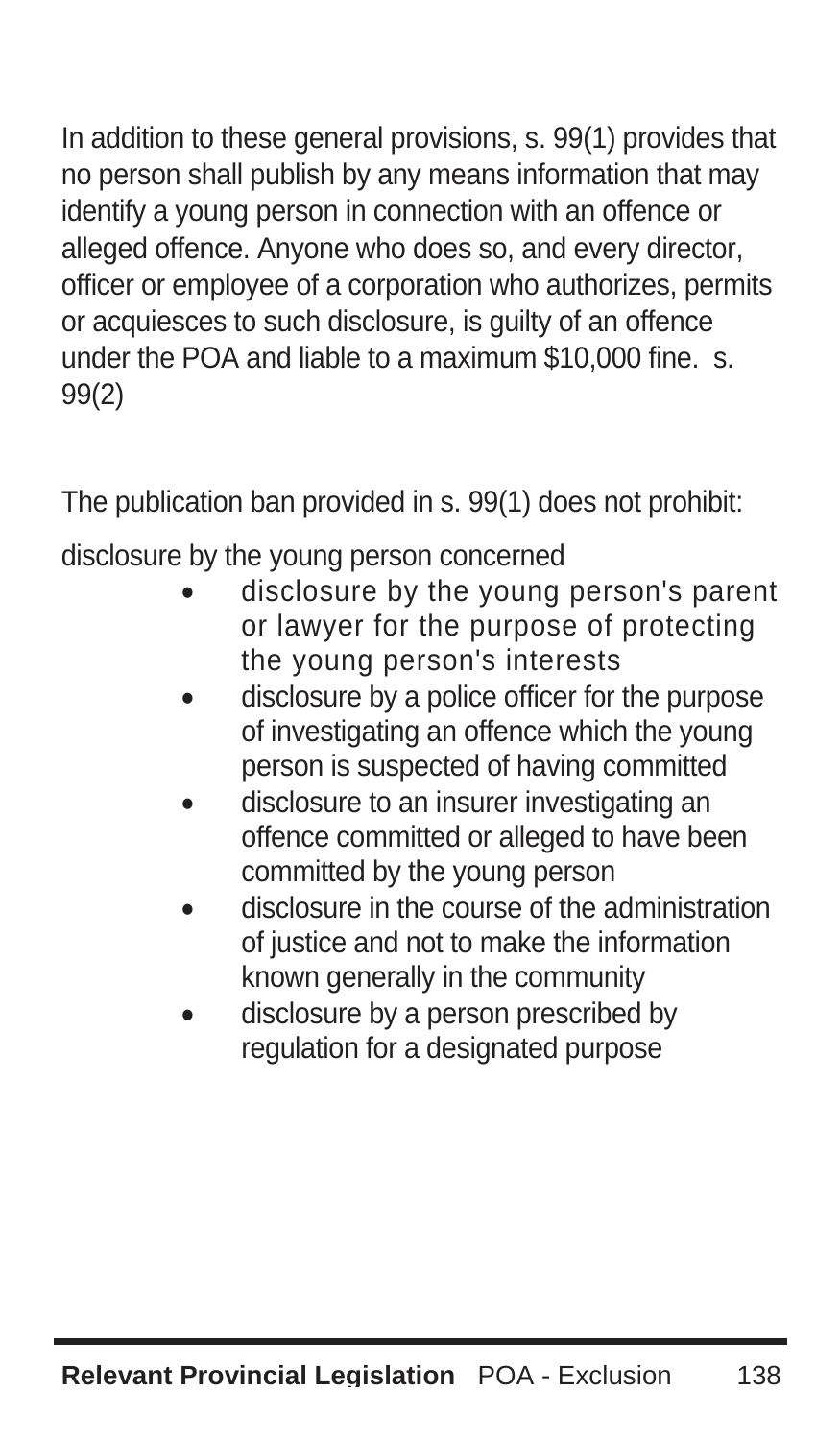### **Pre-Sentence Reports**

Where a young person is convicted of a provincial offence, the court may direct a Probation Officer to prepare and file a written Pre-Sentence Report (PSR) to assist the court in sentencing. ss. 56 (1), 100(1)

A PSR is mandatory where a young person is convicted of breach of probation under s.75 and the court is considering imposing a sentence of custody. s. 100(2)

The clerk of the court must ensure that the defendant, their representative, and the prosecutor receive a copy of any PSR. ss. 56, 100(2)

## **Sentencing**

When a young person is convicted of a provincial offence in a proceeding commenced by Certificate of Offence, they may be sentenced to:

- a maximum fine of \$300 s. 97(1)(a)(i)
- a probation order for a maximum of 90 days ss. 97(1)(a)(ii), 97(2) or
- an absolute discharge s. 97(1)(b).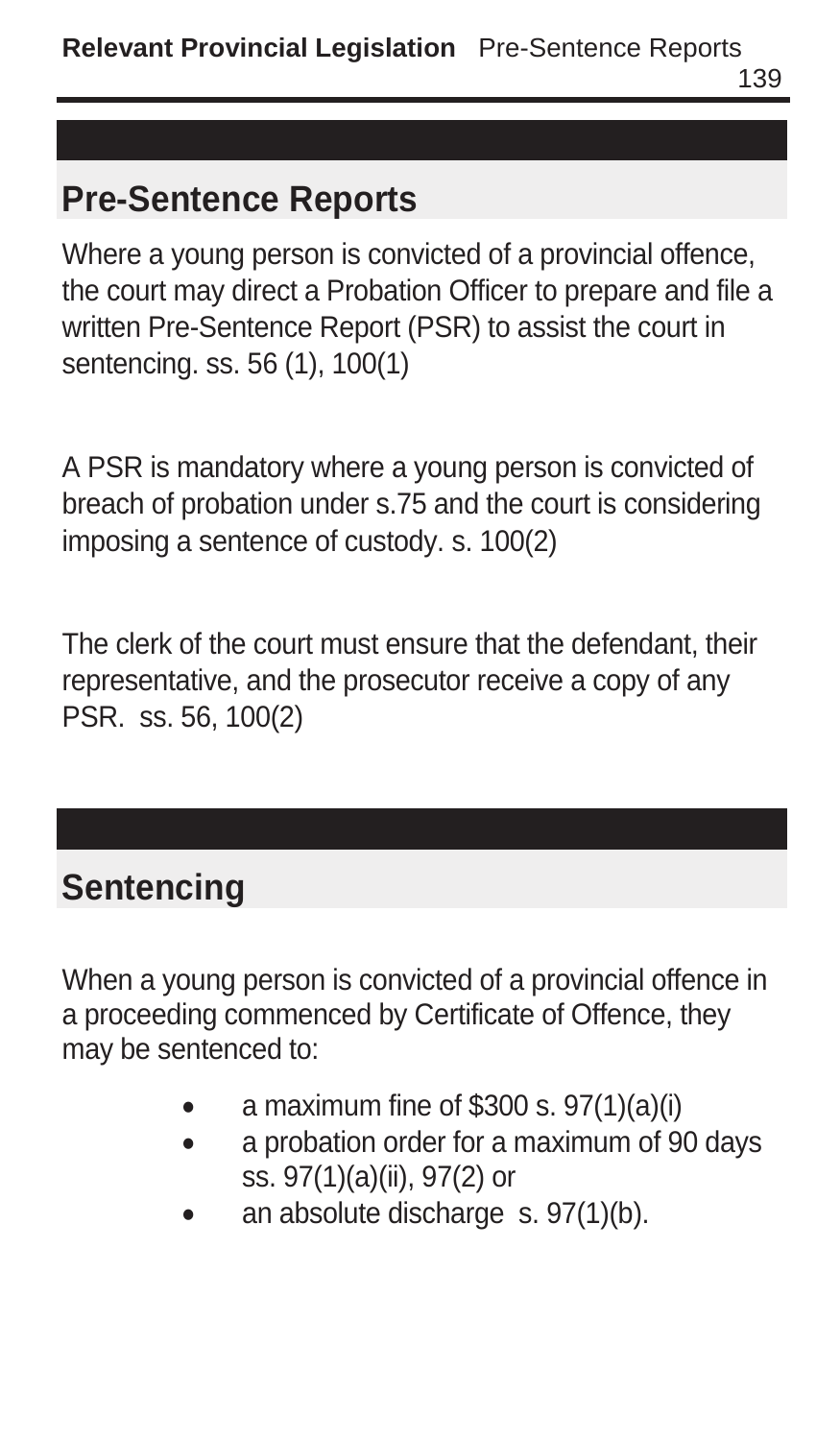When a young person is convicted of a provincial offence commenced by an Information under Part III, they may be sentenced to:

- a maximum fine of \$1000 s. 101(2)(a)(i)
- a probation order for a maximum of 1 year ss. 101(2)(a)(ii), 101(3) or
- an absolute discharge s. 101(2)(b).

A young person may only be sentenced to custody if they have been convicted of breach of probation under s. 75(d). In these instances, they may only be sentenced for a maximum of 30 days. s. 101(1)(a)

•

Sections 68 and 69 provide the mechanisms for enforcing defaulted fines. Note that persons under the age of 18 cannot be imprisoned for defaulted fines. s. 69(20) and 102(1).

## **Detention/Custody Facility Placement**

The CFSA provides direction with respect to placement of a young person who has been ordered detained in custody pending trial or sentenced to custody under the POA. Even though a 16 or 17 year-old is not necessarily a young person under the POA, they are generally placed in a facility for young persons, as they are considered a young person under the CFSA.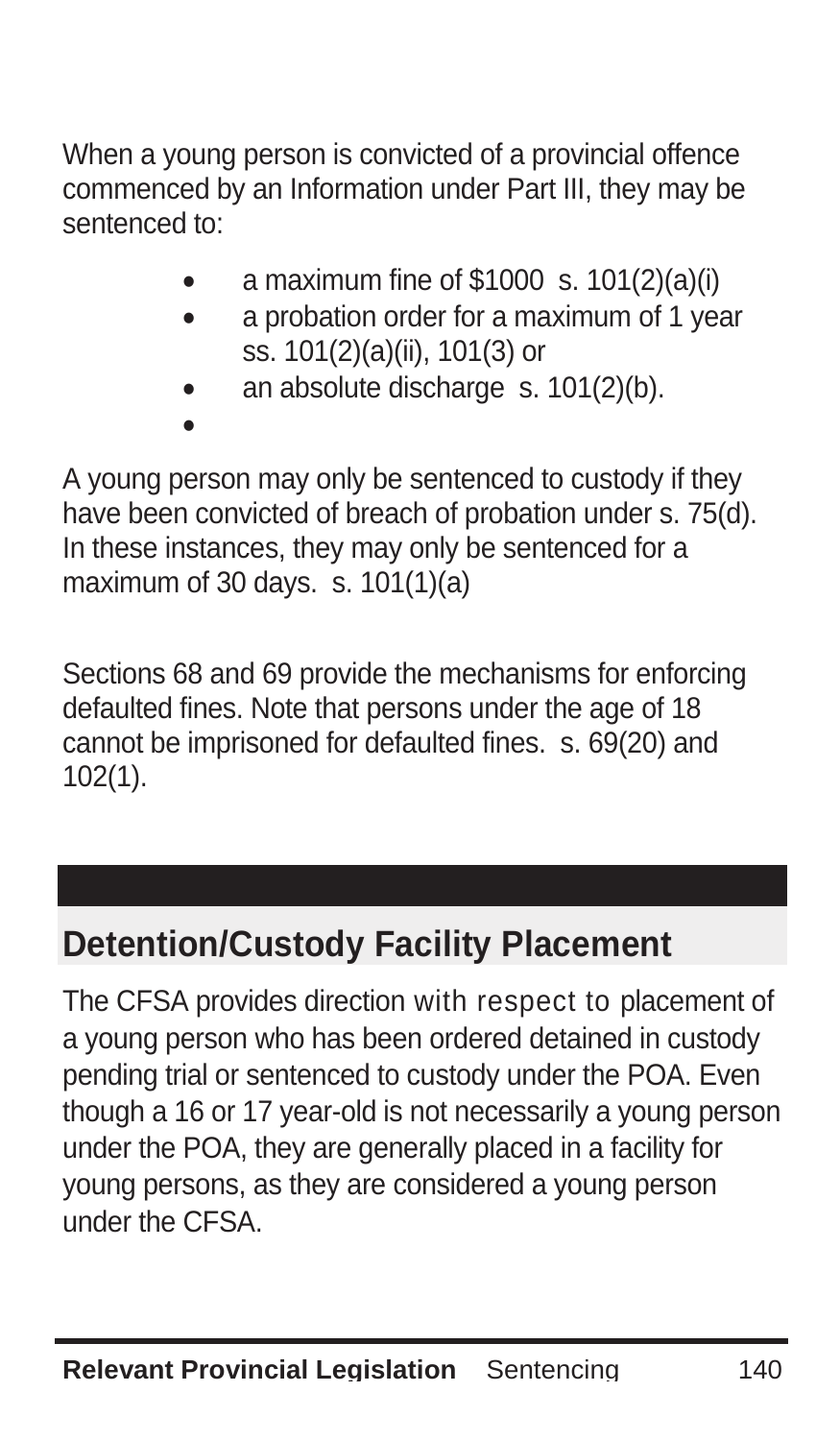#### **Pre-Trial Detention**

When a young person is ordered detained in custody pending trial under s. 150 of the POA, the young person shall not be detained in a facility housing adults unless the court orders otherwise. s. 107(6)

Where practicable, a young person shall be detained in a place of temporary detention, as designated under s. 30(1) of the YCJA. s. 107(7). In Ontario, a place of temporary detention is as in s. 94(1) CFSA.

#### **Sentence to Custody**

A young person shall not receive custody except for a breach of probation. s. 101(1)(a), 75 (d)).

A young person sentenced to custody under the POA serves his/her sentence in a place of open custody as defined by s. 24.1 of the Young Offenders Act, s. 103 POA and ss. 94(2)(a) and 95, CFSA.

## **Appeals**

Appeals of proceedings against young persons are made to the Superior Court of Justice. s. 105, 116(2)(b).

Appeal procedures and powers of the court are set out in ss. 116-139.

Further appeal to the Court of Appeal is permitted with leave

of a judge of that court. s. 131, 139.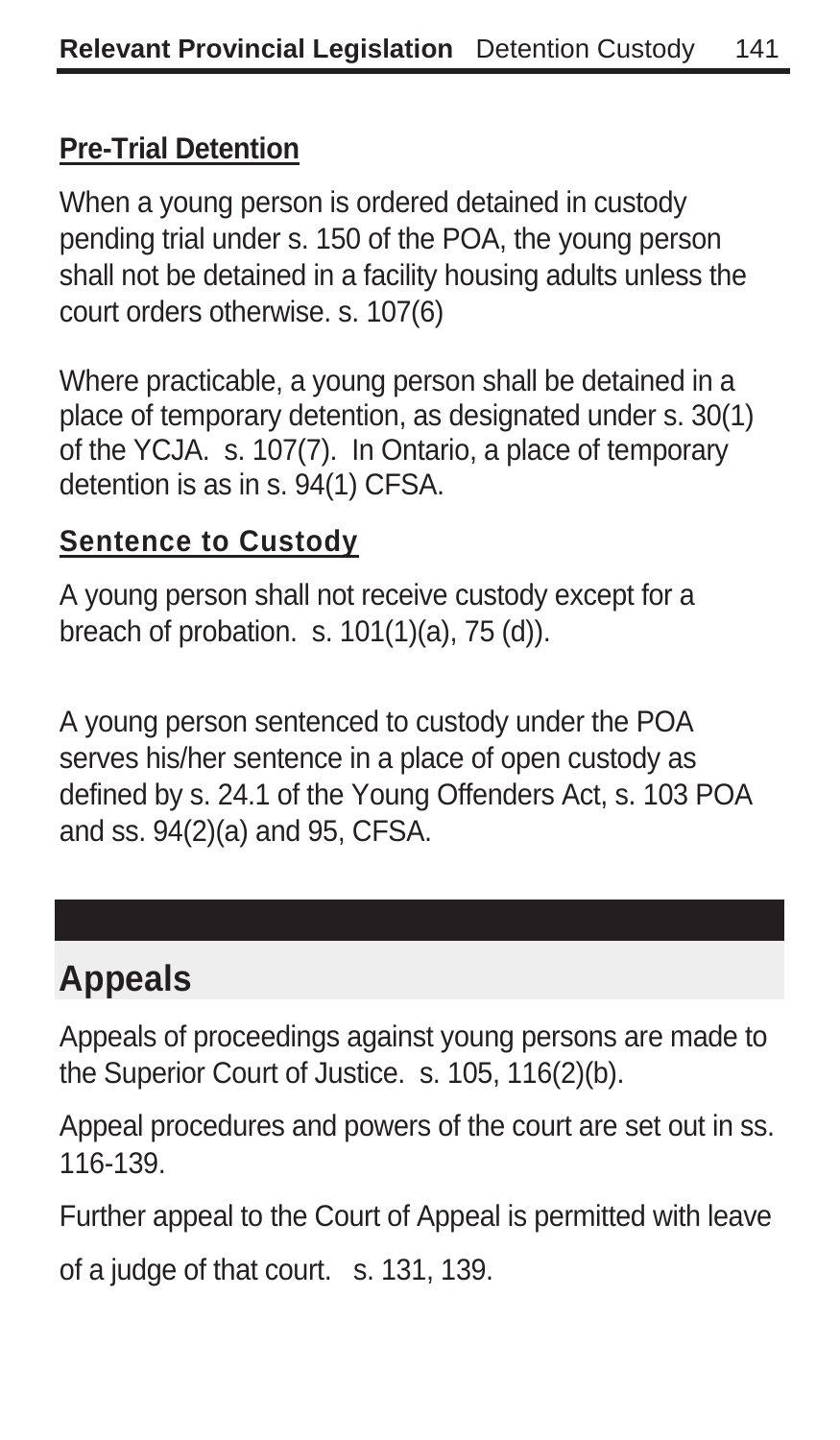### **Young Offenders Act – Reference for Level of Determination**

#### **Young Offenders Act R.S.C. 1985, c .1, Y-1**

(repealed by Y.C.J.A. S.C. 2002, c. 1. s. 199)1

Certain provisions of the YOA were incorporated into the YCJA by reference. They continue to have relevance as they provide the legislative provisions a court must consider when determining the level of custody to impose on a young person at the time of sentencing.

Note: Section 88 of the YCJA states:

"88. The lieutenant-governor in council of a province may order that the power to make determinations of the level of custody for young persons and to review the determinations be exercised in accordance with the Young Offenders Act, chapter Y-1 of the Revised Statutes of Canada, 1985. The following provisions of that Act apply, with any modifications that the circumstances required, to the exercise of those powers:

> (c) sections 24.1 to 24.3 …"

The Ontario Government, by virtue of Order-in-Council 498/2004, has incorporated those provisions into the powers of Youth Justice Court Judges in Ontario. It is an error of law

 $\overline{a}$ 

**Relevant Provincial Legislation** YOA 142

<sup>1</sup> Hereinafter "*YOA"*.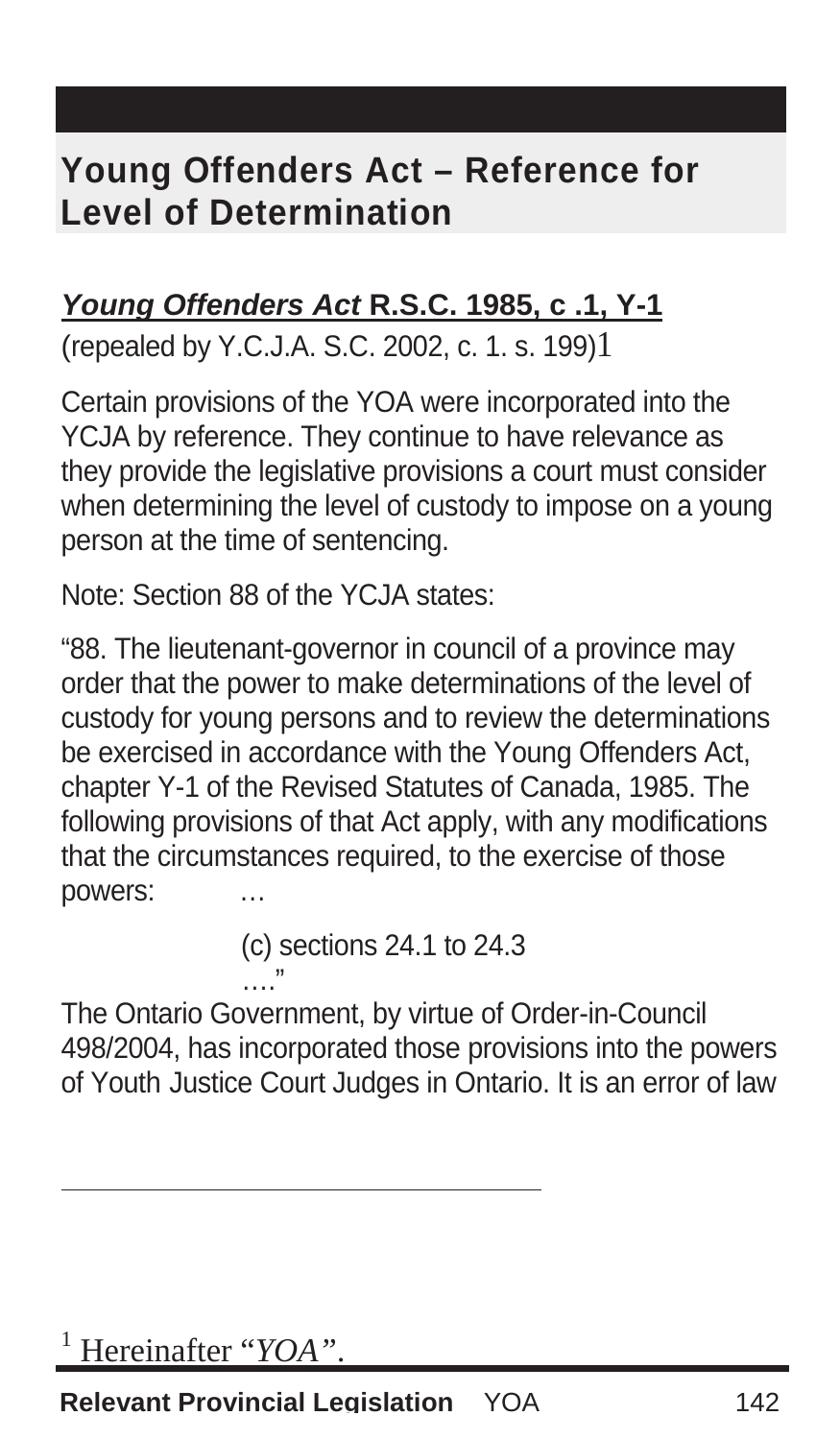for a Youth Justice Court Judge to not determine the level of custody in accordance with these provisions.2

#### **Sections 24.1(1) – 24.1(4) of the YOA**:3

24.1 (1) In this section and sections 24.2, 24.3, 28 and 29,

"open custody"

 $\overline{a}$ 

"open custody" means custody in

(a) a community residential centre, group home, child care institution, or forest or wilderness camp, or

(b) any other like place or facility

designated by the Lieutenant Governor in Council of a province or his delegate as a place of open custody for the purposes of this Act, and includes a place or facility within a class of such places or facilities so designated; "secure custody"

<sup>2</sup> *R. v. L.B.* 2008 ONCA 333

<sup>3</sup> While sections 24.1‐24.3 of the *YOA* are technically incorporated by virtue of s. 88 of the *YCJA*, for the purposes of the Pocket Guide only the sections cited by the Ontario Court of Appeal in *L.B., supra*. are excerpted. Crowns must justify their position based on the applicable law, which includes these provisions.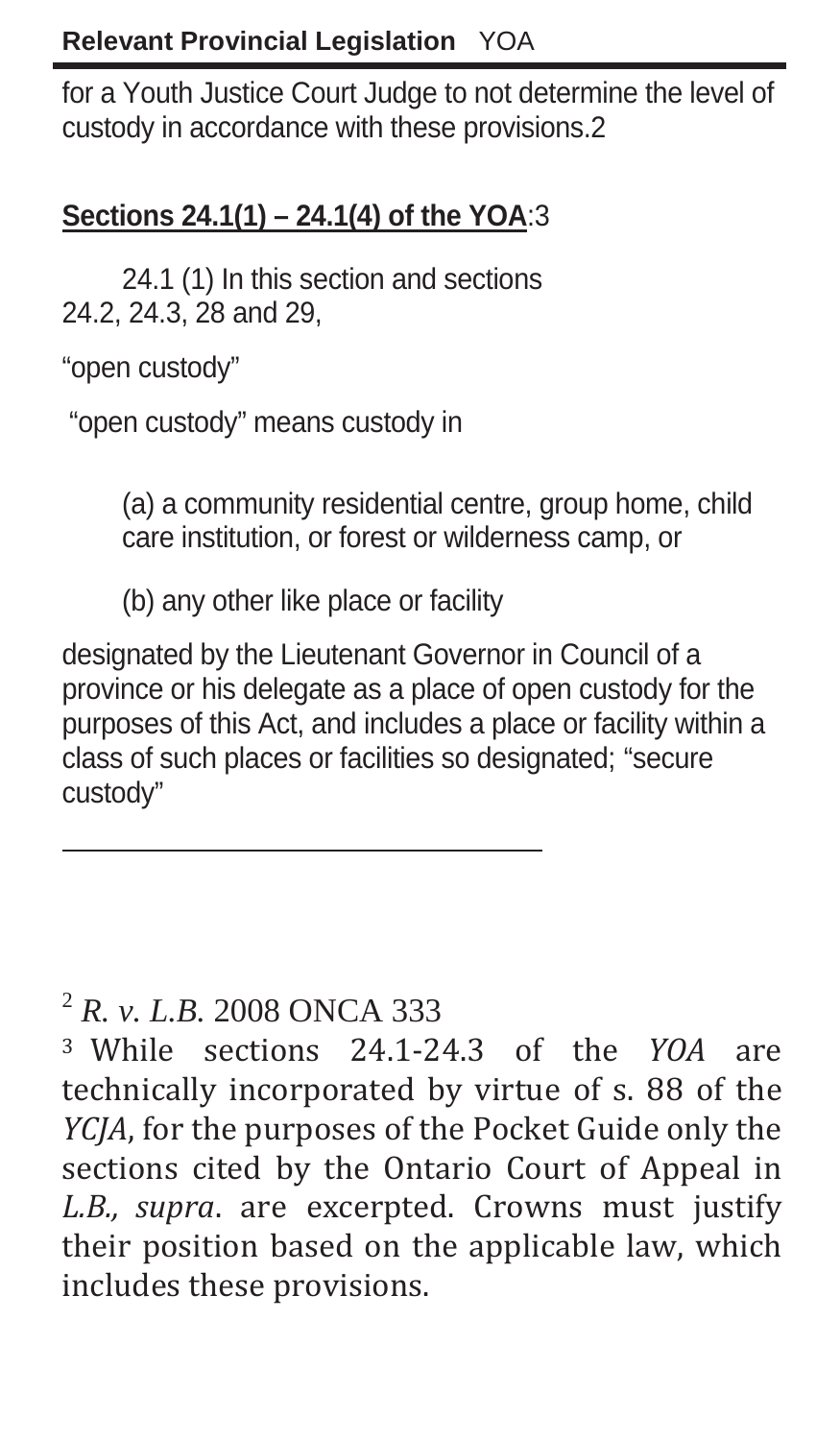"secure custody" means custody in a place or facility designated by the Lieutenant Governor in Council of a province for the secure containment or restraint of young persons, and includes a place or facility within a class of such places or facilities so designated.

#### **Youth court to specify type of custody**

(2) Subject to subsection (3), where the youth court commits a young person to custody under paragraph 20(1)(k) or (k.1) or makes an order under subsection 26.1(1) or paragraph 26.6(2)(b), it shall specify in the order whether the custody is to be open custody or secure custody.

**…<sup>4</sup>**

 $\overline{a}$ 

4 Sub(3) refers to provinces where the Lieutenant Governor‐in‐Council delegated the authority to set the level of custody to the Provincial Director. As this does not apply to Ontario, it is not included in the Pocket Guide.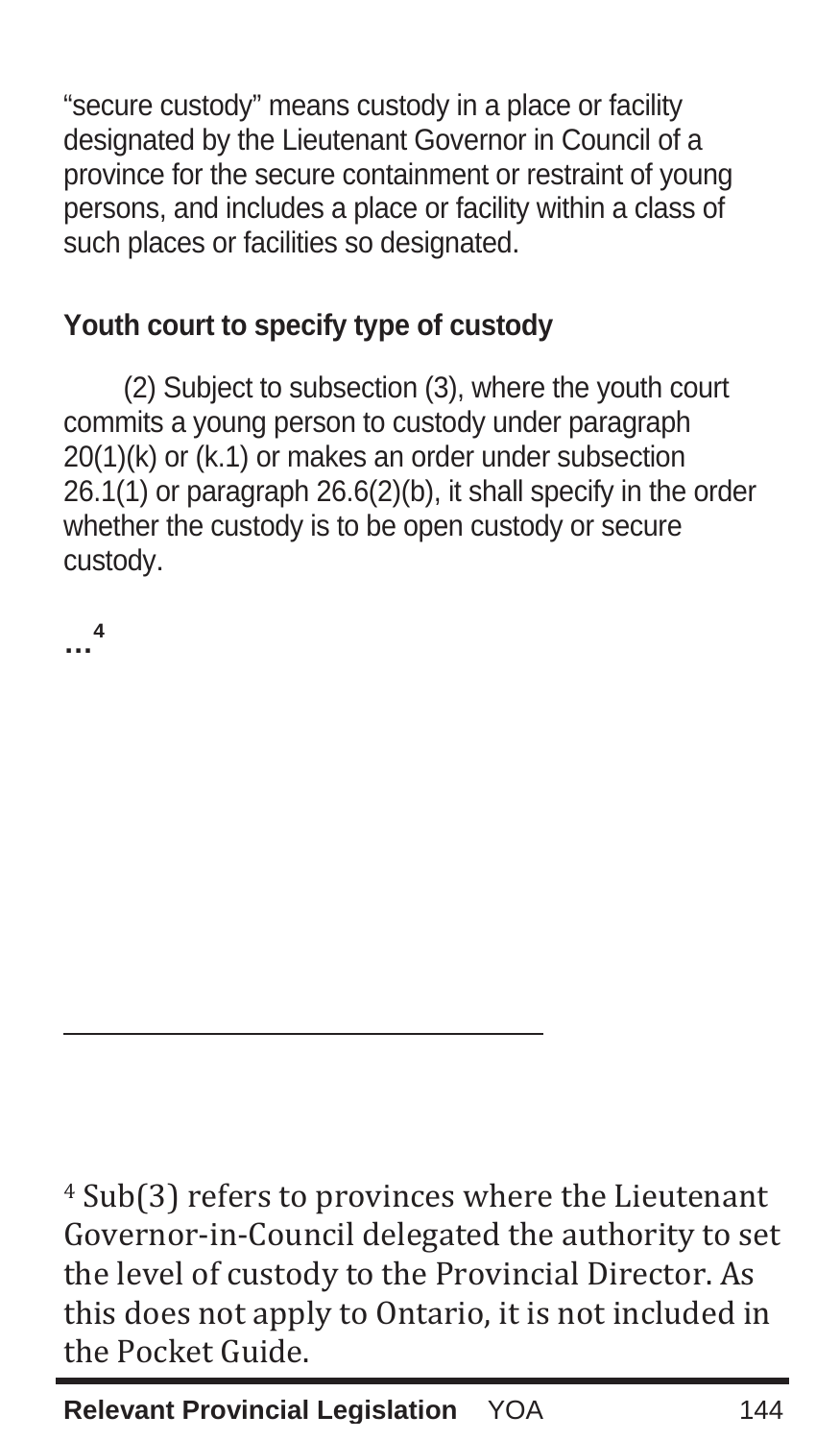#### **Factors**

(4) In deciding whether a young person shall be placed in open custody or secure custody, the youth court or the provincial director shall take into account the following factors:

(a) that a young person should be placed in a level of custody involving the least degree of containment and restraint, having regard to

(i) the seriousness of the offence in respect of which the young person was committed to custody and the circumstances in which that offence was committed,

(ii) the needs and circumstances of the young person, including proximity to family, school, employment and support services,

(iii) the safety of other young persons in custody, and

(iv) the interests of society;

(b) that the level of custody should allow for the best possible match of programs to the young person's needs and behaviour, having regard to the findings of any assessment in respect of the young person;

(c) the likelihood of escape if the young person is placed in open custody; and

(d) the recommendations, if any, of the youth court or the provincial director, as the case may be.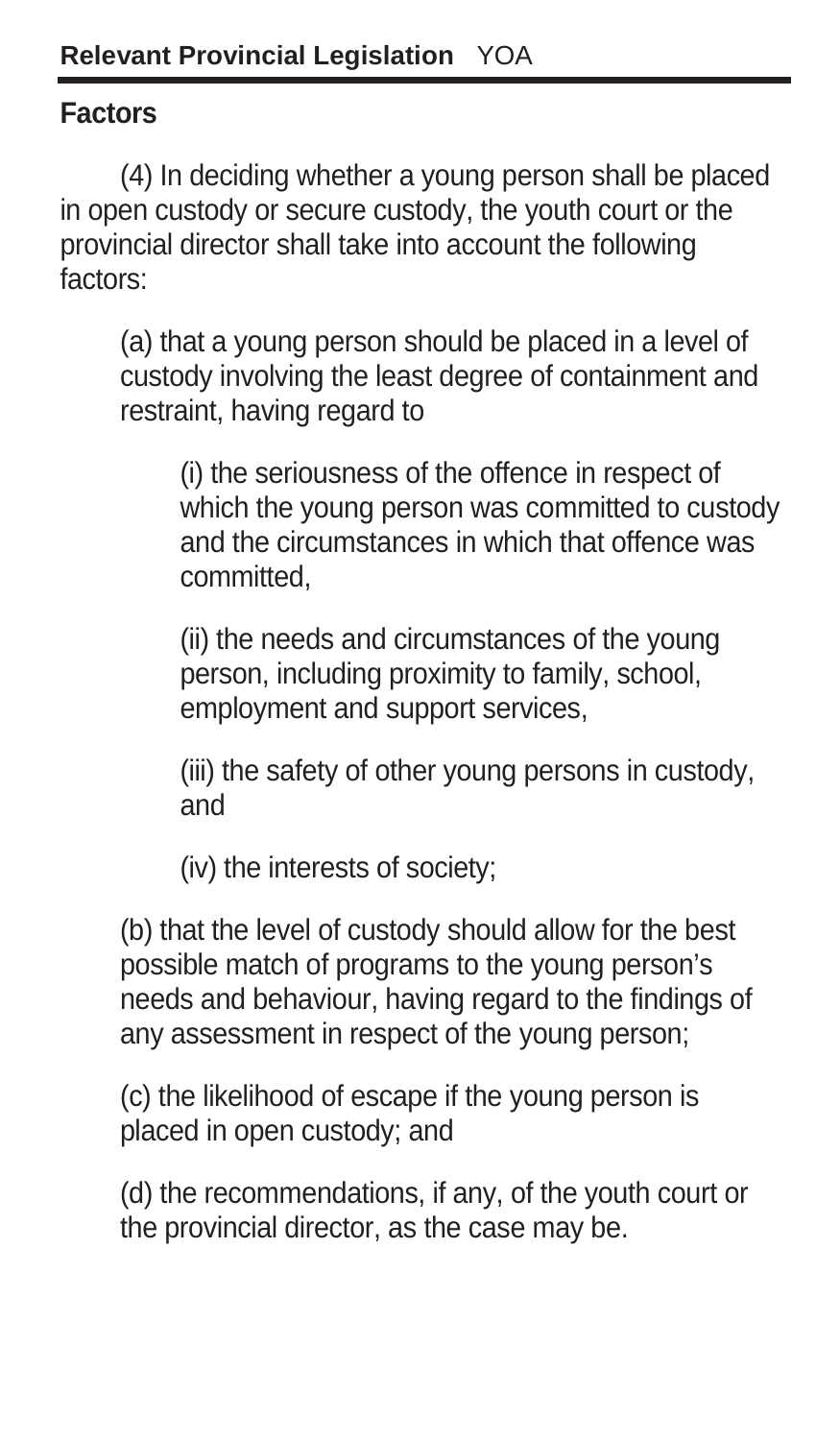## **Courts of Justice Act**

Provincial law grants authority over youth justice matters to the Ontario Court of Justice.

#### **Jurisdiction of Ontario Court of Justice**

#### **Criminal matters**

38. (1) A provincial judge has the power and authority of two or more justices of the peace when sitting in the Ontario Court of Justice and shall exercise the powers and perform the duties that any Act of the Parliament of Canada confers on a provincial court judge when sitting in the Ontario Court of Justice. R.S.O. 1990, c. C.43, s. 38 (1); 1996, c. 25, s. 9 (18).

…

#### **Youth court and youth justice court**

(3) The Ontario Court of Justice is a youth court for the purposes of the Young Offenders Act (Canada) and a youth justice court for the purposes of the Youth Criminal Justice Act (Canada). 2006, c. 19, Sched. D, s. 5 (1).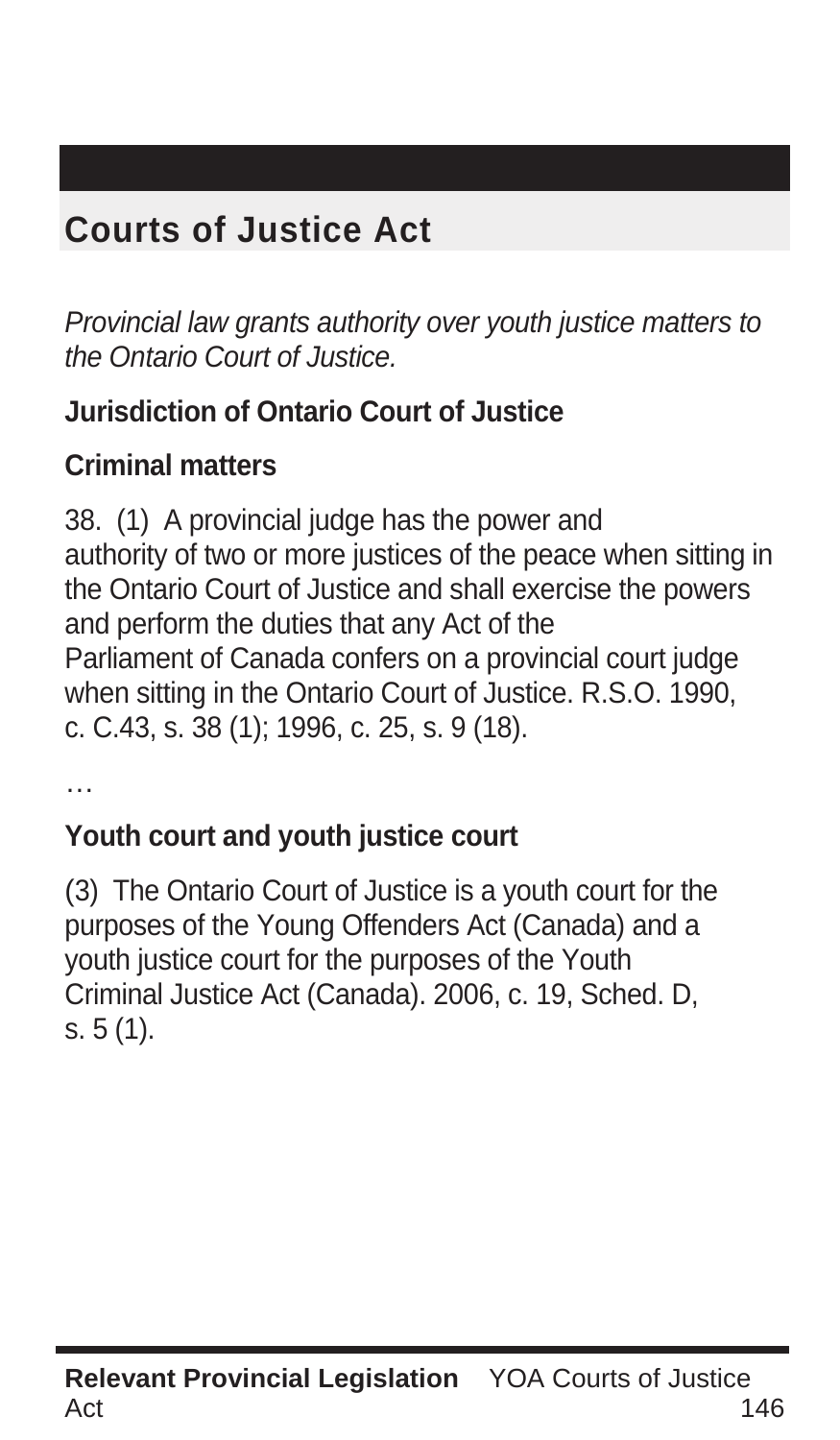## **CASE LAW**

### **Overview**

#### **Principles of the YCJA – "Accountability" –**

#### **s. 3(1)(a)(i); s. 38(1)**

#### Æ **R. v. A.O. (2007), 218 C.C.C. 3d 409 (Ont. C.A.)**

Accountability requires the imposition of a meaningful consequence which properly reflects the moral culpability of the offender, having regard to:

- (1) The intentional risk-taking of the offender;
- (2) The consequential harm caused by the offender; and
- (3) The normative character of the offender's conduct.

#### **Principles of the YCJA – "Presumption of Diminished Moral Blameworthiness" – s. 3(1)(b)**

#### Æ **R. v. D.B. 2008 SCC 25**

Young persons are entitled to a presumption of diminished moral blameworthiness since because of their age, they have heightened vulnerability, less maturity, and a reduced capacity for moral judament.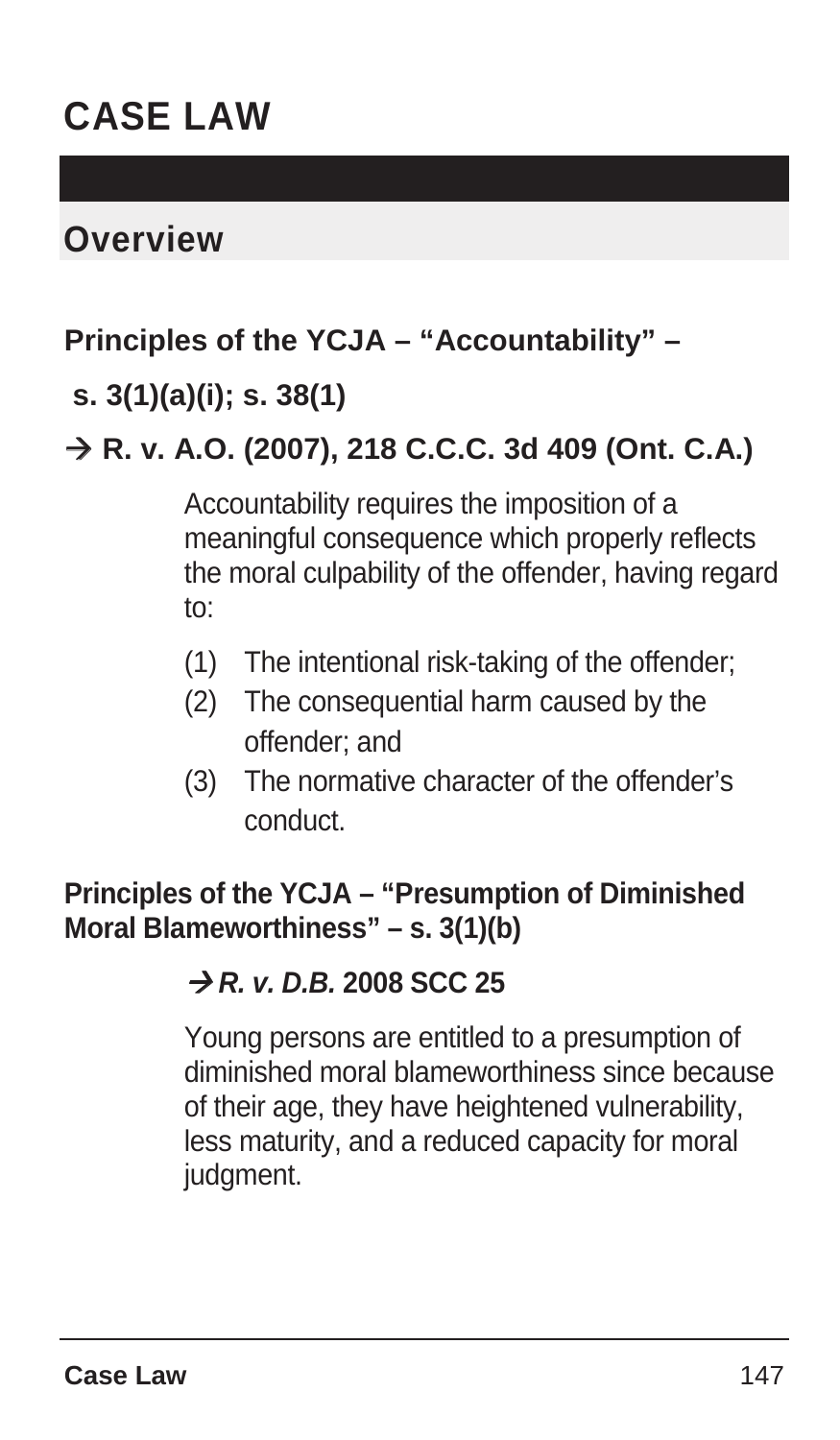### **R. v. S.J.L.-G 2009 SCC 14**

The creation of this separate youth justice system was based on recognition of the presumption of diminished moral blameworthiness of young persons and on their heightened vulnerability in dealing with the justice system. The effect of the objectives of the YCJA is that the courts are asked to favour rehabilitation, reintegration and a fair and proportionate accountability that is consistent with the young person's reduced level of maturity.

#### **Judicial Interim Release - "Responsible Person" s. 31**

#### $\rightarrow$  **R. v. R.D. 2010 ONCA 899**

Section 31 contemplates a closer level of supervision by a "responsible person" than that normally expected of a surety.

It assists with the YCJA's purpose to reduce reliance on incarceration for young persons at all stages of proceedings and to give youth alternatives to imprisonment.

#### **Sentencing – Open v. Secure Custody – s. 42(n), (o)**

#### **R. v. L.B. 2008 ONCA 333**

Open custody is presumed appropriate. The burden rests on the Crown to prove to the court, beyond a reasonable doubt, why secure custody is required.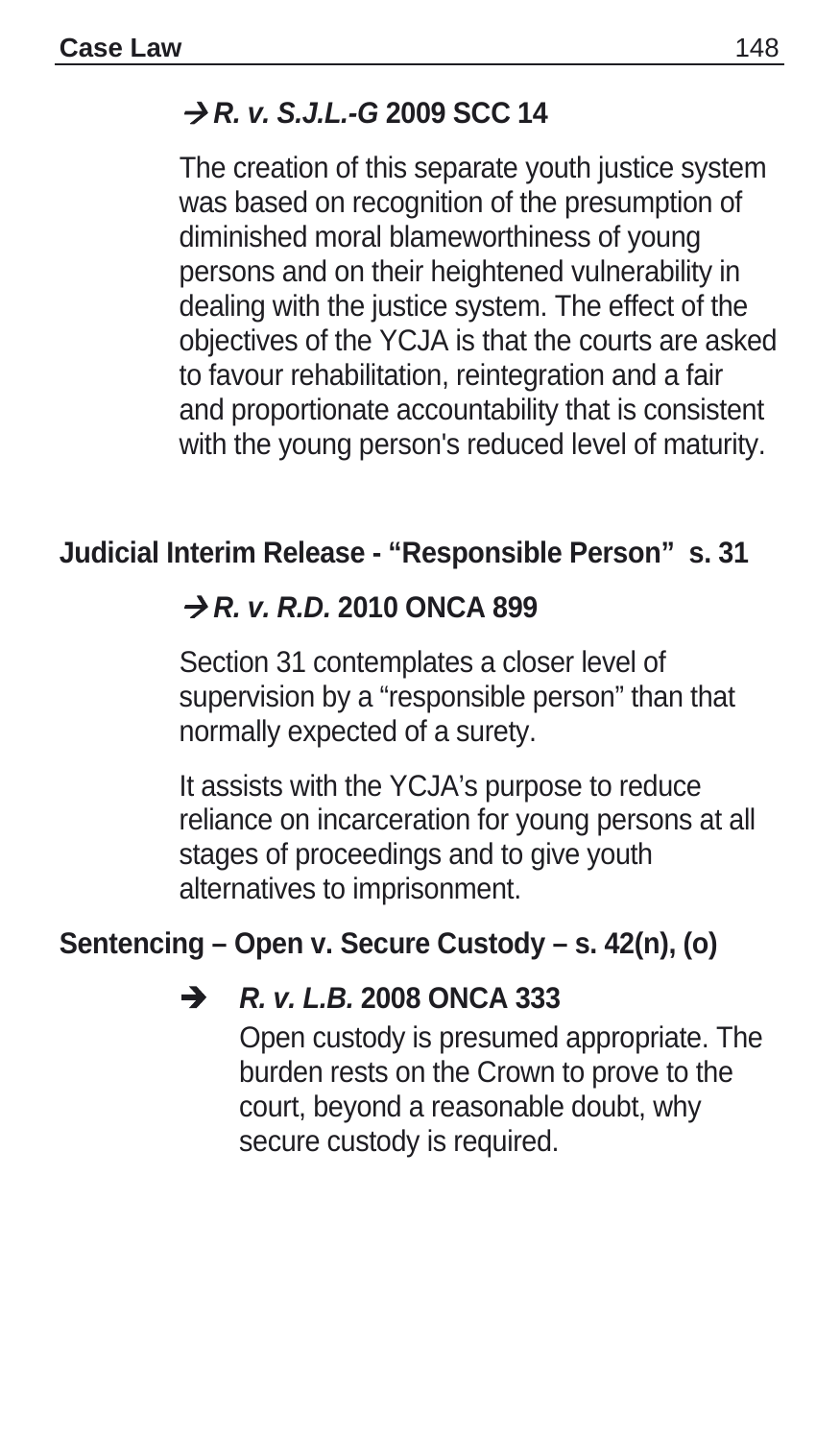#### **R. v. J.S. 2006 O.J. No. 2654**

A youth justice court may impose a custody and supervision order that is comprised of secure custody, open custody, and community supervision.

#### **Sentencing – Maximum Youth Sentence – s. 42**

#### **R. v. D.S. 2008 ONCA 740**

The maximum youth sentence available (either two years or three years) must include credit for pre-trial custody, any custody and supervision order, and any term of probation.

#### **Sentencing – Credit for Pre-Trial Custody**  $\rightarrow R$ **. v. D.S. 2008 ONCA 740**

A young person is typically entitled to 1.5:1 credit for pre-trial custody. However, the court may deviate from this starting point based on the evidence presented at the sentencing hearing.

#### **Sentencing – Enhanced Mandatory Minimum Sentence – Adult Sentencing – s. 82(4)**

#### → R. v. Able [2013] O.J. No. 2675 (Ont. C.A.)

A prior youth finding of guilt, if still active within the youth record retention periods found within Part VI of the YCJA, may constitute a prior conviction for the purposes of an enhanced mandatory minimum sentence. This may occur where the subsequent offence occurred when the offender was an adult, but the prior conviction was a finding of guilt when he was a young person.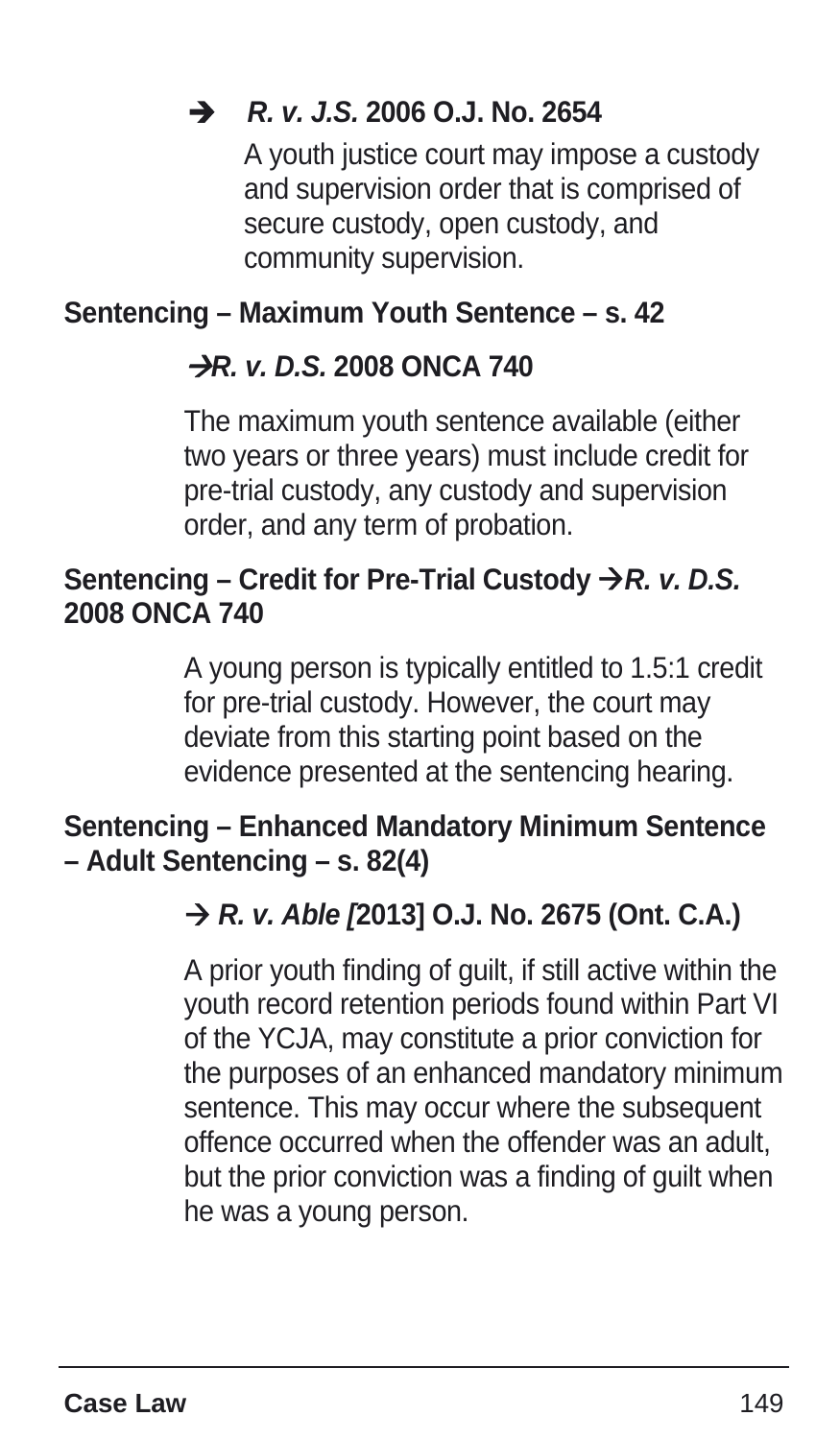#### **Sentencing – Adult Sentences – Onus – s. 72**

#### **→ R. v. A.O.** (2007), 218 C.C.C. 3d 409 (Ont. **C.A.)**

The youth justice court must determine if a youth sentence is sufficiently long to hold a young person accountable for his or her offending behaviour. It does not require proof beyond a reasonable doubt. The onus on the Crown is to satisfy the court, nothing more.

#### **Sentencing – "History that Indicates a Pattern of… Findings of Guilt" – s. 39(1)(c)**

#### **R. v. S.A.C. 2008 SCC**

The threshold for demonstrating a "pattern" of findings of guilt is at least three prior convictions unless the sentencing court finds that the offences are so similar that pattern of findings of guilt can be found in only two **prior convictions.** 

#### **Sentencing – "Exceptional Cases" – s. 39(1)(d)**

#### **R. v. R.E.W. (2006), 205 C.C.C. (3d) 183**  $\rightarrow$ **(Ont. C.A.)**

Exceptional cases are those where any order, other than custody, would undermine the purposes and principles of sentencing out in s. 38. They are limited to the clearest of cases where a custodial disposition is obviously so shocking as to threaten widely shared community values.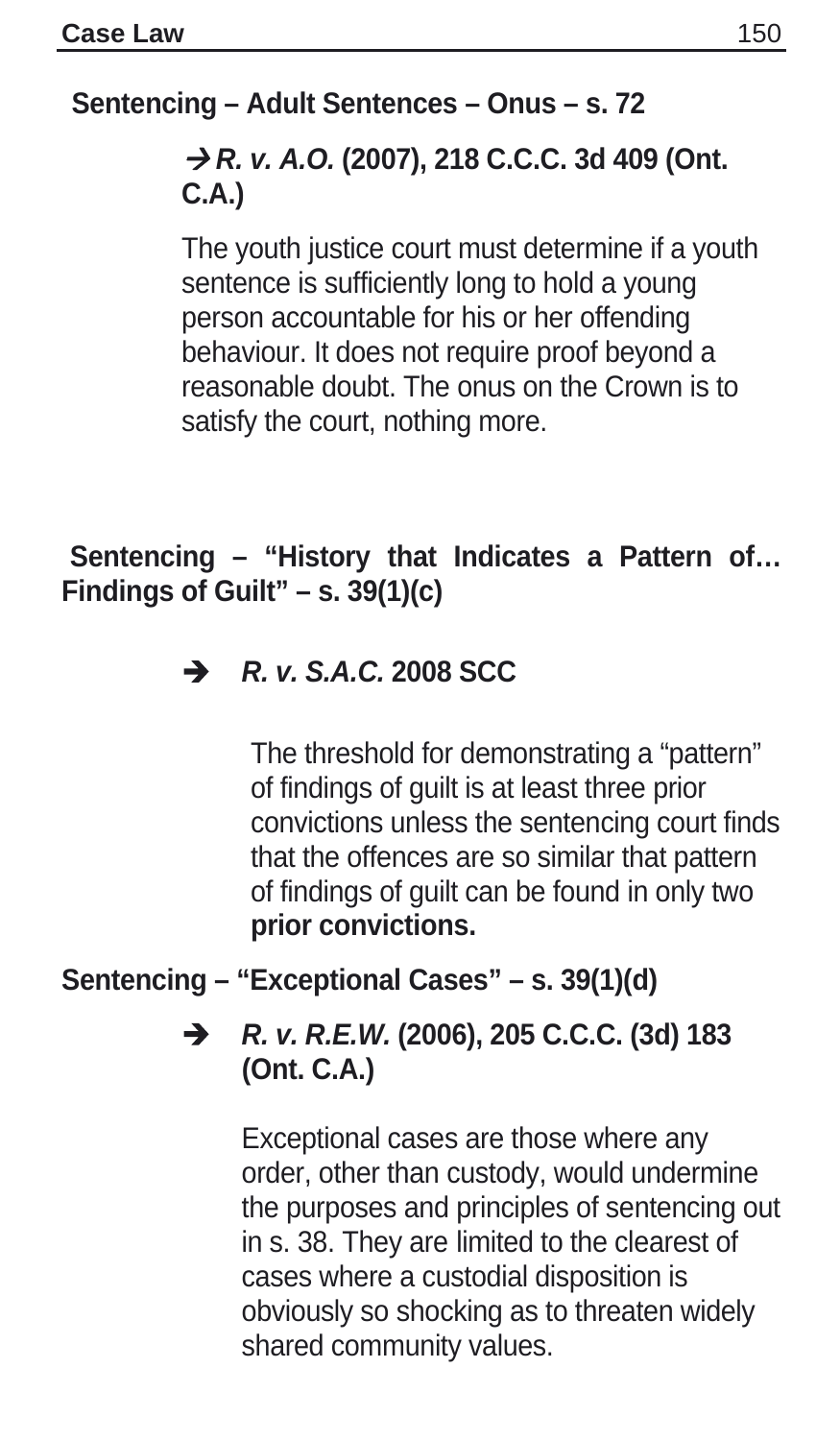**Statements – Compliance with Statutory Requirements – s. 146(2)** 

#### $\rightarrow$  **R. v. L.T. H. 2008 SCC**

The test for compliance with the informational requirement is objective. The Crown must prove, beyond a reasonable doubt, that the person in authority took reasonable steps to ensure that the young person understood his or her rights under s. 146 YCJA. However, it does not require the Crown to prove that a young person in fact understood the rights and options explained to them.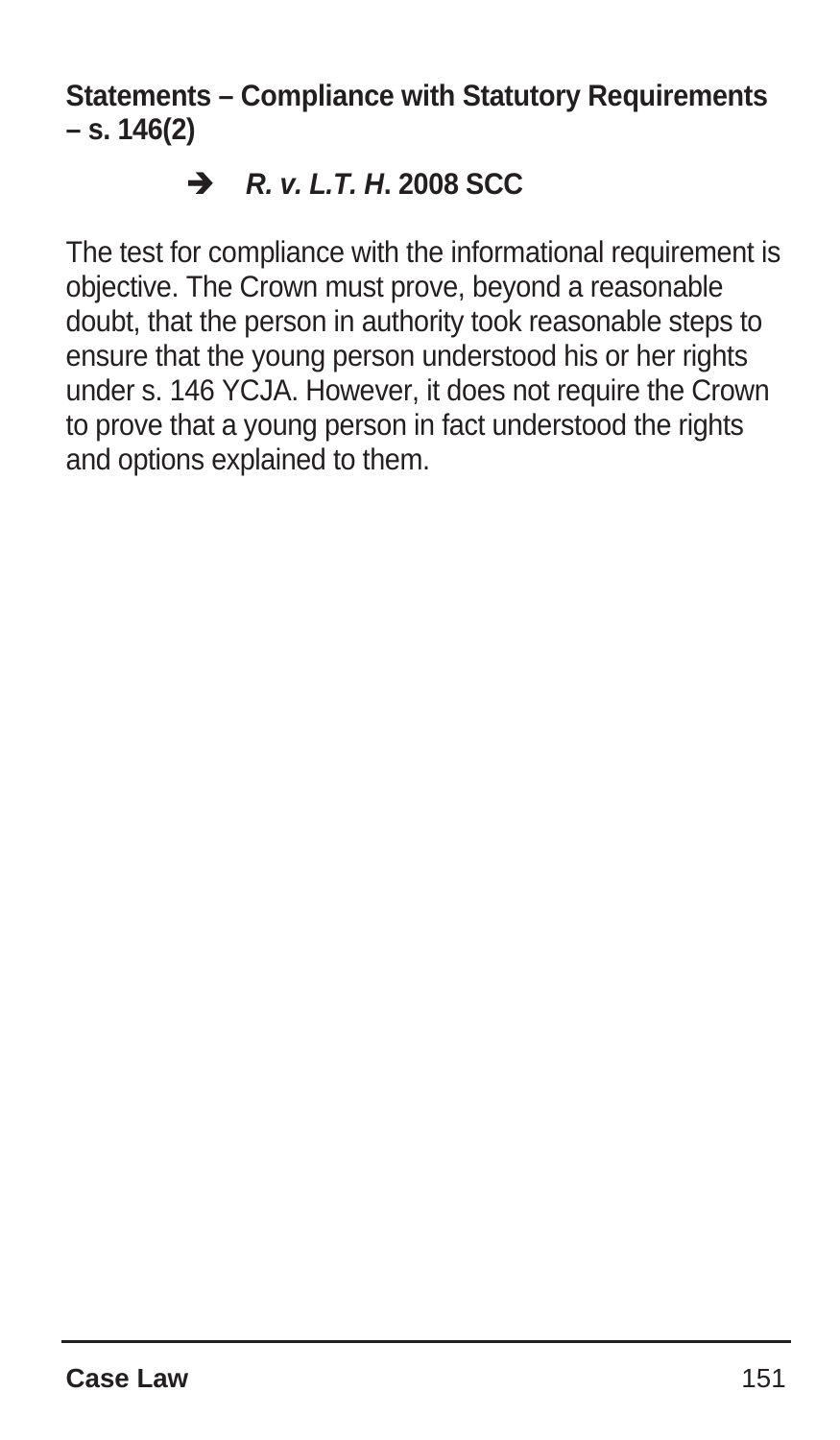# **CONSIDERATIONS & DEFINITIONS**

**The YCJA directs many specific practices and provisions for youth that are not relevant for adults. The following considerations highlight some of the key areas and may assist learning and best practice by youth justice system participants.** 

Some Basics:

- Was the YP **under 18** as of the date of the alleged offence?
- What arrangements have been made to **obtain legal advice** for the YP?
- **Notice to Parent** Have the requirements of s.26 been met?
- **Information** Have all aspects of the information been checked for compliance with the YCJA and the applicable criminal code provisions?
- What are the **extra steps** required during an arraignment for a YP? (These include confirm DOB, parent present or aware, and ss.26 & 32.)
- Do the 2012 amendments to the YCJA affect the case?
- **Statements** Have the requirements of s.146 been met? (requirements over and above Charter and voluntariness considerations)
- **Disclosure** Has there been full disclosure and if there is an adult co-accused, has the adult file been reviewed
- for relevant information as well?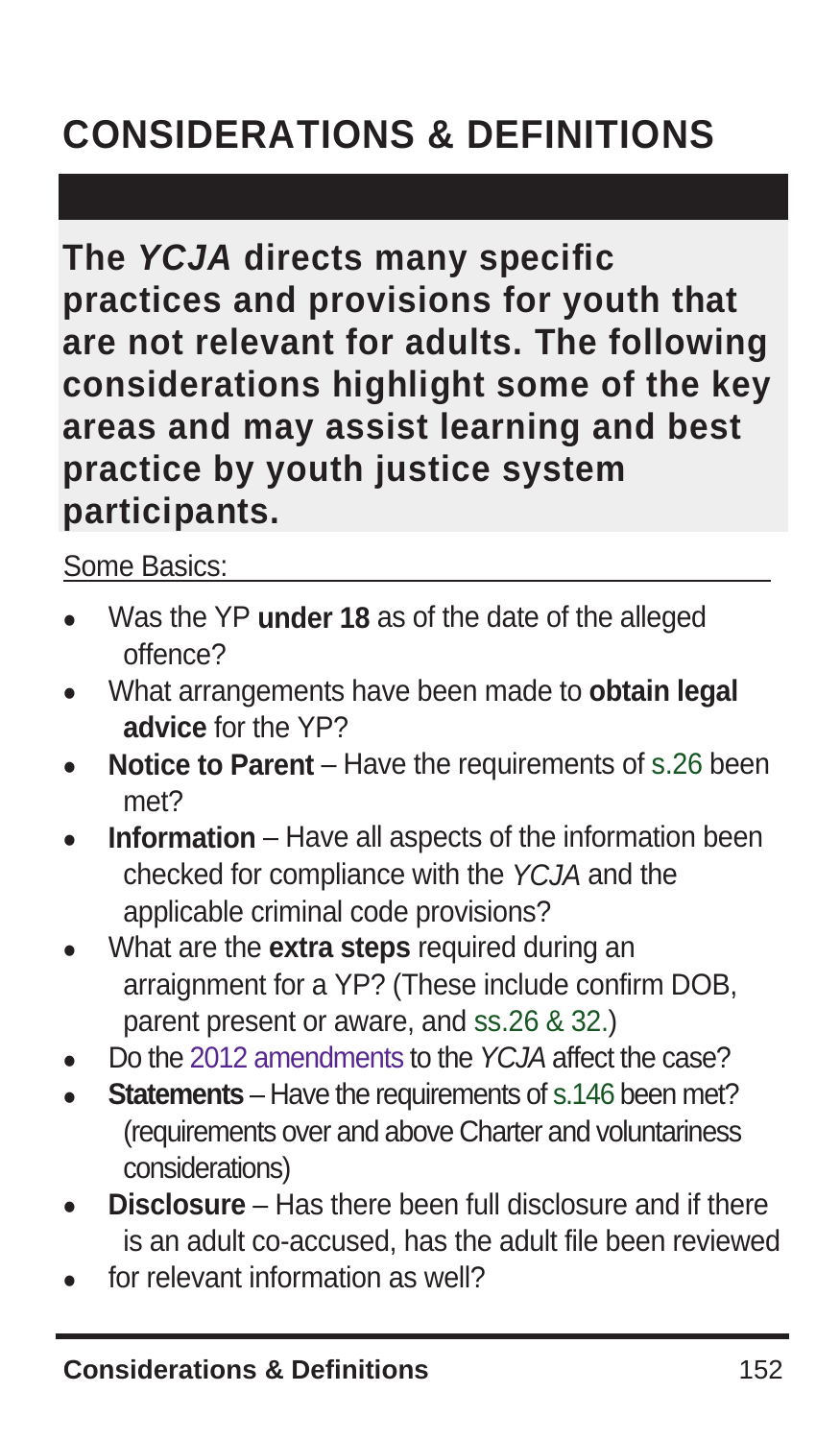Is this a violent offence, serious offence, or a serious violent offence for which the adult sentencing provisions may apply? Is the YP entitled to make an **election** under s.67?

#### Alternatives:

- Are there opportunities for **restorative justice**?
- Take into consideration the principles of the act, in particular those relating to **EJM** (there is a presumption in favour of EJM for initial, non-violent offences). s.4(c). Past convictions or referrals do not preclude future referrals. s.4(d)
- Would a s.34 **assessment** or a s.19 **conference**  or both – be appropriate or in the best interests of the YP?

#### Bail:

- Keep the following in mind:
	- The onus is always on the Crown in youth bail matters; there is never a reverse onus.
	- Is detention being considered as a substitute for child protection, mental health, or other measures? (s.29(1) prohibits this)
	- Have the requirements of s.29(2) been considered before deciding on detention?
	- If bail would otherwise have been denied, has the requirement of placing the YP in the care of a responsible person been considered? s.31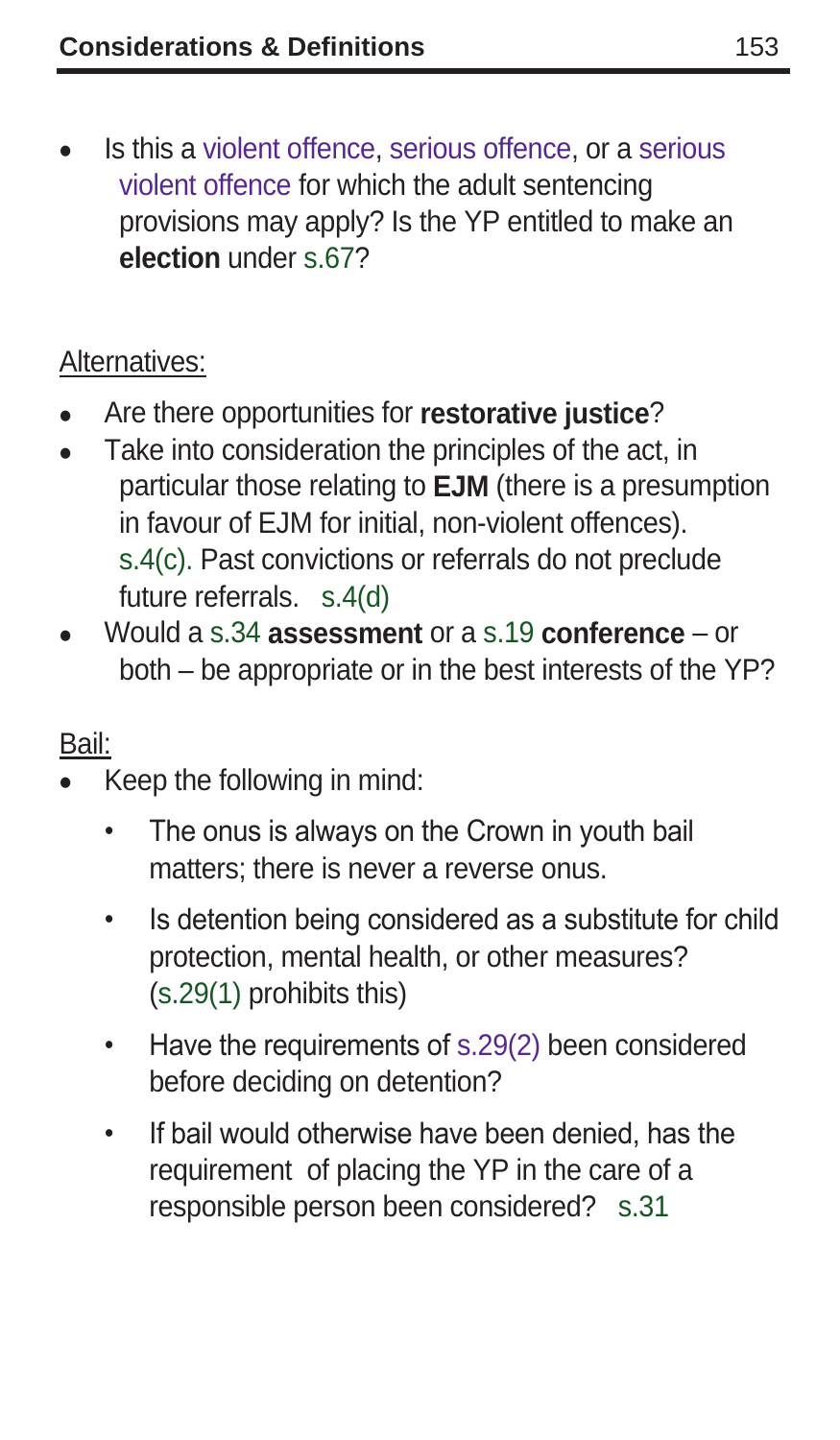- Is this an appropriate case for convening a conference to deal with bail conditions? s.19
- Are all of the conditions in any **form of judicial interim release** required for a specific purpose and has consideration been given to the implications for the YP breaching those conditions?

#### Sentences:

- Be familiar with the **sentencing** provisions of the YCJA, with attention to these:
	- The sentencing section of the Criminal Code does not, for the most part, apply to proceedings under the YCJA. s. 50
	- What are the **19 possible sentences** authorized in s.42? (reprimands, personal service orders, and other options)
	- What are the **principles of sentencing** that apply to youth and how do they differ from the CC? (These include no general deterrence, no ladder principle, sentence may not be more onerous than that an adult would face, and that the court must impose the least restrictive sentence that meets the goals. s.38) (See the new paragraph s.38(2)(f) added in the 2012 amendments to include the words "denounce" and "deter," which are subject to  $s.38(2)(c)$ "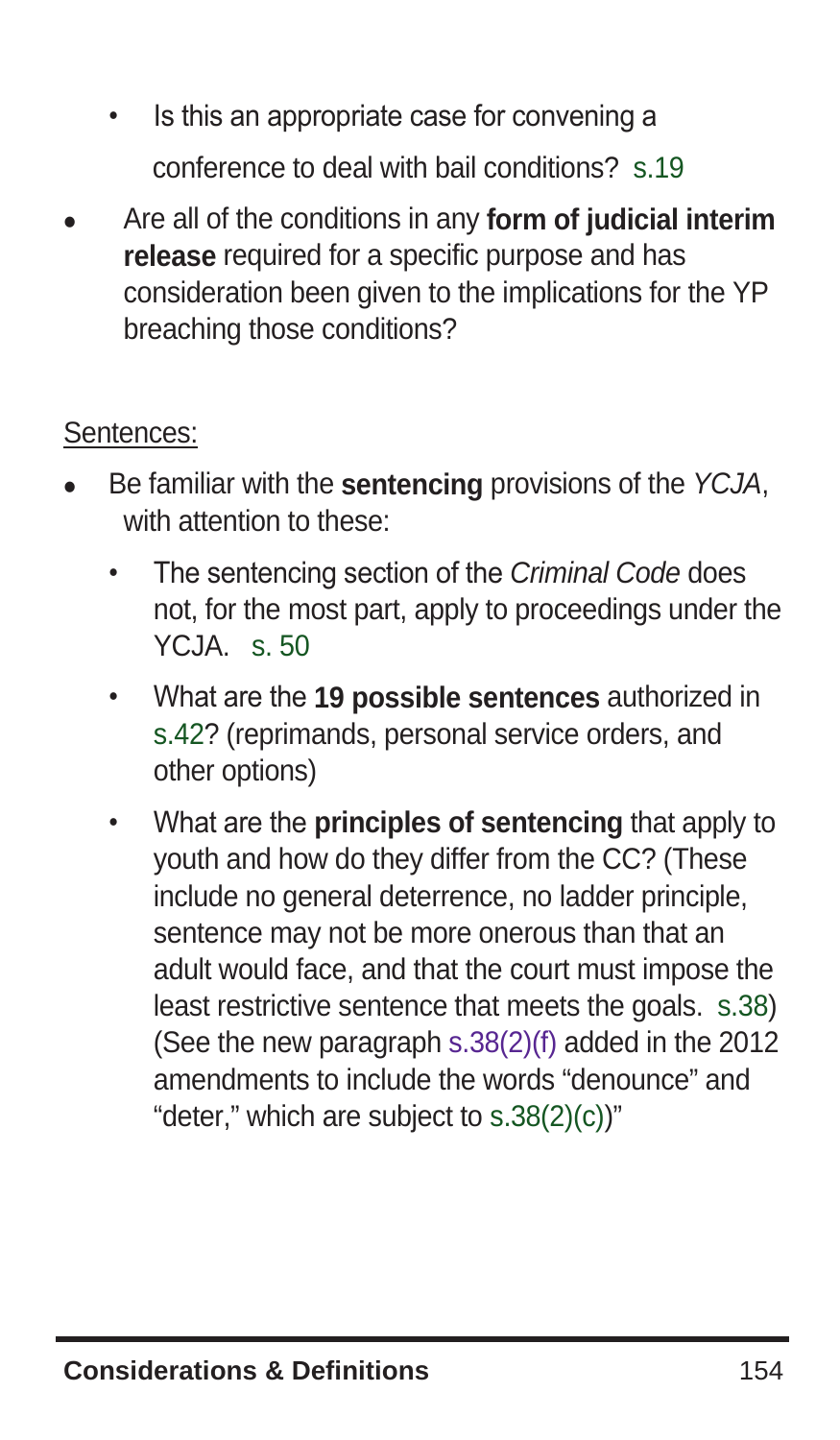- What are the **legislated pre-conditions** for custody? s.39
- Is a **deferred custody and supervision order** an option in this case? What are the requirements for a deferred custody sentence? s.42(5)(a) & (b)
- Keep in mind that the court must consider a **youth's ability to pay** over the short term before a fine, compensation order, etc. is imposed. s.54
- What is the **maximum sentence** that can be imposed in different circumstances?
- If **probation** is being considered, is probation the least restrictive sentencing option available? Would a reprimand, a conditional discharge, or a standalone community service order be sufficient?
- When considering **terms of a conditional discharge or a probation order**, are the reasons clear for both the length (time) of the order and the terms or conditions of the order and can they be justified?
- If a **custodial sentence** is being considered
	- have the requirements for a Presentence Report been met s.39(6) & (7)
	- is the YP "custody eligible" s.39 as amended by s.39(1)(c)
	- if custody is the proper sentence, and the offence is not one in which the YP caused or attempted to cause serious bodily harm, has a Deferred Custody and Supervision Order (DSCO), for no more than 6 months, been considered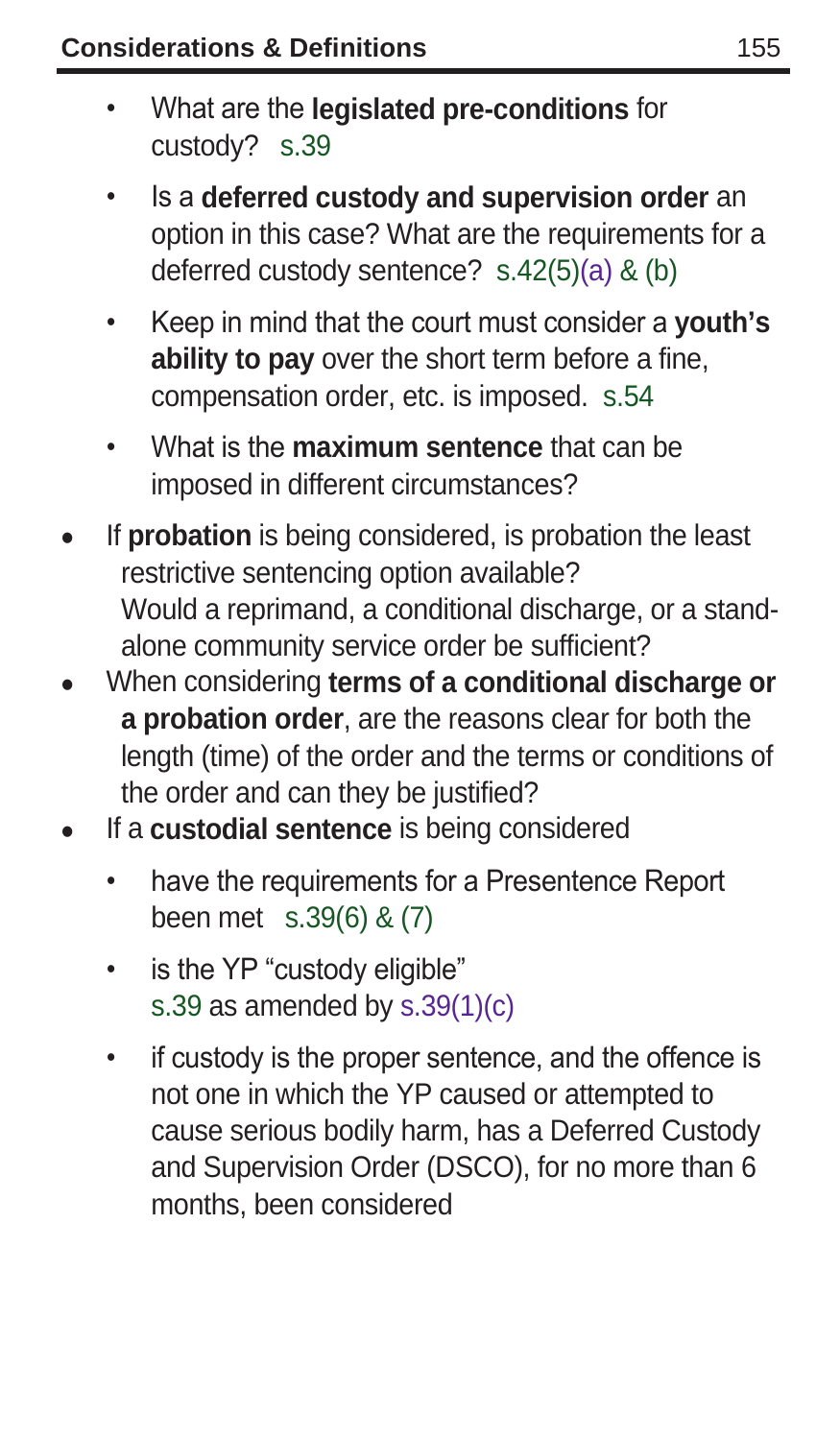• Keep in mind that **conditions imposed in any**  sentence order should be directly connected to the circumstances of the offence and prevention of reoccurrence.

 (Conditions must not be imposed because of a desire to generally improve the youth's circumstances or as issues that would normally be considered in the realm of parenting, eg. general non-association clause where not getting in trouble with youth, curfew if not getting in trouble at night, mandating school or work if not part of what lead the offence to occur – even though those may well all be good ideas. This is the defence perspective and debate may take place at the time of sentencing.)

• If the crown has given notice to seek an **AS,** what are the implications? (Includes court election triggered, jeopardy youth may be facing, what is the **test for an AS** to be imposed.) s.72

Breaches:

- If a YP is returned to the youth justice court because of an allegation of a breach of a condition of a DCSO
	- has a finding under s.109 been made
	- is the court is satisfied on "reasonable grounds" that the YP has breached or was about to breach a condition of the order
- If there is a **breach of a condition** of community supervision or conditional supervision, is it clear what the procedures are for breaches of these two different orders?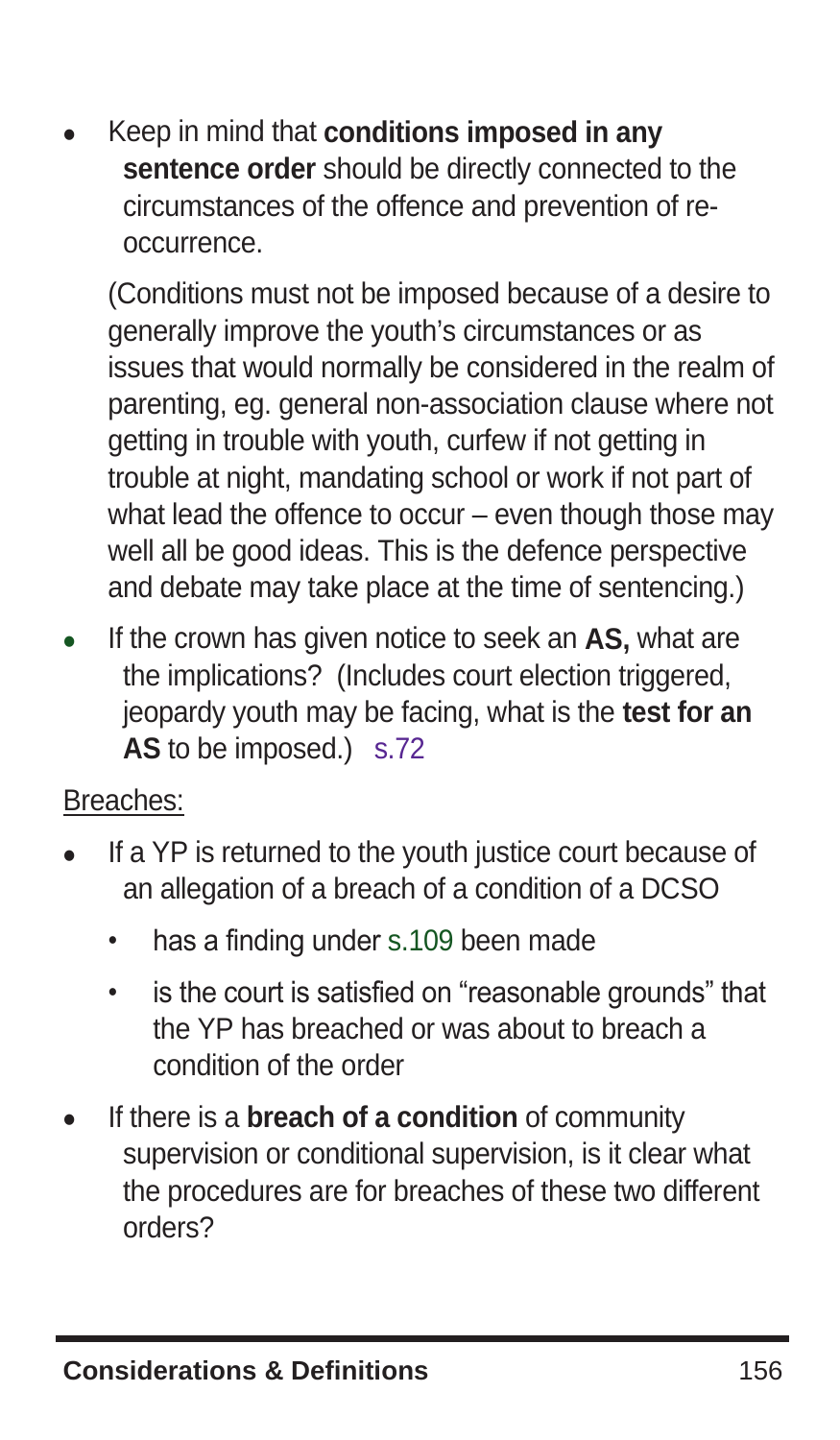• Is the YP facing an allegation of **breaching** any of these: the supervision portion of a Custody and Supervision Order, a condition of a Conditional Supervision Order or a condition, or a Deferred Custody and Supervision Order? (What about the process, the differences in process, the onus on the Crown [reasonable grounds to believe the breach occurred], and the options available to the court?)

(see "Custody, Supervision, Enforcement" – "Breach of Supervision Conditions," p.46)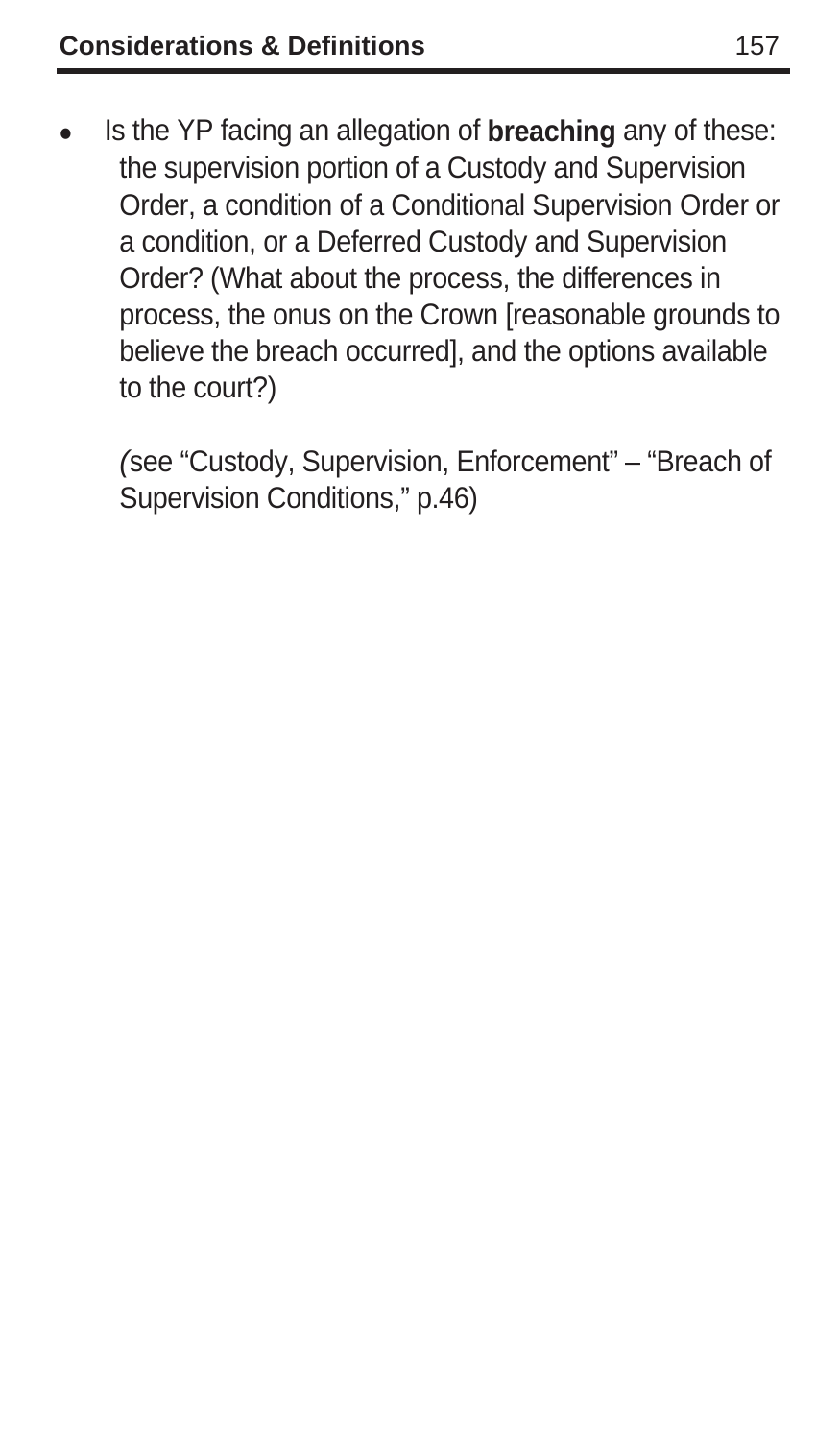## **Definitions from the YCJA** s.2(1)

Words and expressions used in the YCJA have the same meaning as in the CC unless they are defined differently in the YCJA. s.2(2)

This section contains some of the words that are defined differently in the YCJA that are used in this Pocket Guide. s.2(1)

**adult** means a person who is neither a YP nor a child

- **adult sentence**, in the case of a YP who is found guilty of an offence, means any sentence that could be imposed on an adult who has been convicted of the same offence
- **child** means a person who is or, in the absence of evidence to the contrary, appears to be less than 12 years old
- **conference** means a group of persons who are convened to give advice in accordance with s.19 (for more information, see "Conferences," p.51)
- **custodial portion**, with respect to a youth sentence imposed on a YP under paragraphs 42(2)(n),(o),(q) or (r), means the period of time, or the portion of the YP's youth sentence, that must be served in custody before he or she begins to serve the remainder under supervision in the community subject to conditions under s.42(2)(n) or under conditional supervision under s.42(2)(o),(q) or (r)
- **disclosure** means the communication of information other than by way of publication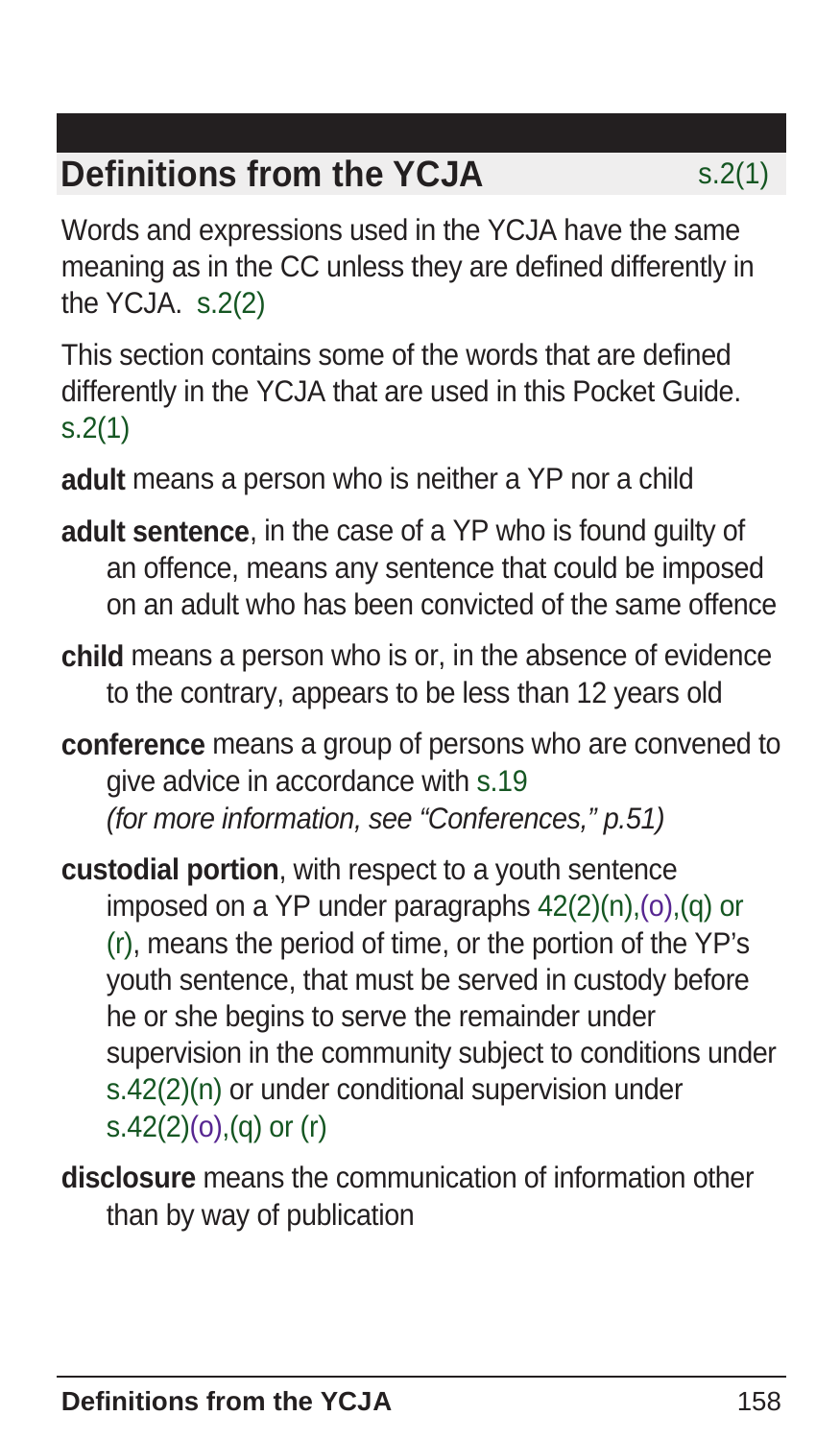- **extrajudicial measures** (EJM) means measures other than judicial proceedings under this act used to deal with a YP alleged to have committed an offence, and includes extrajudicial sanctions (EJS)
- **extrajudicial sanction** (EJS) means a sanction that is part of a program referred to in s.10
- **offence** means an offence created by an Act of Parliament or any regulation, rule, order, by-law, or ordinance made under an Act of Parliament other than an ordinance of the Northwest Territories or a law of the Legislature of Yukon or the Legislature for Nunavut
- **parent** includes, in respect of a YP, any person who is under a legal duty to provide for the YP or any person who has, in law or in fact, the custody or control of the YP, but does NOT include a person who has the custody or control of the YP by reason ONLY of proceedings under this act
- **pre-sentence report** means a report on the personal and family history and present environment of a YP made in accordance with s.40
- **provincial director** means a person, a group or class of persons, or a body appointed or designated by or under an act of the legislature of a province or by the lieutenant governor in council of a province or his or her delegate to perform in that province, either generally or in a specific case, any of the duties or functions of a provincial director under this act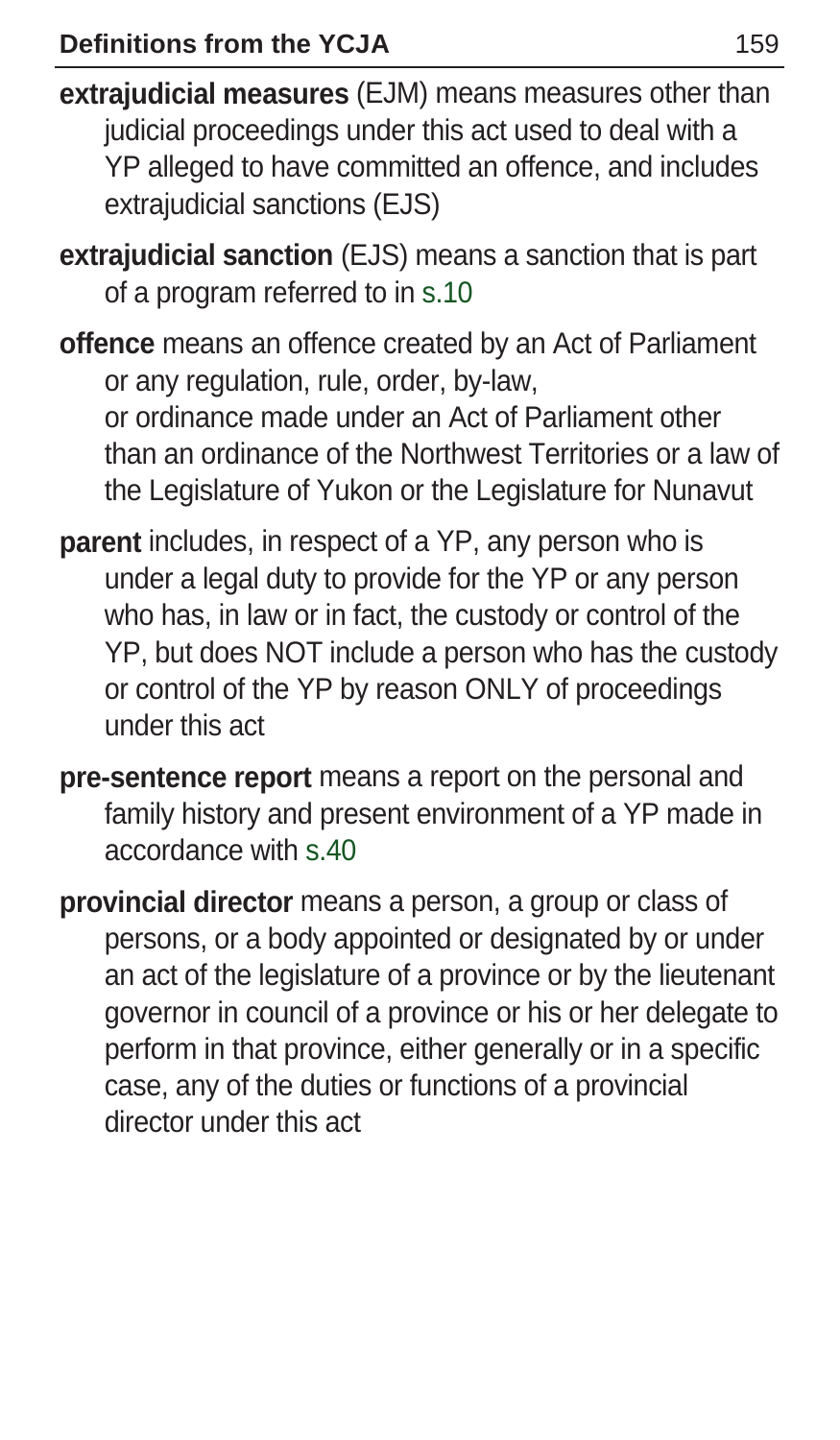- **publication** means the communication of information by making it known or accessible to the general public through any means, including print, radio or television broadcast, telecommunication, or electronic means (for more information, see "Publication," pp.58-59)
- **record** includes anything containing information, regardless of its physical form or characteristics, including microform, sound recording, videotape, machinereadable record, and any copy of any of those things that is created or kept for the purposes of this act or for the investigation an offence that is or could be prosecuted under this act
- **serious offence** means an indictable offence under an Act of Parliament for which the maximum punishment is imprisonment for five years or more
- **serious violent offence (SVO)** means an offence under one of the following provisions of the Criminal Code:
	- **a** section 231 or 235 (first degree murder or second degree murder);
	- **b** section 239 (attempt to commit murder);
	- **c** section 232, 234 or 236 (manslaughter); or
	- **d** section 273 (aggravated sexual assault).

#### **violent offence** means

- **a** an offence committed by a YP that includes as an element the causing of bodily harm;
- **b** an attempt or a threat to commit an offence referred to in paragraph (a); or

**c** an offence in the commission of which a YP endangers the life or safety of another person

by creating a substantial likelihood of causing bodily harm. **Definitions from the YCJA** 061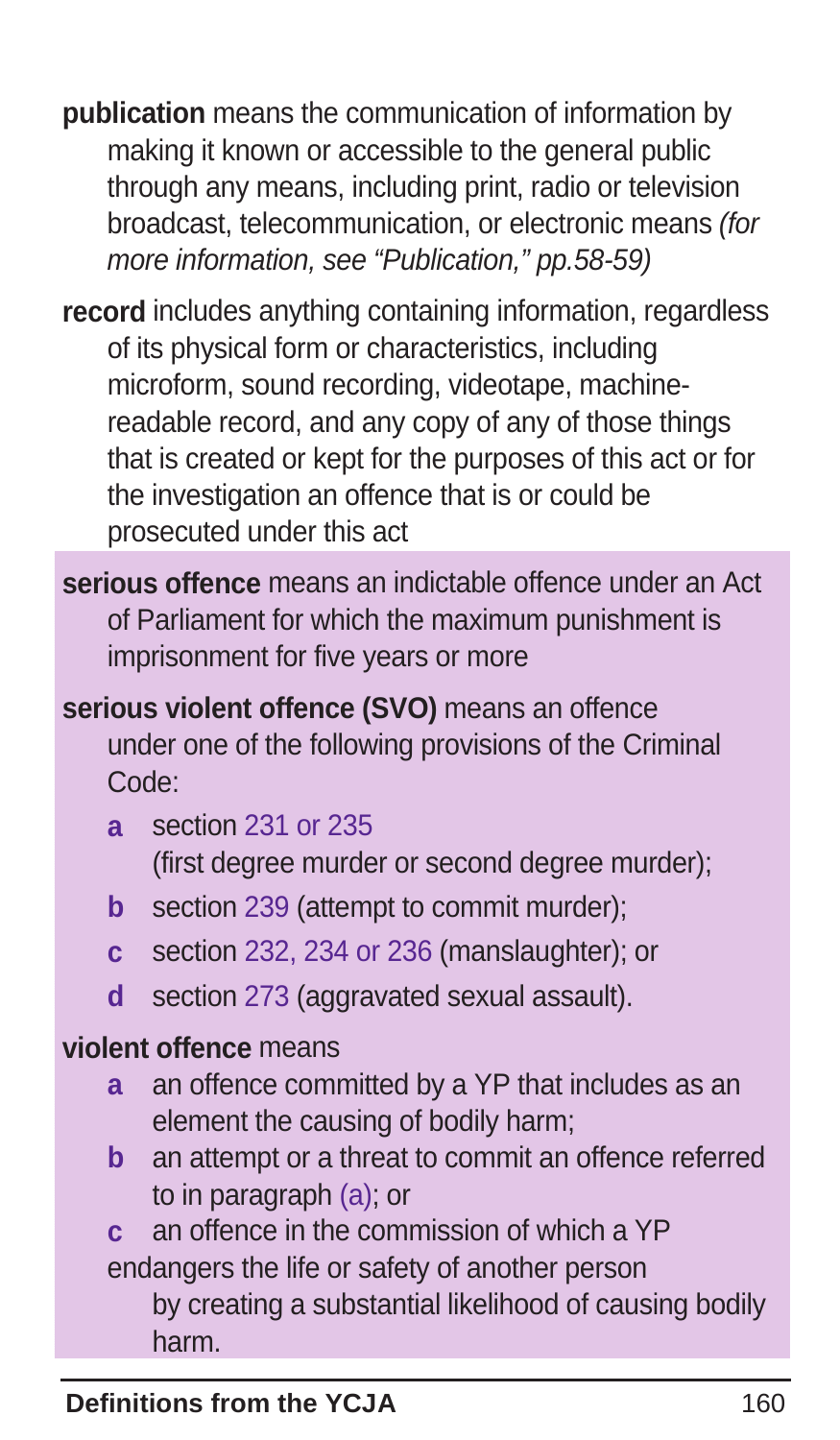- **young person (YP)** means a person who is or, in the absence of evidence to the contrary, appears to be 12 years old or older, but less than 18 years old and, if the context requires, it also includes any person who is charged under this act with having committed an offence while he or she was a YP, or who is found guilty of an offence under this act
- **youth custody facility** means a facility designated under subsection 85(2) for the placement of YPs and, if so designated, includes a facility for the secure restraint of YPs, a community residential centre, a group home, a child care institution and a forest or wilderness camp
- **youth justice court** means a youth justice court referred to in s.13 (for more information, see "What constitutes a youth justice court and judge," p.7)
- **youth justice court judge** means a youth justice court judge referred to in s.13 (for more information, see "What constitutes a youth justice court and judge," p.8)
- **youth sentence** means a sentence imposed under section 42,51 or 59 or any of sections 94 to 96 and includes a confirmation or a variation of that sentence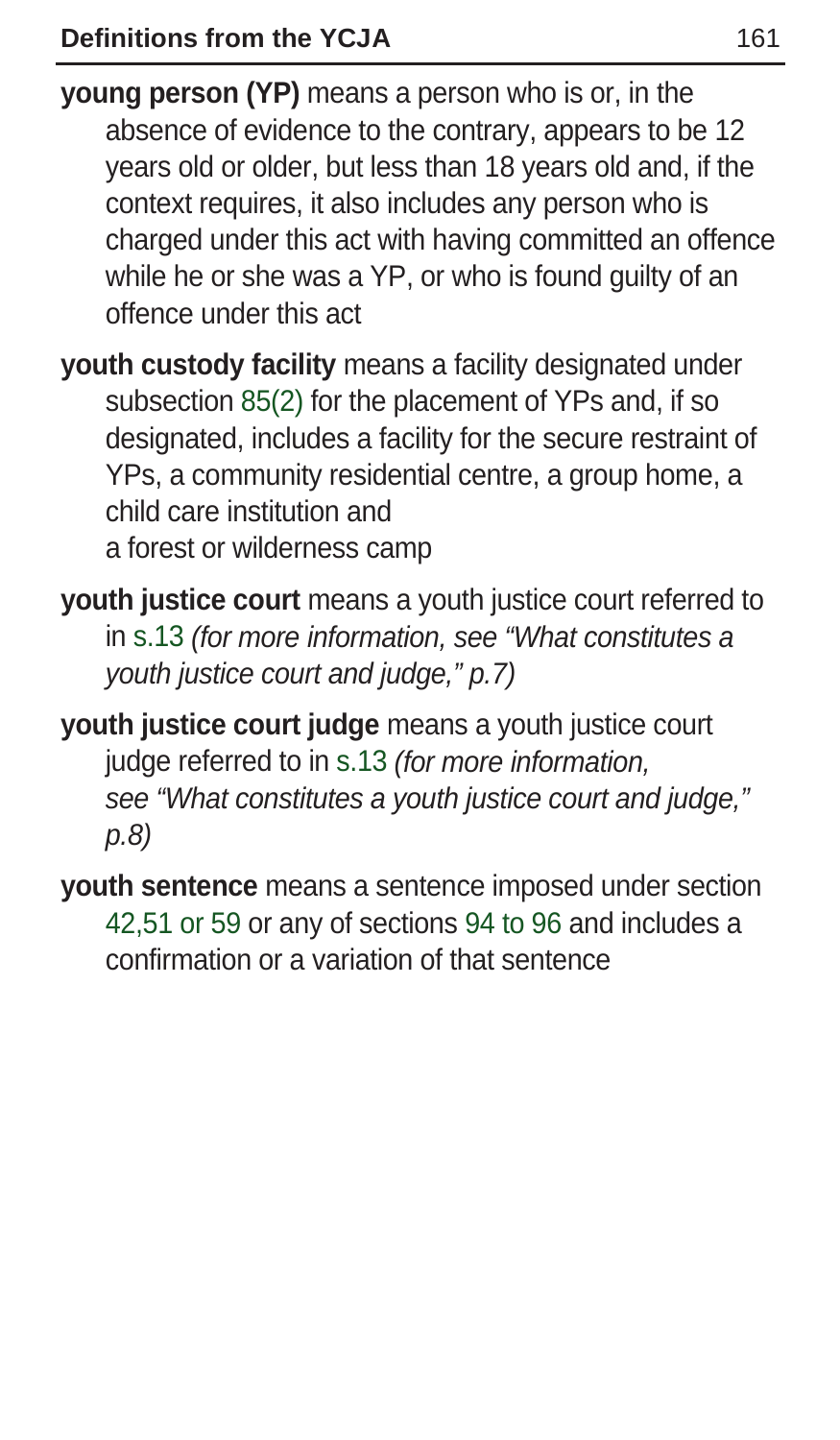**youth worker** means any person appointed or designated, whether by title of youth worker or probation officer or by any other title, by or under an act of the legislature of a province or by the lieutenant governor in council of a province or his or her delegate to perform in that province, either generally or in a specific case, any of the duties or functions of a youth worker under this act (for more information, see "Youth workers and reintegration," p.38)